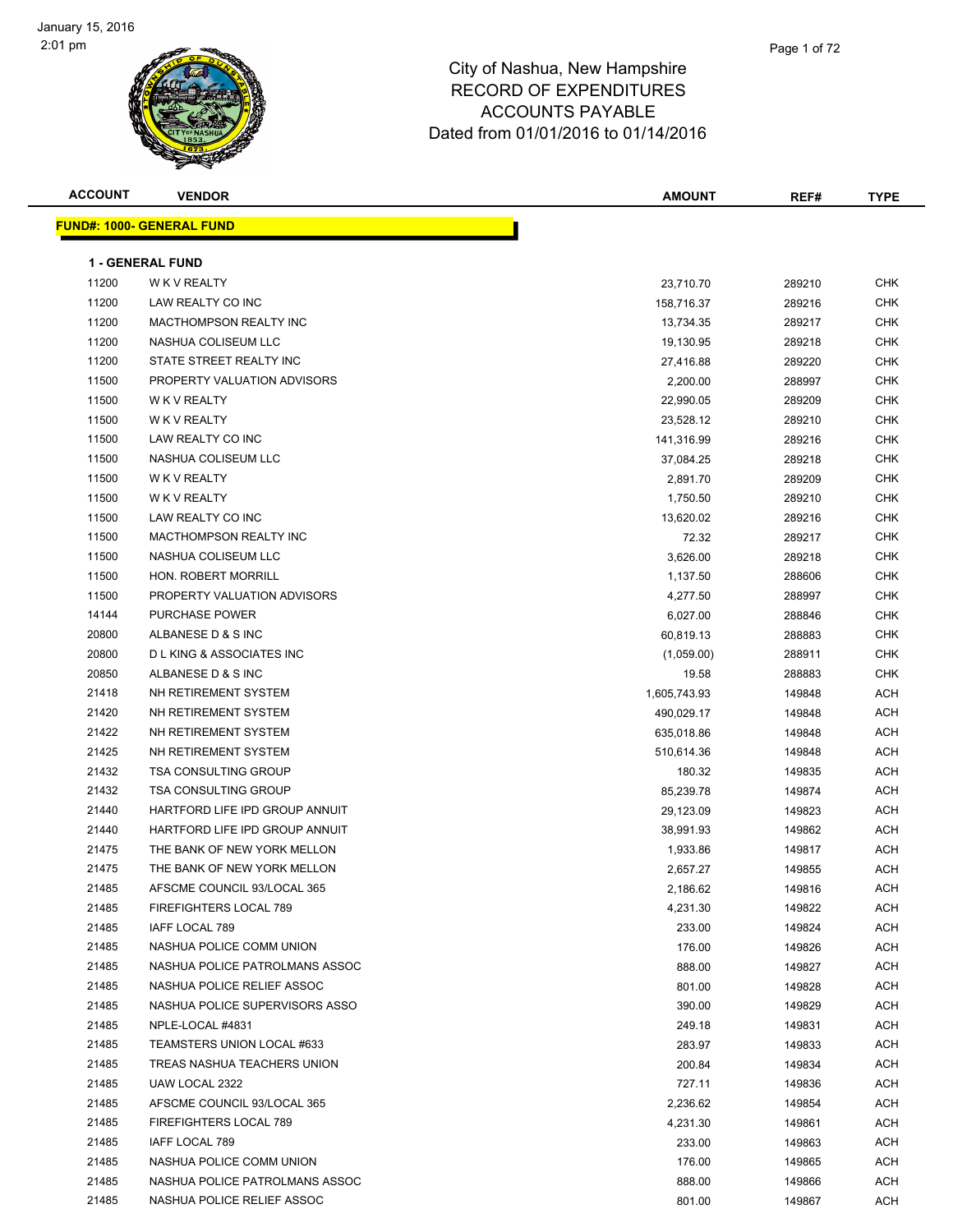

| <b>ACCOUNT</b> | <b>VENDOR</b>                    | <b>AMOUNT</b> | REF#   | <b>TYPE</b> |
|----------------|----------------------------------|---------------|--------|-------------|
|                | <b>FUND#: 1000- GENERAL FUND</b> |               |        |             |
|                | <b>1 - GENERAL FUND</b>          |               |        |             |
| 21485          | NASHUA POLICE SUPERVISORS ASSO   | 390.00        | 149868 | <b>ACH</b>  |
| 21485          | NPLE-LOCAL #4831                 | 241.19        | 149870 | <b>ACH</b>  |
| 21485          | TEAMSTERS UNION LOCAL #633       | 283.97        | 149872 | <b>ACH</b>  |
| 21485          | TREAS NASHUA TEACHERS UNION      | 30,015.83     | 149873 | <b>ACH</b>  |
| 21485          | UAW LOCAL 2322                   | 733.83        | 149875 | <b>ACH</b>  |
| 21485          | AMERICAN FEDERATION OF TEACHER   | 193.00        | 288805 | <b>CHK</b>  |
| 21490          | UNITED WAY OF GREATER NASHUA     | 163.00        | 288473 | <b>CHK</b>  |
| 21490          | UNITED WAY OF GREATER NASHUA     | 675.00        | 288819 | <b>CHK</b>  |
| 21495          | <b>WAGE ASSIGNMENT</b>           | 150.00        | 149818 | <b>ACH</b>  |
| 21495          | <b>WAGE ASSIGNMENT</b>           | 175.00        | 149820 | <b>ACH</b>  |
| 21495          | <b>WAGE ASSIGNMENT</b>           | 188.00        | 149821 | <b>ACH</b>  |
| 21495          | <b>WAGE ASSIGNMENT</b>           | 300.00        | 149825 | <b>ACH</b>  |
| 21495          | <b>WAGE ASSIGNMENT</b>           | 259.00        | 149832 | <b>ACH</b>  |
| 21495          | <b>WAGE ASSIGNMENT</b>           | 150.00        | 149856 | <b>ACH</b>  |
| 21495          | <b>WAGE ASSIGNMENT</b>           | 594.00        | 149858 | <b>ACH</b>  |
| 21495          | <b>WAGE ASSIGNMENT</b>           | 175.00        | 149859 | ACH         |
| 21495          | <b>WAGE ASSIGNMENT</b>           | 188.00        | 149860 | <b>ACH</b>  |
| 21495          | <b>WAGE ASSIGNMENT</b>           | 300.00        | 149864 | <b>ACH</b>  |
| 21495          | <b>WAGE ASSIGNMENT</b>           | 259.00        | 149871 | <b>ACH</b>  |
| 21495          | <b>WAGE ASSIGNMENT</b>           | 1,178.00      | 288464 | <b>CHK</b>  |
| 21495          | <b>WAGE ASSIGNMENT</b>           | 56.25         | 288465 | <b>CHK</b>  |
| 21495          | <b>WAGE ASSIGNMENT</b>           | 103.85        | 288466 | <b>CHK</b>  |
| 21495          | <b>WAGE ASSIGNMENT</b>           | 104.00        | 288467 | <b>CHK</b>  |
| 21495          | <b>WAGE ASSIGNMENT</b>           | 1,343.39      | 288468 | <b>CHK</b>  |
| 21495          | <b>WAGE ASSIGNMENT</b>           | 11.54         | 288469 | <b>CHK</b>  |
| 21495          | <b>WAGE ASSIGNMENT</b>           | 311.88        | 288470 | <b>CHK</b>  |
| 21495          | <b>WAGE ASSIGNMENT</b>           | 237.00        | 288471 | <b>CHK</b>  |
| 21495          | <b>WAGE ASSIGNMENT</b>           | 25.00         | 288472 | <b>CHK</b>  |
| 21495          | <b>WAGE ASSIGNMENT</b>           | 162.78        | 288474 | <b>CHK</b>  |
| 21495          | <b>WAGE ASSIGNMENT</b>           | 1,400.13      | 288806 | <b>CHK</b>  |
| 21495          | <b>WAGE ASSIGNMENT</b>           | 1.15          | 288807 | <b>CHK</b>  |
| 21495          | <b>WAGE ASSIGNMENT</b>           | 56.25         | 288808 | CHK         |
| 21495          | <b>WAGE ASSIGNMENT</b>           | 66.35         | 288809 | <b>CHK</b>  |
| 21495          | <b>WAGE ASSIGNMENT</b>           | 149.76        | 288810 | <b>CHK</b>  |
| 21495          | <b>WAGE ASSIGNMENT</b>           | 103.85        | 288811 | <b>CHK</b>  |
| 21495          | <b>WAGE ASSIGNMENT</b>           | 104.00        | 288812 | <b>CHK</b>  |
| 21495          | <b>WAGE ASSIGNMENT</b>           | 1,368.39      | 288813 | <b>CHK</b>  |
| 21495          | <b>WAGE ASSIGNMENT</b>           | 11.54         | 288814 | <b>CHK</b>  |
| 21495          | <b>WAGE ASSIGNMENT</b>           | 11.54         | 288815 | CHK         |
| 21495          | <b>WAGE ASSIGNMENT</b>           | 311.88        | 288816 | <b>CHK</b>  |
| 21495          | <b>WAGE ASSIGNMENT</b>           | 237.00        | 288817 | <b>CHK</b>  |
| 21495          | <b>WAGE ASSIGNMENT</b>           | 75.00         | 288818 | <b>CHK</b>  |
| 21495          | <b>WAGE ASSIGNMENT</b>           | 588.57        | 288820 | <b>CHK</b>  |
| 21495          | <b>WAGE ASSIGNMENT</b>           | 165.06        | 288821 | CHK         |
| 21538          | NASHUA TEACHERS UNION            | 44.27         | 149830 | <b>ACH</b>  |
| 21538          | NASHUA TEACHERS UNION            | 3,959.96      | 149869 | <b>ACH</b>  |
| 21921          | STATE OF NH-MV                   | 24,146.53     | 149811 | <b>ACH</b>  |
| 21921          | STATE OF NH-MV                   | 22,213.84     | 149813 | <b>ACH</b>  |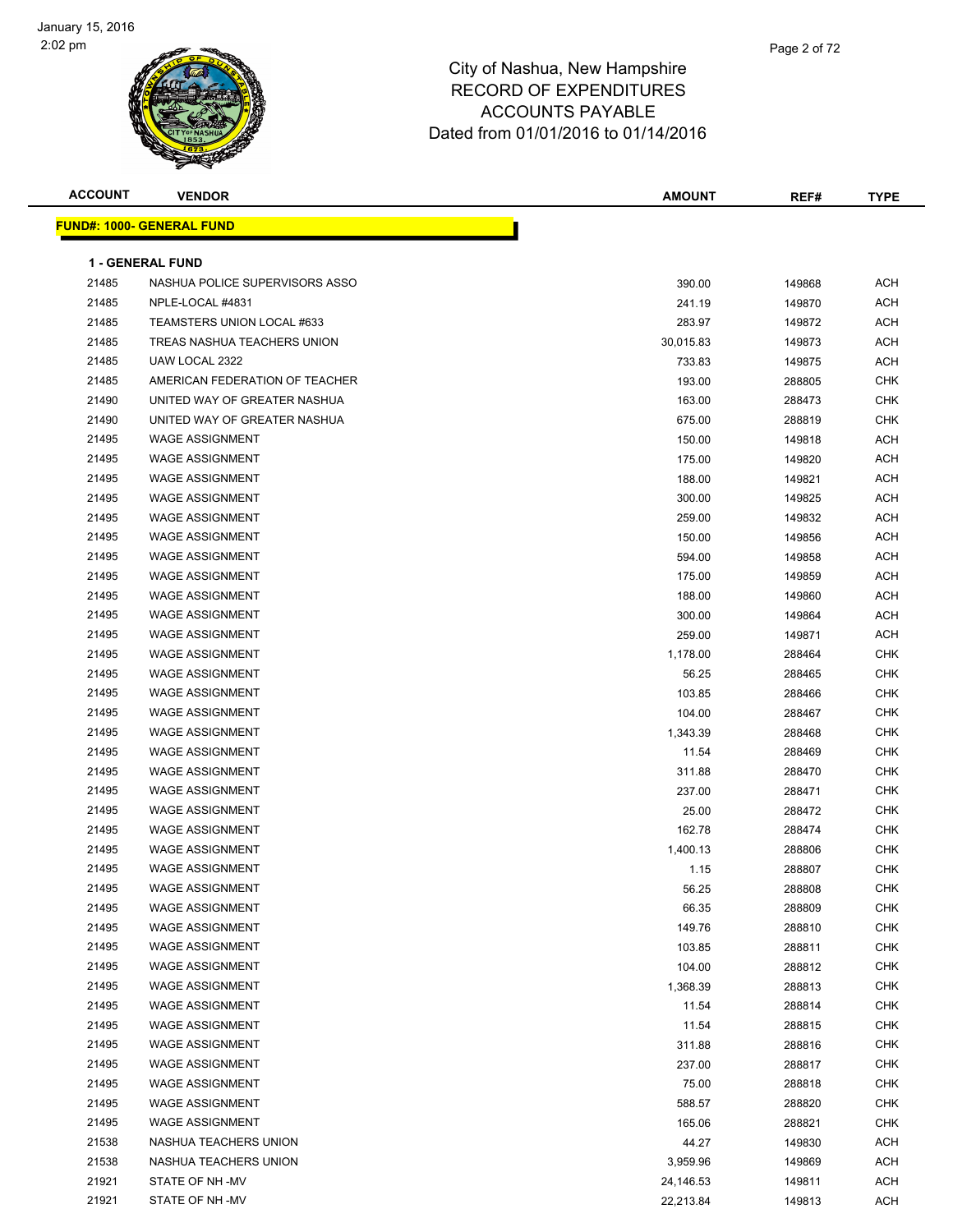

| <b>ACCOUNT</b>     | <b>VENDOR</b>                                       | <b>AMOUNT</b>  | REF#   | <b>TYPE</b> |
|--------------------|-----------------------------------------------------|----------------|--------|-------------|
|                    | <b>FUND#: 1000- GENERAL FUND</b>                    |                |        |             |
|                    | <b>1 - GENERAL FUND</b>                             |                |        |             |
| 21921              | STATE OF NH-MV                                      | 22,068.46      | 149814 | <b>ACH</b>  |
| 21921              | STATE OF NH-MV                                      | 9,439.72       | 149837 | <b>ACH</b>  |
| 21921              | STATE OF NH-MV                                      | 15,925.64      | 149841 | <b>ACH</b>  |
| 21921              | STATE OF NH-MV                                      | 13,976.08      | 149842 | <b>ACH</b>  |
| 21921              | STATE OF NH-MV                                      | 19,263.02      | 149843 | <b>ACH</b>  |
| 21921              | STATE OF NH-MV                                      | 15,679.63      | 149844 | <b>ACH</b>  |
| 21921              | STATE OF NH-MV                                      | 10,289.68      | 149876 | <b>ACH</b>  |
| 21922              | STATE OF NH DEPT OF SAFETY                          | 29.50          | 288870 | <b>CHK</b>  |
|                    | TOTAL 1 - GENERAL FUND                              | \$4,182,130.73 |        |             |
| <b>101 - MAYOR</b> |                                                     |                |        |             |
| 54828              | US BANK EQUIPMENT FINANCE                           | 85.24          | 288799 | <b>CHK</b>  |
| 68300              | <b>CELEBRATIONS CATERING</b>                        | 375.00         | 288462 | <b>CHK</b>  |
| 68300              | <b>CANAL ART &amp; FRAMING</b>                      | 180.71         | 288477 | <b>CHK</b>  |
| 71800              | CANAL ART & FRAMING                                 | 261.00         | 288477 | <b>CHK</b>  |
|                    | <b>TOTAL 101 - MAYOR</b>                            | \$901.95       |        |             |
|                    | 102 - BOARD OF ALDERMEN                             |                |        |             |
| 53428              | <b>DONNA GRAHAM</b>                                 | 237.50         | 288574 | <b>CHK</b>  |
| 54828              | US BANK EQUIPMENT FINANCE                           | 150.40         | 288804 | <b>CHK</b>  |
| 61100              | TREASURER STATE OF NH                               | 150.00         | 288516 | <b>CHK</b>  |
|                    | TOTAL 102 - BOARD OF ALDERMEN                       | \$537.90       |        |             |
| <b>103 - LEGAL</b> |                                                     |                |        |             |
| 54828              | US BANK EQUIPMENT FINANCE                           | 125.50         | 288803 | <b>CHK</b>  |
| 55300              | STEPHEN M BENNETT ESQ                               | 287.76         | 288796 | <b>CHK</b>  |
| 55421              | PETTY CASH                                          | 16.49          | 288841 | <b>CHK</b>  |
| 55614              | HILLSBOROUGH COUNTY REGISTRY                        | 6.00           | 288943 | <b>CHK</b>  |
|                    | TOTAL 103 - LEGAL                                   | \$435.75       |        |             |
|                    | <b>109 - CIVIC &amp; COMMUNITY ACTIVITIES</b>       |                |        |             |
| 56214              | HUMANE SOCIETY FOR GREATER                          | 8,256.75       | 288582 | <b>CHK</b>  |
| 56228              | NASHUA SENIORS MEAL PROGRAM                         | 2,478.63       | 288981 | <b>CHK</b>  |
|                    | <b>TOTAL 109 - CIVIC &amp; COMMUNITY ACTIVITIES</b> | \$10,735.38    |        |             |
|                    | <b>111 - HUMAN RESOURCES</b>                        |                |        |             |
| 53452              | CAREER CONNECTIONS                                  | 612.00         | 288541 | <b>CHK</b>  |
| 55425              | PEOPLEFACTS LLC                                     | 60.03          | 288992 | <b>CHK</b>  |
| 55699              | SHRED-IT USA-NEW YORK                               | 36.38          | 289009 | <b>CHK</b>  |
| 61100              | WB MASON CO INC                                     | 116.12         | 288648 | <b>CHK</b>  |

61235 FREEDOM PRINTERS LLC 2,602.34 288568 CHK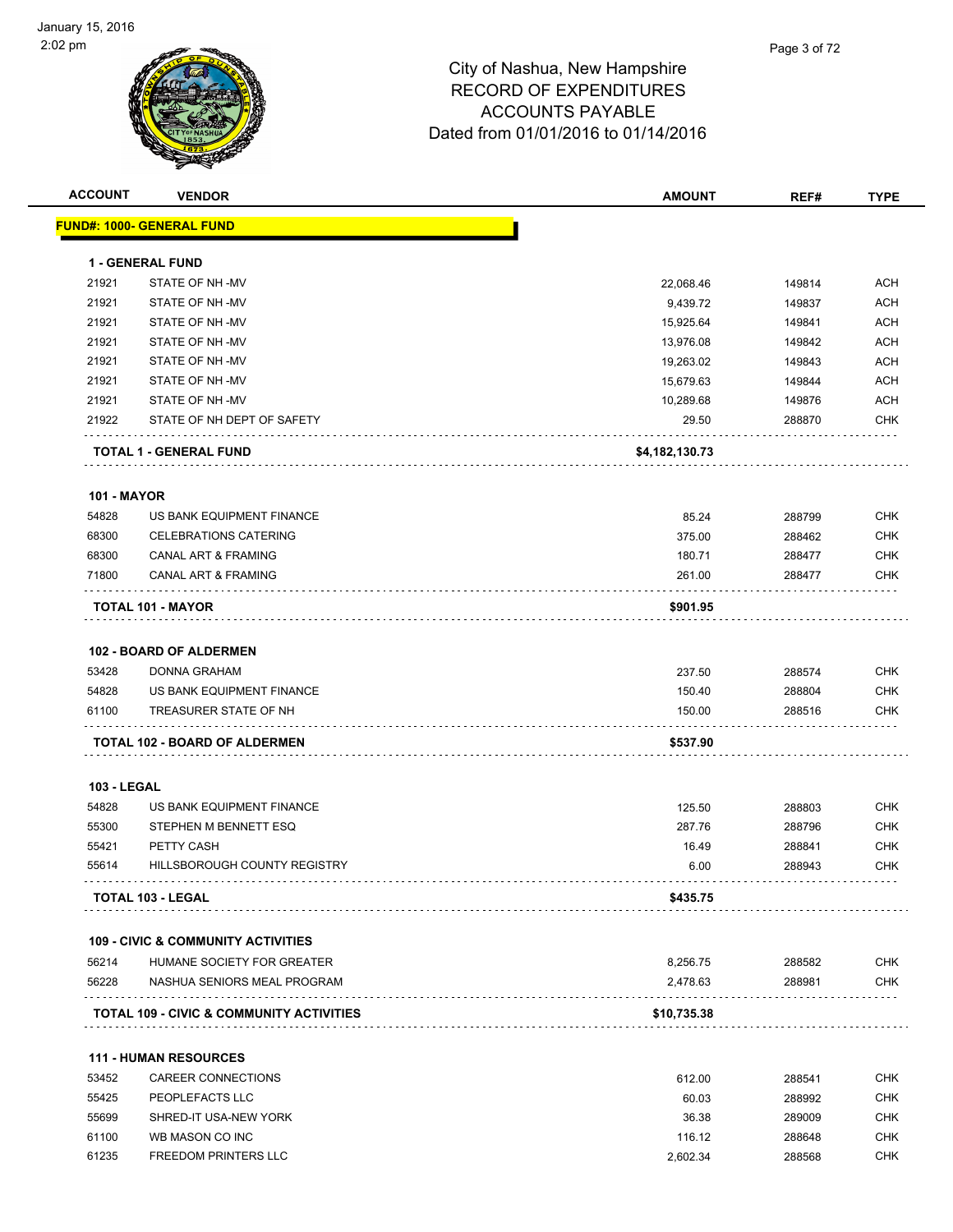

| <b>ACCOUNT</b> | <b>VENDOR</b>                         | <b>AMOUNT</b> | REF#   | <b>TYPE</b> |
|----------------|---------------------------------------|---------------|--------|-------------|
|                | <u> FUND#: 1000- GENERAL FUND</u>     |               |        |             |
|                | <b>TOTAL 111 - HUMAN RESOURCES</b>    | \$3,426.87    |        |             |
|                | <b>120 - TELECOMMUNICATIONS</b>       |               |        |             |
| 55109          | <b>SUSAN LOVERING</b>                 | 33.00         | 288480 | <b>CHK</b>  |
| 55109          | PACIFIC TELEMANAGEMENT SERVICE        | 75.00         | 288614 | <b>CHK</b>  |
| 55109          | AMERICAN TELECOM SERVICES LLC         | 5.607.48      | 288886 | <b>CHK</b>  |
| 55109          | LANGUAGE LINE SERVICES                | 134.49        | 288957 | <b>CHK</b>  |
| 55118          | <b>VERIZON WIRELESS-342053899-000</b> | 760.25        | 288878 | <b>CHK</b>  |
|                | <b>TOTAL 120 - TELECOMMUNICATIONS</b> | \$6,610.22    |        |             |
|                | <b>122 - INFORMATION TECHNOLOGY</b>   |               |        |             |
| 53142          | <b>KENNETH BRITTON</b>                | 280.00        | 288900 | <b>CHK</b>  |
| 54428          | ATOS IT OUTSOURCING SERVICES          | 18,218.00     | 288890 | <b>CHK</b>  |
| 55118          | VERIZON WIRELESS-985557535            | 40.01         | 288874 | <b>CHK</b>  |
|                | TOTAL 122 - INFORMATION TECHNOLOGY    | \$18,538.01   |        |             |
|                | <b>126 - FINANCIAL SERVICES</b>       |               |        |             |
| 41307          | HILLSBOROUGH COUNTY REGISTRY          | 69.43         | 288943 | <b>CHK</b>  |
| 42200          | ANDRE J QUIRION                       | 205.24        | 288887 | <b>CHK</b>  |
| 42200          | <b>DONALD F REILLY</b>                | 52.60         | 288916 | <b>CHK</b>  |
| 42200          | <b>CARRIE E HYDE</b>                  | 211.00        | 288948 | <b>CHK</b>  |
| 42200          | STEPHEN JAMES KROM                    | 2.00          | 288956 | <b>CHK</b>  |
| 42200          | <b>JACQUELINE MILLER</b>              | 94.20         | 288970 | <b>CHK</b>  |
| 42200          | RAMAMOHAN MUNIPALLE                   | 114.20        | 288973 | <b>CHK</b>  |
| 42200          | UNIFIRST CORPORATION                  | 46.72         | 289028 | <b>CHK</b>  |
| 54828          | US BANK EQUIPMENT FINANCE             | 28.14         | 288800 | <b>CHK</b>  |
| 55307          | <b>LINDSEY GOURGOURAS</b>             | 79.28         | 288930 | <b>CHK</b>  |
| 55421          | <b>NHGFOA</b>                         | 105.00        | 288866 | <b>CHK</b>  |
| 55699          | SHRED-IT USA-NEW YORK                 | 129.00        | 289009 | <b>CHK</b>  |
| 61100          | WB MASON CO INC                       | 105.67        | 288648 | <b>CHK</b>  |
| 61100          | WB MASON CO INC                       | 2.28          | 289030 | <b>CHK</b>  |
| 61235          | <b>FREEDOM PRINTERS LLC</b>           | 520.41        | 288568 | <b>CHK</b>  |
|                | <b>TOTAL 126 - FINANCIAL SERVICES</b> | \$1,765.17    |        |             |
|                | <b>129 - CITY BUILDINGS</b>           |               |        |             |
| 54114          | LIBERTY UTILITIES - NH                | 780.75        | 288504 | <b>CHK</b>  |
| 54141          | PENNICHUCK WATER WORKS INC            | 78.24         | 288511 | <b>CHK</b>  |
| 54228          | BAIN PEST CONTROL SERVICE INC         | 150.00        | 288891 | <b>CHK</b>  |
| 54280          | DOOR CONTROL INC                      | 968.35        | 288559 | <b>CHK</b>  |
| 61428          | HILLYARD/MANCHESTER                   | 140.28        | 288579 | <b>CHK</b>  |
| 61428          | NEW ENGLAND PAPER & SUPPLY            | 869.17        | 288984 | <b>CHK</b>  |
|                | <b>TOTAL 129 - CITY BUILDINGS</b>     | \$2,986.79    |        |             |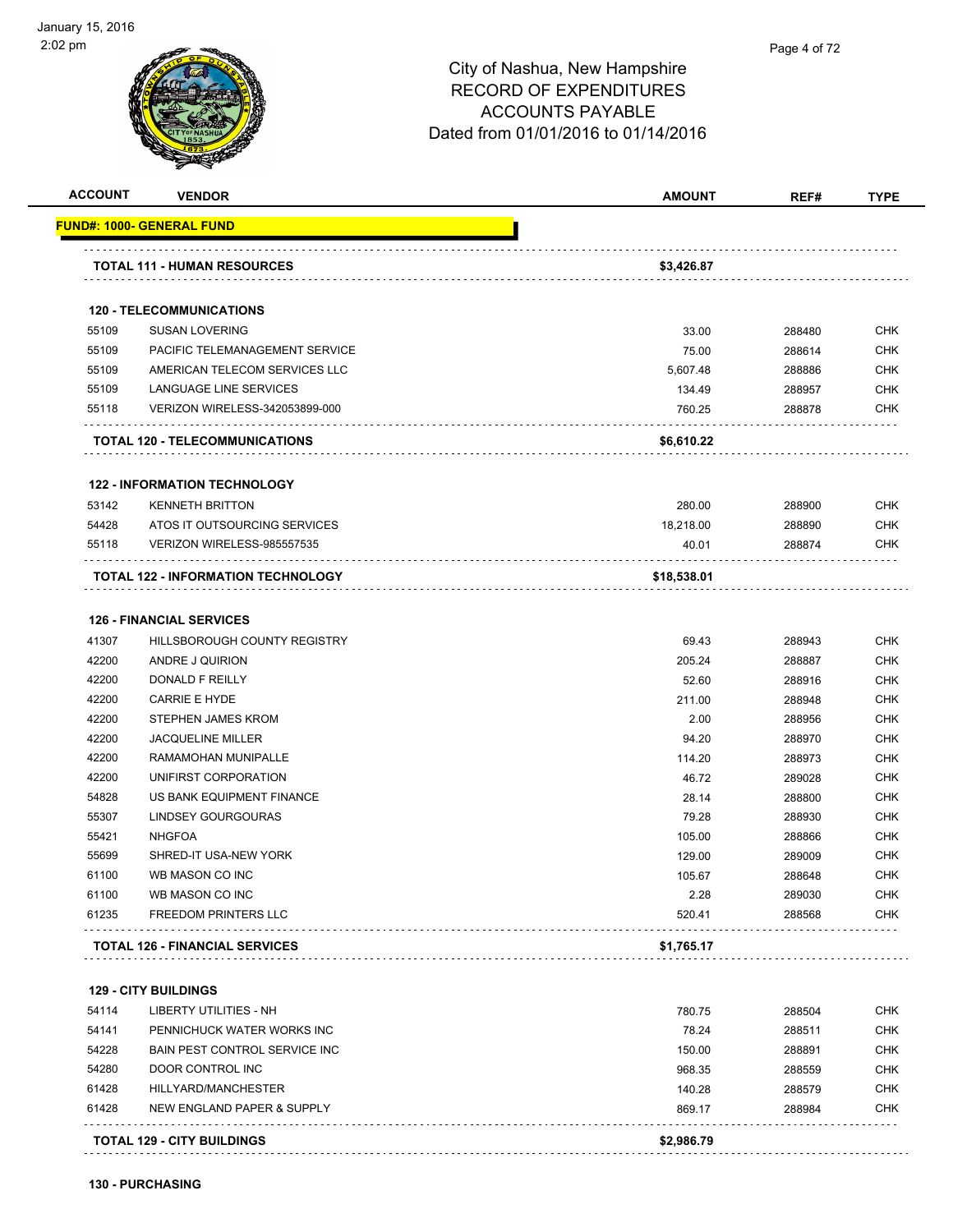

| <b>ACCOUNT</b> | <b>VENDOR</b>                                         | <b>AMOUNT</b>   | REF#             | <b>TYPE</b> |
|----------------|-------------------------------------------------------|-----------------|------------------|-------------|
|                | <u> FUND#: 1000- GENERAL FUND</u>                     |                 |                  |             |
|                |                                                       |                 |                  |             |
|                | <b>130 - PURCHASING</b>                               |                 |                  |             |
| 54828          | US BANK EQUIPMENT FINANCE                             | 121.65          | 288797           | <b>CHK</b>  |
| 54828          | US BANK EQUIPMENT FINANCE                             | 361.36          | 288801           | <b>CHK</b>  |
| 55307          | <b>DANIEL KOOKEN</b>                                  | 71.04           | 288830           | CHK         |
| 55500          | <b>CONCORD MONITOR</b>                                | 495.65          | 288856           | <b>CHK</b>  |
| 55500          | THE TELEGRAPH                                         | 373.60          | 288871           | CHK         |
| 55500          | UNION LEADER CORP--19828                              | 28.62           | 288872           | <b>CHK</b>  |
| 61100          | WB MASON CO INC                                       | 6.37            | 288648           | <b>CHK</b>  |
| 61100          | WB MASON CO INC                                       | 22.77           | 289030           | CHK         |
|                | <b>TOTAL 130 - PURCHASING</b>                         | \$1,481.06      |                  |             |
|                | 132 - ASSESSING                                       |                 |                  |             |
| 55307          | <b>GREG TURGISS</b>                                   | 66.70           | 288490           | <b>CHK</b>  |
| 55307          | <b>GARY TURGISS</b>                                   | 131.10          | 288642           | <b>CHK</b>  |
| 55421          | DOUGLAS DAME                                          | 209.95          | 288825           | CHK         |
| 61100          | WB MASON CO INC                                       | 11.19           | 288648           | CHK         |
| 61100          | WB MASON CO INC                                       | 42.00           | 289030           | <b>CHK</b>  |
|                | <b>TOTAL 132 - ASSESSING</b>                          | \$460.94        |                  |             |
|                |                                                       |                 |                  |             |
|                | <b>142 - WOODLAWN CEMETERY</b>                        |                 |                  |             |
| 54107          | MCLAUGHLIN OIL CO                                     | 269.74          | 288968           | CHK         |
| 54600          | <b>BEST FORD</b>                                      | 54.86           | 288897           | <b>CHK</b>  |
| 61299          | HOME DEPOT CREDIT SERVICE 3065                        | 13.92           | 288944           | CHK         |
|                | TOTAL 142 - WOODLAWN CEMETERY                         | \$338.52        |                  |             |
|                | <b>144 - EDGEWOOD &amp; SUBURBAN CEMETERIES</b>       |                 |                  |             |
| 54280          | HOME DEPOT CREDIT SERVICE 3065                        |                 |                  | CHK         |
| 61549          | <b>GRIFFIN GREENHOUSE SUPPLIES</b>                    | 48.47<br>757.99 | 288944<br>288578 | <b>CHK</b>  |
| 61830          | TREASURER STATE OF NH                                 | 28.00           | 289025           | CHK         |
|                |                                                       |                 |                  |             |
|                | <b>TOTAL 144 - EDGEWOOD &amp; SUBURBAN CEMETERIES</b> | \$834.46        |                  |             |
| 150 - POLICE   |                                                       |                 |                  |             |
| 42520          | NASHUA POLICE DEPARTMENT                              | 5.00            | 288837           | <b>CHK</b>  |
| 44184          | NASHUA POLICE DEPARTMENT                              | 4.99            | 288837           | <b>CHK</b>  |
| 52800          | <b>TY KUCHARSKI</b>                                   | 900.00          | 288831           | CHK         |
| 52800          | <b>TODD MARTYNY</b>                                   | 810.00          | 288833           | CHK         |
| 52800          | <b>MICHAEL MOUSHEGIAN</b>                             | 600.00          | 288836           | CHK         |
| 52809          | ROBERT PAGE                                           | 250.00          | 288839           | CHK         |
| 53135          | ST JOSEPHS BUSINESS & HEALTH                          | 403.85          | 289012           | CHK         |
| 53999          | AAA CREDIT SCREENING SERV LLC                         | 25.00           | 288880           | CHK         |
| 54107          | SHATTUCK MALONE OIL CO                                | 200.68          | 288869           | CHK         |
| 54141          | PENNICHUCK WATER WORKS INC                            | 510.86          | 288511           | <b>CHK</b>  |
| 54141          | PENNICHUCK WATER WORKS INC                            | 24.39           | 288867           | CHK         |
| 54243          | J LAWRENCE HALL INC                                   | 2,840.13        | 288585           | <b>CHK</b>  |
| 54243          | J LAWRENCE HALL INC                                   | 1,492.41        | 288951           | <b>CHK</b>  |
|                |                                                       |                 |                  |             |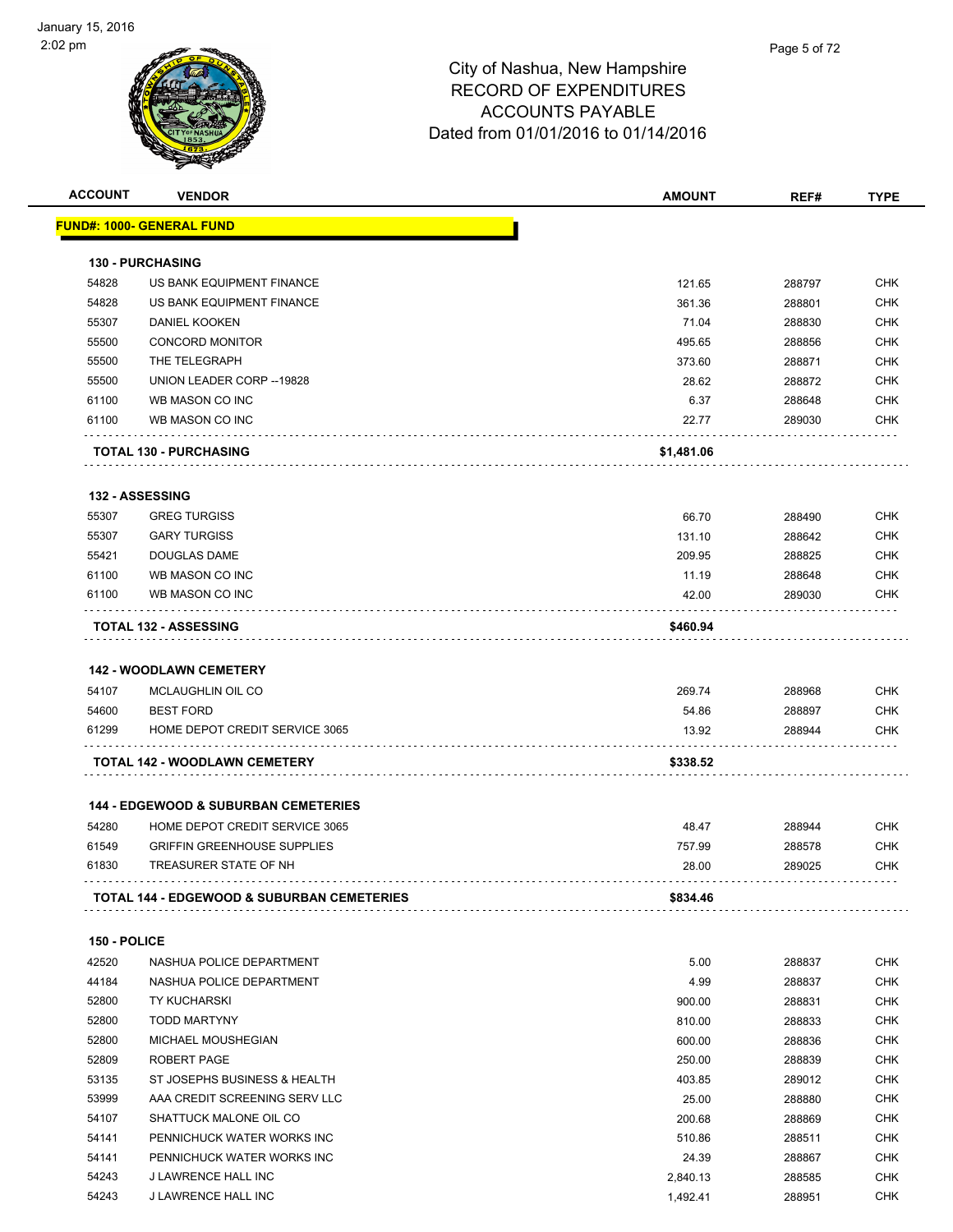

| <b>ACCOUNT</b> | <b>VENDOR</b>                    | <b>AMOUNT</b> | REF#   | <b>TYPE</b> |
|----------------|----------------------------------|---------------|--------|-------------|
|                | <b>FUND#: 1000- GENERAL FUND</b> |               |        |             |
|                |                                  |               |        |             |
| 150 - POLICE   |                                  |               |        |             |
| 54280          | REXEL                            | 220.15        | 289000 | <b>CHK</b>  |
| 54407          | <b>LEXISNEXIS</b>                | 160.00        | 288958 | CHK         |
| 54487          | FIRE TECH & SAFETY OF NEW ENGL   | 180.00        | 288565 | CHK         |
| 54487          | <b>BROWNELLS INC</b>             | 108.76        | 288901 | CHK         |
| 54487          | MAGPUL INDUSTRIES CORPORATION    | 741.52        | 288962 | CHK         |
| 54600          | DONOVAN EQUIPMENT CO INC         | 113.32        | 288557 | CHK         |
| 54600          | <b>GRANITE STATE GLASS</b>       | 479.95        | 288576 | CHK         |
| 54600          | <b>BEST FORD</b>                 | 277.89        | 288897 | CHK         |
| 54600          | <b>GRANITE STATE GLASS</b>       | 269.95        | 288933 | CHK         |
| 54828          | US BANK EQUIPMENT FINANCE        | 2,698.64      | 288461 | CHK         |
| 54849          | PETER CINFO                      | 45.96         | 288478 | CHK         |
| 54849          | JOSHUA ST ONGE                   | 45.96         | 288851 | CHK         |
| 54849          | COMCAST CABLE COMMUNICATIONS I   | 219.85        | 288855 | CHK         |
| 54849          | <b>FAIRPOINT COMMUNICATIONS</b>  | 35.30         | 288859 | CHK         |
| 54849          | VERIZON WIRELESS-286546928       | 1,253.79      | 288877 | CHK         |
| 55200          | AMERICAN POLYGRAPH ASSN          | 150.00        | 288854 | CHK         |
| 55307          | <b>GEORGE JASEK</b>              | 43.20         | 288827 | CHK         |
| 55307          | PETTY CASH                       | 2.25          | 288844 | CHK         |
| 55400          | <b>GSPCC LLC</b>                 | 289.00        | 288934 | CHK         |
| 55421          | PETTY CASH                       | 62.88         | 288843 | CHK         |
| 55607          | USPS-CMRS-PB #14658595           | 1,000.00      | 149840 | ACH         |
| 55699          | D & R TOWING INC                 | 145.00        | 288910 | <b>CHK</b>  |
| 55699          | NASHUA MILLYARD ASSOC INC        | 703.46        | 288979 | CHK         |
| 61100          | <b>GRANITE STATE STAMPS INC</b>  | 23.36         | 288935 | CHK         |
| 61100          | PITNEY BOWES INC                 | 39.09         | 288994 | CHK         |
| 61100          | WB MASON CO INC                  | 340.00        | 289030 | CHK         |
| 61107          | <b>BEN'S UNIFORMS</b>            | 428.00        | 288536 | CHK         |
| 61107          | DICK AVARD'S HABERDASHERY        | 67.50         | 288555 | CHK         |
| 61107          | <b>BEN'S UNIFORMS</b>            | 893.98        | 288895 | CHK         |
| 61107          | DICK AVARD'S HABERDASHERY        | 248.54        | 288915 | CHK         |
| 61121          | <b>BATTERIES PLUS</b>            | 315.84        | 288893 | CHK         |
| 61142          | AIRGAS USA LLC                   | 586.50        | 288524 | CHK         |
| 61142          | BOUND TREE MEDICAL, LLC          | 139.90        | 288539 | <b>CHK</b>  |
| 61142          | FISHER AUTO PARTS INC            | 299.60        | 288566 | CHK         |
| 61142          | BOUND TREE MEDICAL, LLC          | 61.44         | 288899 | <b>CHK</b>  |
| 61299          | HOME DEPOT CREDIT SERVICE 3073   | 75.96         | 288945 | <b>CHK</b>  |
| 61300          | <b>WEX BANK</b>                  | 778.71        | 288519 | CHK         |
| 61428          | F W WEBB CO                      | 54.25         | 288562 | CHK         |
| 61428          | CENTRAL PAPER PRODUCTS CO        | 457.69        | 288904 | CHK         |
| 61428          | NASHUA OUTDOOR POWER EQUIPMENT   | 53.93         | 288980 | CHK         |
| 61615          | CONWAY OFFICE SOLUTIONS          | 1,806.00      | 288549 | CHK         |
| 61650          | WB MASON CO INC                  | 456.66        | 289030 | CHK         |
| 61705          | MAYNARD & LESIEUR INC            | 2,503.80      | 288966 | CHK         |
| 61799          | <b>BELLETETES INC</b>            | 27.18         | 288535 | <b>CHK</b>  |
| 61799          | <b>BOND AUTO PARTS INC</b>       | 7.42          | 288538 | CHK         |
| 61799          | DONOVAN EQUIPMENT CO INC         | 43.32         | 288557 | CHK         |
| 61799          | FISHER AUTO PARTS INC            | (57.11)       | 288566 | <b>CHK</b>  |
| 61799          | <b>BEST FORD</b>                 | 240.56        | 288897 | CHK         |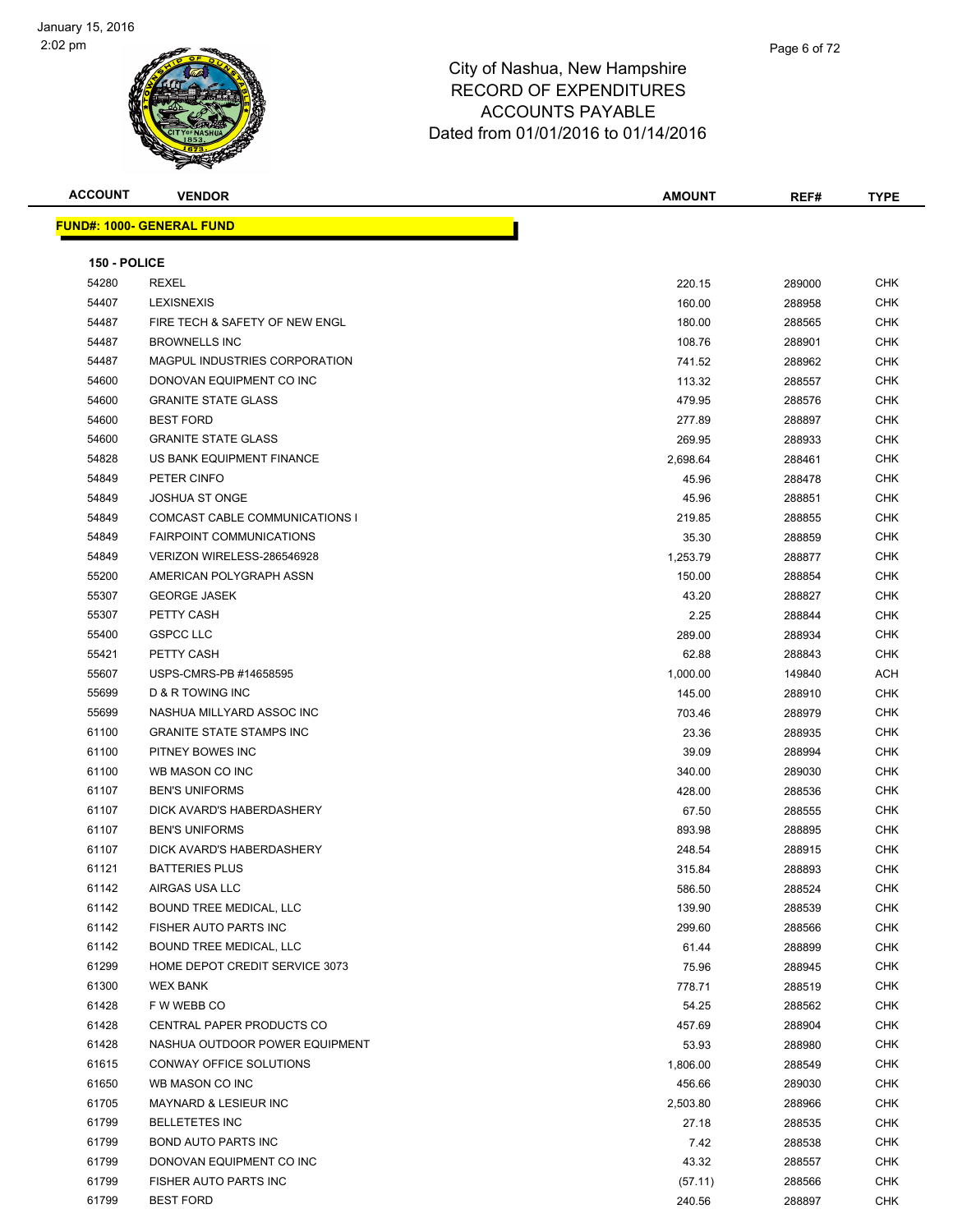

| <b>ACCOUNT</b>    | <b>VENDOR</b>                      | <b>AMOUNT</b> | REF#   | <b>TYPE</b> |
|-------------------|------------------------------------|---------------|--------|-------------|
|                   | <b>FUND#: 1000- GENERAL FUND</b>   |               |        |             |
| 150 - POLICE      |                                    |               |        |             |
| 61799             | CARPARTS OF NASHUA                 | (78.76)       | 288903 | <b>CHK</b>  |
| 61799             | DONOVAN EQUIPMENT CO INC           | 633.74        | 288917 | CHK         |
| 61799             | HOME DEPOT CREDIT SERVICE 3073     | 40.79         | 288945 | CHK         |
| 61799             | <b>MACMULKIN CHEVROLET INC</b>     | 378.97        | 288961 | <b>CHK</b>  |
| 61799             | <b>NEW ENGLAND PARTS WAREHOUSE</b> | 142.52        | 288985 | CHK         |
| 61799             | NORTHERN FOREIGN CAR PARTS INC     | 735.62        | 288988 | CHK         |
| 61799             | <b>QUIRK GM PARTS DEPOT</b>        | 19.85         | 288999 | CHK         |
| 61799             | SAM'S CLUB DIRECT-0860             | 123.44        | 289002 | CHK         |
| 61910             | PETTY CASH                         | 54.25         | 288842 | CHK         |
| 71221             | ADVANCED ELECTRONIC DESIGN INC     | 418.00        | 288522 | CHK         |
| 71221             | <b>GOVCONNECTION INC</b>           | 325.00        | 288573 | <b>CHK</b>  |
| 71221             | PC MALL GOV                        | 2,022.00      | 288616 | CHK         |
| 71221             | <b>DELL MARKETING LP</b>           | 8,221.65      | 288912 | <b>CHK</b>  |
| 71221             | PC MALL GOV                        | 119.95        | 288991 | CHK         |
| 71228             | PC MALL GOV                        | 4,100.00      | 288616 | CHK         |
| 71407             | <b>BATTERIES PLUS</b>              | 42.50         | 288893 | CHK         |
| 71414             | PETTY CASH                         | 25.98         | 288843 | CHK         |
| 71999             | <b>GOODALES BIKE SHOP INC</b>      | 207.87        | 288929 | CHK         |
|                   |                                    |               |        |             |
|                   | <b>TOTAL 150 - POLICE</b>          | \$44,739.63   |        |             |
| <b>152 - FIRE</b> |                                    |               |        |             |
| 52800             | <b>JAMES W KIRK</b>                | 630.00        | 288592 | <b>CHK</b>  |
| 52800             | DARREN DESJADON                    | 1,170.00      | 288914 | CHK         |
| 52800             | <b>SCOTT CARRIGAN</b>              | 3,966.00      | 289008 | CHK         |
| 54100             | <b>EVERSOURCE</b>                  | 331.85        | 288498 | CHK         |
| 54114             | LIBERTY UTILITIES - NH             | 435.07        | 288506 | CHK         |
| 54114             | DIRECT ENERGY BUSINESS             | 1,200.73      | 288556 | CHK         |
| 54141             | PENNICHUCK WATER WORKS INC         | 500.82        | 288511 | CHK         |
| 54228             | <b>JP PEST SERVICES</b>            | 158.00        | 288586 | CHK         |
| 54280             | AE MECHANICAL INC                  | 2,594.75      | 288523 | CHK         |
| 54280             | <b>FIMBEL GARAGE DOORS</b>         | 135.00        | 288564 | <b>CHK</b>  |
| 54280             | FUTURE SUPPLY CO                   | 708.00        | 288571 | CHK         |
| 54280             | HOME DEPOT CREDIT SERVICE 3065     | 62.94         | 288580 | CHK         |
| 54280             | <b>J LAWRENCE HALL INC</b>         | 252.19        | 288585 | <b>CHK</b>  |
| 54487             | R B ALLEN CO INC                   | 624.00        | 288621 | <b>CHK</b>  |
| 54487             | WD PERKINS FIRE PUMP SPECIALIS     | 1,200.00      | 289031 | <b>CHK</b>  |
| 54600             | ARCSOURCE INC                      | 43.20         | 288529 | <b>CHK</b>  |
| 54600             | DONOVAN SPRING CO INC              | 55.20         | 288558 | CHK         |
| 54600             | <b>FLEETPRIDE INC</b>              | 225.00        | 288567 | CHK         |
| 54600             | JACK YOUNG CO INC                  | 198.29        | 288587 | CHK         |
| 54600             | MINUTEMAN TRUCKS INC               | 100.24        | 288605 | CHK         |

 NEW ENGLAND KENWORTH 422.77 288611 CHK SANEL AUTO PARTS CO 348.92 288627 CHK BELLETETES INC 41.63 288894 CHK US BANK EQUIPMENT FINANCE 223.26 288798 CHK 55600 FIREMATIC SUPPLY CO INC SAND RESERVE THE STOLEN STOLEN AND RESERVE THE STOLEN STOLEN STOLEN STOLEN STOLEN STOLEN STOLEN STOLEN STOLEN STOLEN STOLEN STOLEN STOLEN STOLEN STOLEN STOLEN STOLEN STOLEN STOLEN STOLEN STOLE TRUE BLUE CLEANERS 30.16 288638 CHK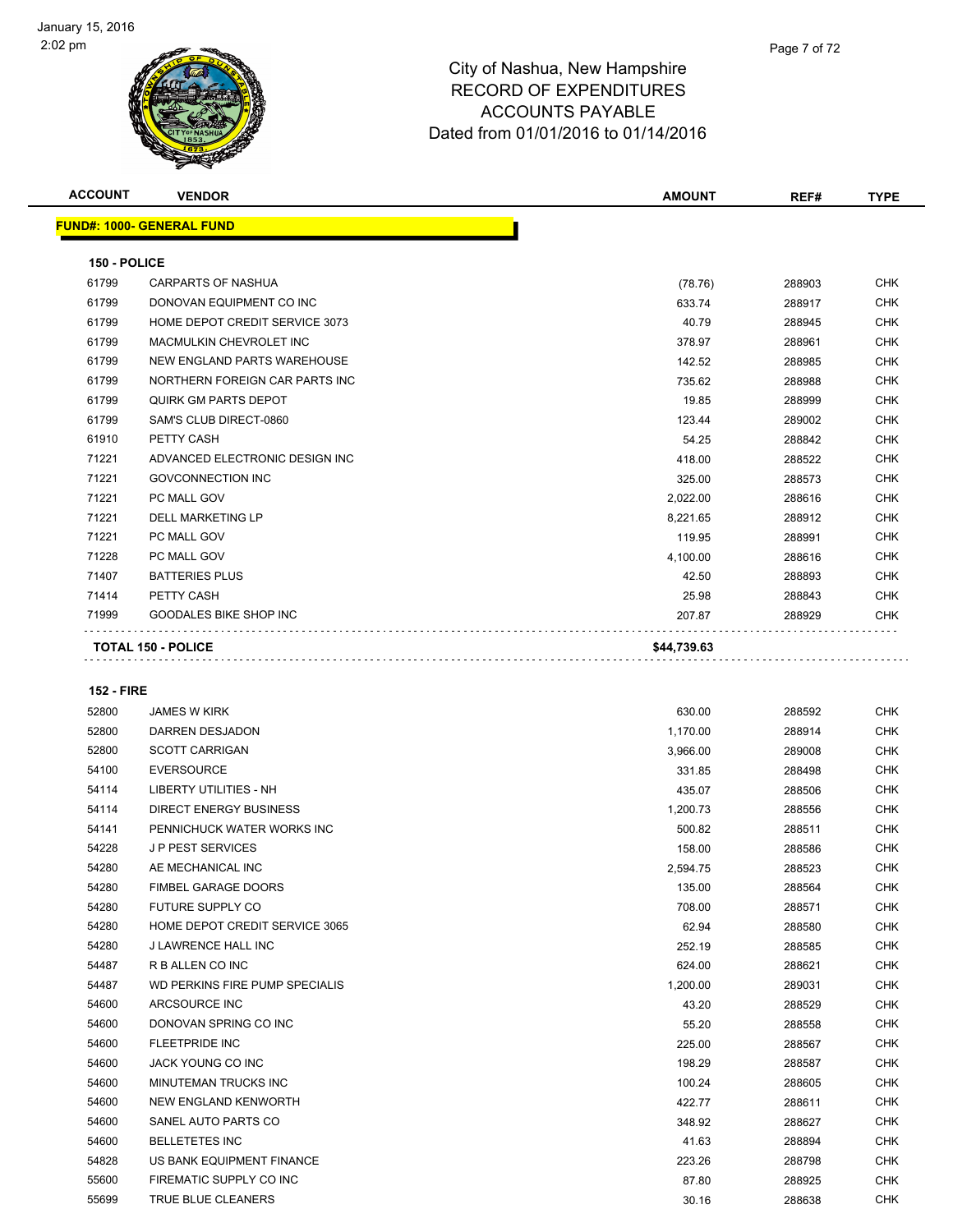| <b>ACCOUNT</b>    | <b>VENDOR</b>                           | <b>AMOUNT</b> | REF#   | <b>TYPE</b> |
|-------------------|-----------------------------------------|---------------|--------|-------------|
|                   | <b>FUND#: 1000- GENERAL FUND</b>        |               |        |             |
| <b>152 - FIRE</b> |                                         |               |        |             |
| 55699             | TRUE BLUE CLEANERS                      | 34.36         | 288639 | <b>CHK</b>  |
| 55699             | TRUE BLUE CLEANERS                      | 45.24         | 288640 | <b>CHK</b>  |
| 55699             | LUMINA NASHUA LLC                       | 1,000.00      | 288960 | <b>CHK</b>  |
| 61100             | WB MASON CO INC                         | 49.44         | 288648 | <b>CHK</b>  |
| 61110             | BERGERON PROTECTIVE CLOTHING            | 738.00        | 288537 | <b>CHK</b>  |
| 61110             | BERGERON PROTECTIVE CLOTHING            | 2,448.76      | 288896 | <b>CHK</b>  |
| 61307             | NEW ENGLAND KENWORTH                    | 57.75         | 288611 | <b>CHK</b>  |
| 61428             | NEW ENGLAND PAPER & SUPPLY              | 390.85        | 288984 | <b>CHK</b>  |
| 61699             | ALLOY CASTINGS CO INC                   | 3,032.75      | 288527 | <b>CHK</b>  |
| 61699             | POWER & TELEPHONE SUPPLY CO             | 1,206.67      | 288995 | <b>CHK</b>  |
| 61799             | CHELMSFORD AUTO ELECTRIC                | 283.95        | 288544 | <b>CHK</b>  |
| 61799             | MINUTEMAN TRUCKS INC                    | 1,212.00      | 288605 | <b>CHK</b>  |
| 61799             | NEW ENGLAND KENWORTH                    | 102.69        | 288611 | <b>CHK</b>  |
| 61910             | NASHUA COMMUNITY COLLEGE                | 375.00        | 288609 | <b>CHK</b>  |
| 71025             | <b>FASTENAL CO</b>                      | 45.52         | 288923 | <b>CHK</b>  |
| 71432             | FIRE TECH & SAFETY OF NEW ENGL          | 995.00        | 288924 | <b>CHK</b>  |
|                   | TOTAL 152 - FIRE                        |               |        |             |
|                   |                                         | \$27,763.80   |        |             |
|                   |                                         |               |        |             |
|                   | <b>153 - BUILDING INSPECTION</b>        |               |        |             |
| 55307             | <b>RUSS MARCUM</b>                      | 523.92        | 288481 | <b>CHK</b>  |
| 55307             | <b>JEFFREY RICHARD</b>                  | 386.40        | 288484 | <b>CHK</b>  |
| 55307             | <b>MARK COLLINS</b>                     | 92.58         | 288824 | <b>CHK</b>  |
| 55307             | DAWN MICHAUD                            | 38.80         | 288834 | <b>CHK</b>  |
| 55307             | <b>WILLIAM MCKINNEY</b>                 | 156.69        | 288853 | <b>CHK</b>  |
|                   | <b>TOTAL 153 - BUILDING INSPECTION</b>  | \$1,198.39    |        |             |
|                   | <b>155 - CODE ENFORCEMENT</b>           |               |        |             |
| 55200             | AACE                                    | 225.00        | 288881 | <b>CHK</b>  |
|                   | <b>TOTAL 155 - CODE ENFORCEMENT</b>     | \$225.00      |        |             |
|                   |                                         |               |        |             |
|                   | <b>156 - EMERGENCY MANAGEMENT</b>       |               |        |             |
| 55118             | <b>JUSTIN KATES</b>                     | 236.85        | 288829 | <b>CHK</b>  |
|                   | <b>TOTAL 156 - EMERGENCY MANAGEMENT</b> | \$236.85      |        |             |
|                   |                                         |               |        |             |
|                   | <b>157 - CITYWIDE COMMUNICATIONS</b>    |               |        |             |
| 55200             | APCO INTERNATIONAL INC                  | 253.00        | 288494 | <b>CHK</b>  |
| 71207             | <b>GOVCONNECTION INC</b>                | 64.00         | 288573 | <b>CHK</b>  |
| 71999             | <b>GOVCONNECTION INC</b>                | 79.00         | 288931 | <b>CHK</b>  |
|                   | TOTAL 157 - CITYWIDE COMMUNICATIONS     | \$396.00      |        |             |
|                   |                                         |               |        |             |

#### **159 - OTHER PUBLIC SAFETY**

54835 PENNICHUCK WATER WORKS INC 220,085.74 288511 CHK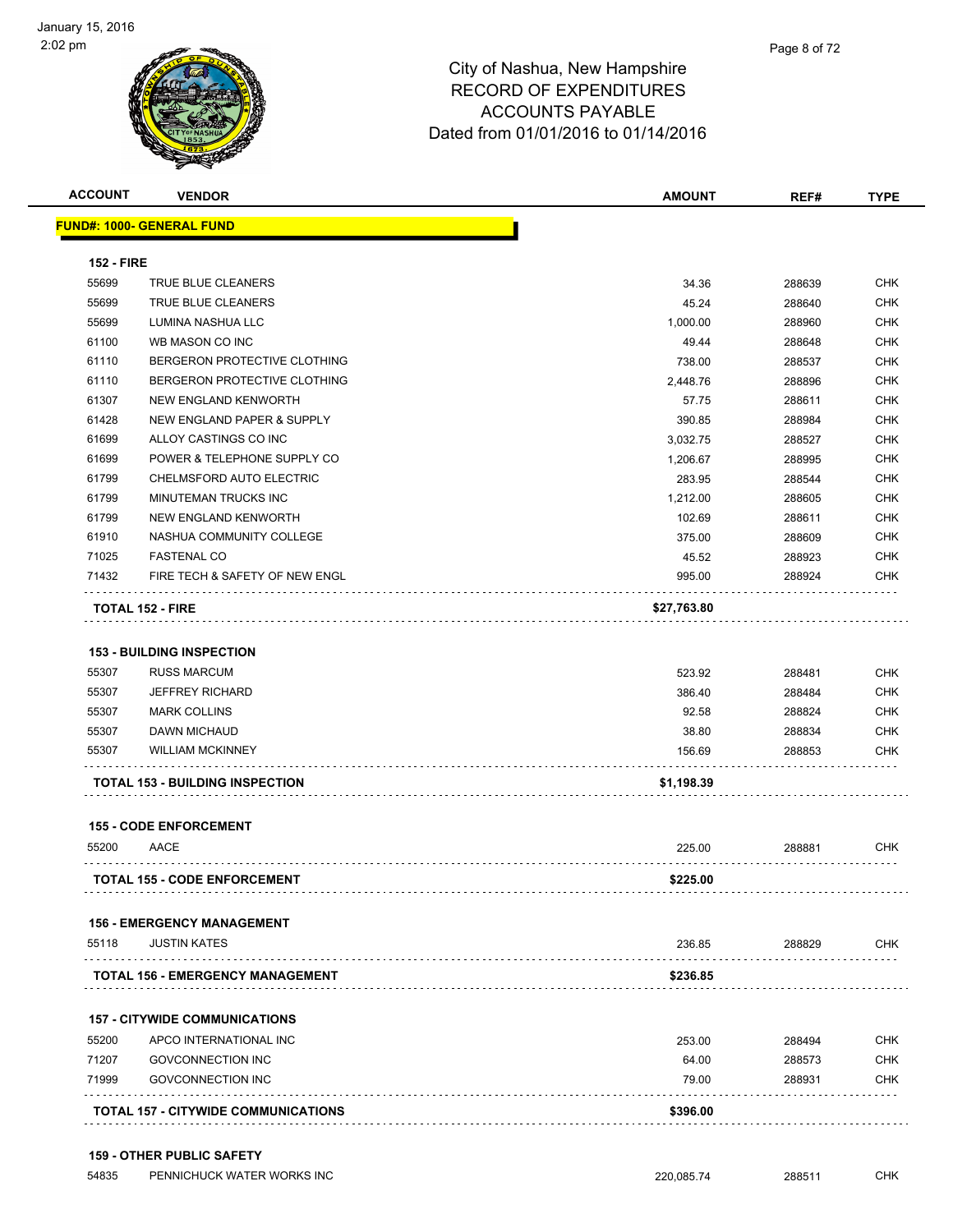

| <b>ACCOUNT</b> | <b>VENDOR</b>                                     | <b>AMOUNT</b>     | REF#   | <b>TYPE</b> |
|----------------|---------------------------------------------------|-------------------|--------|-------------|
|                | <b>FUND#: 1000- GENERAL FUND</b>                  |                   |        |             |
|                | <b>TOTAL 159 - OTHER PUBLIC SAFETY</b>            | .<br>\$220,085.74 |        |             |
|                | <b>160 - PUBLIC WORKS-ADMIN/ENGINEERING</b>       |                   |        |             |
| 54100          | <b>EVERSOURCE</b>                                 | 5,779.58          | 288794 | <b>CHK</b>  |
| 54141          | PENNICHUCK WATER WORKS INC                        | 73.62             | 288511 | <b>CHK</b>  |
| 54828          | US BANK EQUIPMENT FINANCE                         | 198.72            | 288804 | <b>CHK</b>  |
| 55200          | <b>NHLSA</b>                                      | 225.00            | 288509 | <b>CHK</b>  |
| 55307          | <b>ROBERT MEUNIER</b>                             | 79.35             | 288482 | <b>CHK</b>  |
| 55307          | <b>TODD WELCH</b>                                 | 54.05             | 288488 | <b>CHK</b>  |
| 55307          | <b>WILLIAM TOOMEY</b>                             | 86.25             | 288489 | <b>CHK</b>  |
| 55307          | <b>MARY WOODS</b>                                 | 41.98             | 288493 | <b>CHK</b>  |
| 55699          | JAN PRO CLEANING SYSTEMS NE                       | 665.00            | 288588 | <b>CHK</b>  |
| 61100          | NEW ENGLAND PAPER & SUPPLY                        | 105.25            | 288984 | <b>CHK</b>  |
| 61100          | WB MASON CO INC                                   | 56.88             | 289030 | <b>CHK</b>  |
| 61107          | ALECS SHOE STORE INC                              | 110.00            | 288526 | <b>CHK</b>  |
|                | <b>TOTAL 160 - PUBLIC WORKS-ADMIN/ENGINEERING</b> | \$7,475.68        |        |             |
| 161 - STREETS  |                                                   |                   |        |             |
| 54100          | <b>EVERSOURCE</b>                                 | 309.84            | 288858 | <b>CHK</b>  |
| 54114          | <b>ENERGYNORTH PROPANE</b>                        | 603.22            | 288920 | <b>CHK</b>  |

| 54114 | <b>ENERGYNORTH PROPANE</b>     | 603.22   | 288920 | <b>CHK</b> |
|-------|--------------------------------|----------|--------|------------|
| 54141 | PENNICHUCK WATER WORKS INC     | 363.21   | 288511 | <b>CHK</b> |
| 54200 | JAN PRO CLEANING SYSTEMS NE    | 855.00   | 288588 | <b>CHK</b> |
| 54207 | <b>LYDIA E BELTRAN</b>         | 300.00   | 288495 | <b>CHK</b> |
| 54207 | <b>ROGER LEVEILLE JR</b>       | 337.50   | 288501 | <b>CHK</b> |
| 54207 | <b>RONALD MANN</b>             | 283.50   | 288508 | <b>CHK</b> |
| 54207 | S L DIONNE LANDSCAPING         | 450.00   | 288512 | <b>CHK</b> |
| 54207 | <b>WILLIAM LAMBERT</b>         | 275.00   | 288860 | <b>CHK</b> |
| 54228 | <b>JP PEST SERVICES</b>        | 68.00    | 288586 | <b>CHK</b> |
| 54243 | <b>BLAKE GROUP</b>             | 2,462.27 | 288898 | <b>CHK</b> |
| 54280 | STEVE SHUMSKY UNLIMITED DOOR   | 304.00   | 289016 | <b>CHK</b> |
| 54280 | WILDCO-PES                     | 294.36   | 289032 | <b>CHK</b> |
| 54600 | AUTO ELECTRIC WAREHOUSE INC    | 445.00   | 288530 | <b>CHK</b> |
| 54600 | <b>B-B CHAIN INC</b>           | 730.00   | 288532 | <b>CHK</b> |
| 54600 | DONOVAN EQUIPMENT CO INC       | 153.00   | 288557 | <b>CHK</b> |
| 54600 | MCDEVITT TRUCKS INC            | 56.55    | 288599 | <b>CHK</b> |
| 54600 | NORTH AMERICAN EQUIP UPFITTERS | 469.87   | 288612 | <b>CHK</b> |
| 54600 | <b>BATTERIES PLUS</b>          | 1,242.00 | 288893 | <b>CHK</b> |
| 54600 | <b>BEST FORD</b>               | (471.30) | 288897 | <b>CHK</b> |
| 54600 | CARPARTS OF NASHUA             | 122.49   | 288903 | <b>CHK</b> |
| 54600 | <b>D &amp; R TOWING INC</b>    | 125.00   | 288910 | <b>CHK</b> |
| 54600 | LIBERTY INTNL TRUCKS OF NH LLC | 452.33   | 288959 | <b>CHK</b> |
| 54600 | <b>MILTON CAT</b>              | 2,696.25 | 288971 | <b>CHK</b> |
| 54600 | NAPA AUTO PARTS                | 536.68   | 288974 | <b>CHK</b> |
| 54600 | NAPA AUTO PARTS                | 111.00   | 288978 | <b>CHK</b> |
| 54600 | SANEL AUTO PARTS CO            | 147.87   | 289006 | <b>CHK</b> |
| 54600 | SOUTHWORTH-MILTON INC          | 79.99    | 289011 | <b>CHK</b> |
| 54600 | TST HYDRAULICS INC             | 536.36   | 289026 | <b>CHK</b> |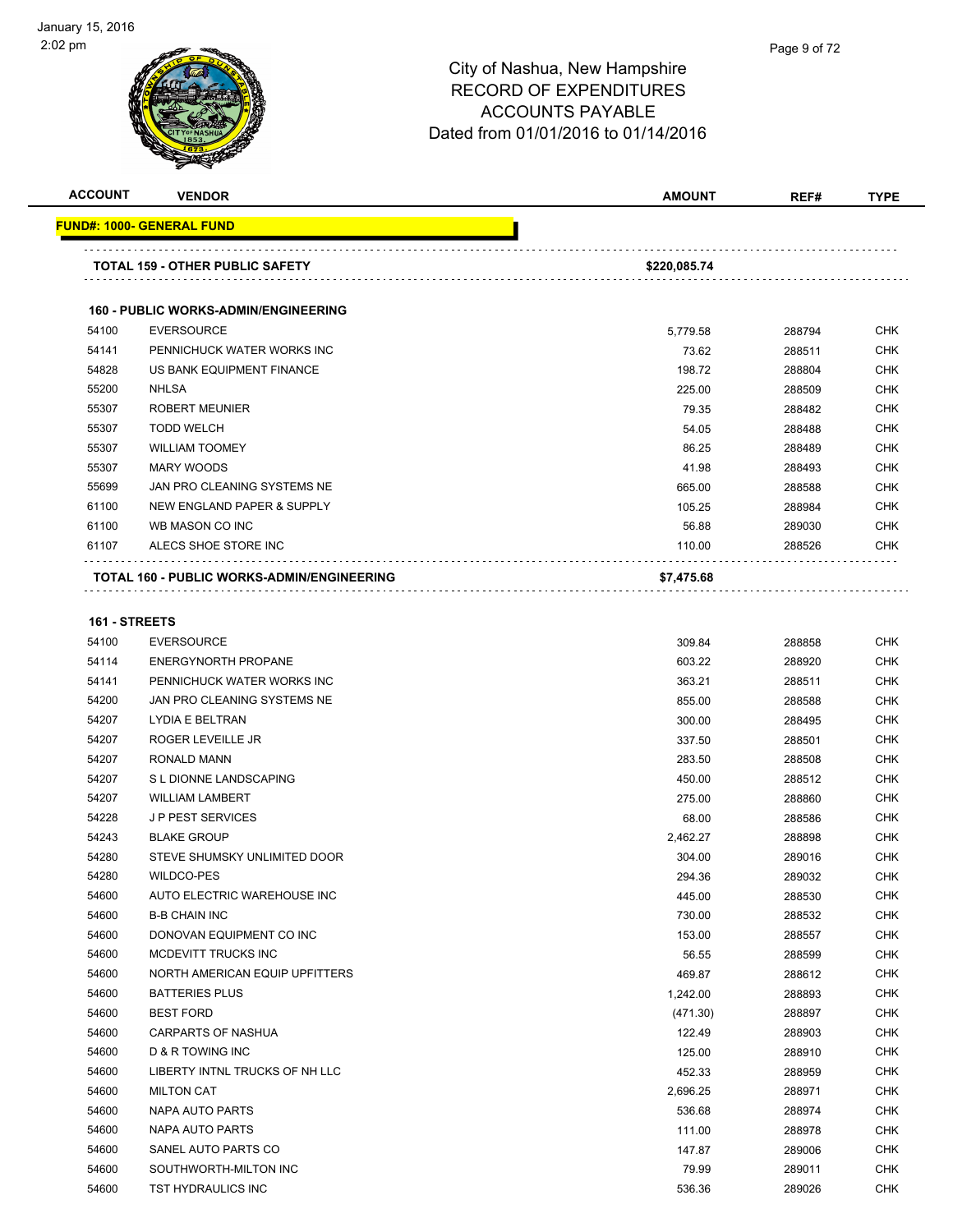

| <b>ACCOUNT</b> | <b>VENDOR</b>                                   | <b>AMOUNT</b>    | REF#             | <b>TYPE</b>       |
|----------------|-------------------------------------------------|------------------|------------------|-------------------|
|                | <u> FUND#: 1000- GENERAL FUND</u>               |                  |                  |                   |
| 161 - STREETS  |                                                 |                  |                  |                   |
| 55118          | CRITICAL ALERT SYSTEMS, LLC                     | 338.40           | 288857           | CHK               |
| 55699          | <b>BF&amp;D SALES INC</b>                       | 934.96           | 288531           | <b>CHK</b>        |
| 61107          | UNIFIRST CORPORATION                            | 378.90           | 288643           | CHK               |
| 61107          | ALECS SHOE STORE INC                            | 880.00           | 288884           | <b>CHK</b>        |
| 61107          | UNIFIRST CORPORATION                            | 585.81           | 289028           | <b>CHK</b>        |
| 61299          | <b>BELLETETES INC</b>                           | 39.21            | 288535           | <b>CHK</b>        |
| 61299          | HOME DEPOT CREDIT SERVICE 3065                  | 123.05           | 288944           | <b>CHK</b>        |
| 61299          | NH BRAGG & SONS INC                             | 36.53            | 288986           | <b>CHK</b>        |
| 61300          | DENNIS K BURKE INC                              | 10,097.76        | 288553           | <b>CHK</b>        |
| 61300          | DENNIS K BURKE INC                              | 10,487.76        | 288913           | <b>CHK</b>        |
| 61307          | SHATTUCK MALONE OIL CO                          | 13,488.90        | 288869           | CHK               |
| 61507          | CONTINENTAL PAVING INC                          | 164.25           | 288548           | <b>CHK</b>        |
| 61542          | PERMA LINE CORP OF NEW ENGLAND                  | 217.70           | 288993           | <b>CHK</b>        |
| 61560          | REDIMIX COMPANIES INC                           | 384.05           | 288795           | <b>CHK</b>        |
| 61562          | <b>FRANKLIN PAINT CO INC</b>                    | 176.88           | 288927           | <b>CHK</b>        |
| 61799          | JOHNSON SUPPLY CO INC                           | 89.56            | 288590           | <b>CHK</b>        |
| 61799          | <b>FASTENAL CO</b>                              | 88.12            | 288923           | <b>CHK</b>        |
| 61799          | NAPA AUTO PARTS                                 | 23.89            | 288974           | <b>CHK</b>        |
|                | <b>TOTAL 161 - STREETS</b>                      | \$52,874.72      |                  |                   |
|                |                                                 |                  |                  |                   |
|                | <b>162 - STREET LIGHTING</b>                    |                  |                  |                   |
| 54100          | <b>EVERSOURCE</b>                               | 72,620.40        | 288858           | CHK.              |
|                | TOTAL 162 - STREET LIGHTING                     | \$72,620.40      |                  |                   |
|                | <b>166 - PARKING LOTS</b>                       |                  |                  |                   |
| 54207          | THE DOTY GROUP INC                              | 750.00           | 288560           | <b>CHK</b>        |
| 54280          | COHEN STEEL SUPPLY INC                          | 186.95           | 288546           | <b>CHK</b>        |
| 54280          | PAUL JARRY PLUMBING, HEATING                    | 485.00           | 288615           | CHK               |
| 55307          | <b>JILL STANSFIELD</b>                          | 35.94            | 288487           | <b>CHK</b>        |
| 61107          | <b>M &amp; N SPORTS LLC</b>                     | 291.35           | 288595           | <b>CHK</b>        |
| 61542          | PERMA LINE CORP OF NEW ENGLAND                  | 580.00           | 288619           | CHK               |
| 71600          | PERMA LINE CORP OF NEW ENGLAND                  | 1,595.00         | 288619           | <b>CHK</b>        |
|                | <b>TOTAL 166 - PARKING LOTS</b>                 | \$3,924.24       |                  |                   |
|                | <b>171 - COMMUNITY SERVICES</b>                 |                  |                  |                   |
|                |                                                 |                  |                  |                   |
| 55200<br>55307 | APHA PUBLICATION SALES<br><b>KERRAN VIGROUX</b> | 200.00<br>303.03 | 288528<br>288492 | CHK<br><b>CHK</b> |
| 61100          | CONWAY OFFICE SOLUTIONS                         | 8.64             | 288549           | <b>CHK</b>        |
| 61100          | WB MASON CO INC                                 | 15.66            | 288648           | <b>CHK</b>        |
|                | <b>TOTAL 171 - COMMUNITY SERVICES</b>           | \$527.33         |                  |                   |
|                |                                                 |                  |                  |                   |
|                | <b>172 - COMMUNITY HEALTH</b>                   |                  |                  |                   |
| 55200          | NH INFECTION CONTROL AND                        | 80.00            | 288865           | <b>CHK</b>        |

SHANNON CASEY 49.95 288822 CHK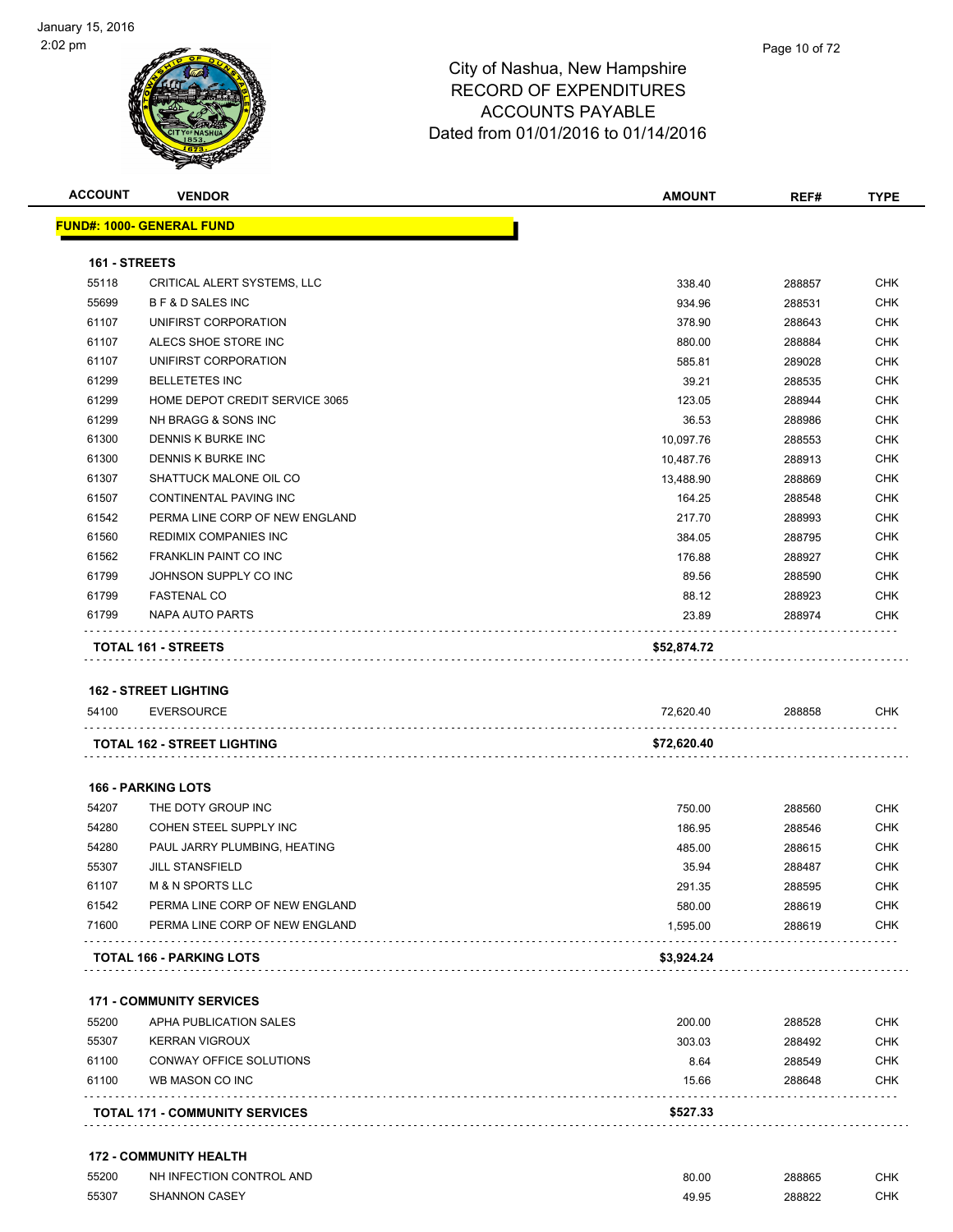| <b>ACCOUNT</b> | <b>VENDOR</b>                         | AMOUNT      | REF#   | <b>TYPE</b> |
|----------------|---------------------------------------|-------------|--------|-------------|
|                | FUND#: 1000- GENERAL FUND             |             |        |             |
|                | <b>172 - COMMUNITY HEALTH</b>         |             |        |             |
| 55699          | ALEXANDER GRANOK MD                   | 900.00      | 288577 | <b>CHK</b>  |
|                | TOTAL 172 - COMMUNITY HEALTH          | \$1,029.95  |        |             |
|                | <b>173 - ENVIRONMENTAL HEALTH</b>     |             |        |             |
| 42142          | MICHELLE TRACY                        | 75.00       | 289023 | <b>CHK</b>  |
| 55400          | NH HEALTH OFFICERS ASSOCIATION        | 70.00       | 288864 | <b>CHK</b>  |
|                | TOTAL 173 - ENVIRONMENTAL HEALTH      | \$145.00    |        |             |
|                | <b>174 - WELFARE ADMINISTRATION</b>   |             |        |             |
| 55307          | ROBERT MACK                           | 44.26       | 288832 | <b>CHK</b>  |
|                | TOTAL 174 - WELFARE ADMINISTRATION    | \$44.26     |        |             |
|                | <b>175 - WELFARE ASSISTANCE</b>       |             |        |             |
| 55810          | 11 GRANITE ST LLC                     | 1,000.00    | 288766 | <b>CHK</b>  |
| 55810          | 188 CONCORD ST LLC                    | 1,541.29    | 288767 | <b>CHK</b>  |
| 55810          | <b>ALVIN BONNETTE</b>                 | 515.43      | 288768 | <b>CHK</b>  |
| 55810          | <b>COUNTRY BARN MOTEL</b>             | 3,287.77    | 288769 | <b>CHK</b>  |
| 55810          | <b>EDMUND W KING</b>                  | 475.00      | 288770 | <b>CHK</b>  |
| 55810          | <b>RAYMOND E LORDEN</b>               | 750.00      | 288771 | <b>CHK</b>  |
| 55810          | LTA INVESTMENTS LLC                   | 900.97      | 288772 | <b>CHK</b>  |
| 55810          | NASHUA HOUSING AUTHORITY              | 369.00      | 288773 | <b>CHK</b>  |
| 55810          | MOTEL 6                               | 2,707.00    | 289221 | <b>CHK</b>  |
| 55810          | 23-25 TEMPLE ST REALTY LLC            | 130.00      | 289222 | <b>CHK</b>  |
| 55810          | BISHOP REAL ESTATE MGMT INC           | 775.00      | 289223 | <b>CHK</b>  |
| 55810          | ROSA E CAMPOS ALFARO                  | 300.00      | 289224 | <b>CHK</b>  |
| 55810          | <b>CLOCKTOWER PLACE</b>               | 820.00      | 289225 | <b>CHK</b>  |
| 55810          | <b>TERRY DAKIN</b>                    | 720.00      | 289226 | <b>CHK</b>  |
| 55810          | <b>BRUCE M HANSON</b>                 | 900.97      | 289227 | <b>CHK</b>  |
| 55810          | <b>JIMMIE LUMPKIN</b>                 | 800.00      | 289228 | CHK         |
| 55810          | <b>LAMERAND ENTERPRISES</b>           | 820.00      | 289229 | <b>CHK</b>  |
| 55810          | LEO M LAVOIE                          | 630.00      | 289230 | CHK         |
| 55810          | <b>MARYANN PAQUIN</b>                 | 525.00      | 289231 | <b>CHK</b>  |
| 55810          | <b>GILLES QUIRION</b>                 | 900.00      | 289232 | <b>CHK</b>  |
| 55810          | PAUL D WILLIAMS                       | 850.00      | 289233 | <b>CHK</b>  |
| 55812          | RITE AID ACCT#1009804                 | 267.33      | 288774 | <b>CHK</b>  |
|                | <b>TOTAL 175 - WELFARE ASSISTANCE</b> | \$19,984.76 |        |             |

#### **177 - PARKS & RECREATION**

| 54100 | EVERSOURCE                 | 1.589.66 | 288498 | <b>CHK</b> |
|-------|----------------------------|----------|--------|------------|
| 54100 | EVERSOURCE                 | 4.134.87 | 288858 | <b>CHK</b> |
| 54114 | LIBERTY UTILITIES - NH     | 48.24    | 288503 | CHK        |
| 54114 | LIBERTY UTILITIES - NH     | 272.67   | 288507 | <b>CHK</b> |
| 54114 | DIRECT ENERGY BUSINESS     | 430.86   | 288556 | CHK        |
| 54141 | PENNICHUCK WATER WORKS INC | 247.40   | 288511 | CHK        |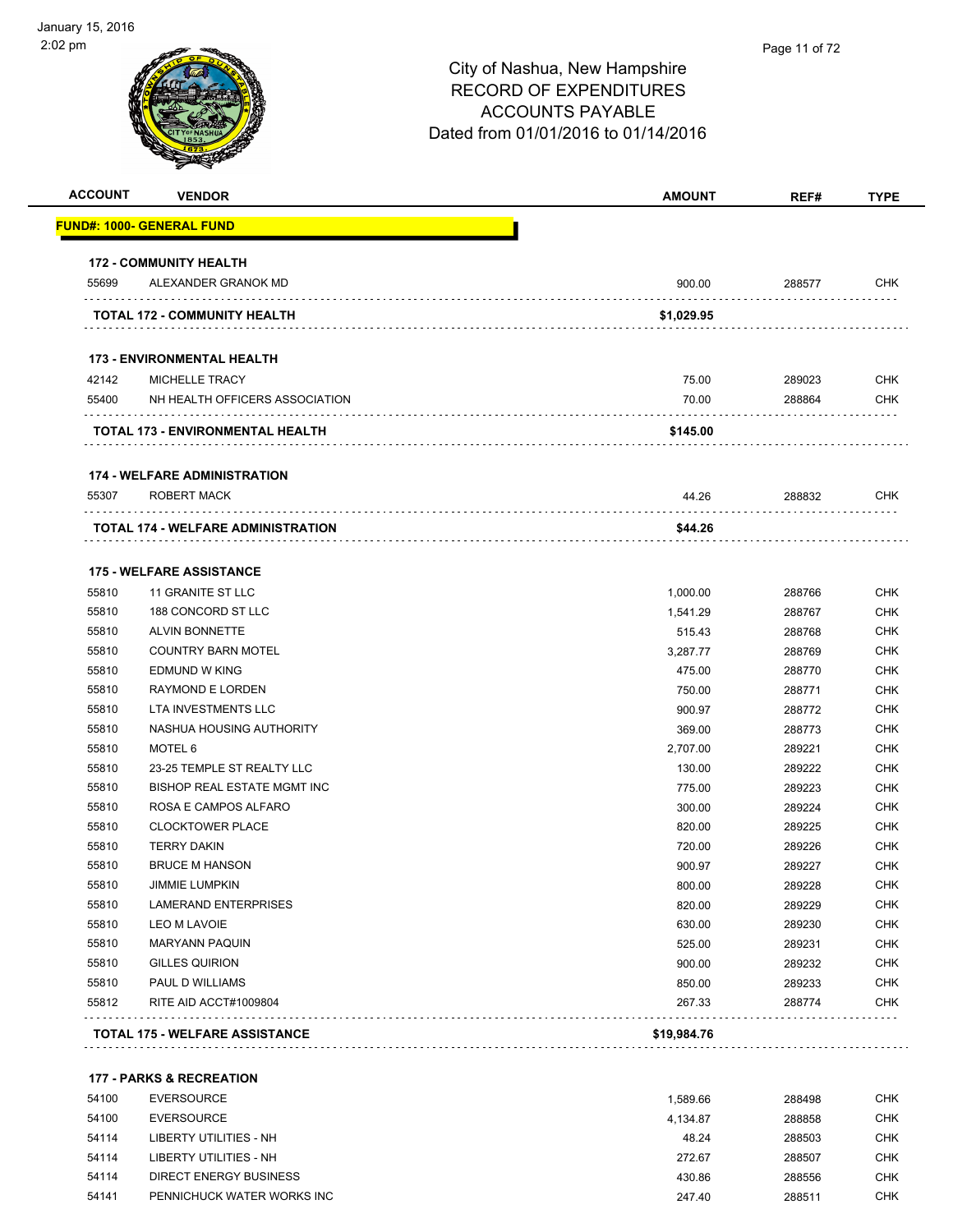

| <b>ACCOUNT</b> | <b>VENDOR</b>                             | <b>AMOUNT</b> | REF#   | <b>TYPE</b> |
|----------------|-------------------------------------------|---------------|--------|-------------|
|                | <b>FUND#: 1000- GENERAL FUND</b>          |               |        |             |
|                | <b>177 - PARKS &amp; RECREATION</b>       |               |        |             |
| 54141          | PENNICHUCK WATER WORKS INC                | 680.48        | 288867 | <b>CHK</b>  |
| 54280          | <b>BELLETETES INC</b>                     | 111.92        | 288535 | <b>CHK</b>  |
| 54280          | F W WEBB CO                               | 206.00        | 288562 | <b>CHK</b>  |
| 54280          | HUDSON TROPHY CO                          | 125.00        | 288581 | <b>CHK</b>  |
| 54280          | JAN PRO CLEANING SYSTEMS NE               | 300.00        | 288588 | CHK         |
| 54280          | <b>MARSHALL SIGNS INC</b>                 | 110.00        | 288597 | <b>CHK</b>  |
| 54280          | PIONEER TREE SERVICE LLC                  | 2,620.00      | 288620 | <b>CHK</b>  |
| 54280          | <b>HAJOCA CORPORATION</b>                 | 719.32        | 288938 | <b>CHK</b>  |
| 54280          | HOME DEPOT CREDIT SERVICE 3065            | 837.33        | 288944 | <b>CHK</b>  |
| 54280          | <b>HUDSON QUARRY CORP</b>                 | 12.23         | 288947 | <b>CHK</b>  |
| 54280          | JOHNSONS ELECTRIC INC                     | 1,345.96      | 288953 | <b>CHK</b>  |
| 54280          | MARSHALL SIGNS INC                        | 733.00        | 288963 | <b>CHK</b>  |
| 54280          | NASHUA WALLPAPER & PAINT CO               | 160.96        | 288982 | <b>CHK</b>  |
| 54600          | <b>TST HYDRAULICS INC</b>                 | 228.18        | 288641 | <b>CHK</b>  |
| 54600          | <b>D &amp; R TOWING INC</b>               | 168.00        | 288910 | <b>CHK</b>  |
| 54821          | UNITED SITE SERVICES NORTHEAST            | 54.97         | 288644 | <b>CHK</b>  |
| 55307          | <b>KELLIE OBERHOLTZER</b>                 | 139.32        | 288838 | <b>CHK</b>  |
| 55642          | JAMES A DAVALA                            | 120.00        | 289203 | <b>CHK</b>  |
| 55642          | <b>GERALD GADBOIS</b>                     | 490.00        | 289204 | <b>CHK</b>  |
| 55642          | <b>JAMES BELANGER</b>                     | 88.00         | 289205 | <b>CHK</b>  |
| 55642          | <b>SEAN-MICHAEL LANG</b>                  | 254.00        | 289206 | <b>CHK</b>  |
| 55642          | ROGER ROBICHAUD                           | 502.00        | 289207 | <b>CHK</b>  |
| 55642          | <b>KENNETH W SINCLAIR</b>                 | 440.00        | 289208 | <b>CHK</b>  |
| 55658          | NEW HAMPSHIRE FISHER CATS                 | 225.00        | 288862 | <b>CHK</b>  |
| 61705          | <b>MAYNARD &amp; LESIEUR INC</b>          | 344.80        | 288967 | <b>CHK</b>  |
| 61799          | FREIGHTLINER OF NH INC                    | 276.96        | 288570 | <b>CHK</b>  |
| 61799          | <b>BEST FORD</b>                          | 118.95        | 288897 | <b>CHK</b>  |
| 61799          | NAPA AUTO PARTS                           | 384.19        | 288976 | CHK         |
| 61799          | SANEL AUTO PARTS CO                       | 439.26        | 289005 | <b>CHK</b>  |
|                | <b>TOTAL 177 - PARKS &amp; RECREATION</b> | \$18,959.53   |        |             |
|                |                                           |               |        |             |

#### **179 - LIBRARY**

| 54100 | <b>EVERSOURCE</b>              | 5,256.73 | 288858 | <b>CHK</b> |
|-------|--------------------------------|----------|--------|------------|
| 54280 | STANLEY ELEVATOR CO INC        | 279.00   | 289014 | <b>CHK</b> |
| 54428 | <b>SHI INTERNATIONAL CORP</b>  | 1,185.00 | 288629 | <b>CHK</b> |
| 54828 | US BANK EQUIPMENT FINANCE      | 133.06   | 288802 | <b>CHK</b> |
| 55200 | <b>NHLA</b>                    | 735.00   | 288987 | <b>CHK</b> |
| 55307 | <b>LARRY CASE</b>              | 27.60    | 288542 | <b>CHK</b> |
| 61100 | WB MASON CO INC                | 360.01   | 289030 | <b>CHK</b> |
| 61299 | THE RTI GROUP                  | 88.79    | 288625 | <b>CHK</b> |
| 61428 | NEW ENGLAND PAPER & SUPPLY     | 480.38   | 288984 | <b>CHK</b> |
| 61807 | ENFIELD PUBLISHING & DISTRIBUT | 42.44    | 288497 | <b>CHK</b> |
| 61807 | <b>BAKER &amp; TAYLOR</b>      | 2,812.74 | 288533 | <b>CHK</b> |
| 61807 | <b>INGRAM LIBRARY SERVICES</b> | 425.38   | 288584 | <b>CHK</b> |
| 61807 | <b>PDR</b>                     | 59.95    | 288617 | <b>CHK</b> |
| 61807 | SIMON & SCHUSTER               | 26.88    | 288631 | <b>CHK</b> |
| 61807 | THOMPSON-REUTERS               | 157.00   | 288635 | <b>CHK</b> |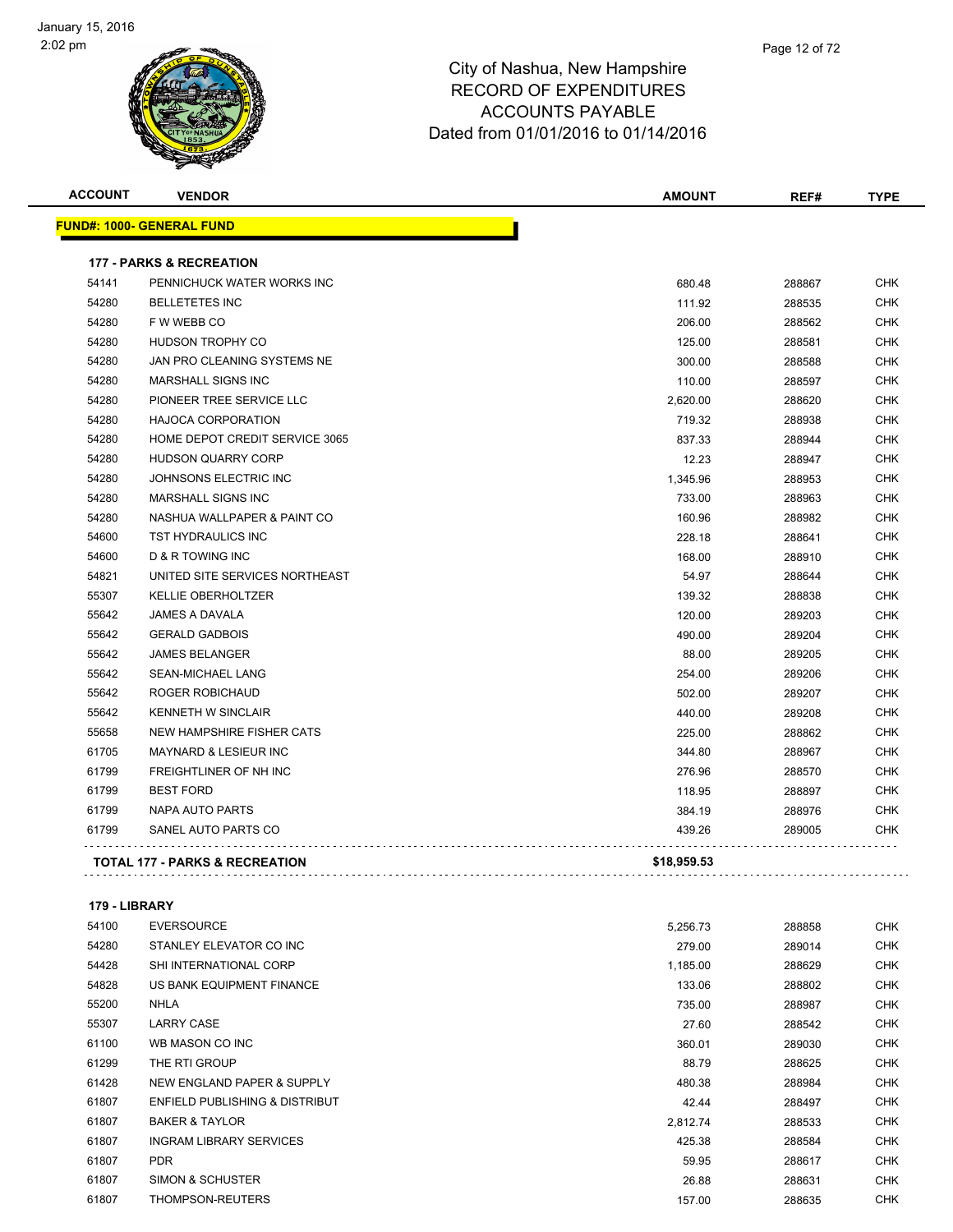

| <b>ACCOUNT</b>      | <b>VENDOR</b>                                      | AMOUNT      | REF#   | <b>TYPE</b> |
|---------------------|----------------------------------------------------|-------------|--------|-------------|
|                     | <u> FUND#: 1000- GENERAL FUND</u>                  |             |        |             |
| 179 - LIBRARY       |                                                    |             |        |             |
| 61807               | <b>BAKER &amp; TAYLOR</b>                          | 295.90      | 288892 | <b>CHK</b>  |
| 61807               | <b>INGRAM LIBRARY SERVICES</b>                     | 20.12       | 288949 | <b>CHK</b>  |
| 61807               | <b>MATTHEW BENDER &amp; CO</b>                     | 80.08       | 288964 | <b>CHK</b>  |
| 61807               | SIMON & SCHUSTER                                   | 17.64       | 289010 | CHK         |
| 61814               | <b>MICRO MARKETING ASSOCIATES</b>                  | 176.71      | 288603 | <b>CHK</b>  |
| 61814               | <b>MIDWEST TAPE</b>                                | 508.51      | 288604 | <b>CHK</b>  |
| 61814               | <b>RANDOM HOUSE LLC</b>                            | 153.71      | 288622 | <b>CHK</b>  |
| 61814               | <b>MIDWEST TAPE</b>                                | 142.30      | 288969 | <b>CHK</b>  |
| 61814               | MULTICULTURAL BOOKS & VIDEOS                       | 67.83       | 288972 | <b>CHK</b>  |
| 61816               | WB MASON CO INC                                    | 8.47        | 289030 | <b>CHK</b>  |
| 68322               | <b>BARRY PELL</b>                                  | 325.00      | 288483 | <b>CHK</b>  |
| 71221               | SCHOOLHOUSE OUTFITTERS, LLC                        | 152.11      | 289007 | CHK         |
|                     | <b>TOTAL 179 - LIBRARY</b>                         | \$14,018.34 |        |             |
|                     |                                                    |             |        |             |
|                     | <b>181 - COMMUNITY DEVELOPMENT</b>                 |             |        |             |
| 54828               | US BANK EQUIPMENT FINANCE                          | 364.19      | 288804 | CHK         |
| 55307               | <b>MADELEINE MINEAU</b>                            | 24.15       | 288835 | <b>CHK</b>  |
| 61100               | WB MASON CO INC                                    | 41.35       | 288648 | CHK         |
| 61100               | WB MASON CO INC                                    | 90.87       | 289030 | <b>CHK</b>  |
| 61650               | WB MASON CO INC                                    | 58.06       | 289030 | CHK         |
|                     | <b>TOTAL 181 - COMMUNITY DEVELOPMENT</b>           | \$578.62    |        |             |
|                     |                                                    |             |        |             |
|                     | <b>182 - PLANNING &amp; ZONING</b>                 |             |        |             |
| 55307               | <b>LINDA PANNY</b><br>NEW HAMPSHIRE PLANNERS ASSOC | 48.88       | 288840 | CHK         |
| 55421               |                                                    | 275.00      | 288863 | CHK         |
|                     | <b>TOTAL 182 - PLANNING &amp; ZONING</b>           | \$323.88    |        |             |
|                     | <b>183 - ECONOMIC DEVELOPMENT</b>                  |             |        |             |
| 54828               | US BANK EQUIPMENT FINANCE                          | 85.24       | 288799 | <b>CHK</b>  |
|                     | <b>TOTAL 183 - ECONOMIC DEVELOPMENT</b>            | \$85.24     |        |             |
|                     |                                                    |             |        |             |
| <b>191 - SCHOOL</b> |                                                    |             |        |             |
| 52800               | NICOLE BERGERON<br><b>DARCY BLAUVELT</b>           | 276.00      | 289055 | <b>CHK</b>  |
| 52800               |                                                    | 1,504.80    | 289058 | <b>CHK</b>  |
| 52800               | ROBERT CLAUSS                                      | 3,009.60    | 289084 | <b>CHK</b>  |
| 52800               | <b>MARIE COLEMAN</b>                               | 3,624.00    | 289087 | <b>CHK</b>  |
| 52800               | <b>TERESA PERRON</b>                               | 2,080.00    | 289164 | <b>CHK</b>  |
| 52800               | <b>MEGHAN WILSON</b>                               | 1,296.00    | 289198 | <b>CHK</b>  |
| 53614               | READYNURSE STAFFING SERVICES                       | 529.65      | 288742 | CHK         |
| 53614               | COMPASSIONATE WELLNESS SER LLC                     | 281.25      | 289088 | <b>CHK</b>  |
| 53614               | FIRST STUDENT INC                                  | 159.53      | 289110 | <b>CHK</b>  |
| 53614               | AMY MCCARTNEY                                      | 1,929.60    | 289150 | <b>CHK</b>  |
| 53614               | SOLIANT HEALTH                                     | 1,040.00    | 289184 | <b>CHK</b>  |
| 53628               | STATE OF NH CRIMINAL RECORDS                       | 196.25      | 288655 | <b>CHK</b>  |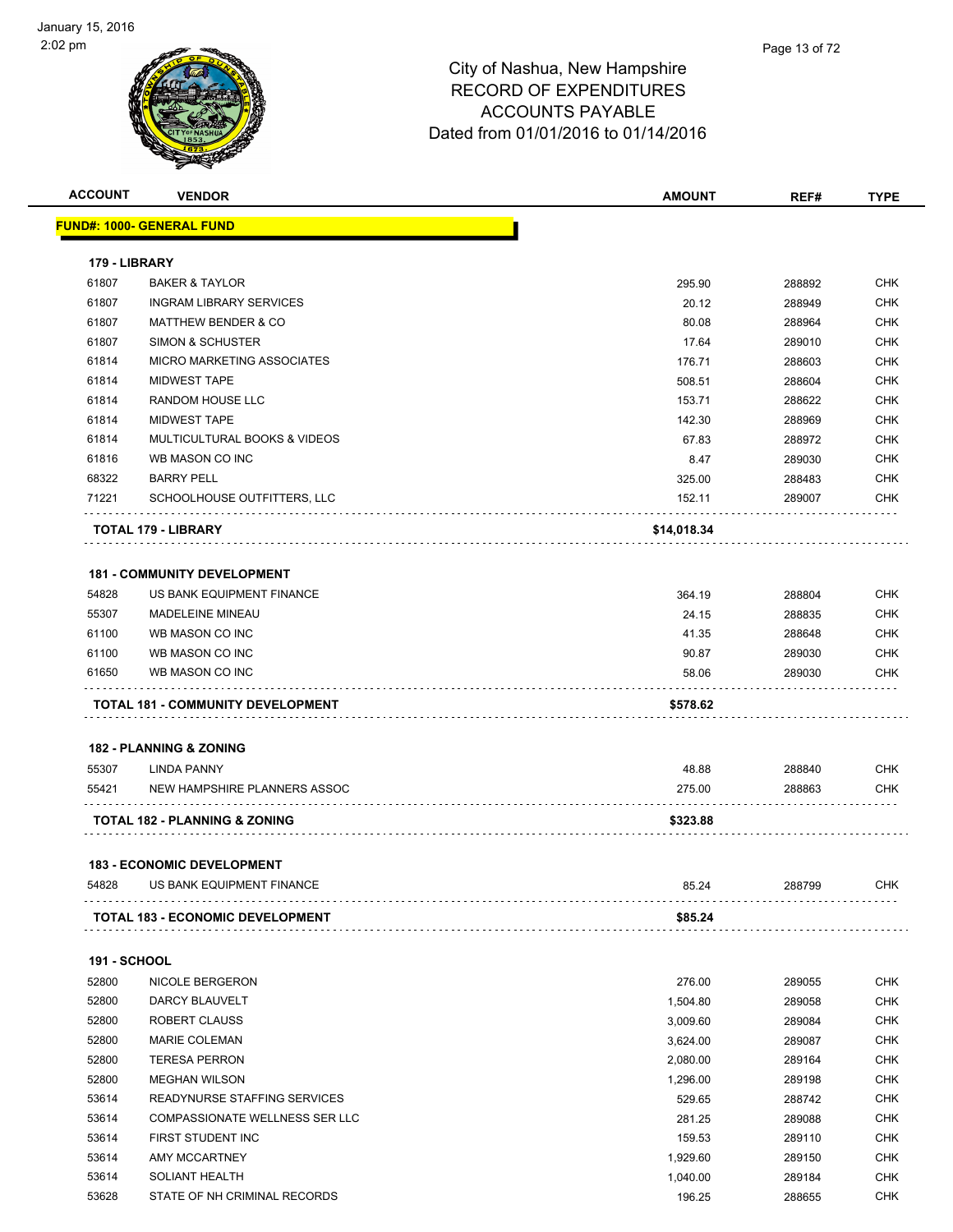

| <b>ACCOUNT</b>      | <b>VENDOR</b>                     | <b>AMOUNT</b> | REF#   | TYPE       |
|---------------------|-----------------------------------|---------------|--------|------------|
|                     | <u> FUND#: 1000- GENERAL FUND</u> |               |        |            |
|                     |                                   |               |        |            |
| <b>191 - SCHOOL</b> |                                   |               |        |            |
| 53628               | <b>GATE CITY CHARTER SCHOOL</b>   | 14,766.94     | 288700 | CHK        |
| 53628               | MULTI STATE BILLING SERVICES L    | 1,832.85      | 288735 | CHK        |
| 53628               | <b>SECURADYNE SYSTEMS</b>         | 150.00        | 288749 | CHK        |
| 53628               | <b>BEAVER BROOK ASSOCIATION</b>   | 1,510.00      | 289053 | CHK        |
| 53628               | DAVID BIEDRZYCKI                  | 1,200.00      | 289057 | CHK        |
| 53628               | <b>SECURADYNE SYSTEMS</b>         | 998.00        | 289178 | <b>CHK</b> |
| 54100               | <b>EVERSOURCE</b>                 | 31,122.72     | 288649 | <b>CHK</b> |
| 54114               | <b>LIBERTY UTILITIES</b>          | 4,407.93      | 288650 | <b>CHK</b> |
| 54114               | <b>DIRECT ENERGY BUSINESS</b>     | 7,401.71      | 288651 | <b>CHK</b> |
| 54243               | CONTROL TECHNOLOGIES INC          | 97.08         | 289091 | <b>CHK</b> |
| 54280               | <b>FIMBEL GARAGE DOORS</b>        | 158.50        | 288694 | CHK        |
| 54280               | MARVELL PLATE GLASS INC           | 221.44        | 288729 | <b>CHK</b> |
| 54280               | <b>B &amp; S LOCKSMITHS INC</b>   | 60.00         | 289048 | CHK        |
| 54280               | ECKHARDT & JOHNSON INC            | 6,990.00      | 289105 | <b>CHK</b> |
| 54280               | STANLEY ELEVATOR CO INC           | 583.00        | 289186 | <b>CHK</b> |
| 54421               | SPECIALIZED PURCHASING CONSULT    | 78,608.49     | 288753 | CHK        |
| 54487               | ELM ST PETTY CASH                 | 48.95         | 288652 | CHK        |
| 54487               | BORG EQUIPMENT & SUPPLY CO.       | 83.37         | 288670 | <b>CHK</b> |
| 54487               | <b>EPIC SPORTS</b>                | 382.46        | 288690 | <b>CHK</b> |
| 54487               | HILLYARD/MANCHESTER               | 67.50         | 288708 | <b>CHK</b> |
| 54487               | UNITED MACHINE REPAIR INC         | 747.89        | 288759 | CHK        |
| 54487               | PLANT OPS PETTY CASH              | 8.00          | 289038 | CHK        |
| 54487               | HILLYARD/MANCHESTER               | 1,366.50      | 289126 | CHK        |
| 54487               | SAFETY KLEEN SYSTEMS INC          | 9.99          | 289174 | <b>CHK</b> |
| 54600               | BUDGET 1 HR. SIGN CTR., INC       | 202.50        | 288673 | <b>CHK</b> |
| 54600               | MAYNARD & LESIEUR INC             | 495.30        | 288730 | CHK        |
| 54600               | SANEL AUTO PARTS CO               | 188.38        | 288744 | CHK        |
| 54600               | MAYNARD & LESIEUR INC             | 969.30        | 289148 | <b>CHK</b> |
| 54600               | SANEL AUTO PARTS CO               | 233.21        | 289175 | <b>CHK</b> |
| 55109               | <b>FAIRPOINT COMMUNICATIONS</b>   | 35.30         | 288653 | <b>CHK</b> |
| 55109               | <b>BAYRING COMMUNICATIONS</b>     | 2,253.02      | 289035 | <b>CHK</b> |
| 55109               | <b>FAIRPOINT COMMUNICATIONS</b>   | 94.37         | 289037 | CHK        |
| 55200               | CPI INC                           | 150.00        | 288684 | CHK        |
| 55300               | GREATER NASHUA CHAMBER OF COMM    | 30.00         | 288706 | <b>CHK</b> |
| 55307               | <b>JANICE ARCARO</b>              | 166.10        | 288660 | <b>CHK</b> |
| 55307               | <b>MARCIA BAGLEY</b>              | 96.88         | 288662 | CHK        |
| 55307               | <b>CHRISTINE BREEN</b>            | 84.95         | 288672 | CHK        |
| 55307               | <b>CLAUDIA DIONNE</b>             | 29.73         | 288687 | <b>CHK</b> |
| 55307               | DANIEL DONOVAN                    | 8.05          | 288688 | <b>CHK</b> |
| 55307               | LISA GINGRAS                      | 230.22        | 288702 | CHK        |
| 55307               | <b>MARCIA JONES</b>               | 16.10         | 288715 | <b>CHK</b> |
| 55307               | JOANNE LAKE                       | 20.01         | 288719 | CHK        |
| 55307               | <b>JASON LONERGAN</b>             | 8.05          | 288723 | CHK        |
| 55307               | NICOLE SARGENT                    | 57.04         | 288745 | CHK        |
| 55307               | PHILIP SCHAPPLER                  | 36.51         | 288747 | CHK        |
| 55307               | <b>MARIE ALSUP</b>                | 30.61         | 289042 | <b>CHK</b> |
| 55307               | LEE ALVES                         | 43.12         | 289043 | CHK        |
| 55307               | ROBERT ANASTAS                    | 22.14         | 289044 | <b>CHK</b> |
|                     |                                   |               |        |            |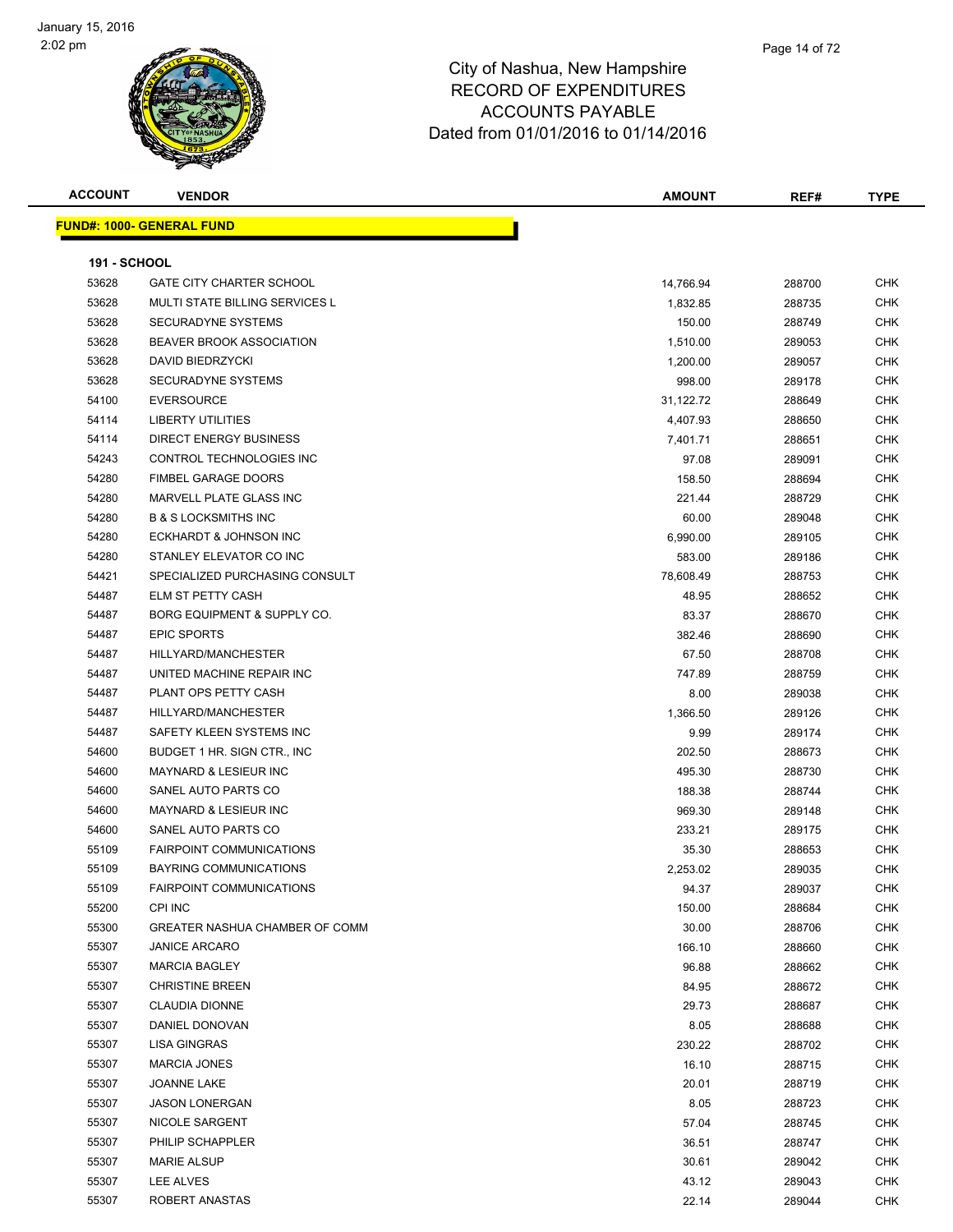

| <b>ACCOUNT</b>      | <b>VENDOR</b>                     | <b>AMOUNT</b> | REF#   | <b>TYPE</b> |
|---------------------|-----------------------------------|---------------|--------|-------------|
|                     | <u> FUND#: 1000- GENERAL FUND</u> |               |        |             |
|                     |                                   |               |        |             |
| <b>191 - SCHOOL</b> |                                   |               |        |             |
| 55307               | MONTE BAGLEY                      | 104.19        | 289050 | <b>CHK</b>  |
| 55307               | CLAUDIA CASTANO-VELEZ             | 24.89         | 289080 | <b>CHK</b>  |
| 55307               | <b>MARK CONRAD</b>                | 181.52        | 289090 | <b>CHK</b>  |
| 55307               | LORI COUTU                        | 17.25         | 289092 | <b>CHK</b>  |
| 55307               | <b>KAREN CREBASE</b>              | 178.28        | 289094 | <b>CHK</b>  |
| 55307               | <b>MARIANNE DUSTIN</b>            | 25.87         | 289104 | <b>CHK</b>  |
| 55307               | DELESE HOVEY                      | 46.28         | 289129 | <b>CHK</b>  |
| 55307               | LISA JANOSIK                      | 18.83         | 289134 | <b>CHK</b>  |
| 55307               | <b>CARMEN KOSOW</b>               | 15.66         | 289138 | <b>CHK</b>  |
| 55307               | DONNA LATINA                      | 32.91         | 289139 | <b>CHK</b>  |
| 55307               | <b>SCOTT MAYS</b>                 | 81.24         | 289149 | <b>CHK</b>  |
| 55307               | <b>KAREN MCCORMACK</b>            | 46.26         | 289151 | <b>CHK</b>  |
| 55307               | PATRICIA O'MARA                   | 8.46          | 289158 | <b>CHK</b>  |
| 55307               | PAULA PAPANICOLAOU                | 69.43         | 289160 | <b>CHK</b>  |
| 55307               | <b>BARBARA PUKT</b>               | 21.16         | 289168 | <b>CHK</b>  |
| 55307               | <b>JENNIFER SEUSING</b>           | 235.09        | 289180 | <b>CHK</b>  |
| 55307               | DEBRA ST. LAWRENCE                | 41.40         | 289185 | CHK         |
| 55400               | <b>JAYNE WING</b>                 | 300.00        | 289199 | <b>CHK</b>  |
| 55500               | <b>CONCORD MONITOR</b>            | 823.05        | 288856 | CHK         |
| 55500               | THE TELEGRAPH                     | 696.75        | 288871 | <b>CHK</b>  |
| 55500               | UNION LEADER CORP -- 19828        | 212.95        | 288872 | <b>CHK</b>  |
| 55600               | THE COPY SHOP                     | 926.25        | 288682 | <b>CHK</b>  |
| 55607               | STAMP FULFILLMENT SERVICES        | 2,658.20      | 288754 | <b>CHK</b>  |
| 55607               | US POSTAL SERVICE                 | 169.60        | 288760 | <b>CHK</b>  |
| 55607               | AMHERST ST PETTY CASH             | 17.31         | 289034 | <b>CHK</b>  |
| 55607               | FAIRGROUNDS MIDDLE SCH PETTY C    | 7.00          | 289036 | <b>CHK</b>  |
| 55607               | PLANT OPS PETTY CASH              | 99.07         | 289038 | <b>CHK</b>  |
| 55607               | US POSTAL SERVICE                 | 500.00        | 289190 | <b>CHK</b>  |
| 55635               | NASHUA SCHOOL DISTRICT 42         | 1,427.00      | 149838 | <b>ACH</b>  |
| 55635               | NASHUA SCHOOL DISTRICT 42         | 1,245.00      | 149878 | <b>ACH</b>  |
| 55642               | <b>WILLIAM L ANDRUS</b>           | 66.00         | 288658 | <b>CHK</b>  |
| 55642               | MICHAEL DURANT                    | 86.00         | 288689 | <b>CHK</b>  |
| 55642               | BRIAN J KENNEDY                   | 122.00        | 288717 | <b>CHK</b>  |
| 55642               | <b>ERIC KNUUTTUNEN</b>            | 86.00         | 288718 | <b>CHK</b>  |
| 55642               | <b>KEVIN PALANSKI</b>             | 86.00         | 288741 | <b>CHK</b>  |
| 55642               | <b>THOMAS R STUMPF</b>            | 122.00        | 288755 | <b>CHK</b>  |
| 55642               | DONALD WOODWORTH                  | 258.00        | 288763 | <b>CHK</b>  |
| 55642               | <b>ANTHONY ANZIVINO</b>           | 66.00         | 289045 | <b>CHK</b>  |
| 55642               | <b>JOSEPH AUDET</b>               | 258.00        | 289047 | <b>CHK</b>  |
| 55642               | <b>KENNETH A BOURQUE</b>          | 122.00        | 289067 | <b>CHK</b>  |
| 55642               | SALLY A BUCHANAN                  | 108.00        | 289069 | <b>CHK</b>  |
| 55642               | <b>KEVIN COYLE</b>                | 66.00         | 289093 | CHK         |
| 55642               | MICHAEL CROSBY                    | 172.00        | 289095 | <b>CHK</b>  |
| 55642               | <b>KEITH FRONK</b>                | 86.00         | 289114 | <b>CHK</b>  |
| 55642               | ROBERT S HERMAN                   | 66.00         | 289123 | CHK         |
| 55642               | <b>ADAM HICKS</b>                 | 86.00         | 289125 | <b>CHK</b>  |
| 55642               | DONALD HURLEY                     | 86.00         | 289130 | <b>CHK</b>  |
| 55642               | <b>MARK JOHANSEN</b>              | 86.00         | 289135 | <b>CHK</b>  |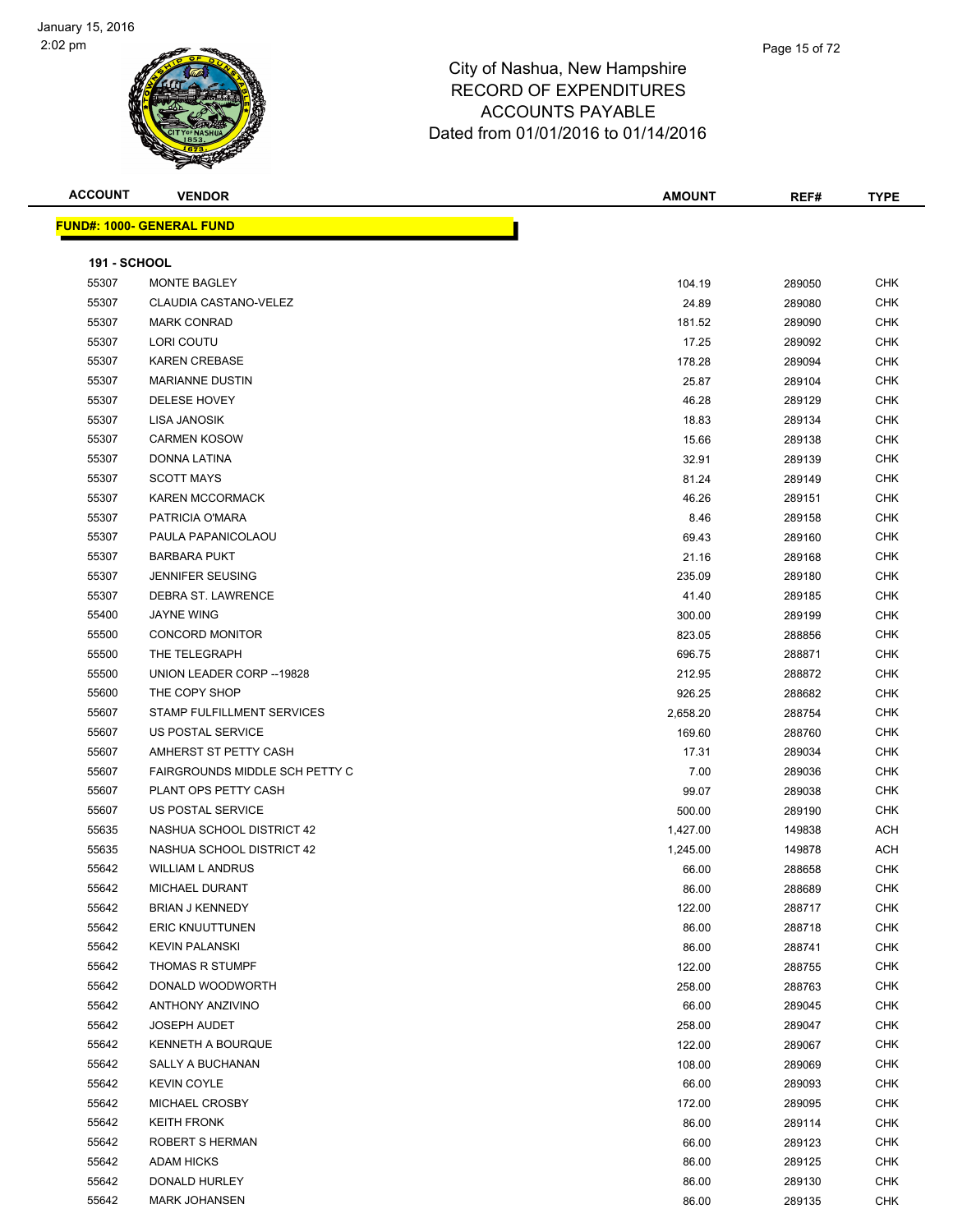

| <b>ACCOUNT</b> | <b>VENDOR</b>                            | <b>AMOUNT</b> | REF#   | <b>TYPE</b> |
|----------------|------------------------------------------|---------------|--------|-------------|
|                | <u> FUND#: 1000- GENERAL FUND</u>        |               |        |             |
|                |                                          |               |        |             |
| 191 - SCHOOL   |                                          |               |        |             |
| 55642          | <b>TIMOTHY G MADORE</b>                  | 94.00         | 289143 | <b>CHK</b>  |
| 55642          | <b>THOMAS MCDONOUGH</b>                  | 66.00         | 289152 | <b>CHK</b>  |
| 55642          | <b>BARBARA MICHAEL</b>                   | 66.00         | 289153 | <b>CHK</b>  |
| 55642          | <b>CRYSTALLE PARENT</b>                  | 86.00         | 289161 | <b>CHK</b>  |
| 55642          | STEVEN R PORTER                          | 86.00         | 289165 | <b>CHK</b>  |
| 55642          | <b>CONNER ROOT</b>                       | 122.00        | 289172 | <b>CHK</b>  |
| 55642          | <b>CHRISTOPHER ROUSSEAU</b>              | 86.00         | 289173 | <b>CHK</b>  |
| 55642          | <b>KEVIN SIMONEAU</b>                    | 86.00         | 289182 | <b>CHK</b>  |
| 55642          | PETER SIMONEAU                           | 86.00         | 289183 | <b>CHK</b>  |
| 55642          | <b>WAYNE STANLEY</b>                     | 188.00        | 289187 | <b>CHK</b>  |
| 55642          | <b>DENNIS VAN ERON</b>                   | 66.00         | 289191 | <b>CHK</b>  |
| 55642          | <b>GARY R YOUNG</b>                      | 100.00        | 289201 | <b>CHK</b>  |
| 55642          | <b>BRAD ZAPENAS</b>                      | 66.00         | 289202 | <b>CHK</b>  |
| 55690          | FIRST STUDENT INC                        | 4,234.85      | 288696 | <b>CHK</b>  |
| 55690          | FIRST STUDENT INC                        | 4,023.19      | 289110 | <b>CHK</b>  |
| 55690          | THE PROVIDER ENTERPRISES INC.            | 865.36        | 289166 | <b>CHK</b>  |
| 55691          | <b>BRAD CANFIELD</b>                     | 977.50        | 288674 | <b>CHK</b>  |
| 55691          | <b>CARING HANDS TRANSPORTATION LL</b>    | 9,210.00      | 289073 | <b>CHK</b>  |
| 55691          | FIRST STUDENT INC                        | 56,049.00     | 289110 | <b>CHK</b>  |
| 55691          | THE PROVIDER ENTERPRISES INC             | 51,479.47     | 289166 | <b>CHK</b>  |
| 55694          | <b>BOOTHBY THERAPY SERVICES LLC</b>      | 496.25        | 288668 | <b>CHK</b>  |
| 55694          | CROTCHED MOUNTAIN REHAB CTR              | 8,305.32      | 288685 | <b>CHK</b>  |
| 55694          | LEARNING PREP SCHOOL                     | 4,314.74      | 288721 | <b>CHK</b>  |
| 55694          | LIGHTHOUSE SCHOOL INC                    | 141,019.20    | 288722 | <b>CHK</b>  |
| 55694          | <b>MARLENE S MORGAN</b>                  | 675.00        | 288733 | <b>CHK</b>  |
| 55694          | MOUNT PROSPECT ACADEMY INC               | 222.99        | 288734 | <b>CHK</b>  |
| 55694          | NASHUA CHILDRENS HOME                    | 44,695.60     | 288737 | <b>CHK</b>  |
| 55694          | <b>REGIONAL SERVICES &amp; EDUCATION</b> | 7,960.75      | 288743 | <b>CHK</b>  |
| 55694          | <b>SEVEN HILLS</b>                       | 7,773.60      | 288750 | <b>CHK</b>  |
| 55694          | SPAULDING YOUTH CENTER                   | 2,646.00      | 288752 | <b>CHK</b>  |
| 55694          | CROTCHED MOUNTAIN REHAB CTR              | 11,705.48     | 289096 | CHK         |
| 55694          | REGIONAL SERVICES & EDUCATION            | 33,435.15     | 289170 | CHK         |
| 55699          | DR. DAVID POOK                           | 713.25        | 288654 | <b>CHK</b>  |
| 61100          | ANCO SIGNS & STAMPS INC                  | 123.80        | 288657 | <b>CHK</b>  |
| 61100          | WB MASON CO INC                          | 4,555.89      | 288762 | <b>CHK</b>  |
| 61100          | CARTRIDGE WORLD NASHUA                   | (13.00)       | 289077 | <b>CHK</b>  |
| 61100          | CHERYL CLEMENT                           | 77.60         | 289085 | CHK         |
| 61100          | <b>TERESA FERULLO</b>                    | 84.90         | 289109 | CHK         |
| 61100          | WB MASON CO INC                          | 56.88         | 289193 | CHK         |
| 61107          | ALL SEASONS PROMOTIONS                   | 722.95        | 289041 | CHK         |
| 61135          | ELM ST PETTY CASH                        | 11.57         | 288652 | CHK         |
| 61135          | <b>BARNES &amp; NOBLE INC</b>            | 482.45        | 288663 | CHK         |
| 61135          | <b>BELLETETES INC</b>                    | 74.37         | 288664 | CHK         |
| 61135          | <b>BLICK ART MATERIALS</b>               | 186.68        | 288667 | <b>CHK</b>  |
| 61135          | CANON SOLUTIONS AMERICA                  | 145.00        | 288675 | CHK         |
| 61135          | CENTRAL PAPER PRODUCTS CO                | 89.48         | 288679 | CHK         |
| 61135          | <b>DEMCO</b>                             | 314.25        | 288686 | CHK         |
| 61135          | FRANKLIN COVEY CLIENT SALES              | 2,459.27      | 288697 | CHK         |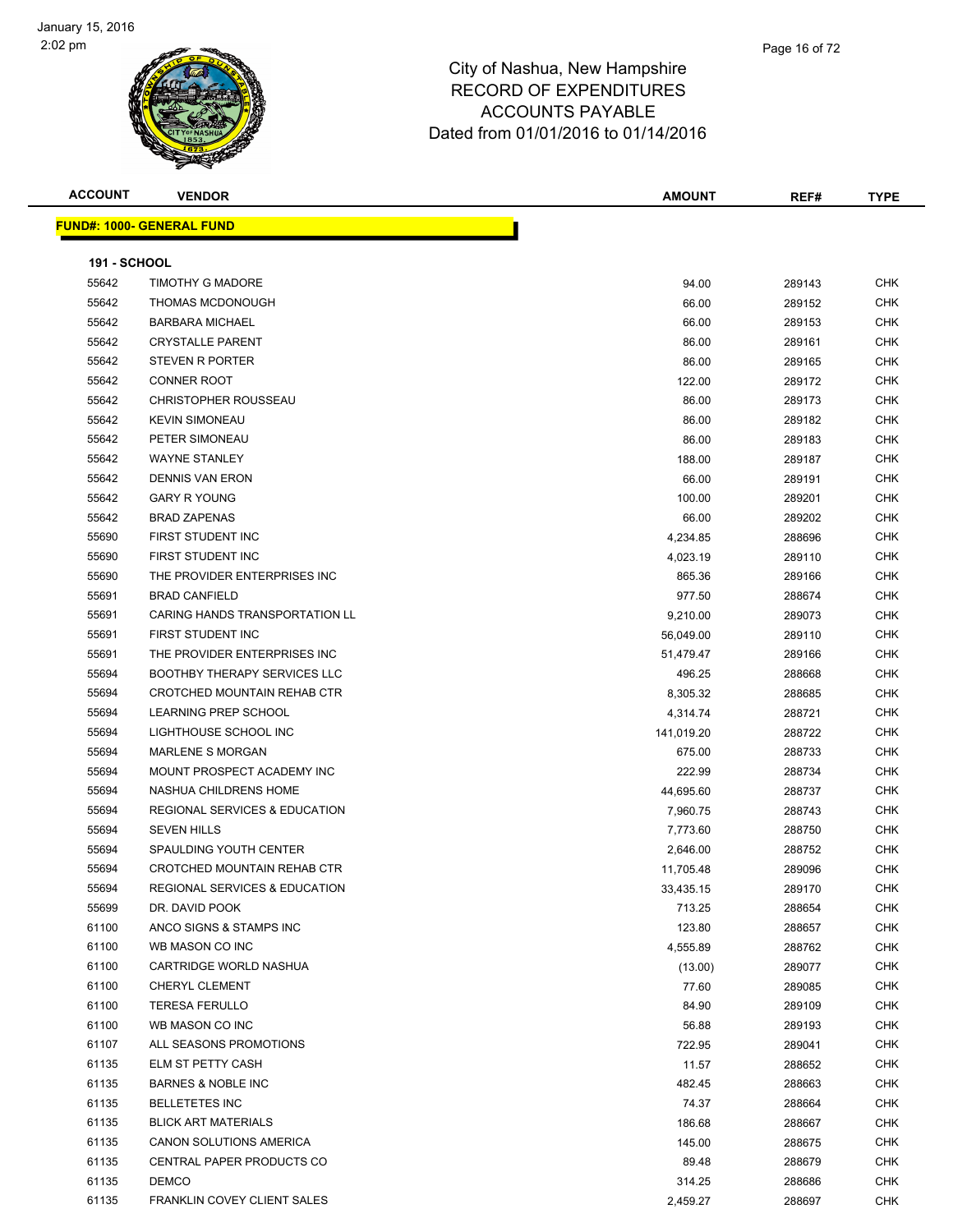| <b>ACCOUNT</b>      | <b>VENDOR</b>                    | <b>AMOUNT</b> | REF#   | <b>TYPE</b> |
|---------------------|----------------------------------|---------------|--------|-------------|
|                     | <b>FUND#: 1000- GENERAL FUND</b> |               |        |             |
|                     |                                  |               |        |             |
| <b>191 - SCHOOL</b> |                                  |               |        |             |
| 61135               | <b>GENERAL LINEN SERVICE INC</b> | 124.75        | 288701 | <b>CHK</b>  |
| 61135               | HOME DEPOT CREDIT SERVICE        | 410.82        | 288709 | <b>CHK</b>  |
| 61135               | J W PEPPER & SON INC             | 339.99        | 288714 | <b>CHK</b>  |
| 61135               | K-LOG, INC                       | 762.06        | 288716 | CHK         |
| 61135               | LAKESHORE LEARNING MATERIALS     | 22.98         | 288720 | CHK         |
| 61135               | <b>MARCO PRODCUTS INC</b>        | 110.94        | 288726 | <b>CHK</b>  |
| 61135               | <b>MARKERTEK VIDEO SUPPLY</b>    | 69.95         | 288727 | <b>CHK</b>  |
| 61135               | MARKET BASKET ACCT 2589096       | 480.06        | 288728 | <b>CHK</b>  |
| 61135               | NORTH CENTER FOOD SERVICE        | 90.50         | 288740 | <b>CHK</b>  |
| 61135               | <b>SARGENT WELCH</b>             | 103.60        | 288746 | CHK         |
| 61135               | <b>SCHOOL SPECIALTY</b>          | 1,033.00      | 288748 | CHK         |
| 61135               | SWEETWATER SOUND INC             | 299.93        | 288756 | CHK         |
| 61135               | <b>ULINE</b>                     | 538.54        | 288758 | CHK         |
| 61135               | WB MASON CO INC                  | 328.66        | 288762 | <b>CHK</b>  |
| 61135               | YOUTHLIGHT, INC.                 | 105.32        | 288765 | CHK         |
| 61135               | FAIRGROUNDS MIDDLE SCH PETTY C   | 75.13         | 289036 | CHK         |
| 61135               | UNITED PARCEL SERVICE            | 5.26          | 289039 | <b>CHK</b>  |
| 61135               | <b>APPLE INC</b>                 | 138.00        | 289046 | <b>CHK</b>  |
| 61135               | <b>ELYSE BARSAM</b>              | 84.00         | 289051 | <b>CHK</b>  |
| 61135               | <b>BELLETETES INC</b>            | 77.87         | 289054 | <b>CHK</b>  |
| 61135               | <b>BOND AUTO PARTS INC</b>       | 187.70        | 289061 | CHK         |
| 61135               | <b>JESSICA BRIGHAM</b>           | 160.00        | 289068 | <b>CHK</b>  |
| 61135               | CAROLINA BIOLOGICAL SUPPLY CO    | 280.80        | 289074 | CHK         |
| 61135               | <b>NATALIE CARR</b>              | 159.67        | 289075 | <b>CHK</b>  |
| 61135               | CARTRIDGE WORLD NASHUA           | 101.48        | 289077 | <b>CHK</b>  |
| 61135               | CASEY'S WOOD PRODUCTS            | 130.00        | 289078 | CHK         |
| 61135               | COMPUTER HUT dba IT INSIDERS     | 1,499.25      | 289089 | CHK         |
| 61135               | <b>COLLEEN DELUDE</b>            | 14.56         | 289100 | <b>CHK</b>  |
| 61135               | <b>DEMCO</b>                     | 120.96        | 289101 | <b>CHK</b>  |
| 61135               | <b>JENNIFER DIMARIA</b>          | 18.99         | 289103 | CHK         |
| 61135               | <b>KAREN GREEN</b>               | 96.00         | 289120 | CHK         |
| 61135               | HOME DEPOT CREDIT SERVICE        | 615.44        | 289127 | <b>CHK</b>  |
| 61135               | <b>CHRISTOPHER KNOETIG</b>       | 53.98         | 289137 | <b>CHK</b>  |
| 61135               | MARKET BASKET ACCT 2589096       | 172.00        | 289146 | <b>CHK</b>  |
| 61135               | <b>HOLLY PROVOST</b>             | 48.95         | 289167 | CHK         |
| 61135               | <b>RADIOSHACK</b>                | 16.97         | 289169 | CHK         |
| 61135               | LISA RETELLE                     | 62.83         | 289171 | CHK         |
| 61135               | SCHOLASTIC INC                   | 174.85        | 289176 | CHK         |
| 61135               | <b>WAL-MART</b>                  | 116.30        | 289192 | <b>CHK</b>  |
| 61135               | WB MASON CO INC                  | 473.69        | 289193 | <b>CHK</b>  |
| 61142               | <b>SCHOOL HEALTH CORP</b>        | 1,429.69      | 289177 | <b>CHK</b>  |
| 61249               | HOUGHTON MIFFLIN HARCOURT PUB    | 1,177.01      | 288711 | CHK         |
| 61249               | MCGRAW HILL SCHOOL EDUCATION     | 112.11        | 288731 | CHK         |
| 61249               | <b>NCS PEARSON</b>               | 1,708.91      | 289157 | <b>CHK</b>  |
| 61299               | <b>BELLETETES INC</b>            | 40.09         | 288664 | CHK         |
| 61299               | COMPUTER HUT dba IT INSIDERS     | 46.95         | 288681 | CHK         |
| 61299               | HOME DEPOT CREDIT SERVICES       | 177.62        | 288710 | CHK         |
| 61299               | <b>MARCIA BAGLEY</b>             | 24.98         | 289049 | CHK         |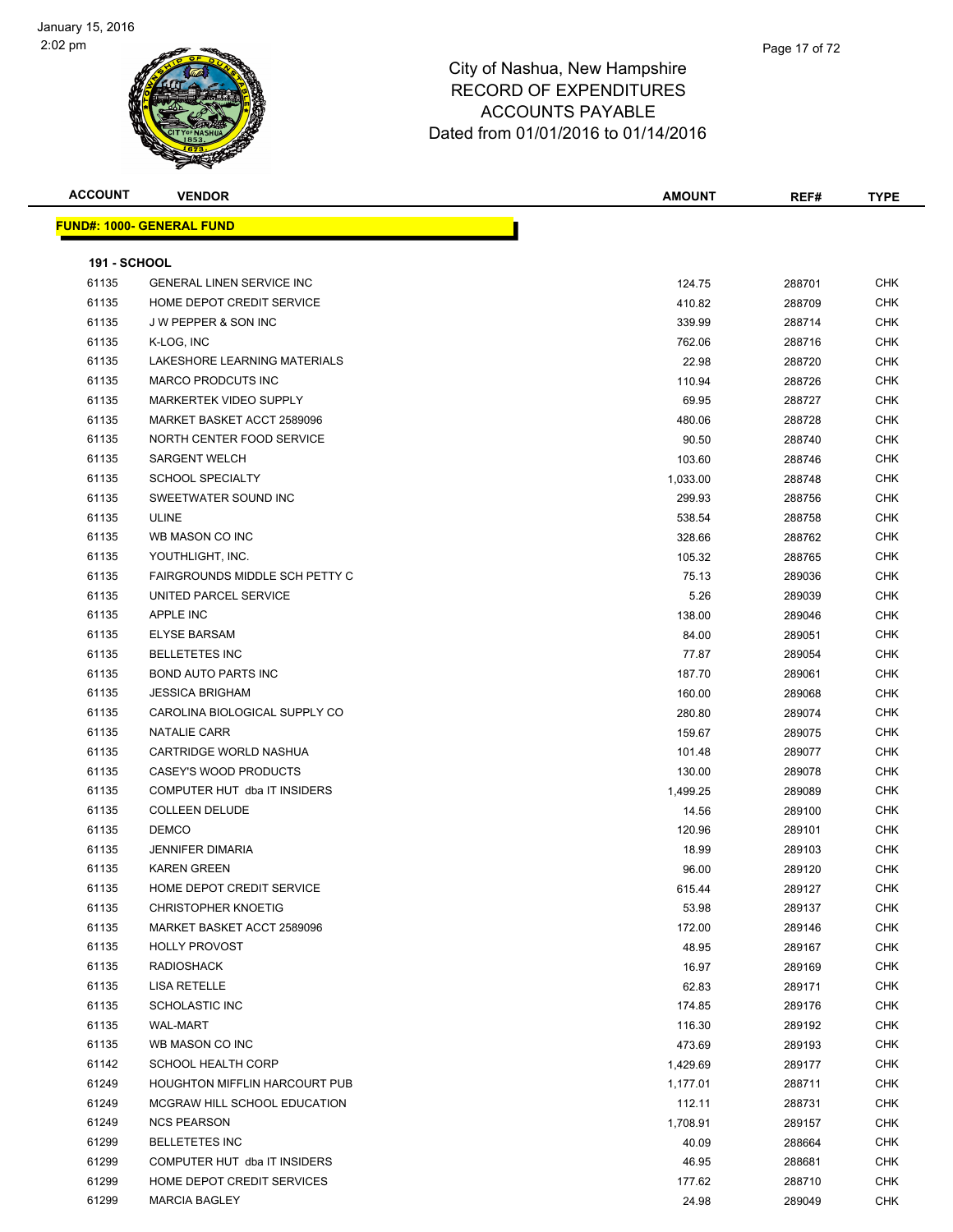

| <b>ACCOUNT</b>      | <b>VENDOR</b>                     | <b>AMOUNT</b> | REF#   | <b>TYPE</b> |
|---------------------|-----------------------------------|---------------|--------|-------------|
|                     | <u> FUND#: 1000- GENERAL FUND</u> |               |        |             |
|                     |                                   |               |        |             |
| <b>191 - SCHOOL</b> |                                   |               |        |             |
| 61299               | <b>BELLETETES INC</b>             | 726.77        | 289054 | <b>CHK</b>  |
| 61299               | <b>FASTENAL CO</b>                | 34.85         | 289108 | <b>CHK</b>  |
| 61299               | HOME DEPOT CREDIT SERVICES        | 83.90         | 289128 | CHK         |
| 61299               | NASHUA WALLPAPER & PAINT CO       | 1,380.00      | 289156 | CHK         |
| 61299               | <b>DAVID PELLETIER</b>            | 72.16         | 289162 | CHK         |
| 61299               | WILKINS LUMBER CO INC             | 328.00        | 289196 | <b>CHK</b>  |
| 61407               | CEN-COM                           | 15.00         | 288678 | CHK         |
| 61407               | M & M ELECTRICAL SUPPLY CO INC    | 3,793.12      | 288724 | <b>CHK</b>  |
| 61407               | PLANT OPS PETTY CASH              | 28.88         | 289038 | CHK         |
| 61407               | CEN-COM                           | 105.00        | 289081 | <b>CHK</b>  |
| 61407               | INTERSTATE ALL BATTERY CENTER     | 343.18        | 289132 | CHK         |
| 61407               | WILLIAMS COMMUNICATIONS SERVIC    | 501.24        | 289197 | CHK         |
| 61414               | F W WEBB CO                       | 60.53         | 288692 | <b>CHK</b>  |
| 61414               | <b>GRANITE GROUP</b>              | 4.93          | 288704 | CHK         |
| 61414               | TOTAL AIR SUPPLY INC              | 128.64        | 288757 | CHK         |
| 61414               | F W WEBB CO                       | 459.78        | 289107 | CHK         |
| 61414               | <b>GRANITE GROUP</b>              | 150.84        | 289118 | CHK         |
| 61414               | <b>HAJOCA CORPORATION</b>         | 2,323.26      | 289121 | CHK         |
| 61414               | TOTAL AIR SUPPLY INC              | 5.10          | 289189 | <b>CHK</b>  |
| 61421               | CAPP INC                          | 660.00        | 288676 | CHK         |
| 61421               | <b>GRAINGER</b>                   | 170.40        | 288703 | <b>CHK</b>  |
| 61421               | BEARINGS SPECIALTY CO INC         | 18.60         | 289052 | CHK         |
| 61421               | <b>CAPP INC</b>                   | 999.00        | 289072 | CHK         |
| 61421               | <b>EMERSON SWAN INC</b>           | 818.16        | 289106 | <b>CHK</b>  |
| 61421               | <b>GRAINGER</b>                   | 950.00        | 289117 | CHK         |
| 61421               | HEATING SPECIALTIES OF NH INC     | 251.66        | 289122 | CHK         |
| 61428               | CENTRAL PAPER PRODUCTS CO         | 5,368.39      | 288679 | CHK         |
| 61428               | MARKET BASKET ACCT 2589096        | 307.44        | 288728 | <b>CHK</b>  |
| 61428               | NATIONWIDE SALES & SERVICE        | 279.91        | 288739 | <b>CHK</b>  |
| 61428               | CENTRAL PAPER PRODUCTS CO         | 424.08        | 289082 | CHK         |
| 61599               | NASHUA OUTDOOR POWER EQUIPMENT    | 103.00        | 288738 | CHK         |
| 61599               | SITEONE LANDSCAPE SUPPLY LLC      | 318.34        | 288751 | <b>CHK</b>  |
| 61599               | NASHUA OUTDOOR POWER EQUIPMENT    | 87.47         | 289155 | CHK         |
| 61607               | <b>ELM ST PETTY CASH</b>          | 4.09          | 288652 | <b>CHK</b>  |
| 61607               | COMPUTER HUT dba IT INSIDERS      | 300.00        | 288681 | <b>CHK</b>  |
| 61607               | COMPUTER HUT dba IT INSIDERS      | 2,483.05      | 289089 | <b>CHK</b>  |
| 61607               | CUSTOM COMPUTER SPECIALIST INC    | 1,851.39      | 289099 | <b>CHK</b>  |
| 61607               | <b>SHOWMECABLES</b>               | 117.37        | 289181 | CHK         |
| 61814               | ACADEMIC THERAPY/HIGH NOON BKS    | 216.26        | 288656 | <b>CHK</b>  |
| 61814               | <b>BARNES &amp; NOBLE INC</b>     | 43.96         | 288663 | <b>CHK</b>  |
| 61814               | <b>CEREBELLUM CORP</b>            | 36.90         | 289083 | <b>CHK</b>  |
| 61814               | <b>DEMCO</b>                      | 76.98         | 289101 | <b>CHK</b>  |
| 61814               | FOLLETT SCHOOL SOLUTIONS INC      | 525.73        | 289112 | <b>CHK</b>  |
| 61814               | PERMA-BOUND                       | 31.87         | 289163 | <b>CHK</b>  |
| 61821               | ABC CLIO INC                      | 69.00         | 289040 | <b>CHK</b>  |
| 61821               | THE TELEGRAPH                     | 208.00        | 289188 | CHK         |
| 61830               | <b>MAKEMUSIC INC</b>              | 228.00        | 289144 | CHK         |
| 71221               | <b>APPLE INC</b>                  | 259.00        | 288659 | <b>CHK</b>  |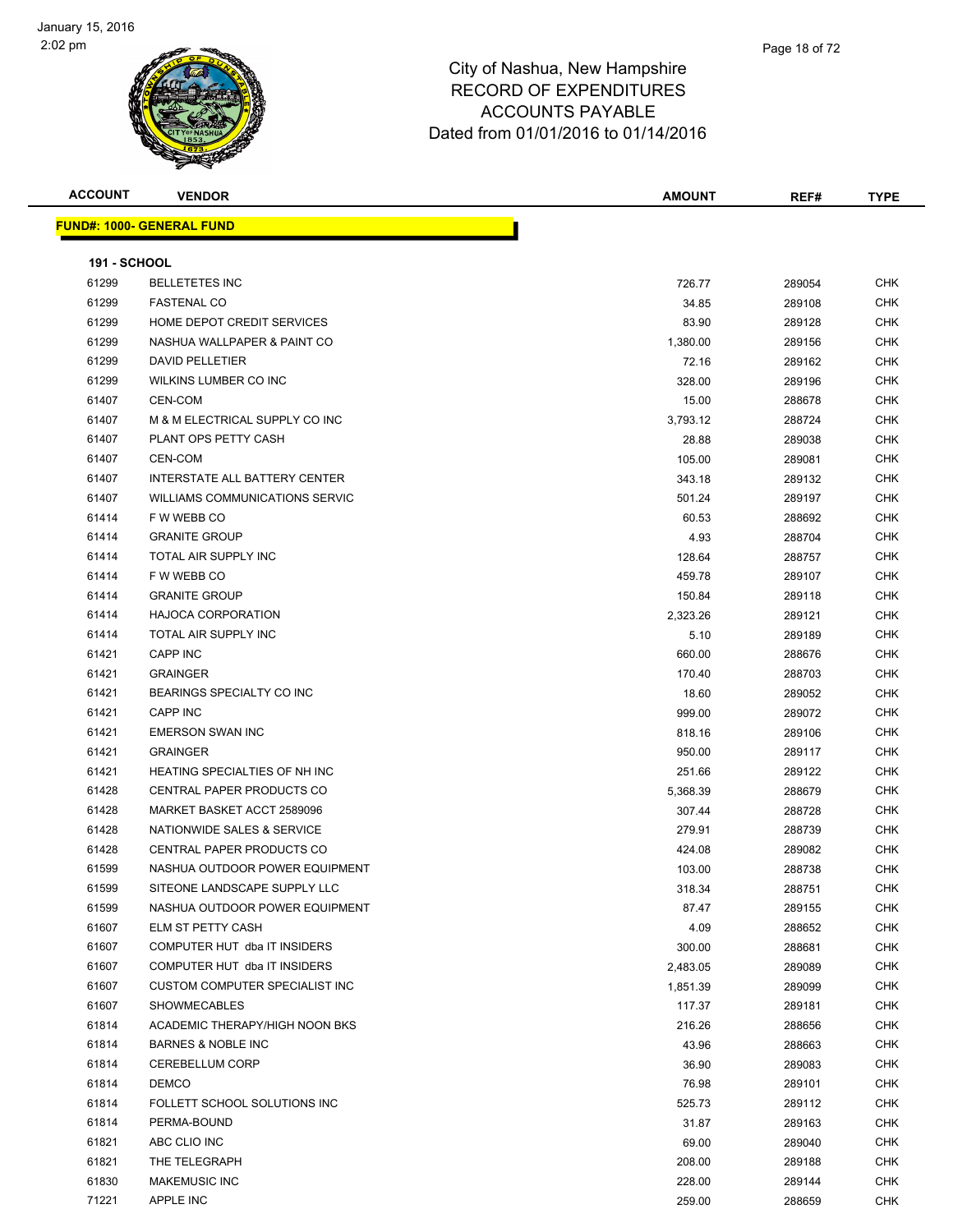

| <b>ACCOUNT</b>      | <b>VENDOR</b>                                                        | <b>AMOUNT</b>  | REF#   | <b>TYPE</b> |
|---------------------|----------------------------------------------------------------------|----------------|--------|-------------|
|                     | <b>FUND#: 1000- GENERAL FUND</b>                                     |                |        |             |
| <b>191 - SCHOOL</b> |                                                                      |                |        |             |
| 71221               | <b>BEST BUY BUSINESS ADVANTAGE</b>                                   | 261.07         | 289056 | <b>CHK</b>  |
| 71228               | RICHARD FARRENKOPF                                                   | 29.95          | 288693 | <b>CHK</b>  |
| 71228               | X2 DEVELOPMENT CORP                                                  | 1,200.00       | 289200 | <b>CHK</b>  |
| 71800               | <b>GAMETIME</b>                                                      | 1,313.03       | 288698 | <b>CHK</b>  |
| 71800               | UNITED PARCEL SERVICE                                                | 3.91           | 289039 | <b>CHK</b>  |
| 71999               | BEST BUY BUSINESS ADVANTAGE                                          | 328.90         | 288665 | <b>CHK</b>  |
| 71999               | N2N HOLDINGS LLC                                                     | 330.00         | 288736 | <b>CHK</b>  |
| 71999               | <b>BEST BUY BUSINESS ADVANTAGE</b>                                   | 533.90         | 289056 | <b>CHK</b>  |
|                     | <b>TOTAL 191 - SCHOOL</b>                                            | \$634,059.71   |        |             |
|                     | <b>193 - DEBT SERVICE</b>                                            |                |        |             |
| 75200               | US BANK N.A. (091000022)                                             | 505,600.00     | 149851 | <b>ACH</b>  |
| 75200               | US BANK N.A. (091000022)                                             | 695,931.25     | 149852 | <b>ACH</b>  |
|                     | <b>TOTAL 193 - DEBT SERVICE</b>                                      | \$1,201,531.25 |        |             |
|                     |                                                                      |                |        |             |
|                     | <b>TOTAL FUND 1000 - GENERAL FUND</b>                                | \$6,554,012.07 |        |             |
|                     | <b>FUND#: 1001- GF-CAPITAL IMPROVEMENTS</b><br>161 - STREETS-CAP IMP |                |        |             |
| 81100               | <b>BELLETETES INC</b>                                                | 14.39          | 288535 | <b>CHK</b>  |
| 81100               | REDIMIX COMPANIES INC                                                | 459.95         | 288795 | <b>CHK</b>  |
| 81100               | <b>SWENSON GRANITE WORKS</b>                                         | 8,943.45       | 289017 | <b>CHK</b>  |
| 81100               | <b>SWENSON GRANITE WORKS</b>                                         | 80.00          | 289018 | <b>CHK</b>  |
| 81100               | <b>BROX INDUSTRIES INC</b>                                           | 58.02          | 288540 | <b>CHK</b>  |
| 81100               | <b>SWENSON GRANITE WORKS</b>                                         | 40.00          | 289017 | <b>CHK</b>  |
| 81100               | <b>SWENSON GRANITE WORKS</b>                                         | 11,903.03      | 289018 | <b>CHK</b>  |
|                     | TOTAL 161 - STREETS-CAP IMP                                          | \$21,498.84    |        |             |
|                     | <b>TOTAL FUND 1001 - GF-CAPITAL IMPROVEMENTS</b>                     | \$21,498.84    |        |             |
|                     | <b>FUND#: 1010- GF-PRIOR YEAR ESCROWS/EXPENSES</b>                   |                |        |             |
|                     | <b>111 - HUMAN RESOURCES-PRIOR YEAR</b>                              |                |        |             |
| 71800               | OFFICE ALTERNATIVES LLC                                              | 6,421.00       | 288989 | <b>CHK</b>  |
|                     | TOTAL 111 - HUMAN RESOURCES-PRIOR YEAR                               | \$6,421.00     |        |             |
|                     | 179 - LIBRARY-PRIOR YEAR                                             |                |        |             |
| 81200               | PEREGRINE ENERGY GROUP                                               | 1,950.00       | 288618 | CHK         |
|                     | TOTAL 179 - LIBRARY-PRIOR YEAR                                       | \$1,950.00     |        |             |
|                     |                                                                      |                |        |             |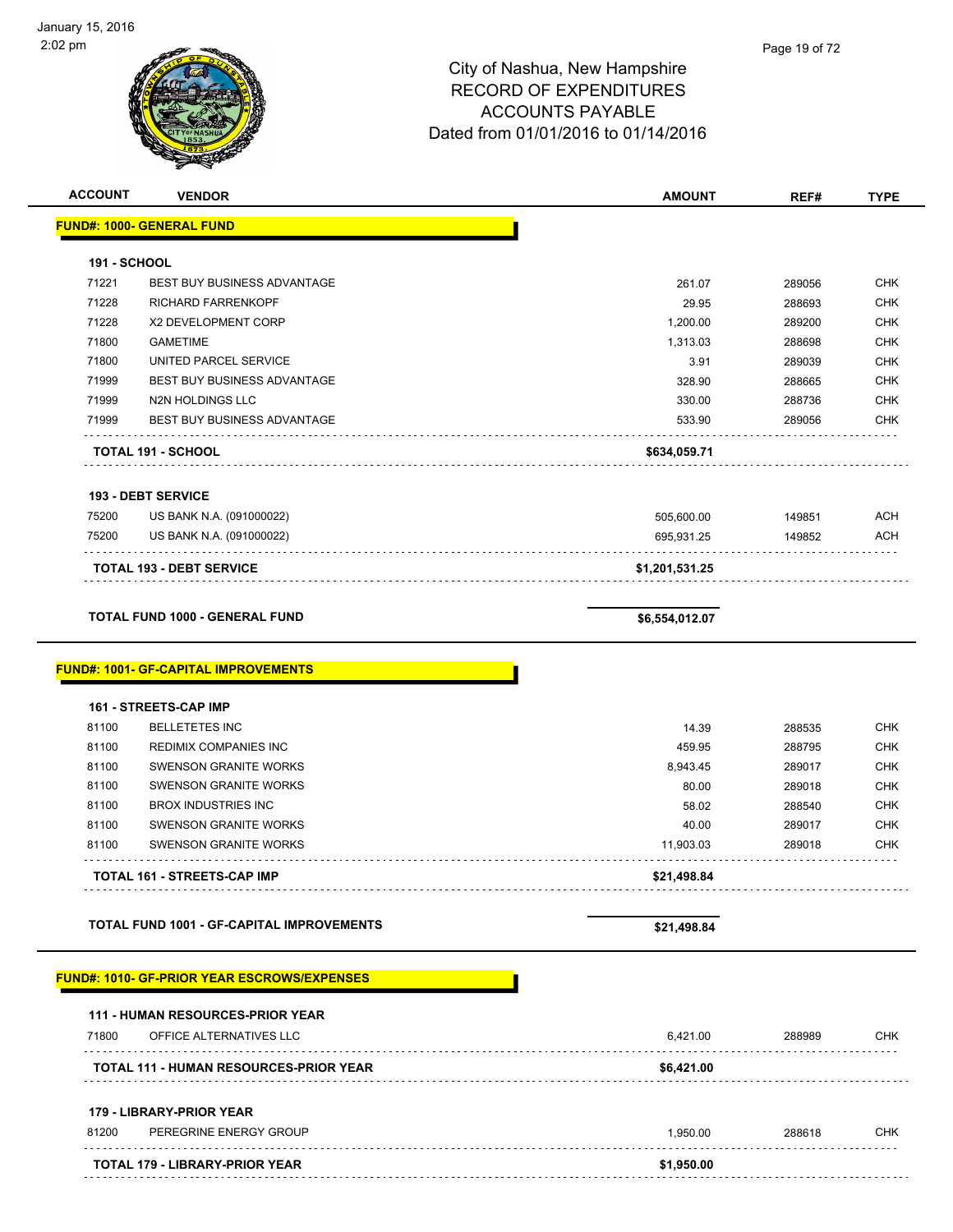$\overline{\phantom{0}}$ 

|                     |                                                     | City of Nashua, New Hampshire<br><b>RECORD OF EXPENDITURES</b><br><b>ACCOUNTS PAYABLE</b><br>Dated from 01/01/2016 to 01/14/2016 | Page 20 or 72    |                   |
|---------------------|-----------------------------------------------------|----------------------------------------------------------------------------------------------------------------------------------|------------------|-------------------|
| <b>ACCOUNT</b>      | <b>VENDOR</b>                                       | <b>AMOUNT</b>                                                                                                                    | REF#             | <b>TYPE</b>       |
|                     | <u> FUND#: 1010- GF-PRIOR YEAR ESCROWS/EXPENSES</u> |                                                                                                                                  |                  |                   |
| <b>191 - SCHOOL</b> |                                                     |                                                                                                                                  |                  |                   |
| 53607               | X2 DEVELOPMENT CORP                                 | 2,800.00                                                                                                                         | 288764           | <b>CHK</b>        |
| 53607               | X2 DEVELOPMENT CORP                                 | 2,000.00                                                                                                                         | 289200           | <b>CHK</b>        |
|                     | <b>TOTAL 191 - SCHOOL</b>                           | \$4,800.00                                                                                                                       |                  |                   |
|                     | TOTAL FUND 1010 - GF-PRIOR YEAR ESCROWS/EXPENSES    | \$13,171.00                                                                                                                      |                  |                   |
|                     | <b>FUND#: 2100- FOOD SERVICES FUND</b>              |                                                                                                                                  |                  |                   |
| 44503               | <b>ADAM WHEELER</b>                                 | 42.00                                                                                                                            | 289194           | <b>CHK</b>        |
| 54487               | <b>MAYNARD &amp; LESIEUR INC</b>                    | 896.54                                                                                                                           | 289148           | <b>CHK</b>        |
| 55307               | LISA BORDELEAU                                      | 55.20                                                                                                                            | 288669           | <b>CHK</b>        |
| 55400               | AMY CASSIDY                                         | 184.50                                                                                                                           | 289079           | <b>CHK</b>        |
| 55400               | <b>KARYN LAWLESS</b>                                | 149.00                                                                                                                           | 289140           | <b>CHK</b>        |
| 61214               | <b>BIMBO FOODS BAKERIES INC</b>                     | 1,377.25                                                                                                                         | 288666           | <b>CHK</b>        |
| 61214               | <b>BOSTON PIE INC</b>                               | 570.00                                                                                                                           | 288671           | CHK               |
| 61214               | COCA COLA BOTTLING CO                               | 730.00                                                                                                                           | 288680           | <b>CHK</b>        |
| 61214               | <b>GARELICK FARMS LYNN</b>                          | 6,167.29                                                                                                                         | 288699           | <b>CHK</b>        |
| 61214               | <b>GREAT STATE BEVERAGES INC</b>                    | 126.00                                                                                                                           | 288705           | <b>CHK</b>        |
| 61214               | <b>M SAUNDERS INC</b>                               | 6,777.57                                                                                                                         | 288725           | <b>CHK</b>        |
| 61214               | <b>BOSTON PIE INC</b>                               | 330.60                                                                                                                           | 289066           | <b>CHK</b>        |
| 61214               | COCA COLA BOTTLING CO                               | 2,203.25                                                                                                                         | 289086           | <b>CHK</b>        |
| 61214               | <b>GREAT STATE BEVERAGES INC</b>                    | 960.60                                                                                                                           | 289119           | <b>CHK</b>        |
| 61214               | <b>HERSHEY CREAMERY</b>                             | 732.32                                                                                                                           | 289124           | <b>CHK</b>        |
| 61214<br>61214      | <b>LYNN KILLGREN</b><br>M SAUNDERS INC              | 68.86                                                                                                                            | 289136           | <b>CHK</b><br>CHK |
| 61214               | <b>OLNASHUA LLC</b>                                 | 5,810.95<br>300.00                                                                                                               | 289142<br>289159 | CHK               |
| 61214               | WHITE MOUNTAIN KETTLE CORN LLC                      | 288.00                                                                                                                           | 289195           | <b>CHK</b>        |
| 61299               | CENTRAL PAPER PRODUCTS CO                           | 12,322.32                                                                                                                        | 288679           | CHK               |
| 61299               | <b>BARBARA BONENFANT</b>                            | 4.29                                                                                                                             | 289062           | CHK               |
| 61299               | LISA BORDELEAU                                      | 39.96                                                                                                                            | 289064           | <b>CHK</b>        |
| 61299               | AMY CASSIDY                                         | 162.45                                                                                                                           | 289079           | <b>CHK</b>        |
| 61299               | LEARNING ZONE EXPRESS                               | 68.85                                                                                                                            | 289141           | <b>CHK</b>        |
|                     | TOTAL FUND 2100 - FOOD SERVICES FUND                | \$40,367.80                                                                                                                      |                  |                   |

|       | <b>FUND#: 2212- ATHLETICS REVENUE FUND</b>      |          |
|-------|-------------------------------------------------|----------|
| 44563 | NASHUA SCHOOL DISTRICT 42                       | 356.13   |
| 44563 | NASHUA SCHOOL DISTRICT 42                       | 450.00   |
| 61299 | <b>JOTHAN MASSEY</b>                            | 74.98    |
| 71999 | <b>SCOTT MAYS</b>                               | 29.97    |
|       |                                                 |          |
|       | <b>TOTAL FUND 2212 - ATHLETICS REVENUE FUND</b> | \$911.08 |

Т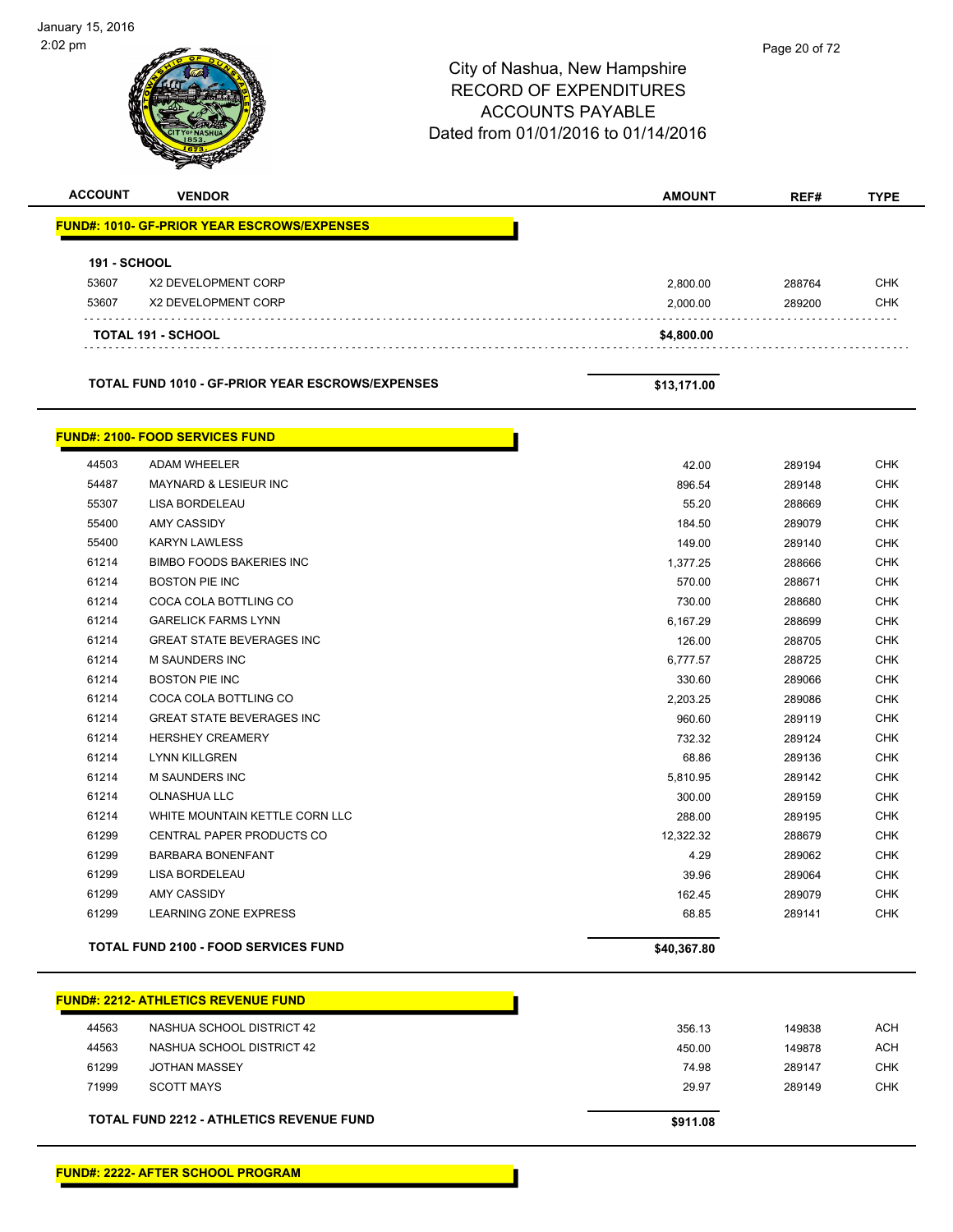

| <b>ACCOUNT</b> | <b>VENDOR</b>                                               | <b>AMOUNT</b>  | REF#   | <b>TYPE</b> |
|----------------|-------------------------------------------------------------|----------------|--------|-------------|
|                | <b>FUND#: 2222- AFTER SCHOOL PROGRAM</b>                    |                |        |             |
| 61299          | COSTA FRUIT & PRODUCE CO INC                                | 792.60         | 288683 | <b>CHK</b>  |
| 61299          | <b>GARELICK FARMS LYNN</b>                                  | 285.80         | 288699 | <b>CHK</b>  |
|                | <b>TOTAL FUND 2222 - AFTER SCHOOL PROGRAM</b>               | \$1,078.40     |        |             |
|                | <b>FUND#: 2247- CULINARY ARTS</b>                           |                |        |             |
| 61135          | <b>GENERAL LINEN SERVICE INC</b>                            | 137.52         | 289115 | CHK         |
| 61135          | <b>WAL-MART</b>                                             | 218.16         | 289192 | <b>CHK</b>  |
|                | <b>TOTAL FUND 2247 - CULINARY ARTS</b>                      | \$355.68       |        |             |
|                | <b>FUND#: 2501- PUBLIC HEALTH CLIENT FEES FUND</b>          |                |        |             |
| 55845          | TREASURER STATE OF NH                                       | 401.00         | 288518 | <b>CHK</b>  |
|                | <b>TOTAL FUND 2501 - PUBLIC HEALTH CLIENT FEES FUND</b>     | \$401.00       |        |             |
|                |                                                             |                |        |             |
|                | <b>FUND#: 2505- GOVT &amp; EDUCATION CHANNELS FUND</b>      |                |        |             |
| 53470          | <b>JOHN COLLINS</b>                                         | 300.00         | 288547 | <b>CHK</b>  |
| 53470          | <b>THOMAS KING</b>                                          | 200.00         | 288591 | <b>CHK</b>  |
| 53470          | <b>JIM MCLEAN</b>                                           | 150.00         | 288600 | <b>CHK</b>  |
| 53470          | <b>TIM O'NEIL</b>                                           | 275.00         | 288613 | <b>CHK</b>  |
| 53470          | <b>SCOTT SILVA</b>                                          | 50.00          | 288630 | <b>CHK</b>  |
| 53470          | <b>FRANK J WALLENT</b>                                      | 150.00         | 288647 | <b>CHK</b>  |
| 54141          | PENNICHUCK WATER WORKS INC                                  | 20.08          | 288511 | <b>CHK</b>  |
| 55699          | COMCAST CABLE COMMUNICATIONS I                              | 10.42          | 288496 | CHK         |
| 55699          | AARDVARK THE DEAN OF CLEAN                                  | 195.00         | 288520 | <b>CHK</b>  |
| 55699          | AARDVARK THE DEAN OF CLEAN                                  | 195.00         | 288882 | <b>CHK</b>  |
| 81100          | RED THREAD SPACES LLC                                       | 350.00         | 288624 | <b>CHK</b>  |
|                | <b>TOTAL FUND 2505 - GOVT &amp; EDUCATION CHANNELS FUND</b> | \$1,895.50     |        |             |
|                | <b>FUND#: 2506- HUNT BLDG FACILITY RENTAL FUND</b>          |                |        |             |
| 54114          | <b>LIBERTY UTILITIES - NH</b>                               | 247.99         | 288502 | <b>CHK</b>  |
| 54114          | <b>DIRECT ENERGY BUSINESS</b>                               | 380.56         | 288556 | <b>CHK</b>  |
|                | <b>TOTAL FUND 2506 - HUNT BLDG FACILITY RENTAL FUND</b>     | \$628.55       |        |             |
|                |                                                             |                |        |             |
|                | <b>FUND#: 2510- PENNICHUCK BOND FUND</b>                    |                |        |             |
| 75100          | US BANK N.A. (091000022)                                    | 3,320,000.00   | 149853 | <b>ACH</b>  |
| 75200          | US BANK N.A. (091000022)                                    | 2,722,864.65   | 149853 | <b>ACH</b>  |
|                | <b>TOTAL FUND 2510 - PENNICHUCK BOND FUND</b>               | \$6,042,864.65 |        |             |
|                |                                                             |                |        |             |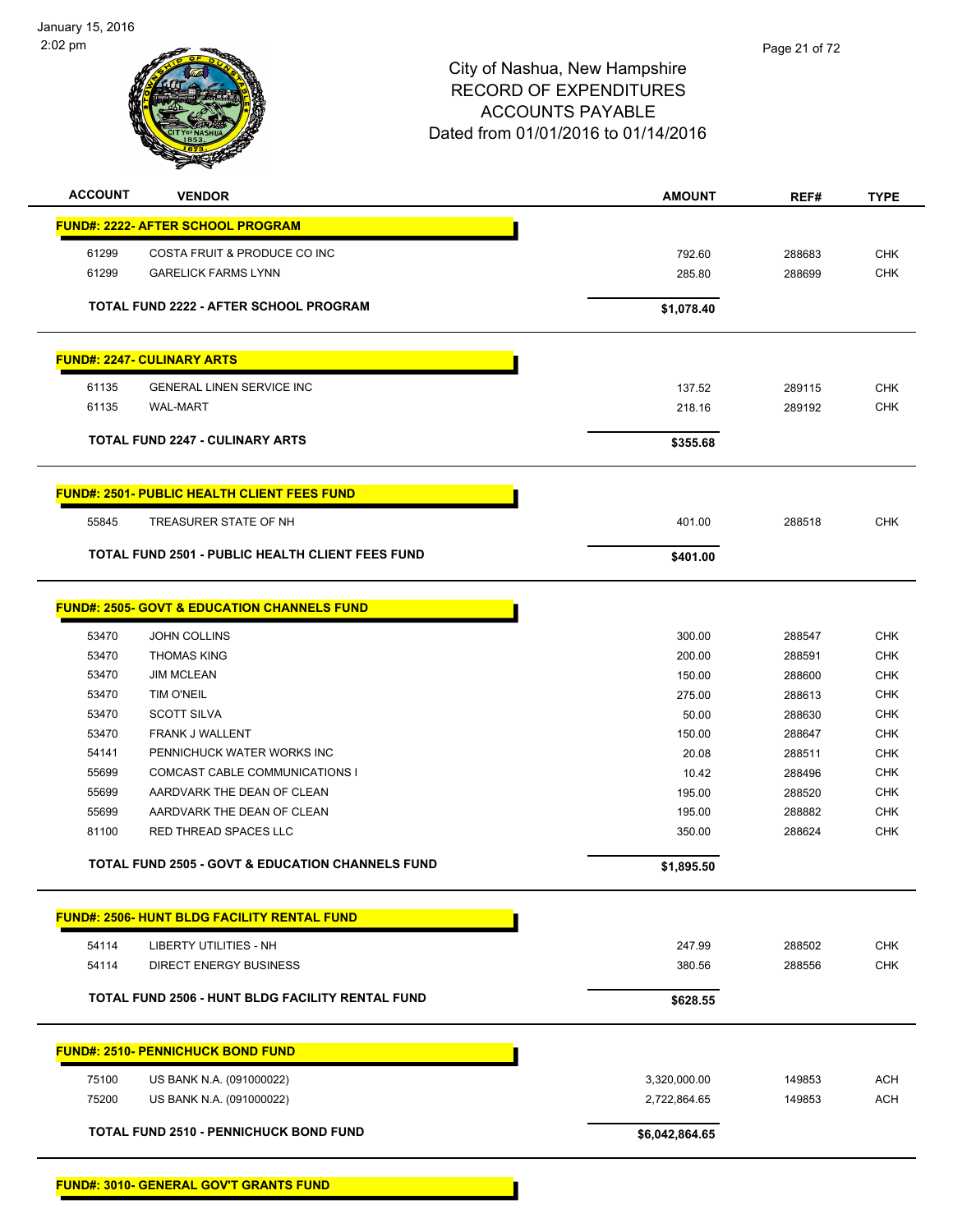| <b>ACCOUNT</b> | <b>VENDOR</b>                                           | <b>AMOUNT</b>         | REF#             | <b>TYPE</b>              |
|----------------|---------------------------------------------------------|-----------------------|------------------|--------------------------|
|                | <b>FUND#: 3010- GENERAL GOV'T GRANTS FUND</b>           |                       |                  |                          |
| 71000          | <b>VERDIN COMPANY</b>                                   | 18,970.00             | 289029           | <b>CHK</b>               |
|                |                                                         |                       |                  |                          |
|                | TOTAL FUND 3010 - GENERAL GOV'T GRANTS FUND             | \$18,970.00           |                  |                          |
|                | <b>FUND#: 3030- EMERGENCY MGMT GRANTS FUND</b>          |                       |                  |                          |
|                |                                                         |                       |                  |                          |
| 61299          | <b>JUSTIN KATES</b>                                     | 36.67                 | 288829           | CHK                      |
|                | <b>TOTAL FUND 3030 - EMERGENCY MGMT GRANTS FUND</b>     | \$36.67               |                  |                          |
|                | <u>FUND#: 3068- COMMUNITY SERVICES GRANTS FUND</u>      |                       |                  |                          |
| 53999          | <b>GREATER NASHUA MENTAL HEALTH</b>                     | 5,927.17              | 288936           | <b>CHK</b>               |
| 55300          | LISA VASQUEZ                                            | 214.00                | 288491           | <b>CHK</b>               |
|                |                                                         |                       |                  |                          |
|                | <b>TOTAL FUND 3068 - COMMUNITY SERVICES GRANTS FUND</b> | \$6,141.17            |                  |                          |
|                | <b>FUND#: 3070- COMMUNITY HEALTH GRANTS FUND</b>        |                       |                  |                          |
|                | <b>JENNIFER BYATT</b>                                   |                       |                  | <b>CHK</b>               |
| 55300<br>55300 | THERESA CALOPE                                          | 26.15<br>25.42        | 288475<br>288476 | CHK                      |
|                |                                                         |                       |                  |                          |
|                | TOTAL FUND 3070 - COMMUNITY HEALTH GRANTS FUND          | \$51.57               |                  |                          |
|                | <b>FUND#: 3090- URBAN PROGRAM GRANTS FUND</b>           |                       |                  |                          |
|                |                                                         |                       |                  |                          |
| 54210<br>54225 | DAD'S ABATEMENT LLC<br>ALCHEMY LEAD MANAGMENT           | 30,000.00<br>1,275.00 | 288479<br>288525 | <b>CHK</b><br><b>CHK</b> |
| 55307          | SHAWNASEY MADISON                                       | 450.23                | 288848           | CHK                      |
| 55307          | <b>ROBERT RICE</b>                                      | 208.15                | 288847           | <b>CHK</b>               |
| 55421          | AACE                                                    | 75.00                 | 288881           | <b>CHK</b>               |
| 55699          | SOUTHERN NH SERVICES                                    | 7,997.56              | 288514           | <b>CHK</b>               |
| 68345          | <b>ERIC J DUCHESNE</b>                                  | 400.00                | 288826           | <b>CHK</b>               |
| 68345          | JENNIFER KARATHANASIS                                   | 400.00                | 288828           | <b>CHK</b>               |
| 68345          | <b>SARA PIPER</b>                                       | 400.00                | 288845           | <b>CHK</b>               |
| 68345          | <b>IRENE SMITH</b>                                      | 400.00                | 288849           | <b>CHK</b>               |
| 68345          | <b>ERIC A SNYDER</b>                                    | 400.00                | 288850           | <b>CHK</b>               |
| 69025          | <b>UPDATED HOMES LLC</b>                                | 5,900.00              | 288852           | <b>CHK</b>               |
| 69075          | ADULT LEARNING CENTER                                   | 5,000.00              | 288521           | <b>CHK</b>               |
|                | TOTAL FUND 3090 - URBAN PROGRAM GRANTS FUND             | \$52,905.94           |                  |                          |
|                | <b>FUND#: 3120- TRANSIT GRANTS FUND</b>                 |                       |                  |                          |
|                |                                                         |                       |                  |                          |
| 54114          | LIBERTY UTILITIES - NH                                  | 110.93                | 288505           | <b>CHK</b>               |

# 54141 PENNICHUCK WATER WORKS INC 73.62 288511 CHK 54141 PENNICHUCK WATER WORKS INC **142.72** 288511 CHK 55109 FAIRPOINT COMMUNICATIONS 232.65 288499 CHK 55699 VERIZON WIRELESS-342008805 131.00 288875 CHK 55699 VERIZON WIRELESS-842008777 2008 191.04 288876 288876 CHK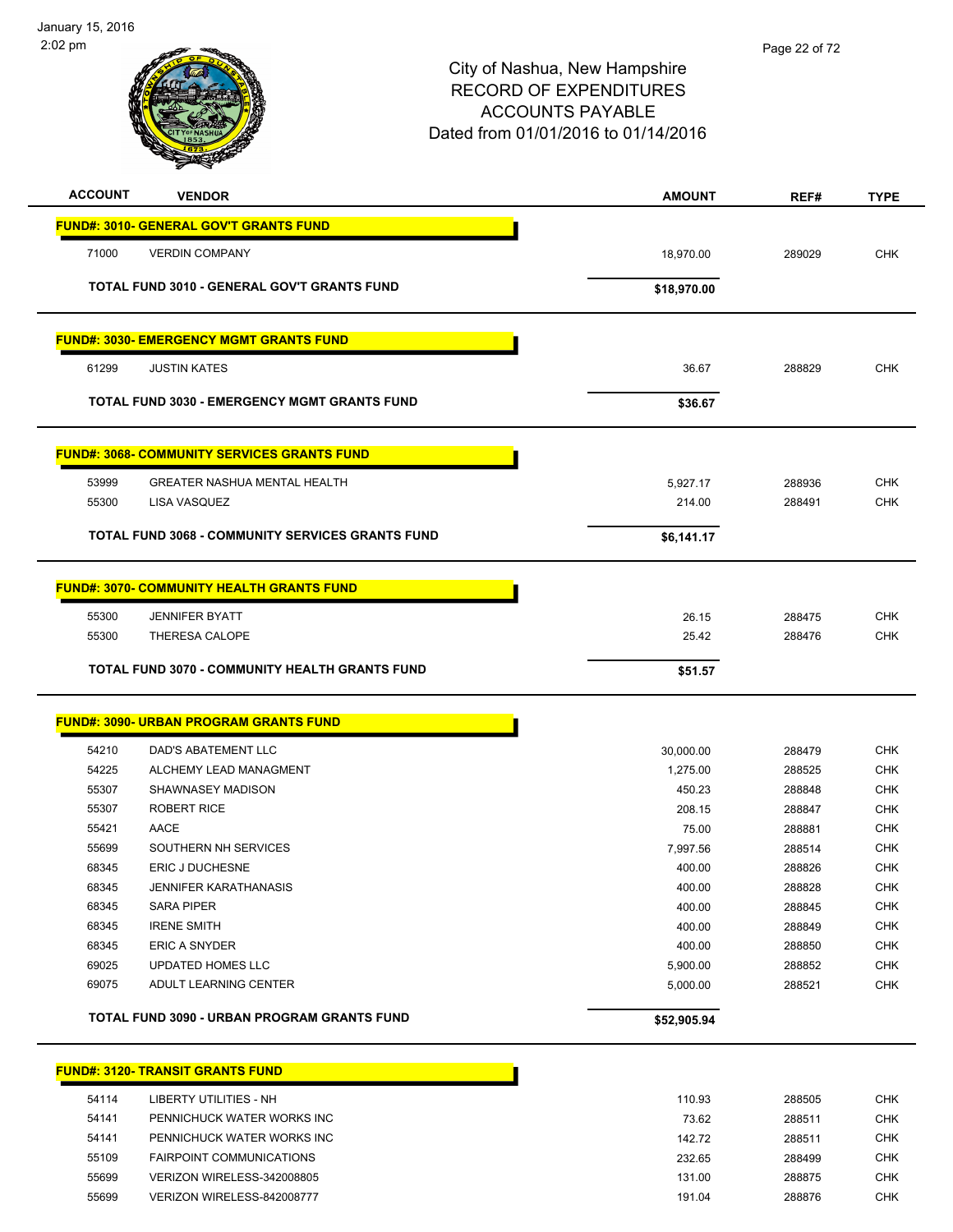

| <b>ACCOUNT</b> | <b>VENDOR</b>                                | <b>AMOUNT</b> | REF#   | <b>TYPE</b> |
|----------------|----------------------------------------------|---------------|--------|-------------|
|                | <b>FUND#: 3120- TRANSIT GRANTS FUND</b>      |               |        |             |
| 55699          | CINTAS#016                                   | 85.92         | 288545 | <b>CHK</b>  |
| 55699          | M B MAINTENANCE INC                          | 385.00        | 288596 | <b>CHK</b>  |
| 55699          | POWER WASHER SALES LLC                       | 98.00         | 288996 | <b>CHK</b>  |
| 61299          | WB MASON CO INC                              | 69.87         | 288648 | <b>CHK</b>  |
| 61299          | PURE WATERS OF NEW ENGLAND LLC               | 31.50         | 288998 | <b>CHK</b>  |
| 61299          | CENTRAL PAPER PRODUCTS CO                    | 181.51        | 288543 | CHK         |
| 61299          | DEPENDABLE LOCK SERVICE INC                  | 16.50         | 288554 | <b>CHK</b>  |
| 61299          | F W WEBB CO                                  | 115.40        | 288562 | <b>CHK</b>  |
| 61299          | <b>GRANITE STATE GLASS</b>                   | 240.00        | 288576 | <b>CHK</b>  |
| 61299          | HOME DEPOT CREDIT SERVICE 3065               | 291.37        | 288580 | <b>CHK</b>  |
| 61299          | M B MAINTENANCE INC                          | 350.00        | 288596 | <b>CHK</b>  |
| 61299          | TOLAR MFG CO INC                             | 3,000.00      | 288636 | <b>CHK</b>  |
| 61299          | POWER WASHER SALES LLC                       | 161.34        | 288996 | <b>CHK</b>  |
| 61299          | <b>FASTENAL CO</b>                           | 99.02         | 288563 | <b>CHK</b>  |
| 61299          | HOME DEPOT CREDIT SERVICE 3065               | 73.04         | 288944 | CHK         |
| 61299          | RYDER FLEET PRODUCTS                         | 70.43         | 289001 | <b>CHK</b>  |
| 61300          | CITY OF NASHUA/TAX COLLECTORS                | 50.52         | 288823 | <b>CHK</b>  |
| 61307          | <b>EAST RIVER ENERGY INC</b>                 | 21,873.00     | 288918 | <b>CHK</b>  |
| 61799          | <b>GILLIG LLC</b>                            | 121.56        | 288572 | <b>CHK</b>  |
| 61799          | <b>NAPA AUTO PARTS</b>                       | (149.45)      | 288608 | <b>CHK</b>  |
| 61799          | <b>CAMEROTA TRUCK PARTS</b>                  | 2,624.55      | 288902 | <b>CHK</b>  |
| 61799          | <b>NAPA AUTO PARTS</b>                       | 368.25        | 288977 | <b>CHK</b>  |
| 61799          | NAPA AUTO PARTS                              | 158.69        | 288977 | <b>CHK</b>  |
| 61799          | NAPA AUTO PARTS                              | 168.96        | 288608 | <b>CHK</b>  |
| 61799          | <b>NAPA AUTO PARTS</b>                       | 56.40         | 288608 | <b>CHK</b>  |
| 61799          | <b>RYDER FLEET PRODUCTS</b>                  | 104.19        | 288626 | <b>CHK</b>  |
| 61799          | <b>NAPA AUTO PARTS</b>                       | 61.41         | 288977 | <b>CHK</b>  |
| 61799          | COHEN STEEL SUPPLY INC                       | 72.00         | 288546 | <b>CHK</b>  |
| 61799          | NAPA AUTO PARTS                              | 23.16         | 288608 | <b>CHK</b>  |
| 81200          | <b>DLKING &amp; ASSOCIATES INC</b>           | 10,590.00     | 288911 | <b>CHK</b>  |
|                | <b>TOTAL FUND 3120 - TRANSIT GRANTS FUND</b> | \$42,274.10   |        |             |

#### **FUND#: 3800- SCHOOL GRANTS FUND**

| 53600 | <b>SERESC</b>                | 5,325.00  | 289179 | <b>CHK</b> |
|-------|------------------------------|-----------|--------|------------|
| 53600 | <b>SERESC</b>                | 354.81    | 289179 | <b>CHK</b> |
| 53607 | <b>SERESC</b>                | 6,475.00  | 289179 | <b>CHK</b> |
| 53614 | <b>TARA L HASBROUCK</b>      | 350.00    | 288707 | CHK        |
| 53614 | AUDREY VARGA                 | 350.00    | 288761 | CHK        |
| 53628 | <b>KERRY MONAHAN CROW</b>    | 200.00    | 289097 | <b>CHK</b> |
| 53628 | NICOLE JACQUES               | 200.00    | 289133 | <b>CHK</b> |
| 53628 | <b>ICAT RESOURCES LLC</b>    | 5,500.00  | 288713 | CHK        |
| 53628 | <b>SERESC</b>                | 14,513.62 | 289179 | <b>CHK</b> |
| 53628 | <b>STEVE BLUNT</b>           | 200.00    | 289059 | <b>CHK</b> |
| 53628 | INFINITE SOULS HEALING       | 150.00    | 289131 | <b>CHK</b> |
| 53628 | ASCENTRIA COMMUNITY SERVICES | 99.00     | 288661 | <b>CHK</b> |
| 53628 | TIMOTHY F BOSCH              | 25.00     | 289065 | <b>CHK</b> |
| 53628 | <b>WHITNEY FREEMAN</b>       | 75.00     | 289113 | CHK        |
|       |                              |           |        |            |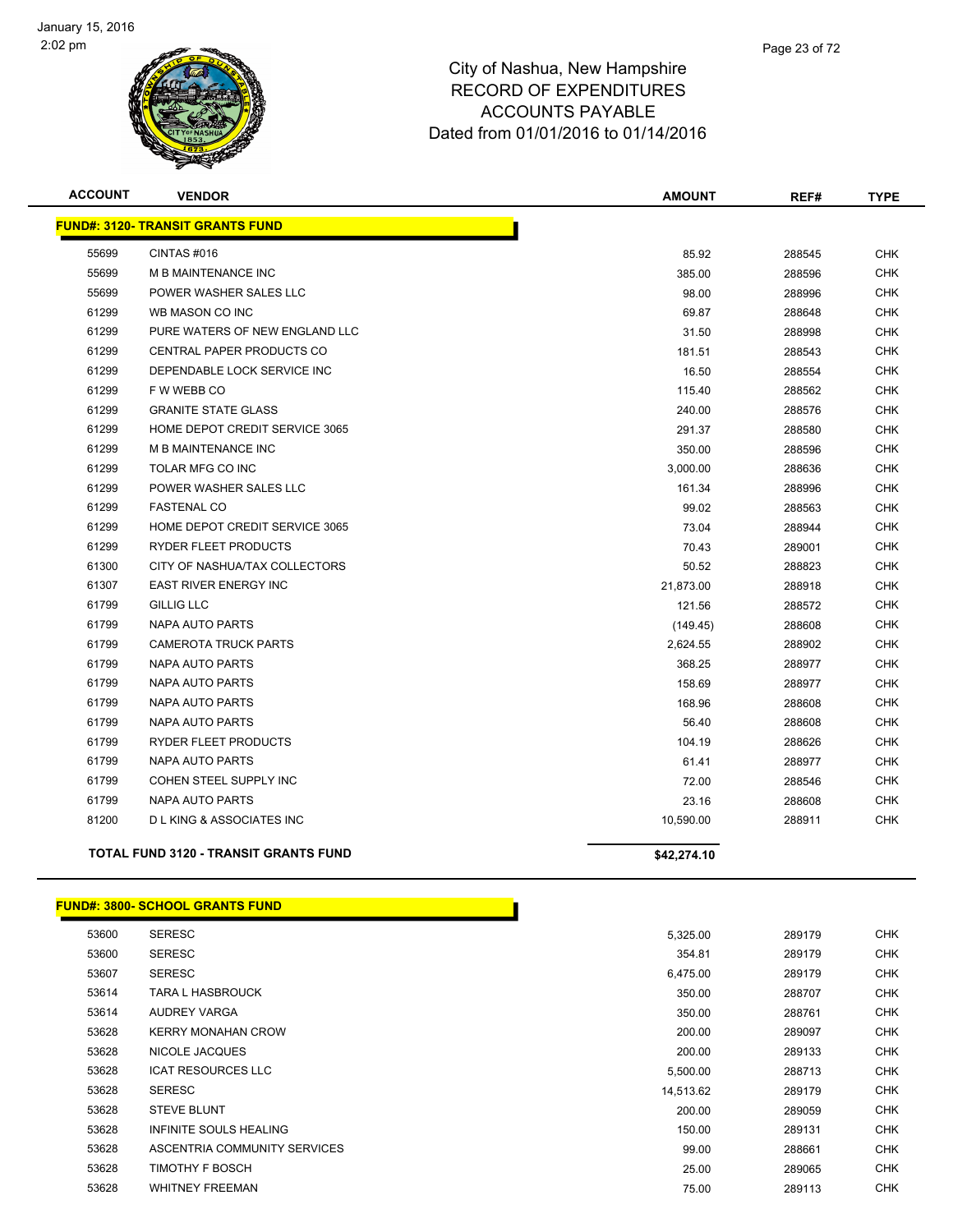

| <b>ACCOUNT</b> | <b>VENDOR</b>                                    | <b>AMOUNT</b> | REF#   | <b>TYPE</b> |
|----------------|--------------------------------------------------|---------------|--------|-------------|
|                | <b>FUND#: 3800- SCHOOL GRANTS FUND</b>           |               |        |             |
| 53628          | KATHERINE S GOLTSOV                              | 25.00         | 289116 | <b>CHK</b>  |
| 53628          | <b>BOOTHBY THERAPY SERVICES LLC</b>              | 701.36        | 289063 | <b>CHK</b>  |
| 53628          | <b>TERESA BOLICK PHD</b>                         | 1,500.00      | 289060 | <b>CHK</b>  |
| 54807          | <b>FIRST CHURCH</b>                              | 3,746.00      | 288695 | <b>CHK</b>  |
| 55300          | <b>CRISTA BURREL</b>                             | 844.90        | 289071 | <b>CHK</b>  |
| 55300          | <b>JAMES FOLEY</b>                               | 289.80        | 289111 | <b>CHK</b>  |
| 55307          | <b>KAREN MCCORMACK</b>                           | 42.00         | 289151 | CHK         |
| 55500          | <b>MINUTEMAN PRESS</b>                           | 2,432.20      | 288732 | <b>CHK</b>  |
| 55690          | CARING HANDS TRANSPORTATION LL                   | 975.00        | 289073 | CHK         |
| 55690          | <b>MANCHESTER SCHOOL DISTRICT</b>                | 5,100.83      | 289145 | CHK         |
| 55690          | THE PROVIDER ENTERPRISES INC                     | 1,545.36      | 289166 | <b>CHK</b>  |
| 61135          | DIDAX INC                                        | 471.21        | 289102 | <b>CHK</b>  |
| 61135          | WB MASON CO INC                                  | 122.29        | 288762 | CHK         |
| 61135          | COMPUTER HUT dba IT INSIDERS                     | 579.71        | 289089 | <b>CHK</b>  |
| 61299          | LUCIE L CROWDER                                  | 96.26         | 289098 | <b>CHK</b>  |
| 61299          | CYNTHIA MICHAUD                                  | 28.00         | 289154 | <b>CHK</b>  |
| 61875          | UNITED PARCEL SERVICE                            | 127.75        | 289039 | <b>CHK</b>  |
| 61875          | CARSON-DELOSA PUBLISHING                         | 68.89         | 289076 | <b>CHK</b>  |
| 61875          | UNITED PARCEL SERVICE                            | 15.30         | 289039 | <b>CHK</b>  |
| 71221          | COMPUTER HUT dba IT INSIDERS                     | 1,799.85      | 288681 | <b>CHK</b>  |
| 71221          | HP INC.                                          | 2,284.00      | 288712 | <b>CHK</b>  |
| 71221          | COMPUTER HUT dba IT INSIDERS                     | 1,699.95      | 289089 | <b>CHK</b>  |
| 71999          | <b>BLICK ART MATERIALS</b>                       | 440.00        | 288667 | <b>CHK</b>  |
| 71999          | EPPENDORF NORTH AMERICA INC                      | 1,387.60      | 288691 | <b>CHK</b>  |
| 71999          | MARKERTEK VIDEO SUPPLY                           | 449.99        | 288727 | <b>CHK</b>  |
| 71999          | <b>BURMAX CO INC</b>                             | 975.00        | 289070 | <b>CHK</b>  |
|                | TOTAL FUND 3800 - SCHOOL GRANTS FUND             |               |        |             |
|                |                                                  | \$61,565.68   |        |             |
|                | <b>FUND#: 4005- TRAFFIC VIOLATIONS FUND</b>      |               |        |             |
| 45400          | <b>NANCY TRASK</b>                               | 10.00         | 288637 | <b>CHK</b>  |
| 55699          | <b>1ST PRIORITY TOWING &amp; RECOVERY</b>        | 375.00        | 288879 | <b>CHK</b>  |
| 55699          | D & R TOWING INC                                 | 1,340.00      | 288910 | <b>CHK</b>  |
| 55699          | STATEWIDE COLLISION LLC                          | 1,005.00      | 289015 | <b>CHK</b>  |
|                | <b>TOTAL FUND 4005 - TRAFFIC VIOLATIONS FUND</b> |               |        |             |
|                |                                                  | \$2,730.00    |        |             |
|                | <b>FUND#: 4020- POLICE DRUG ENFORCEMENT FUND</b> |               |        |             |
| 55699          | <b>TRANSUNION RISK &amp; ALTERNATIVE</b>         | 55.00         | 289024 | <b>CHK</b>  |
|                | TOTAL FUND 4020 - POLICE DRUG ENFORCEMENT FUND   | \$55.00       |        |             |
|                |                                                  |               |        |             |
|                | <u> FUND#: 4025- DOJ DRUG FORFEITURE FUND</u>    |               |        |             |
| 54100          | <b>EVERSOURCE</b>                                | 168.17        | 288858 | <b>CHK</b>  |
| 55118          | VERIZON WIRELESS-785728687                       | 661.50        | 288873 | <b>CHK</b>  |
| 55699          | COMCAST CABLE COMMUNICATIONS I                   | 240.35        | 288855 | <b>CHK</b>  |
|                |                                                  |               |        |             |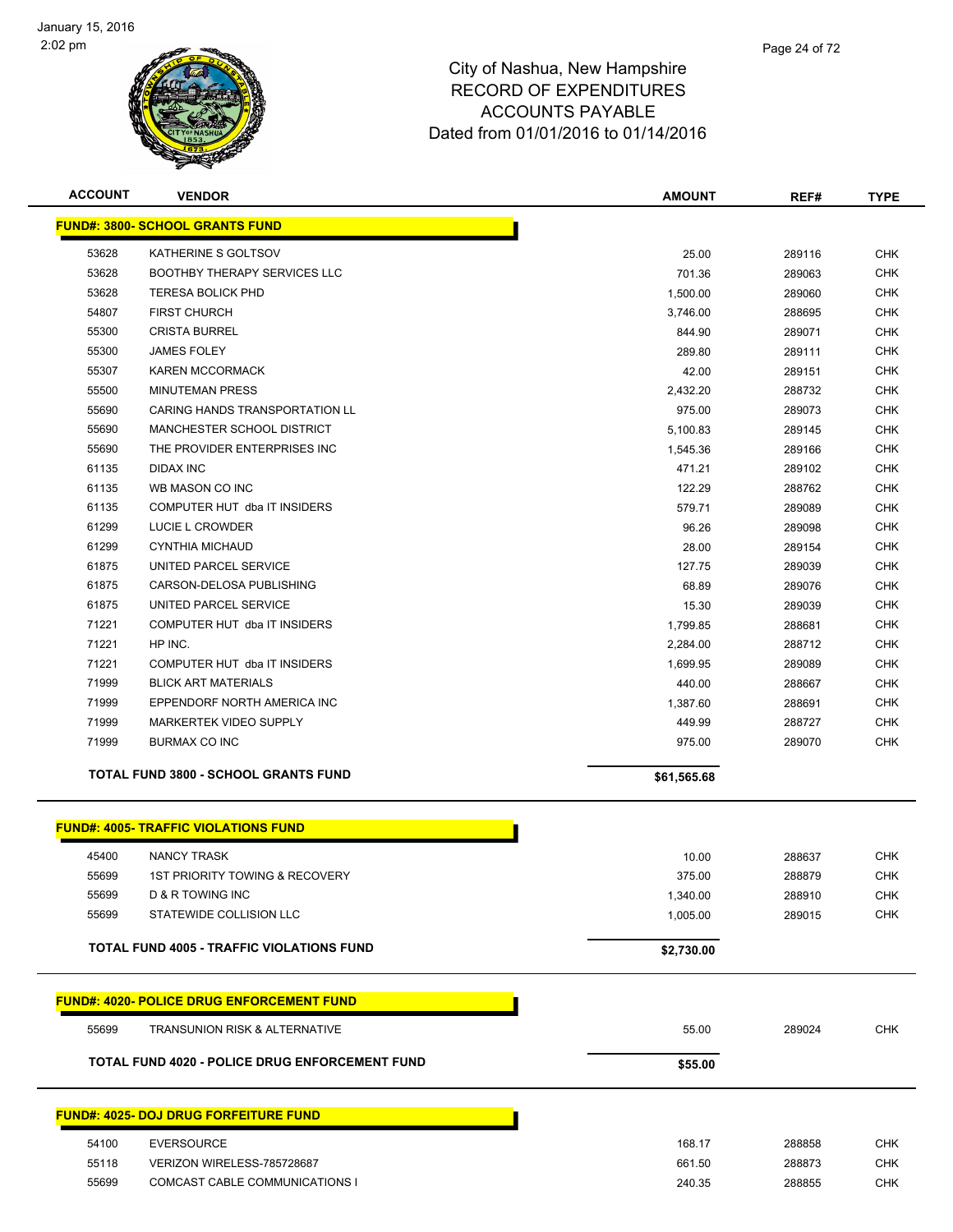January 15, 2016 2:02 pm



| <b>ACCOUNT</b> | <b>VENDOR</b>                                     | <b>AMOUNT</b>  | REF#   | <b>TYPE</b> |
|----------------|---------------------------------------------------|----------------|--------|-------------|
|                | <b>FUND#: 4025- DOJ DRUG FORFEITURE FUND</b>      |                |        |             |
| 56315          | <b>GRANITE STATE CHILDREN'S</b>                   | 833.33         | 288932 | <b>CHK</b>  |
| 61799          | <b>CARPARTS OF NASHUA</b>                         | 30.48          | 288903 | <b>CHK</b>  |
|                |                                                   |                |        |             |
|                | TOTAL FUND 4025 - DOJ DRUG FORFEITURE FUND        | \$1,933.83     |        |             |
|                | <b>FUND#: 4090- LIB-LOST/DAMAGED BOOK FINES</b>   |                |        |             |
|                |                                                   |                |        |             |
| 61807          | SANDOWN PUBLIC LIBRARY                            | 9.41           | 289004 | <b>CHK</b>  |
| 61814          | <b>MIDWEST TAPE</b>                               | 19.44          | 288604 | <b>CHK</b>  |
|                | TOTAL FUND 4090 - LIB-LOST/DAMAGED BOOK FINES     | \$28.85        |        |             |
|                | <b>FUND#: 5050- CAP PROJECTS-COMMUNICATIONS</b>   |                |        |             |
|                |                                                   |                |        |             |
| 53999          | <b>COMCAST CABLE COMMUNICATIONS I</b>             | 99.90          | 288855 | <b>CHK</b>  |
| 81300          | <b>TESSCO INC</b>                                 | 397.20         | 288634 | <b>CHK</b>  |
|                | TOTAL FUND 5050 - CAP PROJECTS-COMMUNICATIONS     | \$497.10       |        |             |
|                | <b>FUND#: 5300- CAPITAL PROJECTS-PARKING</b>      |                |        |             |
| 81200          | PAUL JARRY PLUMBING, HEATING                      | 300.00         | 288615 | <b>CHK</b>  |
|                | TOTAL FUND 5300 - CAPITAL PROJECTS-PARKING        | \$300.00       |        |             |
|                |                                                   |                |        |             |
|                | <b>FUND#: 5700- CAP PROJECTS-BROAD ST PARKWAY</b> |                |        |             |
| 81700          | CONTINENTAL PAVING INC                            | 1,133,522.23   | 288909 | <b>CHK</b>  |
| 81700          | PARSONS BRINCKERHOFF INC                          | 96.10          | 288990 | <b>CHK</b>  |
| 81700          | PARSONS BRINCKERHOFF INC                          | 38,863.93      | 288990 | <b>CHK</b>  |
| 81700          | PARSONS BRINCKERHOFF INC                          | 1,713.58       | 288990 | <b>CHK</b>  |
| 81700          | HALL MORSE ANDERSON SPINELLA                      | 30.16          | 288939 | <b>CHK</b>  |
| 81700          | <b>GLENN KOHL</b>                                 | 520.00         | 288955 | <b>CHK</b>  |
| 81700          | NASHUA MILLYARD ASSOC INC                         | 703.46         | 288979 | <b>CHK</b>  |
|                | TOTAL FUND 5700 - CAP PROJECTS-BROAD ST PARKWAY   | \$1,175,449.46 |        |             |
|                | <b>FUND#: 6000- SOLID WASTE FUND</b>              |                |        |             |
| 53107          | SANBORN HEAD & ASSOC INC                          | 13,825.79      | 289003 | <b>CHK</b>  |
| 54114          | <b>ENERGYNORTH PROPANE</b>                        | 589.69         | 288561 | <b>CHK</b>  |
| 54141          | PENNICHUCK WATER WORKS INC                        | 364.56         | 288511 | <b>CHK</b>  |
| 54280          | <b>BELLETETES INC</b>                             | 7.27           | 288535 | <b>CHK</b>  |
| 54280          | HOME DEPOT CREDIT SERVICE 3065                    | 66.73          | 288580 | <b>CHK</b>  |
| 54600          | DONOVAN EQUIPMENT CO INC                          | 407.40         | 288557 | <b>CHK</b>  |
| 54600          | <b>FASTENAL CO</b>                                | 4.51           | 288563 | <b>CHK</b>  |
| 54600          | FREIGHTLINER OF NH INC                            | 333.98         | 288570 | <b>CHK</b>  |
| 54600          | MCDEVITT TRUCKS INC                               | (29.04)        | 288599 | <b>CHK</b>  |
| 54600          | MCNEILUS TRUCK & MANUFACTURING                    | 571.70         | 288602 | <b>CHK</b>  |
| 54600          | NAPA AUTO PARTS                                   | 17.45          | 288607 | <b>CHK</b>  |
|                |                                                   |                |        |             |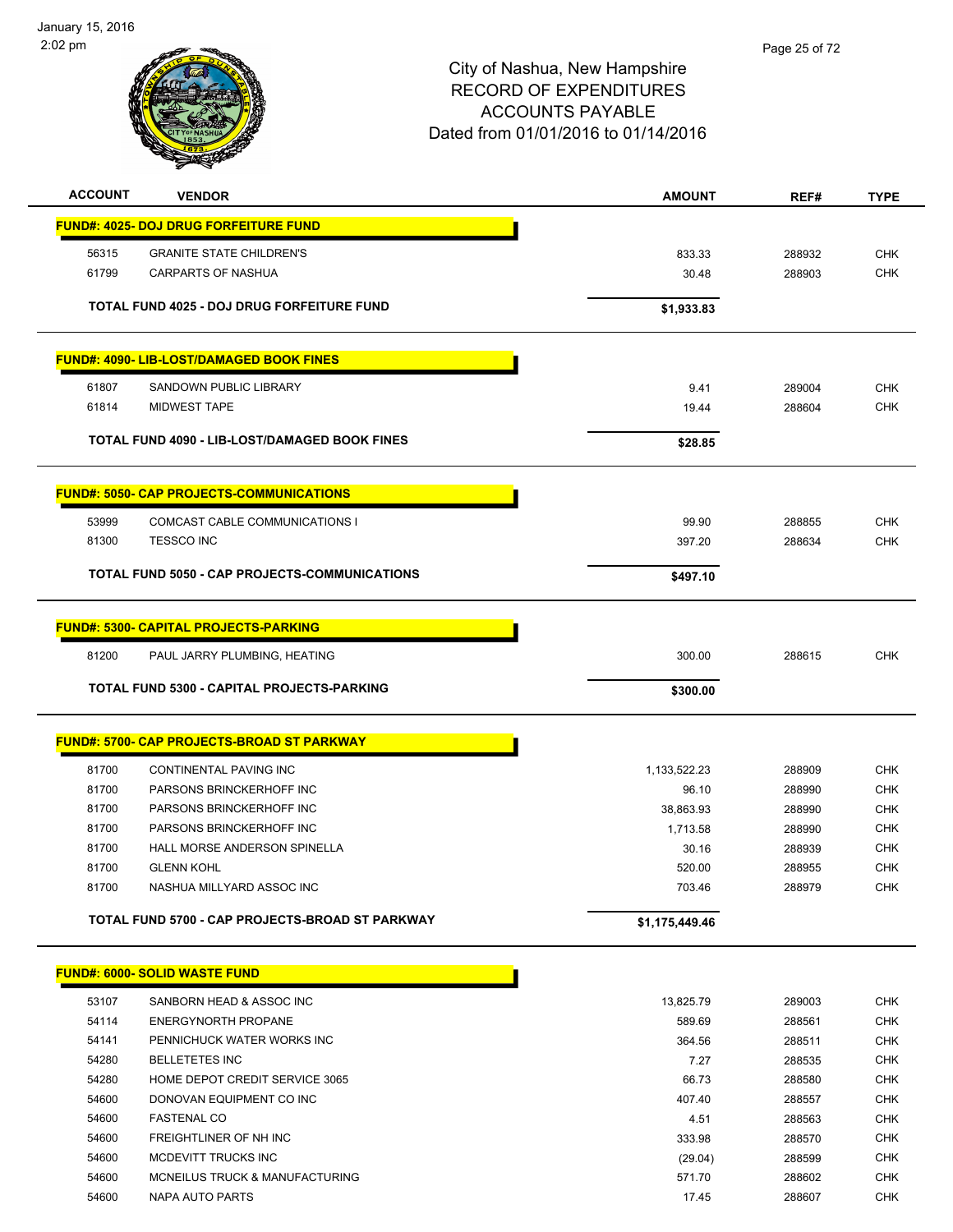

| <b>ACCOUNT</b> | <b>VENDOR</b>                             | <b>AMOUNT</b> | REF#   | <b>TYPE</b> |
|----------------|-------------------------------------------|---------------|--------|-------------|
|                | <b>FUND#: 6000- SOLID WASTE FUND</b>      |               |        |             |
| 54600          | NASHUA OUTDOOR POWER EQUIPMENT            | 185.00        | 288610 | <b>CHK</b>  |
| 54600          | USP OF NEW ENGLAND                        | 26.44         | 288645 | <b>CHK</b>  |
| 54600          | <b>CARPARTS OF NASHUA</b>                 | 167.97        | 288903 | <b>CHK</b>  |
| 54600          | FREIGHTLINER OF NH INC                    | 541.79        | 288928 | <b>CHK</b>  |
| 54600          | <b>NAPA AUTO PARTS</b>                    | 7.92          | 288975 | <b>CHK</b>  |
| 54600          | <b>NEW ENGLAND KENWORTH</b>               | 647.62        | 288983 | <b>CHK</b>  |
| 54625          | <b>D &amp; R TOWING INC</b>               | 165.00        | 288550 | <b>CHK</b>  |
| 54625          | <b>D &amp; R TOWING INC</b>               | 185.00        | 288910 | <b>CHK</b>  |
| 54828          | US BANK EQUIPMENT FINANCE                 | 113.54        | 288799 | <b>CHK</b>  |
| 54828          | US BANK EQUIPMENT FINANCE                 | 28.14         | 288800 | <b>CHK</b>  |
| 55109          | <b>COMCAST CABLE COMMUNICATIONS I</b>     | 112.68        | 288496 | <b>CHK</b>  |
| 55200          | TREASURER STATE OF NH                     | 250.00        | 288517 | <b>CHK</b>  |
| 55307          | SARAH O HYLAND                            | 163.01        | 288485 | <b>CHK</b>  |
| 55699          | <b>INTERSTATE REFRIGERANT</b>             | 462.00        | 288950 | <b>CHK</b>  |
| 55699          | <b>JP ROUTHIER &amp; SONS RECYCLING</b>   | 1,126.80      | 288954 | <b>CHK</b>  |
| 61100          | WB MASON CO INC                           | 84.23         | 289030 | <b>CHK</b>  |
| 61107          | UNIFIRST CORPORATION                      | 141.30        | 288643 | <b>CHK</b>  |
| 61107          | UNIFIRST CORPORATION                      | 141.30        | 289028 | <b>CHK</b>  |
| 61307          | SHATTUCK MALONE OIL CO                    | 553.61        | 288513 | <b>CHK</b>  |
| 61307          | SHATTUCK MALONE OIL CO                    | 1,328.77      | 288869 | <b>CHK</b>  |
| 61705          | <b>MAYNARD &amp; LESIEUR INC</b>          | 4,819.88      | 288598 | <b>CHK</b>  |
| 61705          | <b>MAYNARD &amp; LESIEUR INC</b>          | 2,464.70      | 288965 | <b>CHK</b>  |
| 61830          | THE TELEGRAPH                             | 161.20        | 289021 | <b>CHK</b>  |
| 71000          | LANDTEC NORTH AMERICA                     | 98.60         | 288593 | <b>CHK</b>  |
| 75200          | US BANK N.A. (091000022)                  | 12,300.00     | 149851 | <b>ACH</b>  |
|                | <b>TOTAL FUND 6000 - SOLID WASTE FUND</b> | \$42,436.54   |        |             |
|                | <b>FUND#: 6200- WASTEWATER FUND</b>       |               |        |             |
| 21775          | <b>ACCURATE TITLE</b>                     | 16.40         | 289211 | <b>CHK</b>  |
| 21775          | CGCMT2006 C5 BURKE ST LLC                 | 338.66        | 289212 | <b>CHK</b>  |

| 21775 | CGCMT2006 C5 BURKE ST LLC             | 338.66   | 289212 | <b>CHK</b> |
|-------|---------------------------------------|----------|--------|------------|
| 21775 | DAVID PARADY GUAY                     | 58.52    | 289213 | CHK        |
| 21775 | <b>GOLD TITLE</b>                     | 65.57    | 289214 | <b>CHK</b> |
| 21775 | JOHN J FLATLEY CO                     | 3,391.84 | 289215 | CHK        |
| 21775 | RONALD BINGHAM                        | 46.22    | 289219 | <b>CHK</b> |
| 44597 | <b>HILLSBOROUGH COUNTY REGISTRY</b>   | 97.69    | 288943 | <b>CHK</b> |
| 53107 | CHEMSERVE ENVIRONMENTAL ANALYS        | 2,046.71 | 288907 | CHK        |
| 53107 | EASTERN ANALYTICAL INC                | 256.75   | 288919 | CHK        |
| 53107 | <b>WRIGHT-PIERCE</b>                  | 7,424.81 | 289033 | CHK        |
| 53128 | <b>RATH YOUNG &amp; PIGNATELLI PC</b> | 2,199.00 | 288623 | CHK        |
| 54114 | DIRECT ENERGY BUSINESS                | 2.74     | 288556 | CHK        |
| 54141 | PENNICHUCK WATER WORKS INC            | 2,765.48 | 288511 | CHK        |
| 54200 | ALL GREEN COMMERCIAL JANITORS         | 693.33   | 288885 | CHK        |
| 54280 | <b>CLARITY WATER TECHNOLOGIES</b>     | 749.16   | 288908 | <b>CHK</b> |
| 54487 | <b>FASTENAL CO</b>                    | 41.79    | 288563 | <b>CHK</b> |
| 54487 | <b>GRAINGER</b>                       | 562.50   | 288575 | <b>CHK</b> |
| 54487 | M & M ELECTRICAL SUPPLY CO INC        | 318.84   | 288594 | <b>CHK</b> |
| 54487 | MCMASTER-CARR                         | 275.37   | 288601 | CHK        |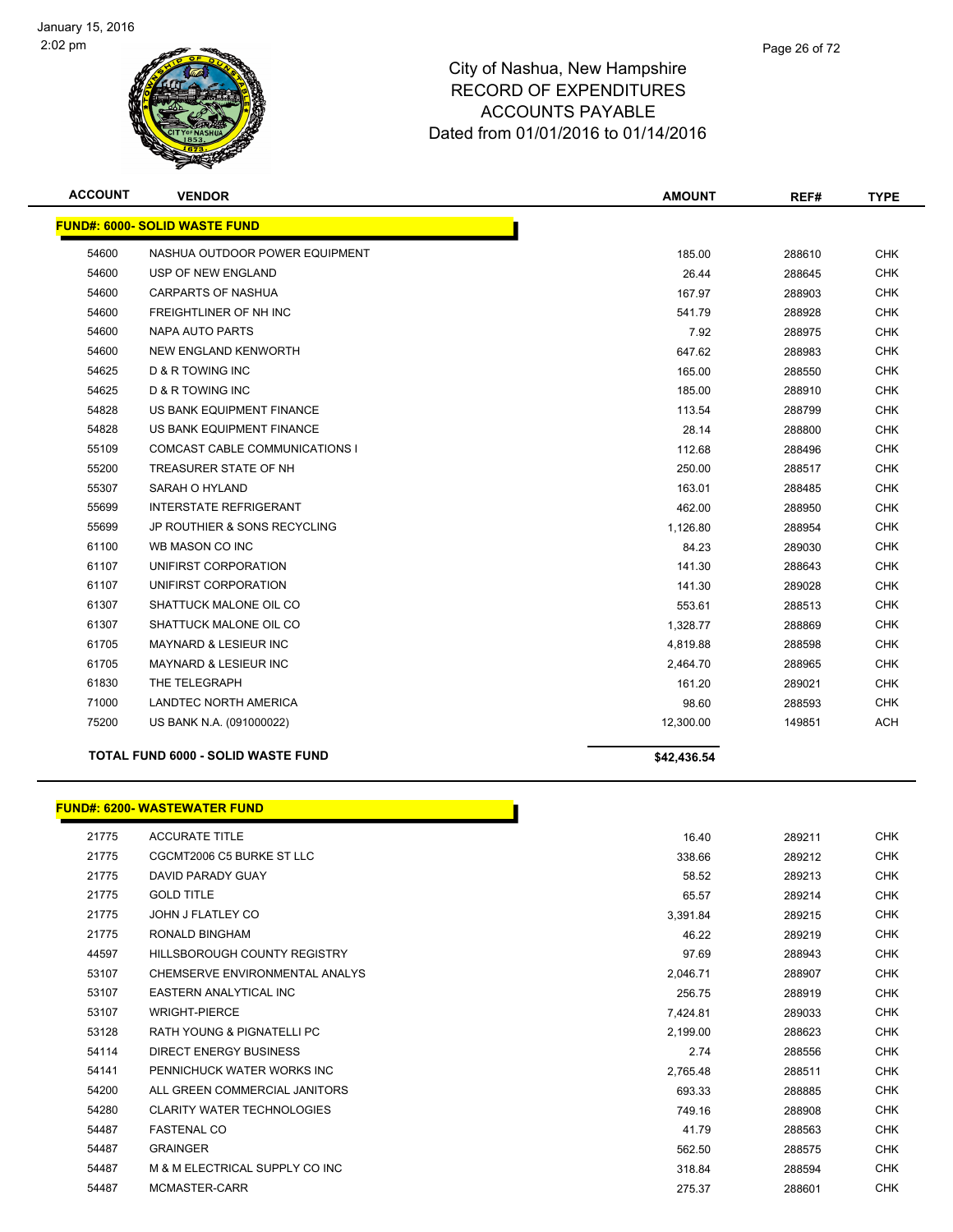

| <b>ACCOUNT</b> | <b>VENDOR</b>                             | <b>AMOUNT</b> | REF#   | <b>TYPE</b> |
|----------------|-------------------------------------------|---------------|--------|-------------|
|                | <b>FUND#: 6200- WASTEWATER FUND</b>       |               |        |             |
| 54487          | <b>CHASE ELECTRIC MOTORS LLC</b>          | 9,995.00      | 288906 | <b>CHK</b>  |
| 54487          | F W WEBB CO                               | 694.51        | 288922 | <b>CHK</b>  |
| 54487          | <b>HIGHLAND POWER</b>                     | 3,992.00      | 288942 | <b>CHK</b>  |
| 54487          | HUBER TECHNOLOGY INC                      | 750.00        | 288946 | <b>CHK</b>  |
| 54828          | US BANK EQUIPMENT FINANCE                 | 28.14         | 288800 | <b>CHK</b>  |
| 54828          | US BANK EQUIPMENT FINANCE                 | 113.54        | 288803 | <b>CHK</b>  |
| 55109          | <b>FAIRPOINT COMMUNICATIONS</b>           | 148.00        | 288859 | <b>CHK</b>  |
| 55200          | LABORATORY ASSOCIATION OF NH              | 100.00        | 288500 | <b>CHK</b>  |
| 55421          | <b>NHWPCA</b>                             | 180.00        | 288510 | <b>CHK</b>  |
| 55618          | <b>CITIZENS BANK</b>                      | 1,479.85      | 149877 | <b>ACH</b>  |
| 55699          | <b>SULLIVAN ASSOCIATES</b>                | 794.80        | 288633 | <b>CHK</b>  |
| 55699          | <b>HEALTH &amp; SAFETY SVCS UNLIMITED</b> | 269.00        | 288941 | <b>CHK</b>  |
| 61100          | WB MASON CO INC                           | 475.74        | 288648 | <b>CHK</b>  |
| 61100          | WB MASON CO INC                           | 65.40         | 289030 | <b>CHK</b>  |
| 61107          | UNIFIRST CORPORATION                      | 225.02        | 288643 | <b>CHK</b>  |
| 61107          | UNIFIRST CORPORATION                      | 229.71        | 289028 | <b>CHK</b>  |
| 61149          | <b>HACH COMPANY</b>                       | 1,325.40      | 288937 | <b>CHK</b>  |
| 61156          | JCI JONES CHEMICALS INC                   | 2,383.80      | 288589 | <b>CHK</b>  |
| 61156          | JCI JONES CHEMICALS INC                   | 2,357.12      | 288952 | <b>CHK</b>  |
| 61299          | HOME DEPOT CREDIT SERVICE 3065            | 215.64        | 288580 | <b>CHK</b>  |
| 61299          | <b>IMTEK REPROGRAPHICS INC</b>            | 77.52         | 288583 | <b>CHK</b>  |
| 61299          | <b>VWR INTERNATIONAL</b>                  | 754.38        | 288646 | <b>CHK</b>  |
| 61300          | DENNIS K BURKE INC                        | 865.50        | 288913 | <b>CHK</b>  |
| 61428          | CENTRAL PAPER PRODUCTS CO                 | 60.39         | 288543 | <b>CHK</b>  |
| 71025          | HOME DEPOT CREDIT SERVICE 3065            | 54.88         | 288580 | <b>CHK</b>  |
| 81300          | <b>BAU HOPKINS</b>                        | 8,195.00      | 288534 | <b>CHK</b>  |
| 81300          | M & M ELECTRICAL SUPPLY CO INC            | 22,710.20     | 288594 | <b>CHK</b>  |
| 81300          | SULLIVAN ASSOCIATES                       | 17,635.00     | 288633 | <b>CHK</b>  |
| 81300          | ARMAND E LEMIRE CO INC                    | 50,000.00     | 288889 | <b>CHK</b>  |
| 81700          | <b>HAZEN &amp; SAWYER PC</b>              | 5,410.33      | 288940 | <b>CHK</b>  |
| 81700          | <b>WRIGHT-PIERCE</b>                      | 1,660.69      | 289033 | <b>CHK</b>  |
| 81700          | THE TELEGRAPH                             | 238.55        | 288871 | <b>CHK</b>  |
| 81700          | UNION LEADER CORP -- 19828                | 438.03        | 288872 | <b>CHK</b>  |
| 81700          | <b>WRIGHT-PIERCE</b>                      | 4,846.06      | 289033 | <b>CHK</b>  |
|                | <b>TOTAL FUND 6200 - WASTEWATER FUND</b>  | \$160,120.58  |        |             |

#### **FUND#: 6500- PROPERTY & CASUALTY FUND**

| 54267<br>288515<br>TREASURER STATE OF NH<br>100.00<br>54267<br>STANLEY ELEVATOR CO INC<br>288632<br>4.473.63<br>55200<br><b>PRIMA</b><br>605.00<br>288868<br>59207<br>TREASURER STATE OF NH<br>288515<br>105.630.32<br>59207<br>CHRISTOPHER NELSON<br>8.075.54<br>288775<br>59207<br>APPLE NASHUA LLC<br>383.00<br>288776<br>59207<br>BOSTON SPORTS & SHOULDER CTR<br>225.00<br>288777<br>59207<br><b>BOSTON UNIVERSITY MEDICAL CTR</b><br>32.00<br>288778<br>59207<br>CAPITAL ORTHOTICS & PROSTHETIC<br>450.00<br>288779<br>59207<br>CONCORD ORTHOPAEDICS PA<br>288780<br>116.00 |  |  |            |
|-----------------------------------------------------------------------------------------------------------------------------------------------------------------------------------------------------------------------------------------------------------------------------------------------------------------------------------------------------------------------------------------------------------------------------------------------------------------------------------------------------------------------------------------------------------------------------------|--|--|------------|
|                                                                                                                                                                                                                                                                                                                                                                                                                                                                                                                                                                                   |  |  | <b>CHK</b> |
|                                                                                                                                                                                                                                                                                                                                                                                                                                                                                                                                                                                   |  |  | <b>CHK</b> |
|                                                                                                                                                                                                                                                                                                                                                                                                                                                                                                                                                                                   |  |  | <b>CHK</b> |
|                                                                                                                                                                                                                                                                                                                                                                                                                                                                                                                                                                                   |  |  | <b>CHK</b> |
|                                                                                                                                                                                                                                                                                                                                                                                                                                                                                                                                                                                   |  |  | <b>CHK</b> |
|                                                                                                                                                                                                                                                                                                                                                                                                                                                                                                                                                                                   |  |  | <b>CHK</b> |
|                                                                                                                                                                                                                                                                                                                                                                                                                                                                                                                                                                                   |  |  | <b>CHK</b> |
|                                                                                                                                                                                                                                                                                                                                                                                                                                                                                                                                                                                   |  |  | <b>CHK</b> |
|                                                                                                                                                                                                                                                                                                                                                                                                                                                                                                                                                                                   |  |  | <b>CHK</b> |
|                                                                                                                                                                                                                                                                                                                                                                                                                                                                                                                                                                                   |  |  | <b>CHK</b> |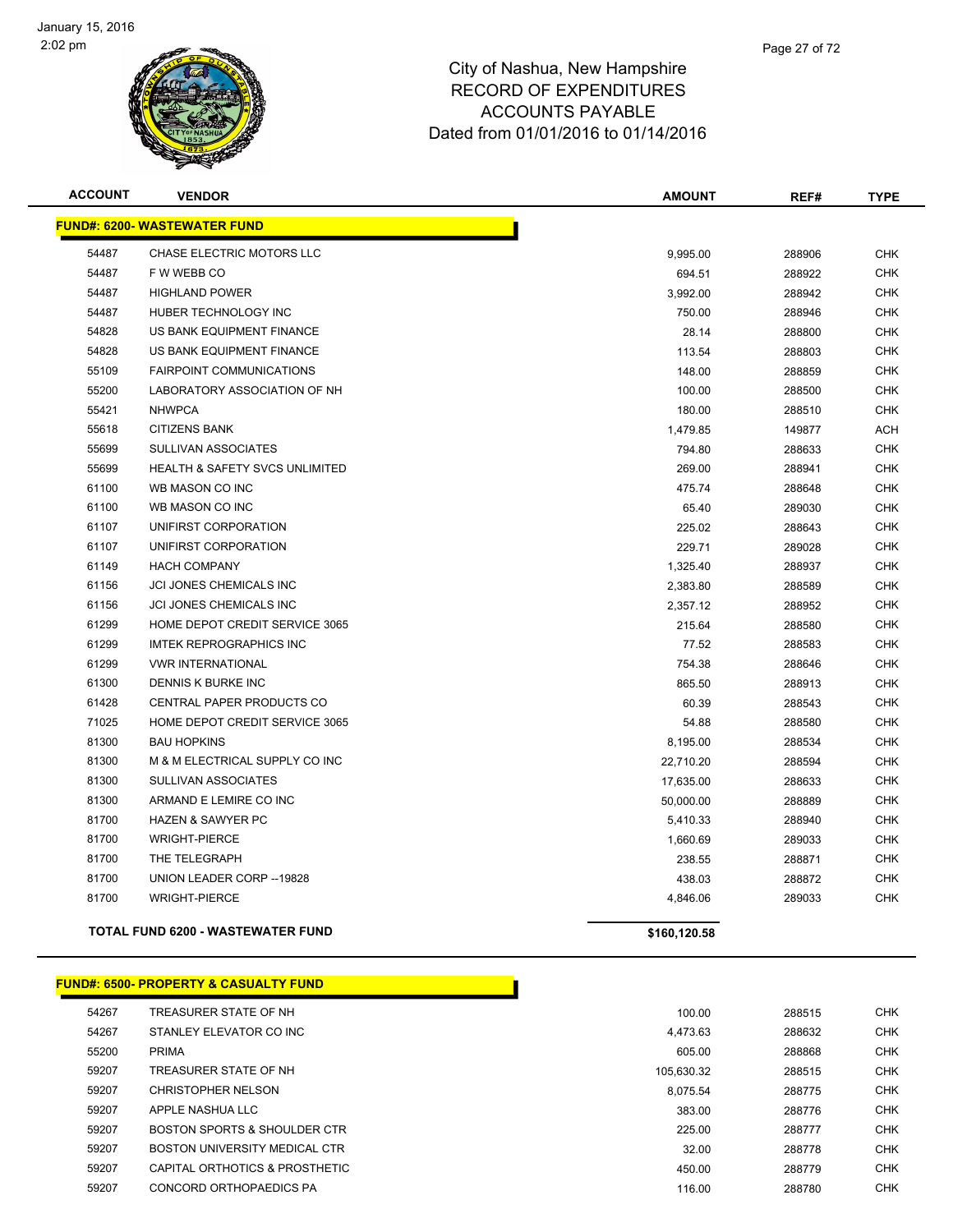

| <b>ACCOUNT</b> | <b>VENDOR</b>                                         | <b>AMOUNT</b> | REF#   | <b>TYPE</b> |
|----------------|-------------------------------------------------------|---------------|--------|-------------|
|                | <b>FUND#: 6500- PROPERTY &amp; CASUALTY FUND</b>      |               |        |             |
| 59207          | <b>CONVENIENTMD LLC</b>                               | 213.60        | 288781 | <b>CHK</b>  |
| 59207          | <b>CPTE NASHUA</b>                                    | 628.00        | 288782 | <b>CHK</b>  |
| 59207          | FOUR SEASONS ORTHOPEDIC CENTER                        | 653.00        | 288783 | <b>CHK</b>  |
| 59207          | <b>HEALTH STOP INC</b>                                | 577.06        | 288784 | <b>CHK</b>  |
| 59207          | <b>JODY STEWART</b>                                   | 114.99        | 288785 | <b>CHK</b>  |
| 59207          | KEENE MEDICAL PRODUCTS LLC                            | 21.35         | 288786 | <b>CHK</b>  |
| 59207          | NASHUA CHIROPRACTIC                                   | 110.00        | 288787 | <b>CHK</b>  |
| 59207          | OCCUPATIONAL HEALTH CTRS SOUTH                        | 820.17        | 288788 | <b>CHK</b>  |
| 59207          | PAIN SOLUTIONS PLLC                                   | 300.00        | 288789 | <b>CHK</b>  |
| 59207          | PRATT ORTHOPAEDIC ASSOC INC                           | 424.00        | 288790 | <b>CHK</b>  |
| 59207          | STONERIVER PHARMACY SOLUTIONS                         | 215.68        | 288791 | <b>CHK</b>  |
| 59207          | <b>WELTS WHITE &amp; FONTAINE PC</b>                  | 2,018.88      | 288792 | <b>CHK</b>  |
| 59207          | X-RAY PROFESSIONAL ASSOCIATION                        | 235.00        | 288793 | <b>CHK</b>  |
| 59207          | APPLE NASHUA LLC                                      | 1,525.00      | 289234 | <b>CHK</b>  |
| 59207          | <b>BOSTON MEDICAL CENTER INC</b>                      | 492.00        | 289235 | <b>CHK</b>  |
| 59207          | <b>CPTE NASHUA</b>                                    | 374.00        | 289238 | <b>CHK</b>  |
| 59207          | DYNASPLINT SYSTEMS INC                                | 395.00        | 289239 | <b>CHK</b>  |
| 59207          | SOUTHERN NH INTERNAL MEDICINE                         | 130.00        | 289242 | <b>CHK</b>  |
| 59207          | ST JOSEPHS HOSPITAL                                   | 1,790.25      | 289243 | <b>CHK</b>  |
| 59207          | SUMMIT INVESTIGATIONS. INC                            | 1,780.20      | 289244 | <b>CHK</b>  |
| 59275          | <b>FERNANDO CARDONA</b>                               | 1,250.72      | 289236 | <b>CHK</b>  |
| 59275          | ALBERT CHOQUETTE                                      | 199.56        | 289237 | <b>CHK</b>  |
| 59275          | <b>ILLG AUTOMOTIVE CORP</b>                           | 3,924.50      | 289240 | <b>CHK</b>  |
| 59275          | <b>RICK LABRIE APPRAISALS</b>                         | 125.00        | 289241 | <b>CHK</b>  |
| 61100          | WB MASON CO INC                                       | 60.54         | 289030 | <b>CHK</b>  |
|                | <b>TOTAL FUND 6500 - PROPERTY &amp; CASUALTY FUND</b> | \$138,468.99  |        |             |

|       | <b>FUND#: 6600- BENEFITS SELF INSURANCE FUND</b>      |                |          |            |
|-------|-------------------------------------------------------|----------------|----------|------------|
| 21516 | BOSTON MUTUAL LIFE INSURANCE                          | 9,470.90       | 149846   | <b>ACH</b> |
| 21520 | COLONIAL LIFE AND ACCIDENT INS                        | 1,602.98       | 149819   | <b>ACH</b> |
| 21520 | SUN LIFE ASSURANCE CO OF CANAD                        | 6.574.06       | 149850   | <b>ACH</b> |
| 21520 | COLONIAL LIFE AND ACCIDENT INS                        | 3,669.98       | 149857   | <b>ACH</b> |
| 21545 | NORTHERN NEW ENGLAND BENEFIT                          | 40,350.56      | 149839   | <b>ACH</b> |
| 53452 | <b>CAREER CONNECTIONS</b>                             | 275.60         | 288541   | <b>CHK</b> |
| 55699 | SHRED-IT USA-NEW YORK                                 | 46.32          | 289009   | <b>CHK</b> |
| 59500 | NORTHEAST DELTA DENTAL                                | 23,637.40      | 149812   | <b>ACH</b> |
| 59500 | ANTHEM BCBS OF NE                                     | 92,881.25      | 149845   | <b>ACH</b> |
| 59507 | ANTHEM BCBS OF NE                                     | 41,105.46      | 149815   | <b>ACH</b> |
| 59507 | ANTHEM BCBS OF NE                                     | 372,280.25     | 149815   | <b>ACH</b> |
| 59507 | ANTHEM BCBS OF NE                                     | 18,698.04      | 149815   | <b>ACH</b> |
| 59507 | HARVARD PILGRIM HEALTH CARE                           | 88,543.52      | 149847   | <b>ACH</b> |
| 59525 | NORTHEAST DELTA DENTAL                                | 58,500.09      | 149812   | <b>ACH</b> |
| 59525 | NORTHEAST DELTA DENTAL                                | 84.436.35      | 149849   | <b>ACH</b> |
| 59585 | CENTERS FOR MEDICARE/MEDICAID                         | 238,744.00     | 20160114 | <b>ACH</b> |
|       | <b>TOTAL FUND 6600 - BENEFITS SELF INSURANCE FUND</b> | \$1,080,816.76 |          |            |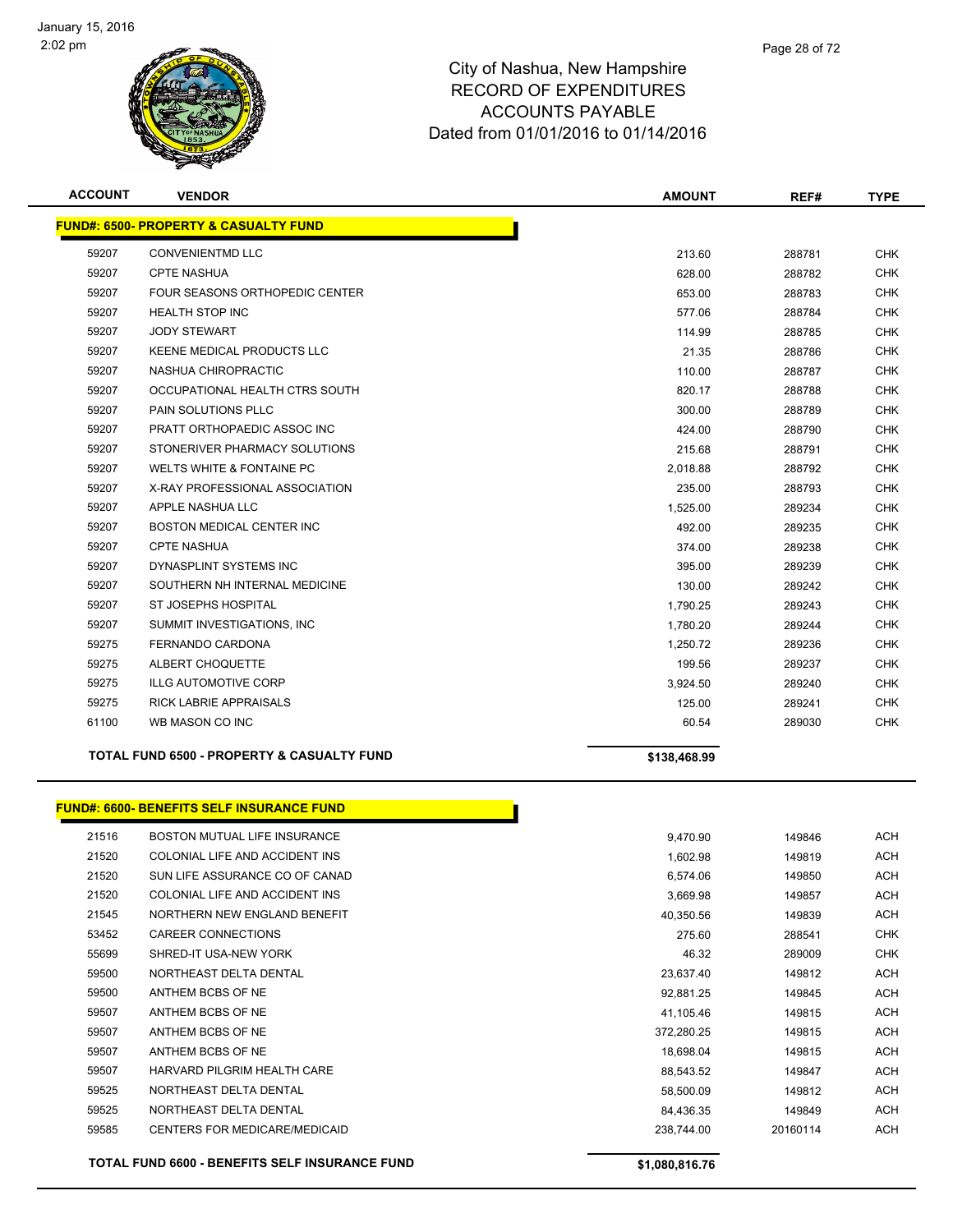

| <b>ACCOUNT</b><br><b>VENDOR</b>                                                   | <b>AMOUNT</b>       | REF#             | <b>TYPE</b>              |
|-----------------------------------------------------------------------------------|---------------------|------------------|--------------------------|
| <b>FUND#: 7020- UAW EDUCATIONAL ASSISTANCE</b>                                    |                     |                  |                          |
| 52800<br>DAWN MICHAUD                                                             | 999.00              | 288834           | <b>CHK</b>               |
| TOTAL FUND 7020 - UAW EDUCATIONAL ASSISTANCE                                      | \$999.00            |                  |                          |
| <b>FUND#: 7026- CAPITAL EQUIPMENT RESERVE FUND</b>                                |                     |                  |                          |
| 81500<br>FREIGHTLINER OF NH INC                                                   | 175,338.00          | 288569           | <b>CHK</b>               |
| <b>TOTAL FUND 7026 - CAPITAL EQUIPMENT RESERVE FUND</b>                           | \$175,338.00        |                  |                          |
| <b>FUND#: 7035- PW-ASBESTOS SITE ETF</b>                                          |                     |                  |                          |
| 71000<br>ARAMSCO INC                                                              | 1,536.98            | 288888           | <b>CHK</b>               |
| <b>TOTAL FUND 7035 - PW-ASBESTOS SITE ETF</b>                                     | \$1,536.98          |                  |                          |
| <b>FUND#: 7050- HOLMAN STADIUM IMPROVEMNTS ETF</b>                                |                     |                  |                          |
| 54280<br><b>STADIUM GRAPHICS</b>                                                  | 6,895.00            | 289013           | <b>CHK</b>               |
| <b>TOTAL FUND 7050 - HOLMAN STADIUM IMPROVEMNTS ETF</b>                           | \$6,895.00          |                  |                          |
| <b>FUND#: 7052- MINE FALLS PARK ETF</b>                                           |                     |                  |                          |
| 54280<br>PENNICHUCK WATER WORKS INC                                               | 122.88              | 288867           | <b>CHK</b>               |
| <b>TOTAL FUND 7052 - MINE FALLS PARK ETF</b>                                      | \$122.88            |                  |                          |
| <b>FUND#: 7064- JACKSON MILLS DAM OPERATIONS</b>                                  |                     |                  |                          |
| 54221<br>DAVES SEPTIC SERVICE INC                                                 | 98.45               | 288551           | <b>CHK</b>               |
| 54221<br>CHARLES GEORGE COMPANIES INC<br>55699<br><b>ESSEX POWER SERVICES INC</b> | 100.00<br>20,560.14 | 288905<br>288921 | <b>CHK</b><br><b>CHK</b> |
| <b>TOTAL FUND 7064 - JACKSON MILLS DAM OPERATIONS</b>                             | \$20,758.59         |                  |                          |
| <b>FUND#: 7076- REG VOC ED CAPITAL RESERVE</b>                                    |                     |                  |                          |
| 71000<br>K-LOG, INC                                                               | 5,358.00            | 288716           | <b>CHK</b>               |
| TOTAL FUND 7076 - REG VOC ED CAPITAL RESERVE                                      | \$5,358.00          |                  |                          |
| <b>FUND#: 7078- CITY BUILDINGS ETF</b>                                            |                     |                  |                          |
| 71000<br>TYCO INTEGRATED SECURITY LLC                                             | 18,240.60           | 289027           | <b>CHK</b>               |
| 81100<br><b>MARC CHRONIS</b>                                                      | 1,800.00            | 288463           | CHK                      |
| FLAG-WORKS OVER AMERICA<br>81100                                                  | 7,892.00            | 288926           | <b>CHK</b>               |
| <b>TOTAL FUND 7078 - CITY BUILDINGS ETF</b>                                       | \$27,932.60         |                  |                          |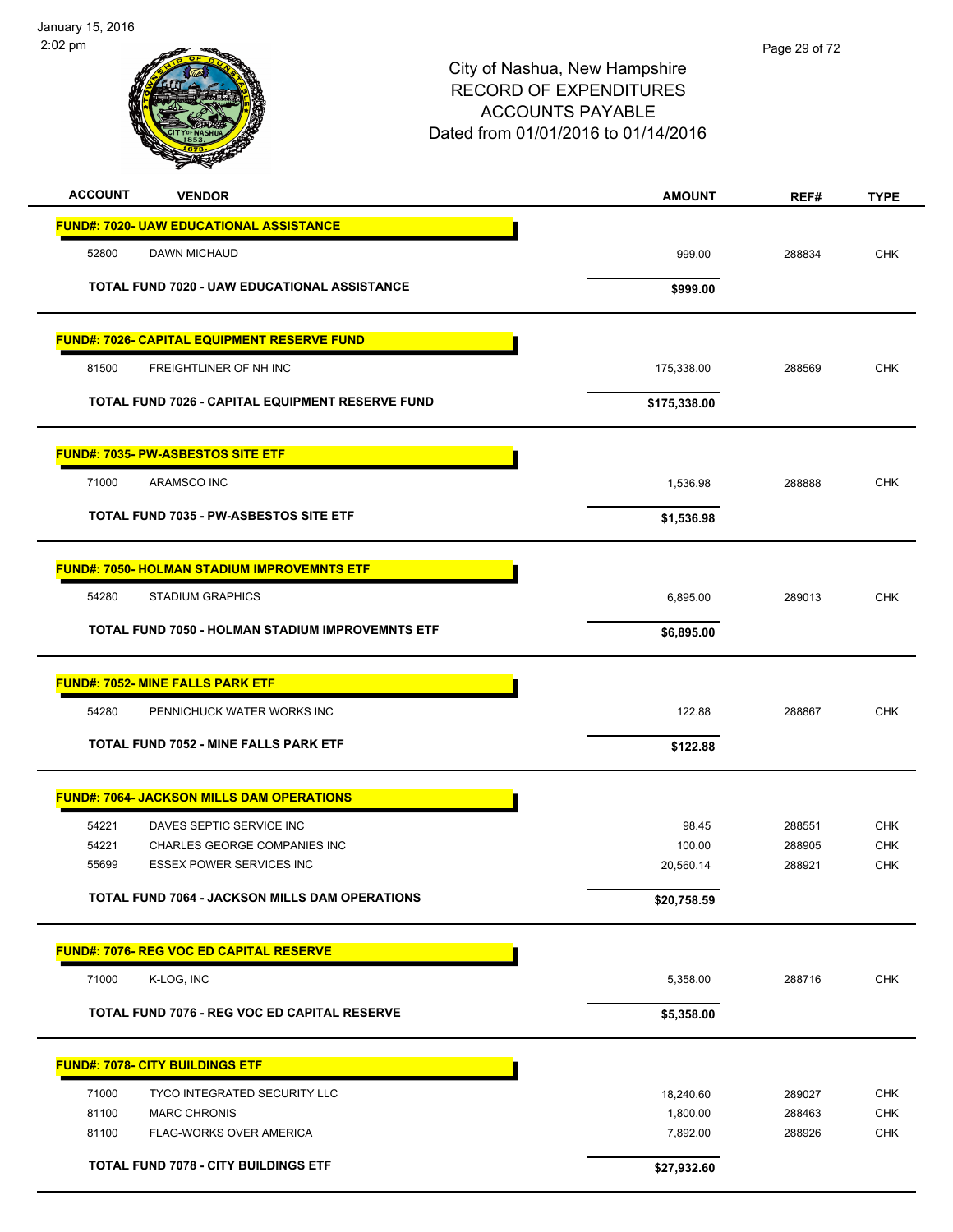January 15, 2016 2:02 pm



| <b>ACCOUNT</b> | <b>VENDOR</b>                                          | <b>AMOUNT</b> | REF#   | <b>TYPE</b> |
|----------------|--------------------------------------------------------|---------------|--------|-------------|
|                | <b>FUND#: 7506- ETF CONTRIB-WOODLAWN CEMETERY</b>      |               |        |             |
| 54280          | SAYCO TREE & LANDSCAPE INC                             | 2,900.00      | 288486 | <b>CHK</b>  |
| 61549          | <b>GRIFFIN GREENHOUSE SUPPLIES</b>                     | 427.84        | 288578 | <b>CHK</b>  |
| 81200          | HOME DEPOT CREDIT SERVICE 3065                         | 199.66        | 288944 | <b>CHK</b>  |
|                | TOTAL FUND 7506 - ETF CONTRIB-WOODLAWN CEMETERY        | \$3,527.50    |        |             |
|                |                                                        |               |        |             |
|                | <b>FUND#: 7511- POLICE-LAW ENF PROGRAMS ETF</b>        |               |        |             |
| 68240          | <b>DELL MARKETING LP</b>                               | 45.62         | 288552 | <b>CHK</b>  |
| 68240          | DELL MARKETING LP                                      | 1,405.13      | 288912 | <b>CHK</b>  |
|                | <b>TOTAL FUND 7511 - POLICE-LAW ENF PROGRAMS ETF</b>   | \$1,450.75    |        |             |
|                | <b>FUND#: 7534- LIBRARY-CHANDLER MEM LIB FUND</b>      |               |        |             |
| 53107          | TENNANT WALLACE ARCHITECTS AIA                         | 11,614.40     | 289022 | <b>CHK</b>  |
|                | <b>TOTAL FUND 7534 - LIBRARY-CHANDLER MEM LIB FUND</b> | \$11,614.40   |        |             |
|                |                                                        |               |        |             |
|                | <b>FUND#: 7551- P&amp;R-SUMMERFUN</b>                  |               |        |             |
| 68322          | WALTER B HEFFERNAN JR                                  | 500.00        | 288628 | <b>CHK</b>  |
|                | <b>TOTAL FUND 7551 - P&amp;R-SUMMERFUN</b>             | \$500.00      |        |             |
|                |                                                        |               |        |             |
|                | <b>FUND#: 7565- SCHOOL RELATED PROGRAMS-ETF</b>        |               |        |             |
| 71221          | COMPUTER HUT dba IT INSIDERS                           | 2,457.00      | 289089 | <b>CHK</b>  |
|                | TOTAL FUND 7565 - SCHOOL RELATED PROGRAMS-ETF          | \$2,457.00    |        |             |
|                | <b>FUND#: 8007- EDGEWOOD CEMETERY PERP-CARE</b>        |               |        |             |
| 10640          | TD BANK ACCT#664854015                                 | 19,400.00     | 289019 | <b>CHK</b>  |
|                | TOTAL FUND 8007 - EDGEWOOD CEMETERY PERP-CARE          | \$19,400.00   |        |             |
|                |                                                        |               |        |             |
|                | <b>FUND#: 8010- EDGEWOOD CEMETERY FLOWER FUND</b>      |               |        |             |
| 10644          | TD BANK ACCT#664855012                                 | 300.00        | 289020 | <b>CHK</b>  |
|                | <b>TOTAL FUND 8010 - EDGEWOOD CEMETERY FLOWER FUND</b> | \$300.00      |        |             |
|                |                                                        |               |        |             |
|                | <b>FUND#: 8028- WOODLAWN CEMETERY PERP-CARE</b>        |               |        |             |
| 10672          | NATIONAL FINANCIAL SERVICE LLC                         | 9,126.80      | 288861 | <b>CHK</b>  |
|                | <b>TOTAL FUND 8028 - WOODLAWN CEMETERY PERP-CARE</b>   | \$9,126.80    |        |             |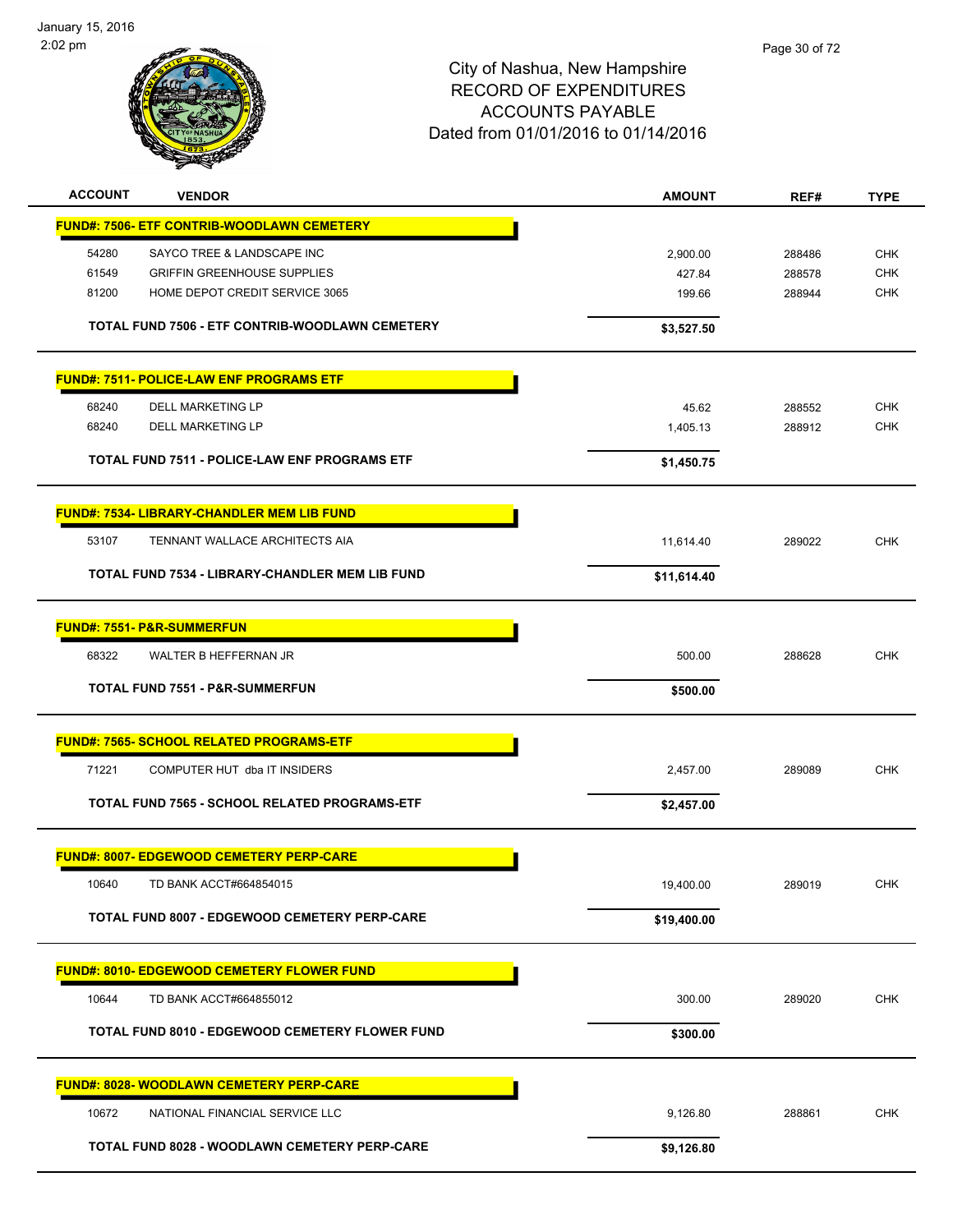| January 15, 2016<br>$2:02 \text{ pm}$ |                                                     | City of Nashua, New Hampshire<br>RECORD OF EXPENDITURES<br><b>ACCOUNTS PAYABLE</b><br>Dated from 01/01/2016 to 01/14/2016 |               | Page 31 of 72 |             |
|---------------------------------------|-----------------------------------------------------|---------------------------------------------------------------------------------------------------------------------------|---------------|---------------|-------------|
| <b>ACCOUNT</b>                        | <b>VENDOR</b>                                       |                                                                                                                           | <b>AMOUNT</b> | REF#          | <b>TYPE</b> |
|                                       | <b>FUND#: 8063- LIBRARY-HENRY STEARNS FUND</b>      |                                                                                                                           |               |               |             |
| 61807                                 | <b>BAKER &amp; TAYLOR</b>                           |                                                                                                                           | 232.34        | 288533        | <b>CHK</b>  |
| 61807                                 | <b>BAKER &amp; TAYLOR</b>                           |                                                                                                                           | 87.65         | 288892        | <b>CHK</b>  |
|                                       | <b>TOTAL FUND 8063 - LIBRARY-HENRY STEARNS FUND</b> |                                                                                                                           | \$319.99      |               |             |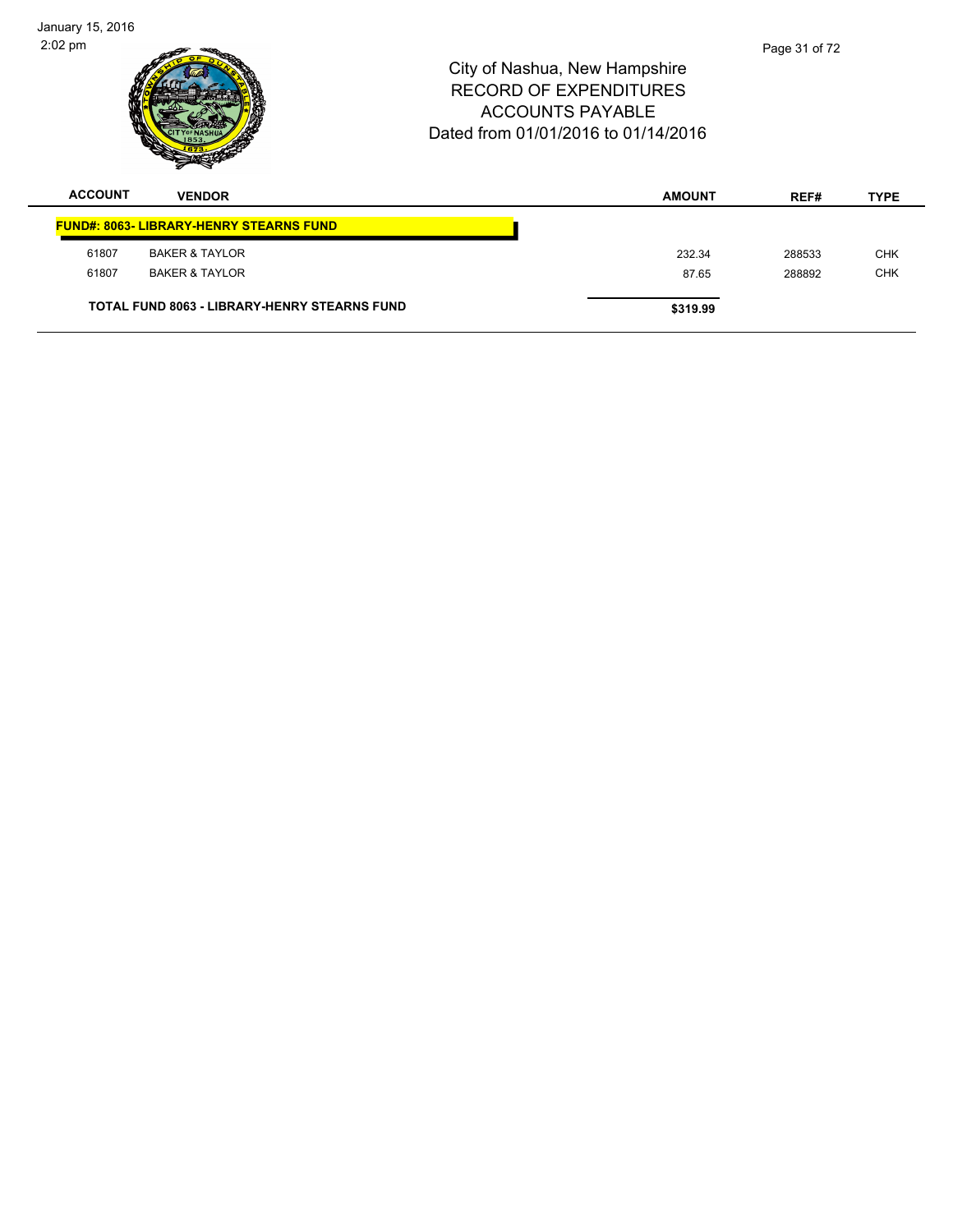

| ACCOUNT | <b>VENDOR</b> |                                           | <b>AMOUNT</b><br>REF# | <b>TYPE</b> |
|---------|---------------|-------------------------------------------|-----------------------|-------------|
|         |               | <b>EXPENDITURE SUMMARY BY FUND</b>        | <b>AMOUNT</b>         |             |
|         | 1000          | <b>GENERAL FUND</b>                       | 6,554,012.07          |             |
|         | 1001          | <b>GF-CAPITAL IMPROVEMENTS</b>            | 21,498.84             |             |
|         | 1010          | <b>GF-PRIOR YEAR ESCROWS/EXPENSES</b>     | 13,171.00             |             |
|         | 2100          | <b>FOOD SERVICES FUND</b>                 | 40,367.80             |             |
|         | 2212          | ATHLETICS REVENUE FUND                    | 911.08                |             |
|         | 2222          | AFTER SCHOOL PROGRAM                      | 1,078.40              |             |
|         | 2247          | <b>CULINARY ARTS</b>                      | 355.68                |             |
|         | 2501          | PUBLIC HEALTH CLIENT FEES FUND            | 401.00                |             |
|         | 2505          | <b>GOVT &amp; EDUCATION CHANNELS FUND</b> | 1,895.50              |             |
|         | 2506          | HUNT BLDG FACILITY RENTAL FUND            | 628.55                |             |
|         | 2510          | PENNICHUCK BOND FUND                      | 6,042,864.65          |             |
|         | 3010          | <b>GENERAL GOV'T GRANTS FUND</b>          | 18,970.00             |             |
|         | 3030          | <b>EMERGENCY MGMT GRANTS FUND</b>         | 36.67                 |             |
|         | 3068          | COMMUNITY SERVICES GRANTS FUND            | 6,141.17              |             |
|         | 3070          | COMMUNITY HEALTH GRANTS FUND              | 51.57                 |             |
|         | 3090          | URBAN PROGRAM GRANTS FUND                 | 52,905.94             |             |
|         | 3120          | <b>TRANSIT GRANTS FUND</b>                | 42,274.10             |             |
|         | 3800          | <b>SCHOOL GRANTS FUND</b>                 | 61,565.68             |             |
|         | 4005          | <b>TRAFFIC VIOLATIONS FUND</b>            | 2,730.00              |             |
|         | 4020          | POLICE DRUG ENFORCEMENT FUND              | 55.00                 |             |
|         | 4025          | DOJ DRUG FORFEITURE FUND                  | 1,933.83              |             |
|         | 4090          | LIB-LOST/DAMAGED BOOK FINES               | 28.85                 |             |
|         | 5050          | CAP PROJECTS-COMMUNICATIONS               | 497.10                |             |
|         | 5300          | CAPITAL PROJECTS-PARKING                  | 300.00                |             |
|         | 5700          | CAP PROJECTS-BROAD ST PARKWAY             | 1,175,449.46          |             |
|         | 6000          | SOLID WASTE FUND                          | 42,436.54             |             |
|         | 6200          | <b>WASTEWATER FUND</b>                    | 160,120.58            |             |
|         | 6500          | PROPERTY & CASUALTY FUND                  | 138,468.99            |             |
|         | 6600          | BENEFITS SELF INSURANCE FUND              | 1,080,816.76          |             |
|         | 7020          | UAW EDUCATIONAL ASSISTANCE                | 999.00                |             |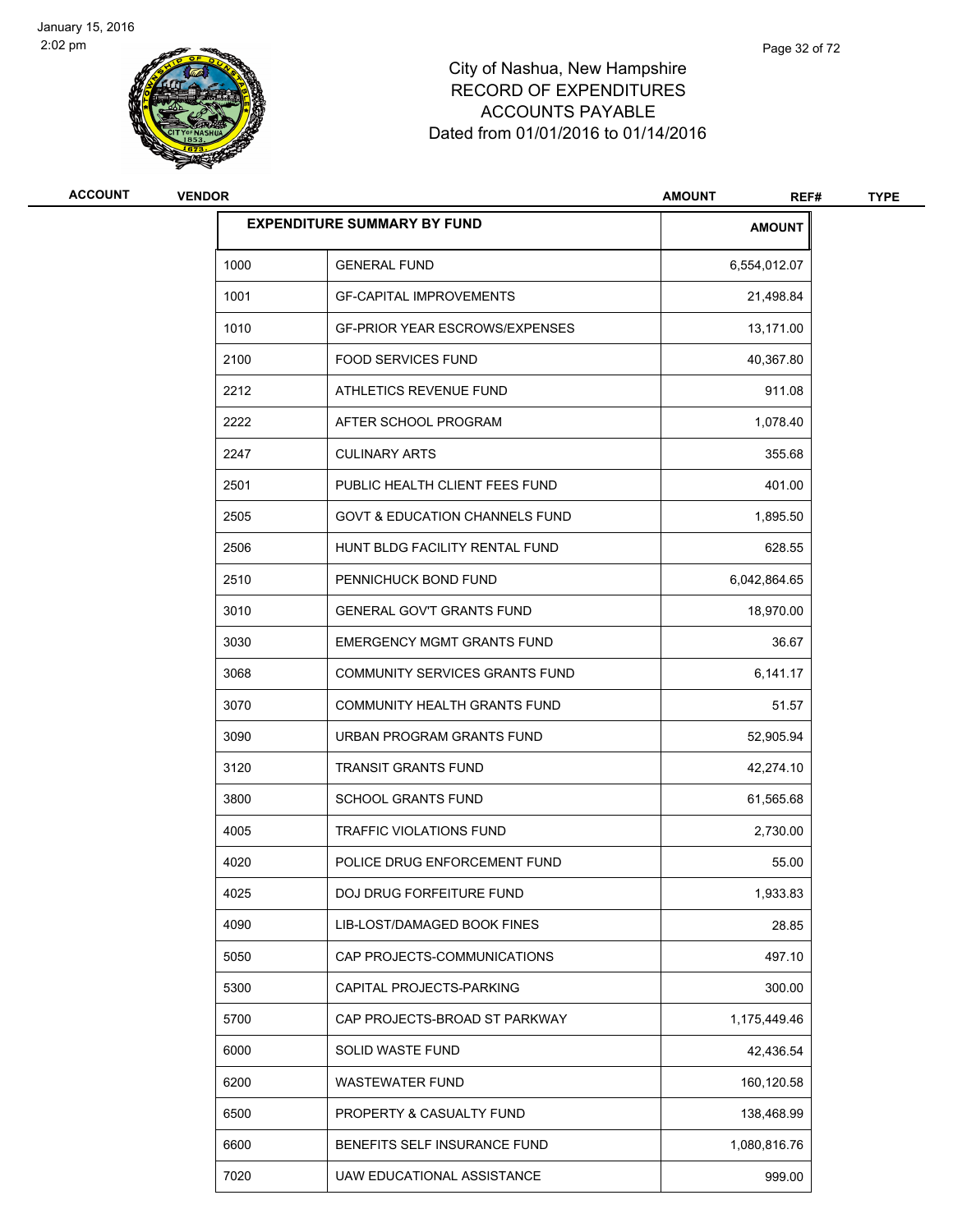

| <b>ACCOUNT</b> | <b>VENDOR</b> |                                     | <b>AMOUNT</b><br>REF# |
|----------------|---------------|-------------------------------------|-----------------------|
|                |               |                                     | <b>AMOUNT</b>         |
|                | 7026          | CAPITAL EQUIPMENT RESERVE FUND      | 175,338.00            |
|                | 7035          | <b>PW-ASBESTOS SITE ETF</b>         | 1,536.98              |
|                | 7050          | HOLMAN STADIUM IMPROVEMNTS ETF      | 6,895.00              |
|                | 7052          | MINE FALLS PARK ETF                 | 122.88                |
|                | 7064          | <b>JACKSON MILLS DAM OPERATIONS</b> | 20,758.59             |
|                | 7076          | <b>REG VOC ED CAPITAL RESERVE</b>   | 5,358.00              |
|                | 7078          | <b>CITY BUILDINGS ETF</b>           | 27,932.60             |
|                | 7506          | ETF CONTRIB-WOODLAWN CEMETERY       | 3,527.50              |
|                | 7511          | POLICE-LAW ENF PROGRAMS ETF         | 1,450.75              |
|                | 7534          | LIBRARY-CHANDLER MEM LIB FUND       | 11,614.40             |
|                | 7551          | P&R-SUMMERFUN                       | 500.00                |
|                | 7565          | SCHOOL RELATED PROGRAMS-ETF         | 2,457.00              |
|                | 8007          | EDGEWOOD CEMETERY PERP-CARE         | 19,400.00             |
|                | 8010          | EDGEWOOD CEMETERY FLOWER FUND       | 300.00                |
|                | 8028          | WOODLAWN CEMETERY PERP-CARE         | 9,126.80              |
|                | 8063          | <b>LIBRARY-HENRY STEARNS FUND</b>   | 319.99                |
|                | <b>TOTAL:</b> |                                     | 15,749,604.30         |
|                |               |                                     |                       |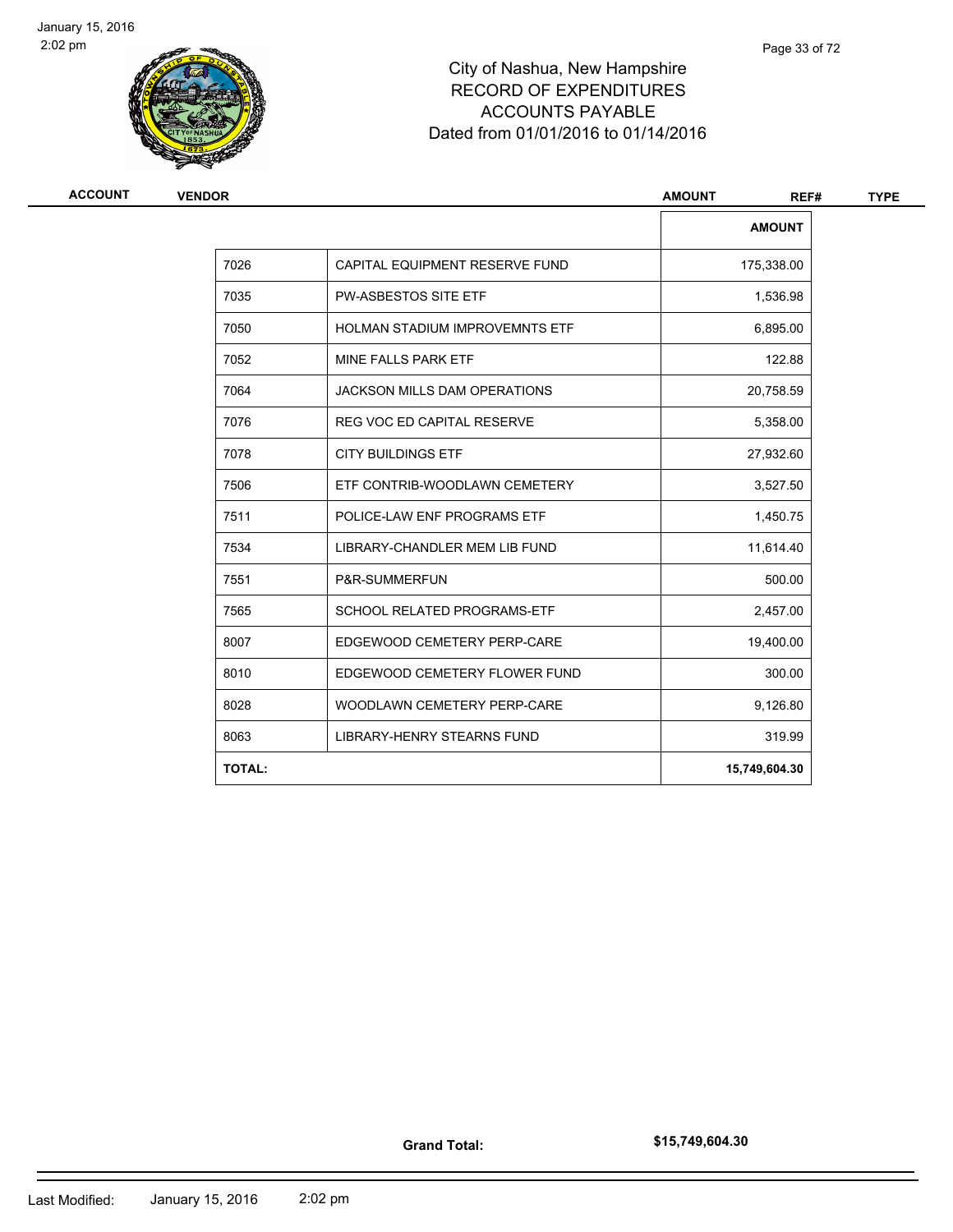

#### City of Nashua, New Hampshire RECORD OF EXPENDITURES PAYROLL-GROSS WAGES Dated from 01/01/2016 to 01/14/2016

Page 34 of 72

| <b>PAY DATE</b>                   | <b>ACCOUNT</b>                       | <b>DESCRIPTION</b>                                                               | <b>AMOUNT</b>        |
|-----------------------------------|--------------------------------------|----------------------------------------------------------------------------------|----------------------|
| <b>FUND#: 1000 - GENERAL FUND</b> |                                      |                                                                                  |                      |
| 101<br><b>MAYOR</b>               |                                      |                                                                                  |                      |
| 1/7/16                            | 51100                                | CITIZEN SERVICES DIRECTOR                                                        | 903.15               |
| 1/14/16                           | 51100                                | CITIZEN SERVICES DIRECTOR                                                        | 903.15               |
| 1/7/16                            | 51100                                | <b>COMMUNICATIONS DIRECTOR</b>                                                   | 903.16               |
| 1/14/16                           | 51100                                | <b>COMMUNICATIONS DIRECTOR</b>                                                   | 903.15               |
| 1/7/16                            | 51100                                | <b>INTERN</b>                                                                    | 1,557.28             |
| 1/14/16                           | 51100                                | <b>INTERN</b>                                                                    | 1,365.84             |
| 1/7/16                            | 51500                                |                                                                                  | 2,194.95             |
|                                   | 51500                                | <b>MAYOR</b>                                                                     | 2,194.95             |
| 1/14/16                           |                                      | <b>MAYOR</b>                                                                     |                      |
| 1/7/16<br>1/14/16                 | 51750<br>51750                       | <b>RETIREMENT &amp; SEPARATION PAY</b><br><b>RETIREMENT &amp; SEPARATION PAY</b> | 6,032.03<br>8,952.50 |
| <b>TOTAL 101 - MAYOR</b>          |                                      |                                                                                  | \$25,910.16          |
|                                   |                                      |                                                                                  |                      |
| 102                               | <b>BOARD OF ALDERMEN</b>             |                                                                                  |                      |
| 1/7/16                            | 51100                                | ALDERMANIC LEGISLATION MANAGER                                                   | 1,489.35             |
| 1/14/16                           | 51100                                | ALDERMANIC LEGISLATION MANAGER                                                   | 1,489.35             |
| 1/7/16                            | 51200                                | <b>LEGISLATIVE TRANSCRIPTION SPEC</b>                                            | 396.89               |
| 1/14/16                           | 51200                                | LEGISLATIVE TRANSCRIPTION SPEC                                                   | 477.17               |
|                                   | <b>TOTAL 102 - BOARD OF ALDERMEN</b> |                                                                                  | \$3,852.76           |
| 103<br>LEGAL                      |                                      |                                                                                  |                      |
| 1/7/16                            | 51100                                | ASSOCIATE CORPORATION COUNSEL                                                    | 1,529.80             |
| 1/14/16                           | 51100                                | ASSOCIATE CORPORATION COUNSEL                                                    | 1,529.80             |
| 1/7/16                            | 51100                                | <b>CORPORATION COUNSEL</b>                                                       | 2,265.30             |
| 1/14/16                           | 51100                                | <b>CORPORATION COUNSEL</b>                                                       | 2,265.30             |
| 1/7/16                            | 51100                                | DEPUTY CORPORATION COUNSEL                                                       | 2,060.85             |
| 1/14/16                           | 51100                                | DEPUTY CORPORATION COUNSEL                                                       | 2,060.86             |
| 1/7/16                            | 51100                                | <b>LEGAL ASSISTANT</b>                                                           | 1,957.20             |
| 1/14/16                           | 51100                                | <b>LEGAL ASSISTANT</b>                                                           | 1,957.20             |
| <b>TOTAL 103 - LEGAL</b>          |                                      |                                                                                  | \$15,626.31          |
| 107<br><b>CITY CLERK</b>          |                                      |                                                                                  |                      |
| 1/7/16                            | 51100                                | <b>CITY CLERK</b>                                                                | 1,622.10             |
| 1/14/16                           | 51100                                | <b>CITY CLERK</b>                                                                | 1,622.10             |
| 1/7/16                            | 51100                                | CLERK VITAL RECORDS II                                                           | 606.06               |
| 1/14/16                           | 51100                                | CLERK VITAL RECORDS II                                                           | 2,648.05             |
| 1/7/16                            | 51100                                | DEPARTMENT COORDINATOR, CC                                                       | 833.70               |
|                                   | 51100                                |                                                                                  | 833.70               |
| 1/14/16                           |                                      | DEPARTMENT COORDINATOR, CC                                                       |                      |
| 1/7/16                            | 51100                                | DEPUTY CITY CLERK                                                                | 1,184.60             |
| 1/14/16                           | 51100                                | DEPUTY CITY CLERK                                                                | 1,184.60             |
| 1/7/16                            | 51300                                | OVERTIME-REGULAR                                                                 | 140.69               |
| 1/14/16                           | 51300                                | OVERTIME-REGULAR                                                                 | 383.33               |
| 1/7/16                            | 51400                                | WAGES TEMP-SEASONAL                                                              | 165.00               |
| 1/14/16                           | 51400                                | <b>WAGES TEMP-SEASONAL</b>                                                       | 142.50               |
|                                   |                                      |                                                                                  |                      |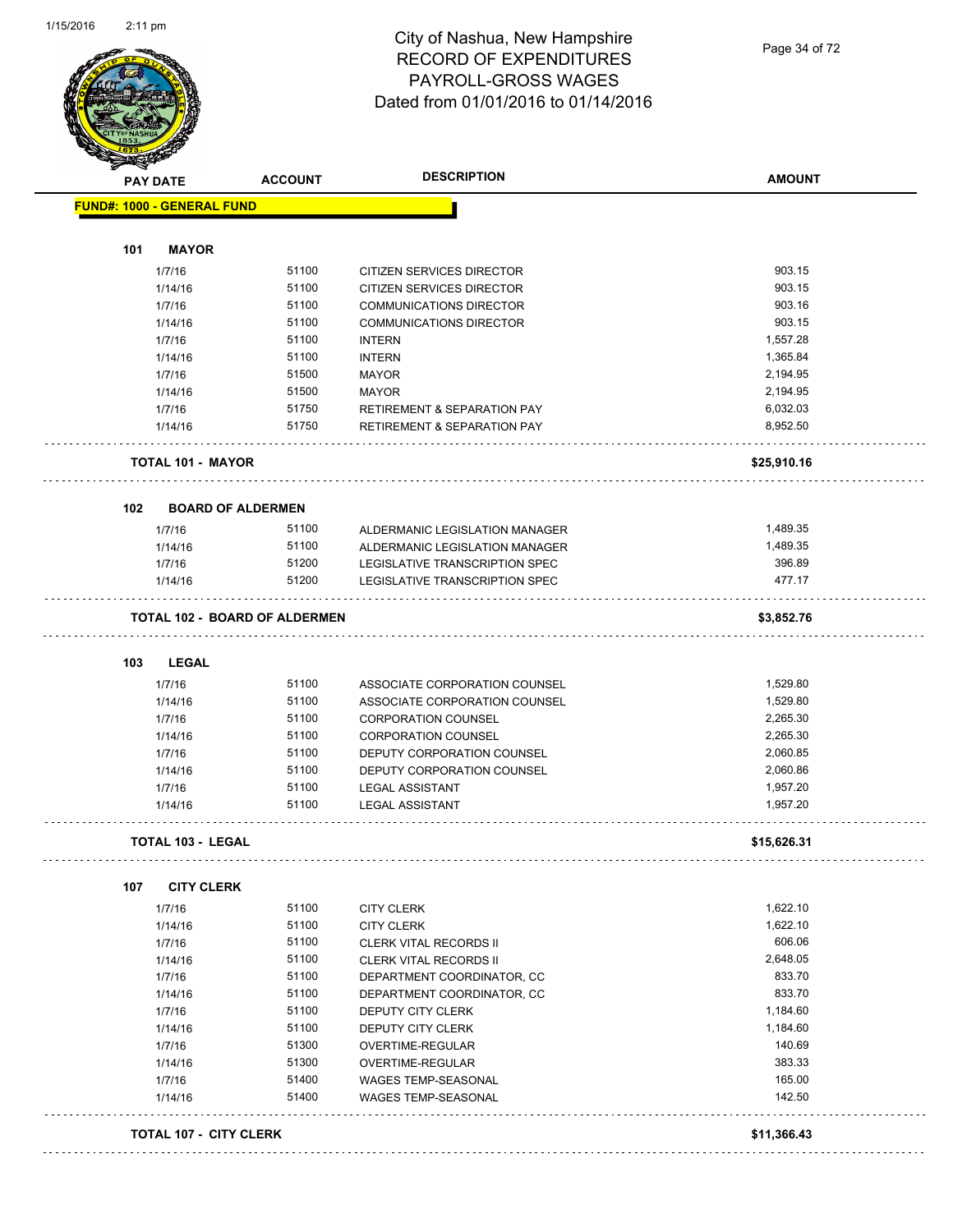

#### City of Nashua, New Hampshire RECORD OF EXPENDITURES PAYROLL-GROSS WAGES Dated from 01/01/2016 to 01/14/2016

| Sandon ( | <b>PAY DATE</b>                           | <b>ACCOUNT</b> | <b>DESCRIPTION</b>            | <b>AMOUNT</b> |
|----------|-------------------------------------------|----------------|-------------------------------|---------------|
|          | <b>FUND#: 1000 - GENERAL FUND</b>         |                |                               |               |
|          |                                           |                |                               |               |
| 111      | <b>HUMAN RESOURCES</b>                    |                |                               |               |
|          | 1/7/16                                    | 51100          | <b>COMPENSATION MANAGER</b>   | 1,626.10      |
|          | 1/14/16                                   | 51100          | <b>COMPENSATION MANAGER</b>   | 1,626.10      |
|          | 1/7/16                                    | 51100          | HR GENERALIST                 | 647.10        |
|          | 1/14/16                                   | 51100          | HR GENERALIST                 | 1,078.50      |
|          | 1/7/16                                    | 51100          | HUMAN RESOURCES DIRECTOR      | 1,501.75      |
|          | 1/14/16                                   | 51100          | HUMAN RESOURCES DIRECTOR      | 1,501.75      |
|          | 1/7/16                                    | 51100          | PAYROLL ANALYST               | 1,851.81      |
|          | 1/14/16                                   | 51100          | PAYROLL ANALYST               | 1,914.79      |
|          | 1/7/16                                    | 51200          | ADMINISTRATIVE ASSISTANT I    | 280.23        |
|          | 1/14/16                                   | 51200          | ADMINISTRATIVE ASSISTANT I    | 287.07        |
|          | 1/7/16                                    | 51300          | OVERTIME-REGULAR              | 40.32         |
|          | 1/14/16                                   | 51300          | OVERTIME-REGULAR              | 262.08        |
|          | 1/7/16                                    | 55425          | EMPLOYMENT BACKGROUND CHECKS  | 25.00         |
|          | TOTAL 111 - HUMAN RESOURCES               |                |                               | \$12,642.60   |
| 122      | <b>INFORMATION TECHNOLOGY</b>             |                |                               |               |
|          | 1/7/16                                    | 51100          | ADMIN ASSISTANT III           | 704.60        |
|          | 1/14/16                                   | 51100          | ADMIN ASSISTANT III           | 734.70        |
|          | 1/7/16                                    | 51100          | ENTERPRISE SYS ADMINISTRATOR  | 1,404.70      |
|          | 1/14/16                                   | 51100          | ENTERPRISE SYS ADMINISTRATOR  | 1,404.70      |
|          | 1/7/16                                    | 51100          | ERP SYSTEM ADMIN DBA          | 1,720.00      |
|          | 1/14/16                                   | 51100          | ERP SYSTEM ADMIN DBA          | 1,720.00      |
|          | 1/7/16                                    | 51100          | INTER INTRA APPL DEV PROJ LDR | 1,674.49      |
|          | 1/14/16                                   | 51100          | INTER INTRA APPL DEV PROJ LDR | 1,674.50      |
|          | 1/7/16                                    | 51100          | IT APPLICATIONS ANALYST       | 1,200.45      |
|          | 1/14/16                                   | 51100          | IT APPLICATIONS ANALYST       | 1,200.45      |
|          | 1/7/16                                    | 51100          | IT DIVISION DIRECTOR          | 2,060.85      |
|          | 1/14/16                                   | 51100          | IT DIVISION DIRECTOR          | 2,060.86      |
|          | 1/7/16                                    | 51100          | IT INFRASTRUCTURE ANALYST     | 1,218.45      |
|          | 1/14/16                                   | 51100          | IT INFRASTRUCTURE ANALYST     | 1,218.45      |
|          | 1/7/16                                    | 51100          | IT INFRASTRUCTURE TEAM LEADER | 1,853.20      |
|          | 1/14/16                                   | 51100          | IT INFRASTRUCTURE TEAM LEADER | 1,853.20      |
|          | 1/7/16                                    | 51100          | SYSTEMS ADM DATABASE ADM      | 1,688.80      |
|          | 1/14/16                                   | 51100          | SYSTEMS ADM DATABASE ADM      | 1,688.80      |
|          | 1/7/16                                    | 51100          | TECH SUPPORT TEAM LEADER      | 1,562.00      |
|          | 1/14/16                                   | 51100          | TECH SUPPORT TEAM LEADER      | 1,562.00      |
|          | 1/7/16                                    | 51100          | TECHNICAL SPEC II NET SUPPORT | 1,162.75      |
|          | 1/14/16                                   | 51100          | TECHNICAL SPEC II NET SUPPORT | 1,162.75      |
|          | 1/7/16                                    | 51100          | <b>TECHNICAL SPECIALIST I</b> | 727.35        |
|          | 1/14/16                                   | 51100          | <b>TECHNICAL SPECIALIST I</b> | 727.35        |
|          | <b>TOTAL 122 - INFORMATION TECHNOLOGY</b> |                |                               | \$33,985.40   |

# **126 FINANCIAL SERVICES**

| 1/7/16  | 51100 | ACCOUNTING COMPLIANCE MGR    | 1.138.26 |
|---------|-------|------------------------------|----------|
| 1/14/16 | 51100 | ACCOUNTING COMPLIANCE MGR    | 1.138.25 |
| 1/7/16  | 51100 | ACCOUNTS PAYABLE COORDINATOR | 2.153.14 |
| 1/14/16 | 51100 | ACCOUNTS PAYABLE COORDINATOR | 2.153.14 |
| 1/7/16  | 51100 | ACCOUNTS PAYABLE SUPV        | 985.55   |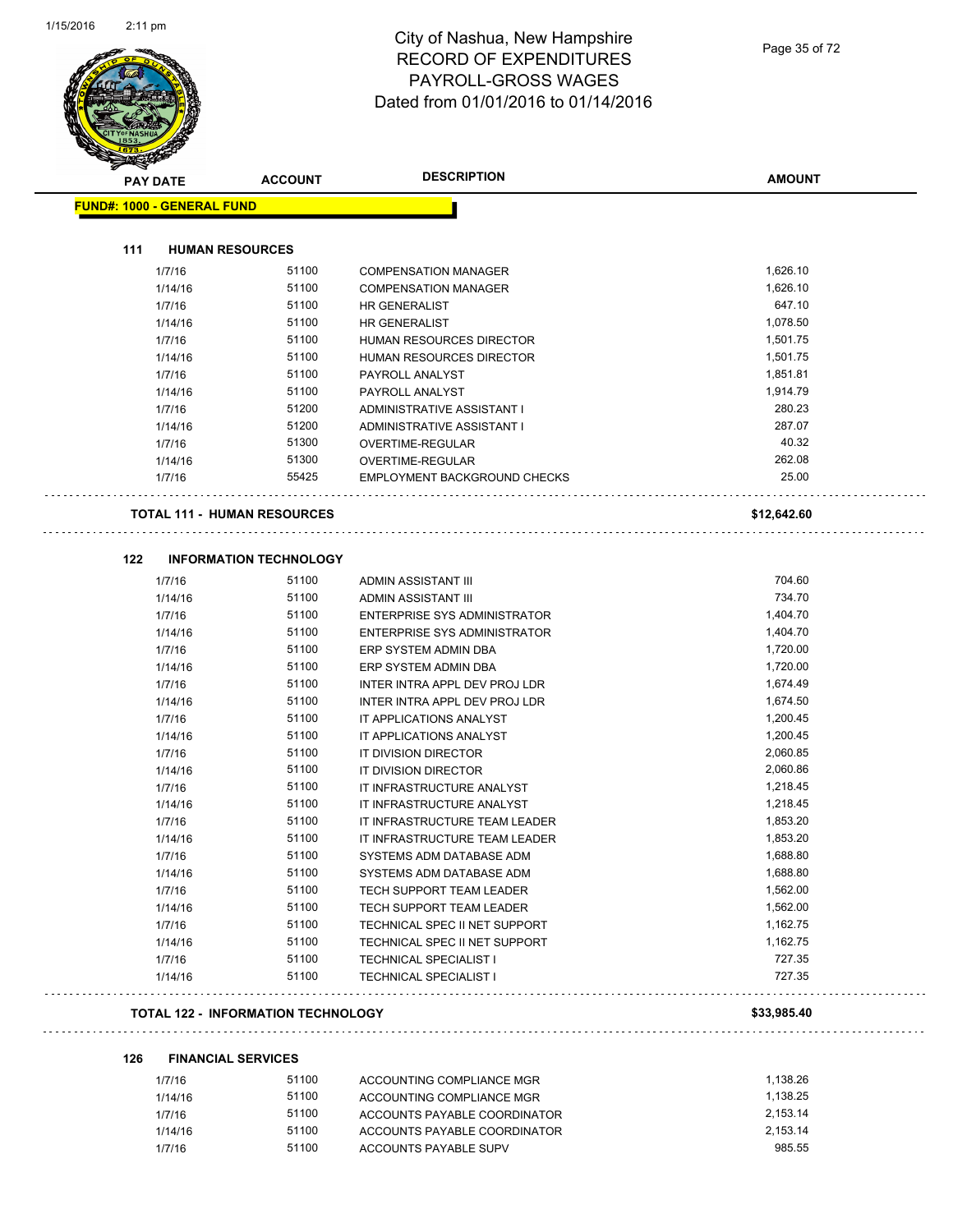

#### City of Nashua, New Hampshire RECORD OF EXPENDITURES PAYROLL-GROSS WAGES Dated from 01/01/2016 to 01/14/2016

| $\overline{\mathscr{D}}$          |                           |                                       |               |
|-----------------------------------|---------------------------|---------------------------------------|---------------|
| <b>PAY DATE</b>                   | <b>ACCOUNT</b>            | <b>DESCRIPTION</b>                    | <b>AMOUNT</b> |
| <b>FUND#: 1000 - GENERAL FUND</b> |                           |                                       |               |
|                                   |                           |                                       |               |
| 126                               | <b>FINANCIAL SERVICES</b> |                                       |               |
| 1/14/16                           | 51100                     | ACCOUNTS PAYABLE SUPV                 | 985.56        |
| 1/7/16                            | 51100                     | ADMINISTRATIVE ASSISTANT I            | 677.85        |
| 1/14/16                           | 51100                     | ADMINISTRATIVE ASSISTANT I            | 677.86        |
| 1/7/16                            | 51100                     | CFO COMPTROLLER                       | 2,120.60      |
| 1/14/16                           | 51100                     | <b>CFO COMPTROLLER</b>                | 2,120.60      |
| 1/7/16                            | 51100                     | DEP TREASURER TAX COLLECTOR           | 1,116.40      |
| 1/14/16                           | 51100                     | DEP TREASURER TAX COLLECTOR           | 1,116.40      |
| 1/7/16                            | 51100                     | FINANCE AND ADMIN MANAGER             | 766.80        |
| 1/14/16                           | 51100                     | <b>FINANCE AND ADMIN MANAGER</b>      | 766.80        |
| 1/7/16                            | 51100                     | FINANCIAL MANAGER GENERAL GOVT        | 1,450.00      |
| 1/14/16                           | 51100                     | FINANCIAL MANAGER GENERAL GOVT        | 1,450.00      |
| 1/7/16                            | 51100                     | <b>FINANCIAL SERVICES COORDINATOR</b> | 992.85        |
| 1/14/16                           | 51100                     | FINANCIAL SERVICES COORDINATOR        | 992.85        |
| 1/7/16                            | 51100                     | <b>MV CLERK II REGISTRATION</b>       | 1,309.11      |
| 1/14/16                           | 51100                     | MV CLERK II REGISTRATION              | 1,340.93      |
| 1/7/16                            | 51100                     | REVENUE ACCOUNTS SPEC                 | 772.90        |
| 1/14/16                           | 51100                     | REVENUE ACCOUNTS SPEC                 | 772.90        |
| 1/7/16                            | 51100                     | <b>REVENUE COORDINATOR</b>            | 1,007.95      |
| 1/14/16                           | 51100                     | REVENUE COORDINATOR                   | 1,007.95      |
| 1/7/16                            | 51100                     | <b>SENIOR ACCOUNTANT</b>              | 1,064.25      |
| 1/14/16                           | 51100                     | <b>SENIOR ACCOUNTANT</b>              | 1,064.25      |
| 1/7/16                            | 51100                     | SENIOR FINANCIAL & OPS ANALYST        | 769.95        |
| 1/14/16                           | 51100                     | SENIOR FINANCIAL & OPS ANALYST        | 872.85        |
| 1/7/16                            | 51100                     | SENIOR FINANCIAL ANALYST              | 1,155.05      |
| 1/14/16                           | 51100                     | SENIOR FINANCIAL ANALYST              | 1,155.05      |
| 1/7/16                            | 51100                     | <b>SUPV VEHICLE REGISTRATION</b>      | 1,092.80      |
| 1/14/16                           | 51100                     | SUPV VEHICLE REGISTRATION             | 1,092.80      |
| 1/7/16                            | 51100                     | <b>TREASURER TAX COLLECTOR</b>        | 1,853.20      |
| 1/14/16                           | 51100                     | TREASURER TAX COLLECTOR               | 1,853.20      |
| 1/7/16                            | 51100                     | <b>VEHICLE REGISTRATION CLERK</b>     | 1,093.60      |
| 1/14/16                           | 51100                     | <b>VEHICLE REGISTRATION CLERK</b>     | 1,093.60      |

| 1/14/16                               | 51200 | <b>ACCOUNTING TEMP</b>     | 420.00      |  |
|---------------------------------------|-------|----------------------------|-------------|--|
| 1/7/16                                | 51200 | TRUST ACCOUNTANT PT        | 704.12      |  |
| 1/14/16                               | 51200 | <b>TRUST ACCOUNTANT PT</b> | 704.12      |  |
| 1/7/16                                | 51300 | <b>OVERTIME-REGULAR</b>    | 39.58       |  |
| 1/14/16                               | 51300 | OVERTIME-REGULAR           | 121.99      |  |
| <b>TOTAL 126 - FINANCIAL SERVICES</b> |       |                            | \$45,502.56 |  |
|                                       |       |                            |             |  |
| 129<br><b>CITY BUILDINGS</b>          |       |                            |             |  |
| 1/7/16                                | 51100 | <b>BUILDING MANAGER</b>    | 1,110.44    |  |
| 1/14/16                               | 51100 | <b>BUILDING MANAGER</b>    | 1,110.44    |  |
| 1/7/16                                | 51100 | <b>CUSTODIAN I</b>         | 1,294.23    |  |
| 1/14/16                               | 51100 | <b>CUSTODIAN I</b>         | 1,247.44    |  |
| 1/7/16                                | 51100 | <b>MAINTENANCE SPEC</b>    | 699.45      |  |

1/7/16 51200 ACCOUNTING TEMP 337.50

| 1/7/16  | 51100 | MAINTENANCE SPEC   | 699.45 |
|---------|-------|--------------------|--------|
| 1/14/16 | 51100 | MAINTENANCE SPEC   | 699.45 |
| 1/7/16  | 51200 | CUSTODIAN I        | 324.84 |
| 1/14/16 | 51200 | <b>CUSTODIAN I</b> | 324.84 |
| 1/7/16  | 51300 | OVERTIME-REGULAR   | 27.29  |
|         |       |                    |        |

Page 36 of 72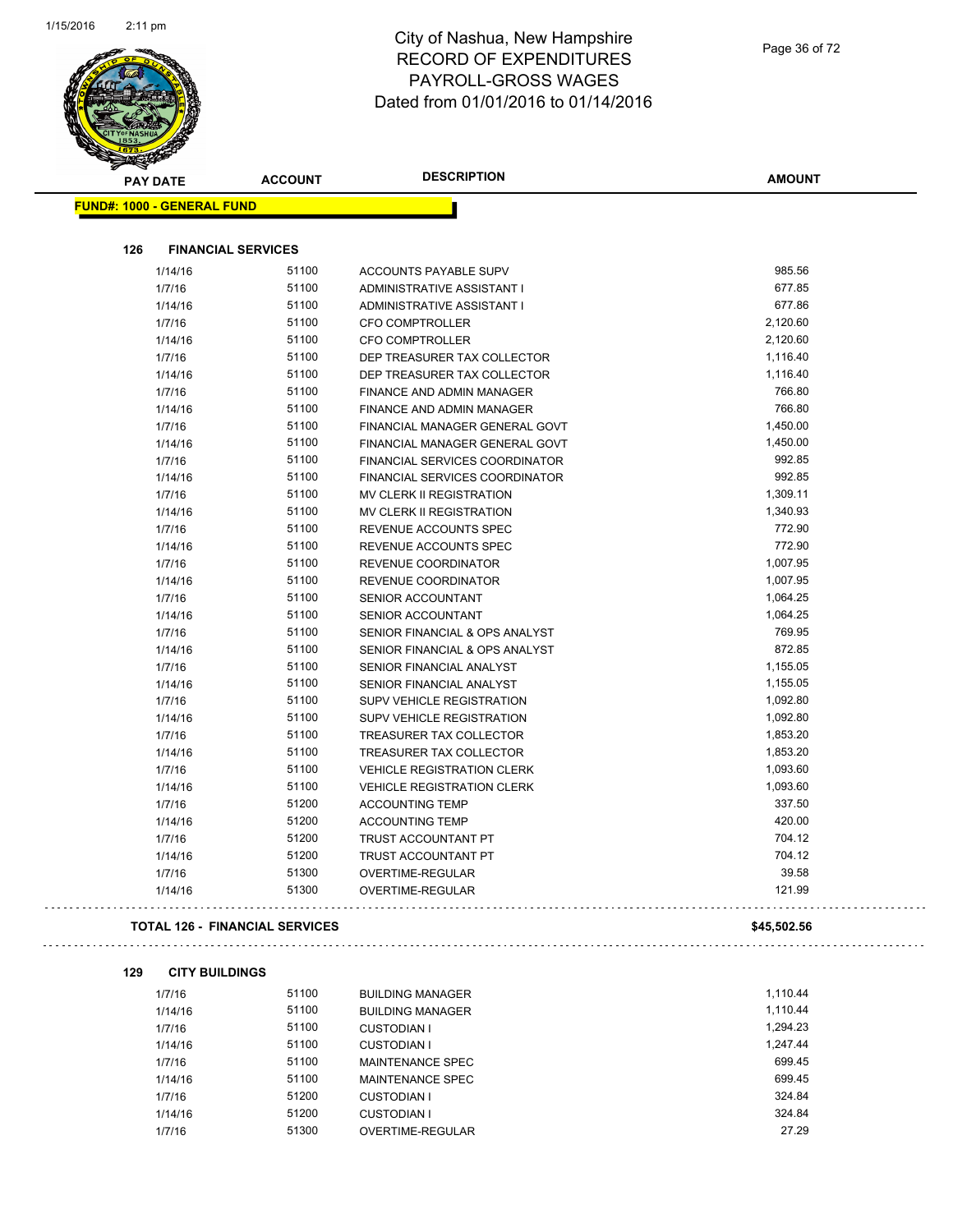| 1/15/2016 | $2:11 \text{ pm}$                 |                                   | City of Nashua, New Hampshire                                  |                  |
|-----------|-----------------------------------|-----------------------------------|----------------------------------------------------------------|------------------|
|           |                                   |                                   | <b>RECORD OF EXPENDITURES</b>                                  | Page 37 of 72    |
|           |                                   |                                   | PAYROLL-GROSS WAGES                                            |                  |
|           |                                   |                                   |                                                                |                  |
|           |                                   |                                   | Dated from 01/01/2016 to 01/14/2016                            |                  |
|           |                                   |                                   |                                                                |                  |
|           |                                   |                                   |                                                                |                  |
|           |                                   |                                   |                                                                |                  |
|           | PAY DATE                          | <b>ACCOUNT</b>                    | <b>DESCRIPTION</b>                                             | <b>AMOUNT</b>    |
|           | <b>FUND#: 1000 - GENERAL FUND</b> |                                   |                                                                |                  |
|           |                                   |                                   |                                                                |                  |
|           |                                   | <b>TOTAL 129 - CITY BUILDINGS</b> |                                                                | \$6,838.42       |
|           | 130                               | <b>PURCHASING</b>                 |                                                                |                  |
|           | 1/7/16                            | 51100                             | PURCHASING AGENT I                                             | 698.45           |
|           | 1/14/16                           | 51100                             | PURCHASING AGENT I                                             | 698.45           |
|           | 1/7/16                            | 51100                             | PURCHASING AGENT II                                            | 878.75           |
|           | 1/14/16                           | 51100                             | PURCHASING AGENT II                                            | 878.75           |
|           | 1/7/16                            | 51100                             | PURCHASING MANAGER                                             | 1,579.20         |
|           | 1/14/16                           | 51100                             | PURCHASING MANAGER                                             | 1,579.20         |
|           |                                   | <b>TOTAL 130 - PURCHASING</b>     |                                                                | \$6,312.80       |
|           | 131                               | <b>HUNT BUILDING</b>              |                                                                |                  |
|           |                                   |                                   |                                                                |                  |
|           | 1/7/16<br>1/14/16                 | 51100<br>51100                    | HUNT MEMORIAL BLDG & ARTS ADM<br>HUNT MEMORIAL BLDG & ARTS ADM | 330.76<br>330.76 |
|           |                                   |                                   |                                                                |                  |
|           |                                   | <b>TOTAL 131 - HUNT BUILDING</b>  |                                                                | \$661.52         |
|           | 132                               | <b>ASSESSING</b>                  |                                                                |                  |
|           | 1/7/16                            | 51100                             | <b>APPRAISER I</b>                                             | 895.45           |
|           | 1/14/16                           | 51100                             | <b>APPRAISER I</b>                                             | 895.45           |
|           | 1/7/16                            | 51100                             | <b>APPRAISER II</b>                                            | 1,069.65         |
|           | 1/14/16                           | 51100                             | <b>APPRAISER II</b>                                            | 1,069.65         |
|           | 1/7/16                            | 51100                             | <b>APPRAISER III</b>                                           | 1,218.49         |
|           | 1/14/16                           | 51100                             | <b>APPRAISER III</b>                                           | 1,218.50         |
|           | 1/7/16                            | 51100                             | ASSESSING ADMIN SPEC II CSR                                    | 740.35           |
|           | 1/14/16                           | 51100                             | ASSESSING ADMIN SPEC II CSR                                    | 740.35           |
|           | 1/7/16                            | 51100<br>51100                    | ASSESSING ADMIN SPEC III CSR<br>ASSESSING ADMIN SPEC III CSR   | 931.60<br>931.60 |
|           | 1/14/16<br>1/7/16                 | 51100                             | CHIEF ASSESSOR GIS MANAGER                                     | 2,154.80         |
|           | 1/14/16                           | 51100                             | CHIEF ASSESSOR GIS MANAGER                                     | 2,154.80         |
|           | 1/7/16                            | 51100                             | DEPARTMENT COORDINATOR                                         | 884.70           |
|           | 1/14/16                           | 51100                             | DEPARTMENT COORDINATOR                                         | 884.71           |
|           | 1/7/16                            | 51100                             | DEPUTY MANAGER APPRAISER IV                                    | 922.44           |
|           | 1/7/16                            | 51750                             | <b>RETIREMENT &amp; SEPARATION PAY</b>                         | 6,975.29         |
|           |                                   | <b>TOTAL 132 - ASSESSING</b>      |                                                                | \$23,687.83      |
|           |                                   |                                   |                                                                |                  |
|           | <b>GIS</b><br>134                 |                                   |                                                                |                  |
|           | 1/7/16                            | 51100                             | <b>GIS TECHNICIAN II</b>                                       | 1,094.30         |

| TOTAL 134 - GIS |       |                          | \$2.188.60 |
|-----------------|-------|--------------------------|------------|
| 1/14/16         | 51100 | GIS TECHNICIAN II        | .094.30    |
| /7/16           | 51100 | <b>GIS TECHNICIAN II</b> | .094.30    |

**142 WOODLAWN CEMETERY** 1/7/16 51100 GROUNDSKEEPER CEMETERY 1/7/16 51100 51100 1/14/16 51100 GROUNDSKEEPER CEMETERY 1,339.69 1/7/16 51100 SUBFOREMAN CEMETERY **1/7/16** 505.05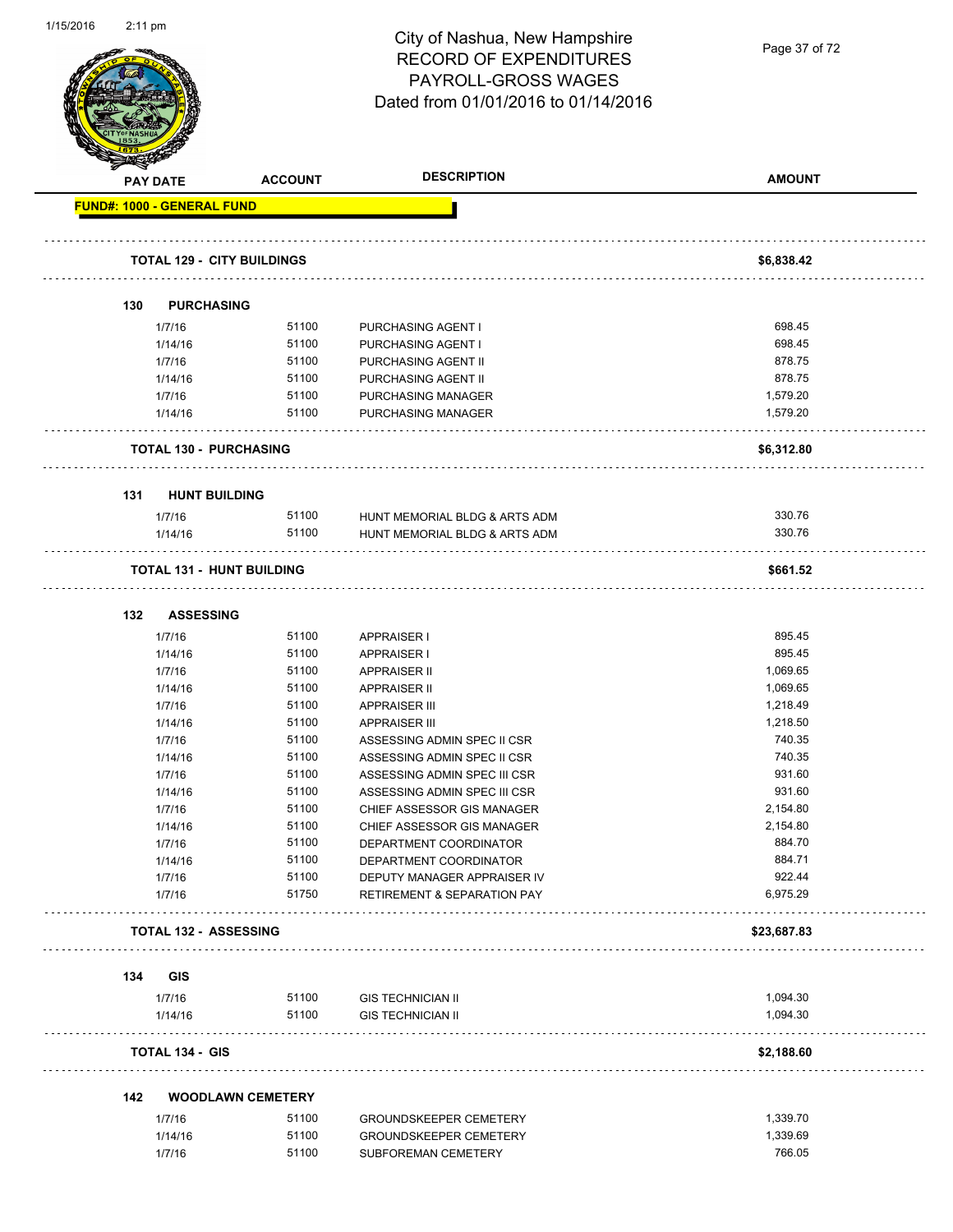Page 38 of 72

| PAY DATE                          |                   | <b>ACCOUNT</b>                            | <b>DESCRIPTION</b>                                    | <b>AMOUNT</b>        |
|-----------------------------------|-------------------|-------------------------------------------|-------------------------------------------------------|----------------------|
| <b>FUND#: 1000 - GENERAL FUND</b> |                   |                                           |                                                       |                      |
| 142                               |                   | <b>WOODLAWN CEMETERY</b>                  |                                                       |                      |
|                                   | 1/14/16           | 51100                                     | SUBFOREMAN CEMETERY                                   | 766.05               |
|                                   | 1/7/16            | 51100                                     | SUPERINTENDENT CEMETERY I                             | 1,075.60             |
|                                   | 1/14/16           | 51100                                     | SUPERINTENDENT CEMETERY I                             | 1,075.60             |
|                                   | 1/14/16           | 51300                                     | OVERTIME-REGULAR                                      | 13.46                |
|                                   |                   | <b>TOTAL 142 - WOODLAWN CEMETERY</b>      |                                                       | \$6,376.15           |
| 144                               |                   | <b>EDGEWOOD &amp; SUBURBAN CEMETERIES</b> |                                                       |                      |
|                                   | 1/7/16            | 51100                                     | <b>GROUNDSKEEPER CEMETERY</b>                         | 1,160.05             |
|                                   | 1/14/16           | 51100                                     | <b>GROUNDSKEEPER CEMETERY</b>                         | 1,160.05             |
|                                   | 1/7/16            | 51100                                     | SUBFOREMAN CEMETERY                                   | 835.75               |
|                                   | 1/14/16           | 51100                                     | SUBFOREMAN CEMETERY                                   | 835.75               |
|                                   | 1/7/16            | 51100                                     | SUPERINTENDENT CEMETERY II                            | 1,166.65             |
|                                   | 1/14/16           | 51100                                     | SUPERINTENDENT CEMETERY II                            | 1,166.65             |
|                                   | 1/7/16            | 51300                                     | OVERTIME-REGULAR                                      | 18.70                |
|                                   |                   |                                           | <b>TOTAL 144 - EDGEWOOD &amp; SUBURBAN CEMETERIES</b> | \$6,343.60           |
| 150                               | <b>POLICE</b>     |                                           |                                                       |                      |
|                                   | 1/7/16            | 51100                                     | <b>1ST YEAR OFFICERS</b>                              | 6,805.75             |
|                                   | 1/14/16           | 51100                                     | <b>1ST YEAR OFFICERS</b>                              | 6,903.77             |
|                                   | 1/7/16            | 51100                                     | 1ST YR OFFICERS CERTIFIED SPEC                        | 2,032.20             |
|                                   | 1/14/16           | 51100                                     | 1ST YR OFFICERS CERTIFIED SPEC                        | 2,061.01             |
|                                   | 1/7/16            | 51100                                     | <b>ACCOUNT CLERK III</b>                              | 2,181.25             |
|                                   | 1/14/16           | 51100                                     | <b>ACCOUNT CLERK III</b>                              | 2,181.25             |
|                                   | 1/7/16            | 51100                                     | ADMINISTRATIVE PROJECT SPEC                           | 1,285.00             |
|                                   | 1/14/16           | 51100                                     | ADMINISTRATIVE PROJECT SPEC                           | 1,285.00             |
|                                   | 1/7/16            | 51100                                     | ANIMAL CONTROL OFFICER                                | 945.95               |
|                                   | 1/14/16           | 51100                                     | ANIMAL CONTROL OFFICER                                | 959.18               |
|                                   | 1/7/16            | 51100                                     | ASSISTANT RECORDS MANAGER                             | 983.60<br>983.60     |
|                                   | 1/14/16<br>1/7/16 | 51100<br>51100                            | ASSISTANT RECORDS MANAGER<br>AUTO MECHANIC 1ST CLASS  | 1,629.05             |
|                                   | 1/14/16           | 51100                                     | AUTO MECHANIC 1ST CLASS                               | 1,629.05             |
|                                   | 1/7/16            | 51100                                     | <b>BUILDING MAINTENANCE SUPV</b>                      | 983.60               |
|                                   | 1/14/16           | 51100                                     | <b>BUILDING MAINTENANCE SUPV</b>                      | 983.60               |
|                                   | 1/7/16            | 51100                                     | <b>CAPTAIN</b>                                        | 14,627.90            |
|                                   | 1/14/16           | 51100                                     | <b>CAPTAIN</b>                                        | 14,832.72            |
|                                   | 1/7/16            | 51100                                     | CHIEF OF POLICE                                       | 2,574.80             |
|                                   | 1/14/16           | 51100                                     | CHIEF OF POLICE                                       | 2,610.85             |
|                                   | 1/7/16            | 51100                                     | COMM TECH ALL DESIGNATIONS                            | 8,649.31             |
|                                   | 1/14/16           | 51100                                     | COMM TECH ALL DESIGNATIONS                            | 8,352.40             |
|                                   | 1/7/16            | 51100                                     | COMMUNITY POLICE COORD CEMD                           | 1,295.20             |
|                                   | 1/14/16           | 51100                                     | COMMUNITY POLICE COORD CEMD                           | 1,295.20             |
|                                   | 1/7/16            | 51100                                     | <b>CRIME ANALYST</b>                                  | 1,260.50             |
|                                   | 1/14/16           | 51100                                     | <b>CRIME ANALYST</b>                                  | 1,260.50             |
|                                   | 1/7/16            | 51100                                     | <b>CUSTODIAN II</b>                                   | 760.00               |
|                                   | 1/14/16           | 51100                                     | <b>CUSTODIAN II</b>                                   | 760.00               |
|                                   |                   |                                           |                                                       |                      |
|                                   | 1/7/16<br>1/14/16 | 51100<br>51100                            | <b>CUSTODIAN III</b><br><b>CUSTODIAN III</b>          | 1,485.55<br>1,485.55 |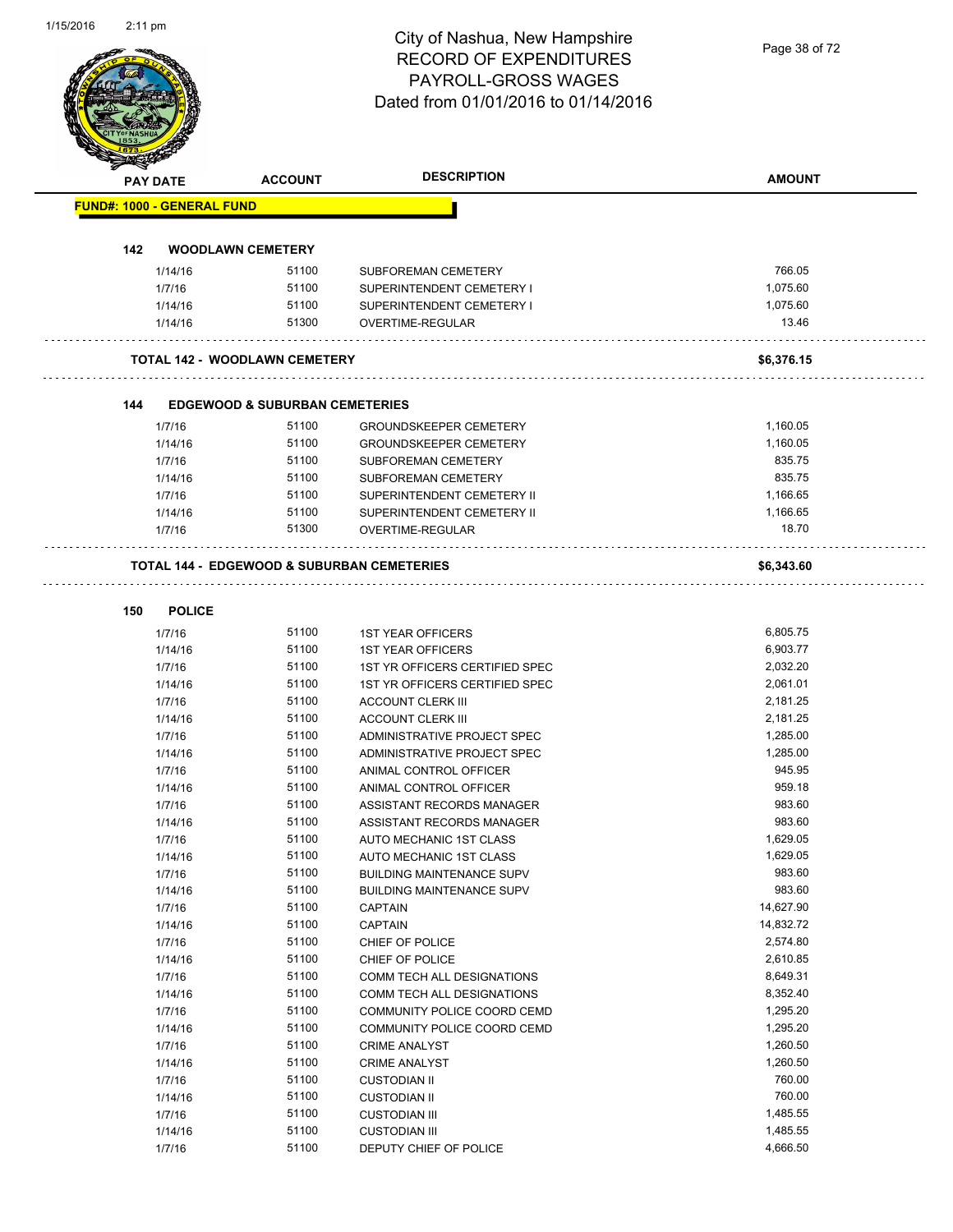

|     | <b>PAY DATE</b>                   | <b>ACCOUNT</b> | <b>DESCRIPTION</b>                                               | <b>AMOUNT</b>      |
|-----|-----------------------------------|----------------|------------------------------------------------------------------|--------------------|
|     | <b>FUND#: 1000 - GENERAL FUND</b> |                |                                                                  |                    |
|     |                                   |                |                                                                  |                    |
|     |                                   |                |                                                                  |                    |
| 150 | <b>POLICE</b>                     |                |                                                                  |                    |
|     | 1/14/16                           | 51100          | DEPUTY CHIEF OF POLICE                                           | 4,731.74           |
|     | 1/7/16                            | 51100          | DETENTION SPEC                                                   | 858.60             |
|     | 1/14/16                           | 51100          | DETENTION SPEC                                                   | 858.60             |
|     | 1/7/16                            | 51100          | DISPATCHERS ALL DESIGNATIONS                                     | 4,566.65           |
|     | 1/14/16                           | 51100          | DISPATCHERS ALL DESIGNATIONS                                     | 5,283.25           |
|     | 1/7/16                            | 51100<br>51100 | FLEET MAINTENANCE ASST SUPV                                      | 921.21<br>921.21   |
|     | 1/14/16<br>1/7/16                 | 51100          | FLEET MAINTENANCE ASST SUPV                                      | 1,652.80           |
|     | 1/14/16                           | 51100          | IT MANAGER/SOFTWARE SPECIALIST<br>IT MANAGER/SOFTWARE SPECIALIST | 1,652.80           |
|     | 1/7/16                            | 51100          | <b>LEGAL SECRETARY</b>                                           | 695.35             |
|     | 1/14/16                           | 51100          | LEGAL SECRETARY                                                  | 695.36             |
|     | 1/7/16                            | 51100          | LIEUTENANT                                                       | 15,632.55          |
|     | 1/14/16                           | 51100          | <b>LIEUTENANT</b>                                                | 15,632.55          |
|     | 1/7/16                            | 51100          | NPD BUSINESS COORDINATOR                                         | 923.10             |
|     | 1/14/16                           | 51100          | NPD BUSINESS COORDINATOR                                         | 923.10             |
|     | 1/7/16                            | 51100          | NPD BUSINESS MANAGER                                             | 1,737.00           |
|     | 1/14/16                           | 51100          | NPD BUSINESS MANAGER                                             | 1,737.00           |
|     | 1/7/16                            | 51100          | NPD NETWORK ADMINISTRATOR                                        | 1,317.60           |
|     | 1/14/16                           | 51100          | NPD NETWORK ADMINISTRATOR                                        | 1,317.60           |
|     | 1/7/16                            | 51100          | PARALEGAL                                                        | 972.40             |
|     | 1/14/16                           | 51100          | PARALEGAL                                                        | 972.40             |
|     | 1/7/16                            | 51100          | PATROLMAN ALL RANKS                                              | 158,325.10         |
|     | 1/14/16                           | 51100          | PATROLMAN ALL RANKS                                              | 160,993.87         |
|     | 1/7/16                            | 51100          | POLICE ATTORNEY                                                  | 1,596.80           |
|     | 1/14/16                           | 51100          | POLICE ATTORNEY                                                  | 1,596.80           |
|     | 1/7/16                            | 51100          | <b>RECORDS &amp; COMMUNICATIONS MGR</b>                          | 1,520.00           |
|     | 1/14/16                           | 51100          | <b>RECORDS &amp; COMMUNICATIONS MGR</b>                          | 1,520.00           |
|     | 1/7/16                            | 51100          | <b>RECORDS TECHNICIAN I</b>                                      | 1,947.85           |
|     | 1/14/16                           | 51100          | <b>RECORDS TECHNICIAN I</b>                                      | 1,947.85           |
|     | 1/7/16                            | 51100          | RECORDS TECHNICIAN II                                            | 844.70             |
|     | 1/14/16                           | 51100          | RECORDS TECHNICIAN II                                            | 844.70             |
|     | 1/7/16                            | 51100          | SEC DOMESTIC VIOLENCE UNIT                                       | 718.60             |
|     | 1/14/16                           | 51100          | SEC DOMESTIC VIOLENCE UNIT                                       | 718.60             |
|     | 1/7/16                            | 51100          | SECRETARIAL SUPV DET BUREAU                                      | 902.80             |
|     | 1/14/16                           | 51100          | SECRETARIAL SUPV DET BUREAU                                      | 902.80             |
|     | 1/7/16                            | 51100          | <b>SECRETARY III</b>                                             | 2,797.15           |
|     | 1/14/16                           | 51100          | <b>SECRETARY III</b>                                             | 2,797.15           |
|     | 1/7/16                            | 51100          | <b>SECRETARY V</b>                                               | 1,665.25           |
|     | 1/14/16                           | 51100          | <b>SECRETARY V</b>                                               | 1,665.25           |
|     | 1/7/16                            | 51100          | <b>SECRETARY VI</b>                                              | 791.85             |
|     | 1/14/16                           | 51100          | <b>SECRETARY VI</b>                                              | 791.85             |
|     | 1/7/16                            | 51100          | <b>SERGEANT</b>                                                  | 34,944.73          |
|     | 1/14/16                           | 51100          | SERGEANT                                                         | 34,944.70          |
|     | 1/7/16                            | 51100          | <b>SHIFT LEADER</b>                                              | 2,079.40           |
|     | 1/14/16                           | 51100          | <b>SHIFT LEADER</b>                                              | 2,079.40           |
|     | 1/7/16                            | 51100          | SUPV POLICE FLEET                                                | 1,249.60           |
|     | 1/14/16                           | 51100          | <b>SUPV POLICE FLEET</b>                                         | 1,249.60           |
|     | 1/7/16                            | 51200          | <b>ACCREDITATION MANAGER</b>                                     | 1,069.28           |
|     | 1/14/16                           | 51200<br>51200 | <b>ACCREDITATION MANAGER</b>                                     | 1,069.28<br>734.56 |
|     | 1/7/16                            | 51200          | DETENTION SPEC<br><b>DETENTION SPEC</b>                          | 734.56             |
|     | 1/14/16                           | 51200          |                                                                  | 1,236.16           |
|     | 1/7/16                            |                | POLICE ATTORNEY PT                                               |                    |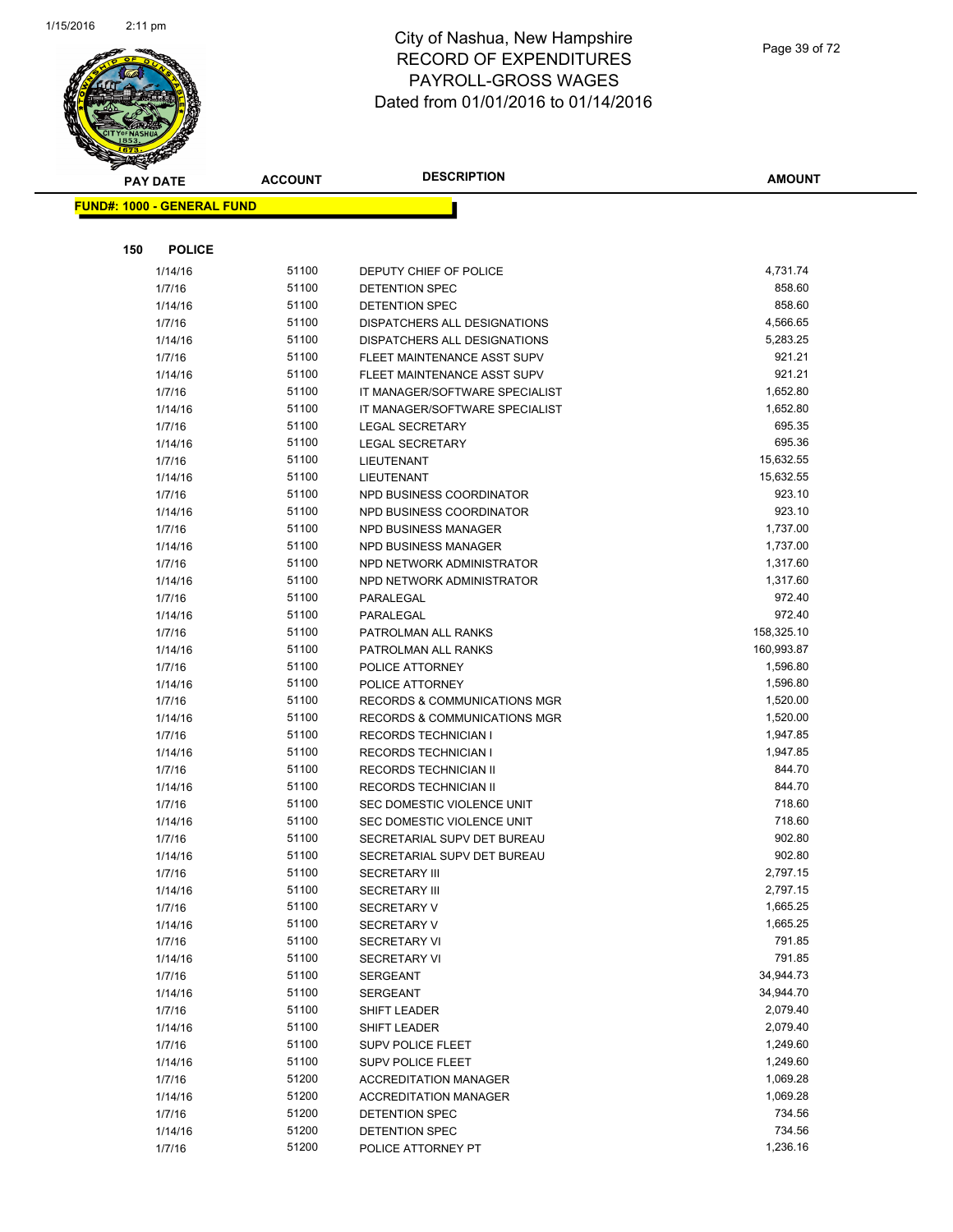

|     | <b>PAY DATE</b>                   | <b>ACCOUNT</b> | <b>DESCRIPTION</b>              | <b>AMOUNT</b> |
|-----|-----------------------------------|----------------|---------------------------------|---------------|
|     | <b>FUND#: 1000 - GENERAL FUND</b> |                |                                 |               |
|     |                                   |                |                                 |               |
| 150 | <b>POLICE</b>                     |                |                                 |               |
|     | 1/14/16                           | 51200          | POLICE ATTORNEY PT              | 1,236.16      |
|     | 1/7/16                            | 51200          | PRISONER TRANSPORT OFFICER      | 791.32        |
|     | 1/14/16                           | 51200          | PRISONER TRANSPORT OFFICER      | 801.22        |
|     | 1/7/16                            | 51200          | SENIOR RELATIONS SPECIALIST     | 686.88        |
|     | 1/14/16                           | 51200          | SENIOR RELATIONS SPECIALIST     | 686.88        |
|     | 12/31/15                          | 51300          | OVERTIME-REGULAR                | (460.24)      |
|     | 1/7/16                            | 51300          | OVERTIME-REGULAR                | 3,591.33      |
|     | 1/14/16                           | 51300          | OVERTIME-REGULAR                | 9,458.19      |
|     | 1/7/16                            | 51309          | <b>OVERTIME-TRAINING</b>        | 796.75        |
|     | 1/7/16                            | 51315          | <b>OVERTIME-WITNESS</b>         | 2,119.43      |
|     | 1/14/16                           | 51315          | <b>OVERTIME-WITNESS</b>         | 4,076.90      |
|     | 1/7/16                            | 51322          | OVERTIME-INVESTIGATIVE          | 7,306.17      |
|     | 1/14/16                           | 51322          | OVERTIME-INVESTIGATIVE          | 21,076.27     |
|     | 1/7/16                            | 51330          | OVERTIME-COVERAGE               | 21,844.03     |
|     | 1/14/16                           | 51330          | OVERTIME-COVERAGE               | 10,025.56     |
|     | 1/7/16                            | 51412          | <b>WAGES PER DIEM</b>           | 285.06        |
|     | 1/14/16                           | 51412          | <b>WAGES PER DIEM</b>           | 1,048.00      |
|     | 1/14/16                           | 51600          | <b>LONGEVITY</b>                | 5,100.00      |
|     | 1/7/16                            | 51628          | <b>EXTRA HOLIDAY</b>            | 51,525.56     |
|     | 1/14/16                           | 61107          | <b>CLOTHING &amp; UNIFORMS</b>  | 873.26        |
|     | <b>TOTAL 150 - POLICE</b>         |                |                                 | \$732,901.68  |
| 152 | <b>FIRE</b>                       |                |                                 |               |
|     | 1/7/16                            | 51100          | ADMINISTRATIVE ASSISTANT II     | 2,280.00      |
|     | 1/14/16                           | 51100          | ADMINISTRATIVE ASSISTANT II     | 2,280.00      |
|     | 1/7/16                            | 51100          | <b>ASST FIRE CHIEF</b>          | 2,086.04      |
|     | 1/14/16                           | 51100          | <b>ASST FIRE CHIEF</b>          | 2,086.04      |
|     | 1/7/16                            | 51100          | ASST SUPERINTENDENT FIRE ALARM  | 1,512.76      |
|     | 1/14/16                           | 51100          | ASST SUPERINTENDENT FIRE ALARM  | 1,512.76      |
|     | 1/7/16                            | 51100          | ASST SUPERINTENDENT FIRE FLEET  | 1,497.76      |
|     | 1/14/16                           | 51100          | ASST SUPERINTENDENT FIRE FLEET  | 1,497.76      |
|     | 1/7/16                            | 51100          | ASST SUPERINTENDENT PREVENTION  | 1,512.76      |
|     | 1/14/16                           | 51100          | ASST SUPERINTENDENT PREVENTION  | 1,512.76      |
|     | 1/7/16                            | 51100          | <b>CAPTAIN</b>                  | 10,622.58     |
|     | 1/14/16                           | 51100          | <b>CAPTAIN</b>                  | 10,622.58     |
|     | 1/7/16                            | 51100          | CAPTAIN FIRE TRAINING SAFETY    | 1,704.12      |
|     | 1/14/16                           | 51100          | CAPTAIN FIRE TRAINING SAFETY    | 1,704.12      |
|     | 1/7/16                            | 51100          | <b>DEPUTY FIRE CHIEF</b>        | 6,001.32      |
|     | 1/14/16                           | 51100          | DEPUTY FIRE CHIEF               | 6,001.32      |
|     | 1/7/16                            | 51100          | <b>EXEC ASST BUSINESS COORD</b> | 1,091.54      |
|     | 1/14/16                           | 51100          | EXEC ASST BUSINESS COORD        | 1,091.55      |
|     | 1/7/16                            | 51100          | <b>FIRE CHIEF</b>               | 2,292.80      |
|     | 1/14/16                           | 51100          | FIRE CHIEF                      | 2,292.80      |
|     | 1/7/16                            | 51100          | FIRE DISPATCH ALL RANKS         | 7,263.07      |
|     | 1/14/16                           | 51100          | FIRE DISPATCH ALL RANKS         | 7,179.12      |
|     | 1/7/16                            | 51100          | FIRE DISPATCHER CLERK TRAINER   | 1,531.02      |
|     | 1/14/16                           | 51100          | FIRE DISPATCHER CLERK TRAINER   | 1,531.02      |
|     | 1/7/16                            | 51100          | FIRE LIEUTENANT                 | 39,470.22     |
|     | 1/14/16                           | 51100          | FIRE LIEUTENANT                 | 39,470.22     |
|     | 1/7/16                            | 51100          | FIRE MECHANIC                   | 1,341.20      |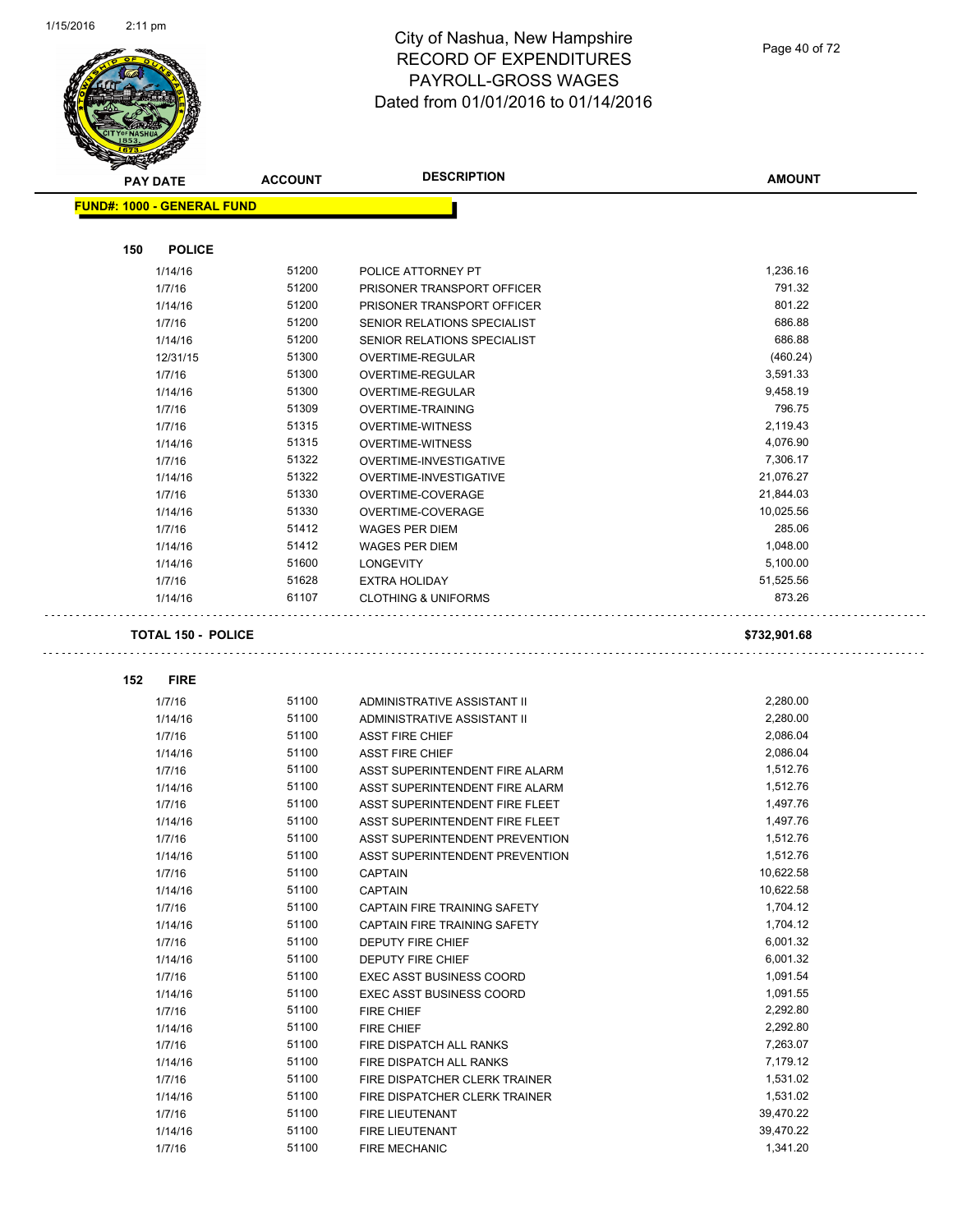

Page 41 of 72

|                                   | <b>ACCOUNT</b>                         | <b>DESCRIPTION</b>                    | <b>AMOUNT</b> |
|-----------------------------------|----------------------------------------|---------------------------------------|---------------|
| <b>FUND#: 1000 - GENERAL FUND</b> |                                        |                                       |               |
| 152<br><b>FIRE</b>                |                                        |                                       |               |
| 1/14/16                           | 51100                                  | <b>FIRE MECHANIC</b>                  | 1,341.20      |
| 1/7/16                            | 51100                                  | FIRE TRAINING OFFICER                 | 1,605.36      |
| 1/14/16                           | 51100                                  | FIRE TRAINING OFFICER                 | 1,482.96      |
| 1/7/16                            | 51100                                  | FIREFIGHTERS ALL RANKS                | 123,729.04    |
| 1/14/16                           | 51100                                  | <b>FIREFIGHTERS ALL RANKS</b>         | 123,729.15    |
| 1/7/16                            | 51100                                  | SUPERINTENDENT FIRE ALARM             | 1,670.56      |
| 1/14/16                           | 51100                                  | SUPERINTENDENT FIRE ALARM             | 1,670.56      |
| 1/7/16                            | 51100                                  | SUPERINTENDENT FIRE FLEET             | 1,670.56      |
| 1/14/16                           | 51100                                  | SUPERINTENDENT FIRE FLEET             | 1,670.56      |
| 1/7/16                            | 51100                                  | SUPERINTENDENT FIRE PREVENTION        | 1,670.56      |
| 1/14/16                           | 51100                                  | SUPERINTENDENT FIRE PREVENTION        | 1,670.55      |
| 1/7/16                            | 51300                                  | OVERTIME-REGULAR                      | 421.72        |
| 1/14/16                           | 51300                                  | OVERTIME-REGULAR                      | 109.07        |
| 1/7/16                            | 51330                                  | OVERTIME-COVERAGE                     | 11,333.95     |
| 1/14/16                           | 51330                                  | OVERTIME-COVERAGE                     | 10,516.36     |
| 1/7/16                            | 51628                                  | <b>EXTRA HOLIDAY</b>                  | 52,522.33     |
| 1/14/16                           | 51628                                  | <b>EXTRA HOLIDAY</b>                  | (370.74)      |
| 1/7/16                            | 51650                                  | ADDITIONAL HOURS                      | 18,705.85     |
| 1/14/16                           | 51650                                  | ADDITIONAL HOURS                      | 19,380.05     |
| 1/7/16                            | 51700                                  | <b>STIPENDS</b>                       | 4,454.46      |
| 1/14/16                           | 51700                                  | <b>STIPENDS</b>                       | 4,454.46      |
|                                   |                                        |                                       |               |
| <b>TOTAL 152 - FIRE</b>           |                                        |                                       | \$542,427.81  |
| 153                               | <b>BUILDING INSPECTION</b>             |                                       |               |
| 1/7/16                            | 51100                                  | <b>BUILDING AND UTILITIES INSPCTR</b> | 3,380.58      |
| 1/14/16                           | 51100                                  | <b>BUILDING AND UTILITIES INSPCTR</b> | 3,380.60      |
| 1/7/16                            | 51100                                  | <b>BUILDING DEPARTMENT MANAGER</b>    | 1,450.00      |
| 1/14/16                           | 51100                                  | <b>BUILDING DEPARTMENT MANAGER</b>    | 1,450.00      |
| 1/7/16                            | 51100                                  | PERMIT TECHNICIAN I                   | 631.40        |
| 1/14/16                           | 51100                                  | PERMIT TECHNICIAN I                   | 631.40        |
| 1/7/16                            | 51100                                  | PERMIT TECHNICIAN III                 | 777.85        |
| 1/14/16                           | 51100                                  | PERMIT TECHNICIAN III                 | 777.86        |
| 1/7/16                            | 51100                                  | PLANS EXAMINER                        | 1,186.05      |
| 1/14/16                           | 51100                                  | <b>PLANS EXAMINER</b>                 | 1,186.05      |
| 1/7/16                            | 51200                                  | <b>BUILDING AND UTILITIES INSPCTR</b> | 805.65        |
| 1/14/16                           | 51200                                  | <b>BUILDING AND UTILITIES INSPCTR</b> | 805.65        |
|                                   | <b>TOTAL 153 - BUILDING INSPECTION</b> |                                       | \$16,463.09   |
|                                   |                                        |                                       |               |
| 155                               | <b>CODE ENFORCEMENT</b>                |                                       |               |
| 1/7/16                            | 51100                                  | CODE ENFORCEMENT OFFICER II           | 2,124.35      |
| 1/14/16                           | 51100                                  | CODE ENFORCEMENT OFFICER II           | 2,124.35      |
| 1/7/16                            | 51100                                  | MGR CODE ENFORCEMENT DEPT             | 1,367.60      |
| 1/14/16                           | 51100                                  | MGR CODE ENFORCEMENT DEPT             | 1,367.60      |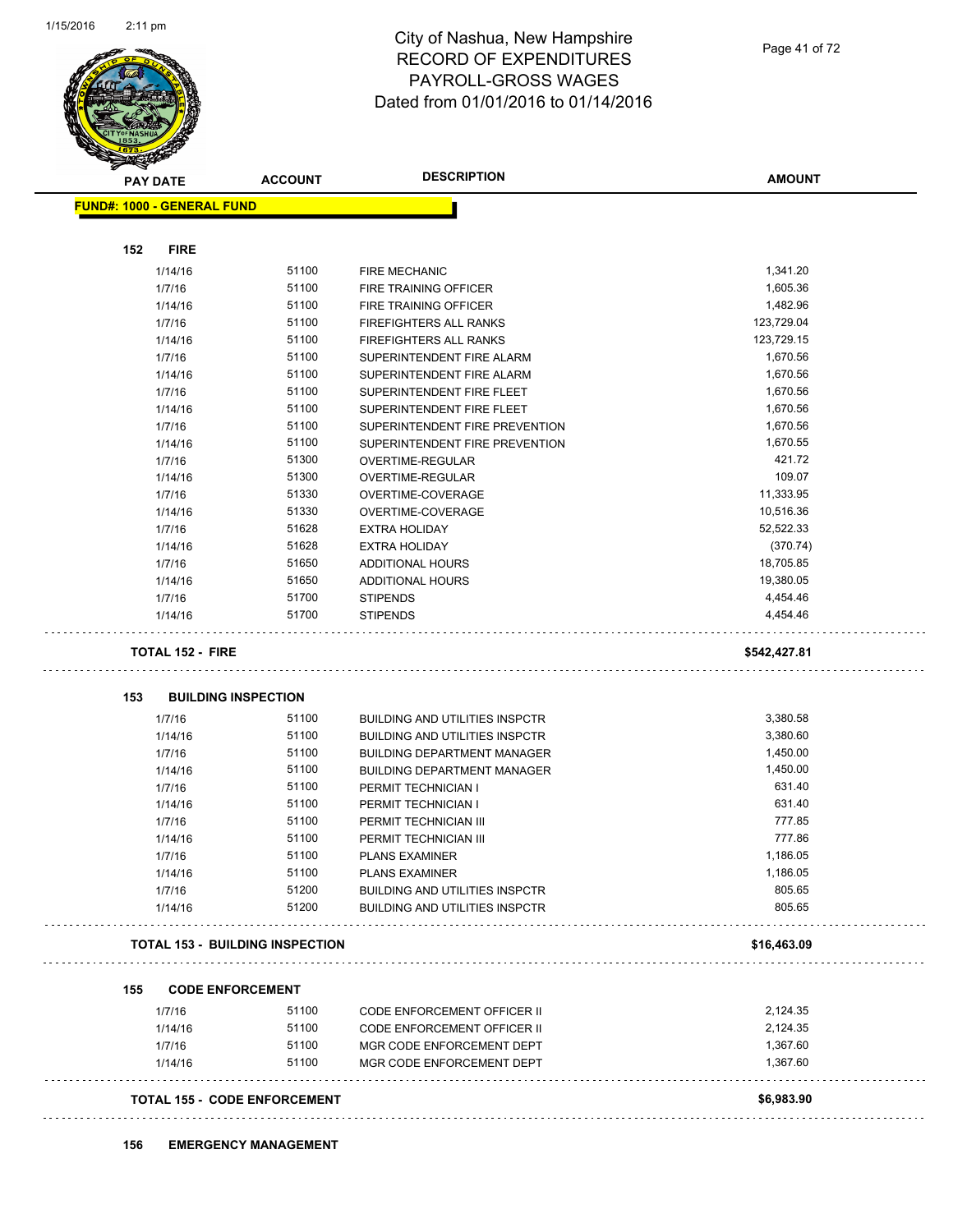| 1/15/2016 | $2:11 \text{ pm}$                 |                                                   | City of Nashua, New Hampshire<br><b>RECORD OF EXPENDITURES</b><br><b>PAYROLL-GROSS WAGES</b><br>Dated from 01/01/2016 to 01/14/2016 | Page 42 of 72        |
|-----------|-----------------------------------|---------------------------------------------------|-------------------------------------------------------------------------------------------------------------------------------------|----------------------|
|           | PAY DATE                          | <b>ACCOUNT</b>                                    | <b>DESCRIPTION</b>                                                                                                                  | <b>AMOUNT</b>        |
|           | <b>FUND#: 1000 - GENERAL FUND</b> |                                                   |                                                                                                                                     |                      |
|           | 156                               | <b>EMERGENCY MANAGEMENT</b>                       |                                                                                                                                     |                      |
|           | 1/7/16<br>1/14/16                 | 51100<br>51100                                    | <b>EMERGENCY MANAGEMENT DIRECTOR</b><br>EMERGENCY MANAGEMENT DIRECTOR                                                               | 1,529.80<br>1,529.80 |
|           |                                   | <b>TOTAL 156 - EMERGENCY MANAGEMENT</b>           |                                                                                                                                     | \$3,059.60           |
|           | 157                               | <b>CITYWIDE COMMUNICATIONS</b>                    |                                                                                                                                     |                      |
|           | 1/7/16                            | 51100                                             | <b>COMM SYS ENGR TECH</b>                                                                                                           | 1,546.40             |
|           | 1/14/16                           | 51100                                             | <b>COMM SYS ENGR TECH</b>                                                                                                           | 1,546.40             |
|           | 1/7/16                            | 51200                                             | RADIO SYSTEMS MANAGER                                                                                                               | 1,312.32             |
|           | 1/14/16                           | 51200                                             | RADIO SYSTEMS MANAGER                                                                                                               | 1,312.32             |
|           |                                   | <b>TOTAL 157 - CITYWIDE COMMUNICATIONS</b>        |                                                                                                                                     | \$5,717.44           |
|           | 160                               | <b>PUBLIC WORKS-ADMIN/ENGINEERING</b>             |                                                                                                                                     |                      |
|           | 1/7/16                            | 51100                                             | ADMINISTRATIVE ASSISTANT II                                                                                                         | 704.60               |
|           | 1/14/16                           | 51100                                             | ADMINISTRATIVE ASSISTANT II                                                                                                         | 704.60               |
|           | 1/7/16                            | 51100                                             | CITIZEN SERVICES COORDINATOR                                                                                                        | 763.50               |
|           | 1/14/16                           | 51100                                             | CITIZEN SERVICES COORDINATOR                                                                                                        | 763.50               |
|           | 1/7/16                            | 51100                                             | <b>CITY ENGINEER</b>                                                                                                                | 1,030.45             |
|           | 1/14/16                           | 51100                                             | <b>CITY ENGINEER</b>                                                                                                                | 1,030.45             |
|           | 1/7/16                            | 51100                                             | CONST INSP ENGINEERING ASST                                                                                                         | 947.55               |
|           | 1/14/16                           | 51100                                             | CONST INSP ENGINEERING ASST                                                                                                         | 947.55               |
|           | 1/7/16                            | 51100                                             | DEPUTY MANAGER OF ENGINEERING                                                                                                       | 710.65               |
|           | 1/14/16                           | 51100                                             | DEPUTY MANAGER OF ENGINEERING                                                                                                       | 710.65               |
|           | 1/7/16                            | 51100                                             | DIRECTOR PUBLIC WORKS                                                                                                               | 1,528.65             |
|           | 1/14/16                           | 51100                                             | DIRECTOR PUBLIC WORKS                                                                                                               | 1,528.65             |
|           | 1/7/16                            | 51100                                             | DIVISION OPERATIONS MANAGER                                                                                                         | 1,455.50             |
|           | 1/14/16                           | 51100<br>51100                                    | DIVISION OPERATIONS MANAGER                                                                                                         | 1,455.48<br>340.55   |
|           | 1/7/16<br>1/14/16                 | 51100                                             | DPW CONTRACT ADMINISTRATOR<br>DPW CONTRACT ADMINISTRATOR                                                                            | 340.55               |
|           | 1/7/16                            | 51100                                             | <b>ENGINEERING INSPECTORS</b>                                                                                                       | 1,914.30             |
|           | 1/14/16                           | 51100                                             | <b>ENGINEERING INSPECTORS</b>                                                                                                       | 1,904.85             |
|           | 1/7/16                            | 51100                                             | <b>EXECUTIVE ASSISTANT</b>                                                                                                          | 689.90               |
|           | 1/14/16                           | 51100                                             | <b>EXECUTIVE ASSISTANT</b>                                                                                                          | 689.90               |
|           | 1/7/16                            | 51100                                             | <b>SENIOR FOREMAN</b>                                                                                                               | 1,305.60             |
|           | 1/14/16                           | 51100                                             | <b>SENIOR FOREMAN</b>                                                                                                               | 1,305.60             |
|           | 1/7/16                            | 51100                                             | SENIOR TRAFFIC ENGINEER                                                                                                             | 1,626.10             |
|           | 1/14/16                           | 51100                                             | SENIOR TRAFFIC ENGINEER                                                                                                             | 1,626.11             |
|           | 1/7/16                            | 51100                                             | <b>STAFF ENGINEER</b>                                                                                                               | 1,219.70             |
|           | 1/14/16                           | 51100                                             | <b>STAFF ENGINEER</b>                                                                                                               | 1,219.70             |
|           | 1/7/16                            | 51100                                             | STREET CONSTRUCTION ENGINEER                                                                                                        | 1,332.95             |
|           | 1/14/16                           | 51100                                             | STREET CONSTRUCTION ENGINEER                                                                                                        | 1,332.95             |
|           | 1/7/16                            | 51100                                             | <b>SURVEY TECHNICIAN</b>                                                                                                            | 1,149.50             |
|           | 1/14/16                           | 51100                                             | <b>SURVEY TECHNICIAN</b>                                                                                                            | 1,149.50             |
|           | 1/7/16                            | 51300                                             | OVERTIME-REGULAR                                                                                                                    | 48.96                |
|           | 1/7/16                            | 51400                                             | WAGES TEMP-SEASONAL                                                                                                                 | 336.00               |
|           |                                   | <b>TOTAL 160 - PUBLIC WORKS-ADMIN/ENGINEERING</b> |                                                                                                                                     | \$33,814.50          |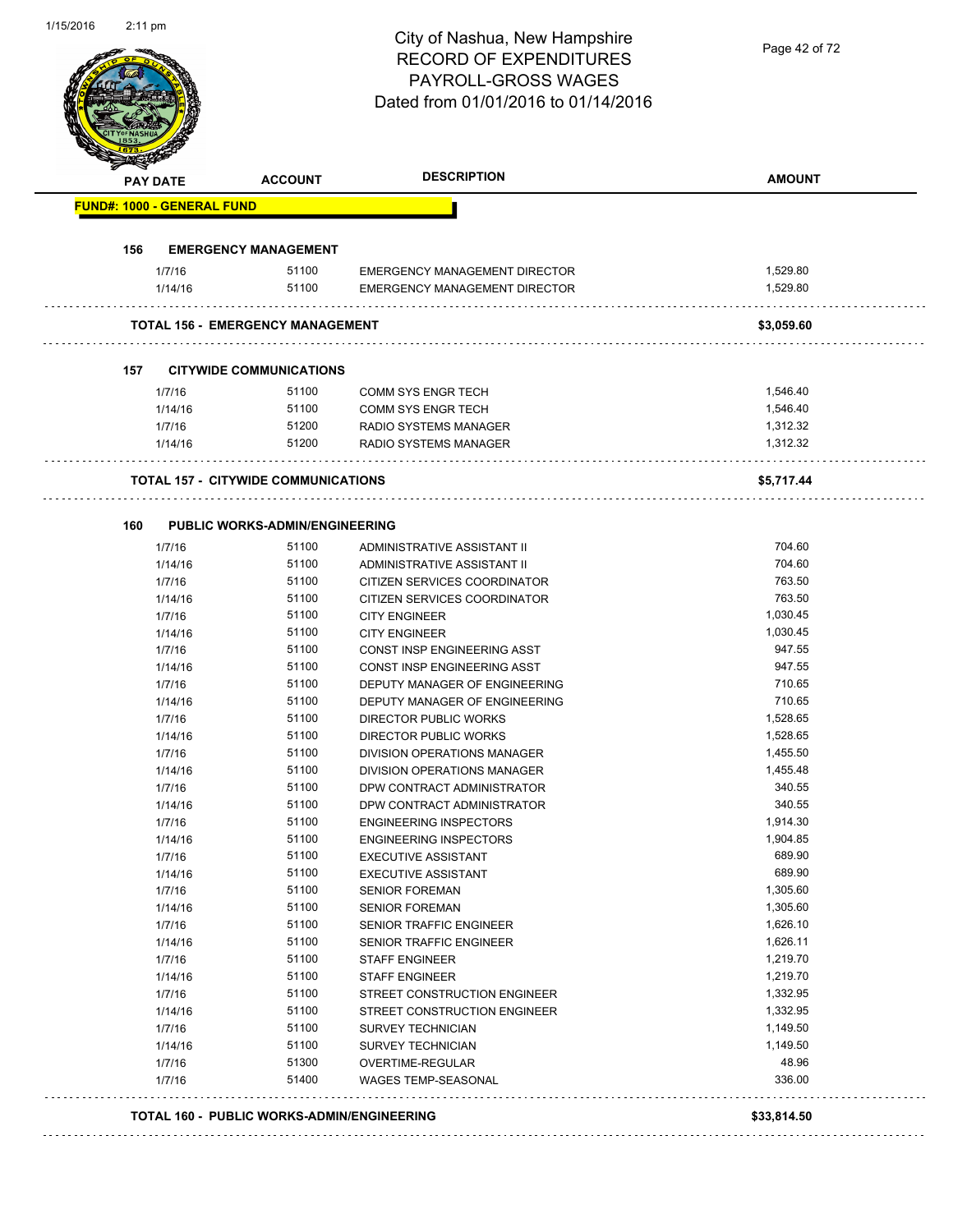

| <b>PAY DATE</b>                   | <b>ACCOUNT</b> | <b>DESCRIPTION</b>             | <b>AMOUNT</b> |
|-----------------------------------|----------------|--------------------------------|---------------|
| <b>FUND#: 1000 - GENERAL FUND</b> |                |                                |               |
|                                   |                |                                |               |
| 161<br><b>STREETS</b>             |                |                                |               |
| 1/7/16                            | 51100          | ADMINISTRATIVE ASSISTANT III   | 999.20        |
| 1/14/16                           | 51100          | ADMINISTRATIVE ASSISTANT III   | 999.21        |
| 1/7/16                            | 51100          | AUTO MECH 1ST CLASS NIGHTS     | 3,163.21      |
| 1/14/16                           | 51100          | AUTO MECH 1ST CLASS NIGHTS     | 3,209.90      |
| 1/7/16                            | 51100          | AUTO MECH 2ND CLASS            | 1,896.80      |
| 1/14/16                           | 51100          | AUTO MECH 2ND CLASS            | 1,929.19      |
| 1/7/16                            | 51100          | AUTO MECH 2ND CLASS NIGHTS     | 960.40        |
| 1/14/16                           | 51100          | AUTO MECH 2ND CLASS NIGHTS     | 974.80        |
| 1/7/16                            | 51100          | AUTO MECHANIC 1ST CLASS        | 3,123.20      |
| 1/14/16                           | 51100          | AUTO MECHANIC 1ST CLASS        | 3,173.74      |
| 1/7/16                            | 51100          | EQUIP OPR STREET REPAIR        | 7,617.21      |
| 1/14/16                           | 51100          | EQUIP OPR STREET REPAIR        | 7,684.75      |
| 1/7/16                            | 51100          | FLEET MAINTENANCE FOREMAN      | 1,149.50      |
| 1/14/16                           | 51100          | FLEET MAINTENANCE FOREMAN      | 1,149.50      |
| 1/7/16                            | 51100          | FLEET MANAGER STREET DEPT      | 1,075.00      |
| 1/14/16                           | 51100          | FLEET MANAGER STREET DEPT      | 1,075.00      |
| 1/7/16                            | 51100          | <b>MASON PIPELAYER</b>         | 2,739.60      |
| 1/14/16                           | 51100          | <b>MASON PIPELAYER</b>         | 2,781.00      |
| 1/7/16                            | 51100          | <b>SIGN MAINTENANCE</b>        | 1,805.60      |
| 1/14/16                           | 51100          | <b>SIGN MAINTENANCE</b>        | 1,833.56      |
| 1/7/16                            | 51100          | SIGN MAINTENANCE ASSISTANT     | 842.00        |
| 1/14/16                           | 51100          | SIGN MAINTENANCE ASSISTANT     | 854.98        |
| 1/7/16                            | 51100          | STOREKEEPER PWD                | 938.85        |
| 1/14/16                           | 51100          | STOREKEEPER PWD                | 938.85        |
| 1/7/16                            | 51100          | STREET FOREMAN                 | 5,202.12      |
| 1/14/16                           | 51100          | STREET FOREMAN                 | 4,839.19      |
| 1/7/16                            | 51100          | SUPERINTENDENT OF STREETS      | 1,823.90      |
| 1/14/16                           | 51100          | SUPERINTENDENT OF STREETS      | 1,823.90      |
| 1/7/16                            | 51100          | TRAFFIC MAINTENANCE ASSISTANT  | 898.00        |
| 1/14/16                           | 51100          | TRAFFIC MAINTENANCE ASSISTANT  | 911.44        |
| 1/7/16                            | 51100          | TRAFFIC TECHNICIAN I           | 2,160.80      |
| 1/14/16                           | 51100          | <b>TRAFFIC TECHNICIAN I</b>    | 2,193.48      |
| 1/7/16                            | 51100          | TRUCK DRIVER STREET REPAIR     | 16,523.39     |
| 1/14/16                           | 51100          | TRUCK DRIVER STREET REPAIR     | 16,876.57     |
| 1/7/16                            | 51100          | <b>WELDER FIRST CLASS</b>      | 2,070.41      |
| 1/14/16                           | 51100          | <b>WELDER FIRST CLASS</b>      | 2,101.74      |
| 1/7/16                            | 51300          | OVERTIME-REGULAR               | 37,025.79     |
| 1/14/16                           | 51300          | OVERTIME-REGULAR               | 14,097.28     |
| 1/7/16                            | 51600          | <b>LONGEVITY</b>               | 2,200.00      |
| 1/14/16                           | 51600          | <b>LONGEVITY</b>               | 1,200.00      |
| 1/14/16                           | 61107          | <b>CLOTHING &amp; UNIFORMS</b> | 99.99         |
| <b>TOTAL 161 - STREETS</b>        |                |                                | \$164,963.05  |

 $\bar{z}$  .

#### **166 PARKING LOTS**

| 1/7/16  | 51100 | PARKING MAINTENANCE                | 1.383.40 |
|---------|-------|------------------------------------|----------|
| 1/14/16 | 51100 | PARKING MAINTENANCE                | 1.383.40 |
| 1/7/16  | 51100 | PARKING OPERATIONS COORD           | 773.70   |
| 1/14/16 | 51100 | PARKING OPERATIONS COORD           | 773.70   |
| 1/7/16  | 51100 | <b>TRANSPORTATION DEPT MANAGER</b> | 68.40    |
| 1/14/16 | 51100 | <b>TRANSPORTATION DEPT MANAGER</b> | 68.40    |
|         |       |                                    |          |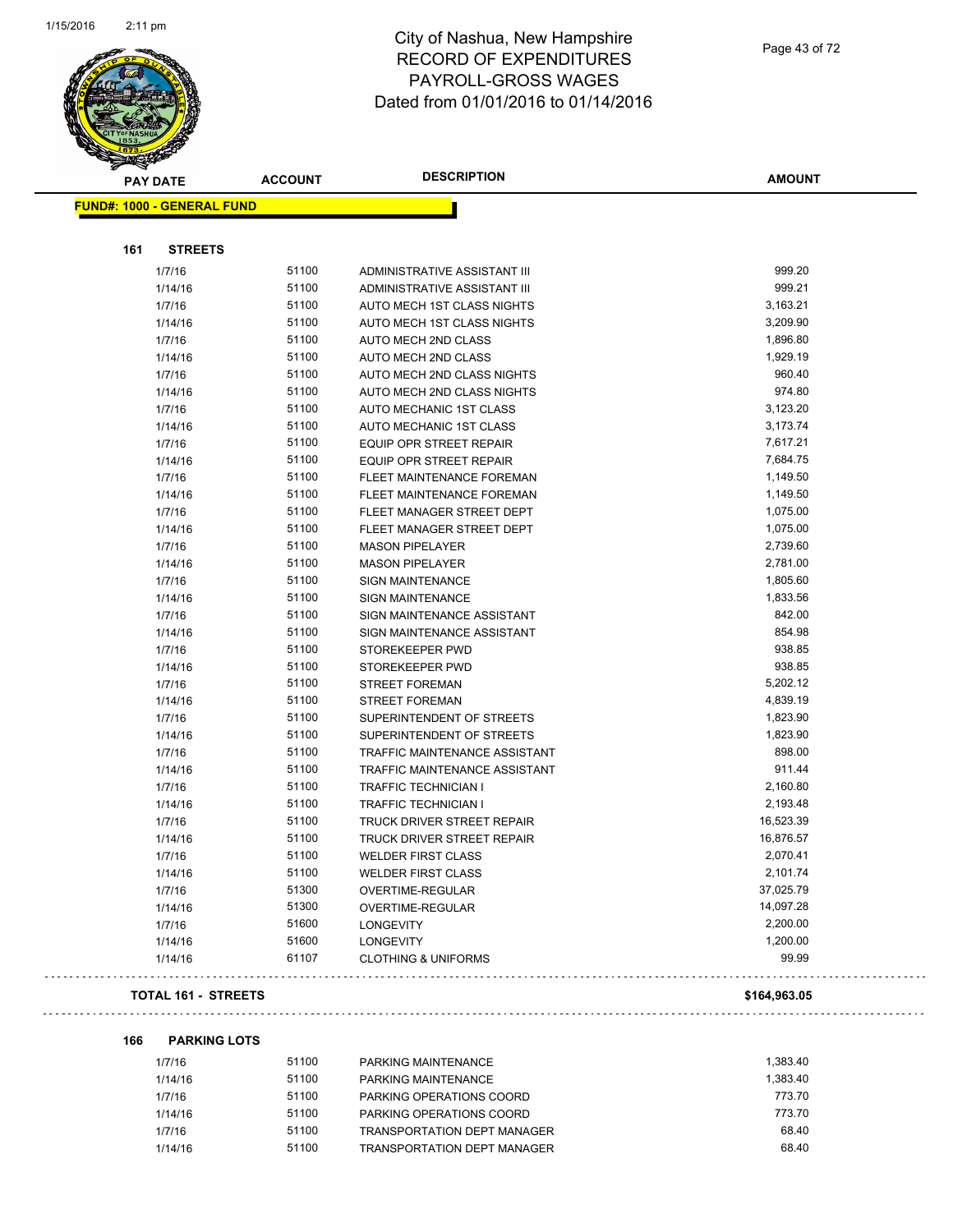| 1/15/2016 | $2:11 \text{ pm}$ |                                   |                                         | City of Nashua, New Hampshire<br><b>RECORD OF EXPENDITURES</b><br>PAYROLL-GROSS WAGES<br>Dated from 01/01/2016 to 01/14/2016 | Page 44 of 72 |
|-----------|-------------------|-----------------------------------|-----------------------------------------|------------------------------------------------------------------------------------------------------------------------------|---------------|
|           |                   | <b>PAY DATE</b>                   | <b>ACCOUNT</b>                          | <b>DESCRIPTION</b>                                                                                                           | <b>AMOUNT</b> |
|           |                   | <b>FUND#: 1000 - GENERAL FUND</b> |                                         |                                                                                                                              |               |
|           |                   |                                   |                                         |                                                                                                                              |               |
|           | 166               | <b>PARKING LOTS</b>               |                                         |                                                                                                                              |               |
|           |                   | 1/7/16                            | 51300                                   | OVERTIME-REGULAR                                                                                                             | 369.62        |
|           |                   |                                   | <b>TOTAL 166 - PARKING LOTS</b>         |                                                                                                                              | \$4,820.62    |
|           |                   |                                   |                                         |                                                                                                                              |               |
|           | 171               |                                   | <b>COMMUNITY SERVICES</b>               |                                                                                                                              |               |
|           |                   | 1/7/16                            | 51100                                   | DIRECTOR HEALTH AND COMM SVS                                                                                                 | 1,778.30      |
|           |                   | 1/14/16                           | 51100                                   | DIRECTOR HEALTH AND COMM SVS                                                                                                 | 1,778.30      |
|           |                   | 1/7/16                            | 51100                                   | PROGRAM COORDINATOR                                                                                                          | 957.29        |
|           |                   | 1/14/16                           | 51100                                   | PROGRAM COORDINATOR                                                                                                          | 957.30        |
|           |                   |                                   | <b>TOTAL 171 - COMMUNITY SERVICES</b>   |                                                                                                                              | \$5,471.19    |
|           |                   |                                   |                                         |                                                                                                                              |               |
|           | 172               |                                   | <b>COMMUNITY HEALTH</b>                 |                                                                                                                              |               |
|           |                   | 1/7/16                            | 51100                                   | ADMINISTRATIVE ASSISTANT II                                                                                                  | 639.55        |
|           |                   | 1/14/16                           | 51100                                   | ADMINISTRATIVE ASSISTANT II                                                                                                  | 837.06        |
|           |                   | 1/7/16                            | 51100                                   | BILINGUAL OUTREACH WORKER                                                                                                    | 786.80        |
|           |                   | 1/14/16                           | 51100                                   | <b>BILINGUAL OUTREACH WORKER</b>                                                                                             | 786.80        |
|           |                   | 1/7/16                            | 51100                                   | MANAGER COMMUNITY HEALTH                                                                                                     | 1,404.70      |
|           |                   | 1/14/16                           | 51100                                   | MANAGER COMMUNITY HEALTH                                                                                                     | 1,404.70      |
|           |                   | 1/7/16                            | 51100                                   | PUB HEALTH NURSE                                                                                                             | 3,405.94      |
|           |                   | 1/14/16                           | 51100                                   | PUB HEALTH NURSE                                                                                                             | 2,157.95      |
|           |                   | 1/14/16                           | 51412                                   | <b>WAGES PER DIEM</b>                                                                                                        | 545.42        |
|           |                   | 1/7/16                            | 51750                                   | <b>RETIREMENT &amp; SEPARATION PAY</b>                                                                                       | 11,515.81     |
|           |                   |                                   |                                         |                                                                                                                              |               |
|           |                   |                                   | TOTAL 172 - COMMUNITY HEALTH            |                                                                                                                              | \$23,484.73   |
|           | 173               |                                   | <b>ENVIRONMENTAL HEALTH</b>             |                                                                                                                              |               |
|           |                   | 1/7/16                            | 51100                                   | <b>ENVIRONMENTAL HEALTH SPEC</b>                                                                                             | 2,457.35      |
|           |                   | 1/14/16                           | 51100                                   | ENVIRONMENTAL HEALTH SPEC                                                                                                    | 2,457.35      |
|           |                   | 1/7/16                            | 51100                                   | ENVIRONMENTAL TECH OFFICE MGR                                                                                                | 1,008.80      |
|           |                   | 1/14/16                           | 51100                                   | ENVIRONMENTAL TECH OFFICE MGR                                                                                                | 1,008.80      |
|           |                   | 1/7/16                            | 51100                                   | LABORATORY DIRECTOR                                                                                                          | 1,017.40      |
|           |                   | 1/14/16                           | 51100                                   | <b>LABORATORY DIRECTOR</b>                                                                                                   | 1,017.40      |
|           |                   | 1/7/16                            | 51100                                   | MANAGER ENVIRONMENTAL HEALTH                                                                                                 | 1,489.35      |
|           |                   | 1/14/16                           | 51100                                   | MANAGER ENVIRONMENTAL HEALTH                                                                                                 | 1,489.35      |
|           |                   |                                   |                                         |                                                                                                                              |               |
|           |                   |                                   | <b>TOTAL 173 - ENVIRONMENTAL HEALTH</b> |                                                                                                                              | \$11,945.80   |
|           | 174               |                                   | <b>WELFARE ADMINISTRATION</b>           |                                                                                                                              |               |
|           |                   | 1/7/16                            | 51100                                   | ADMINISTRATIVE ASSISTANT I                                                                                                   | 842.60        |
|           |                   | 1/7/16                            | 51100                                   | CASE TECHNICIAN WELFARE                                                                                                      | 2,334.01      |
|           |                   | 1/14/16                           | 51100                                   | <b>CASE TECHNICIAN WELFARE</b>                                                                                               | 2,334.00      |
|           |                   | 1/7/16                            | 51100                                   | INTAKE WORKER ACCOUNTANT                                                                                                     | 964.35        |
|           |                   | 1/14/16                           | 51100                                   | INTAKE WORKER ACCOUNTANT                                                                                                     | 964.35        |
|           |                   | 1/7/16                            | 51100                                   | SENIOR CASE TECHNICIAN                                                                                                       | 985.55        |
|           |                   | 1/14/16                           | 51100                                   | SENIOR CASE TECHNICIAN                                                                                                       | 969.48        |
|           |                   | 1/7/16                            | 51100                                   | <b>WELFARE OFFICER</b>                                                                                                       | 1,493.06      |
|           |                   | 1/14/16                           | 51100                                   | <b>WELFARE OFFICER</b>                                                                                                       | 1,493.05      |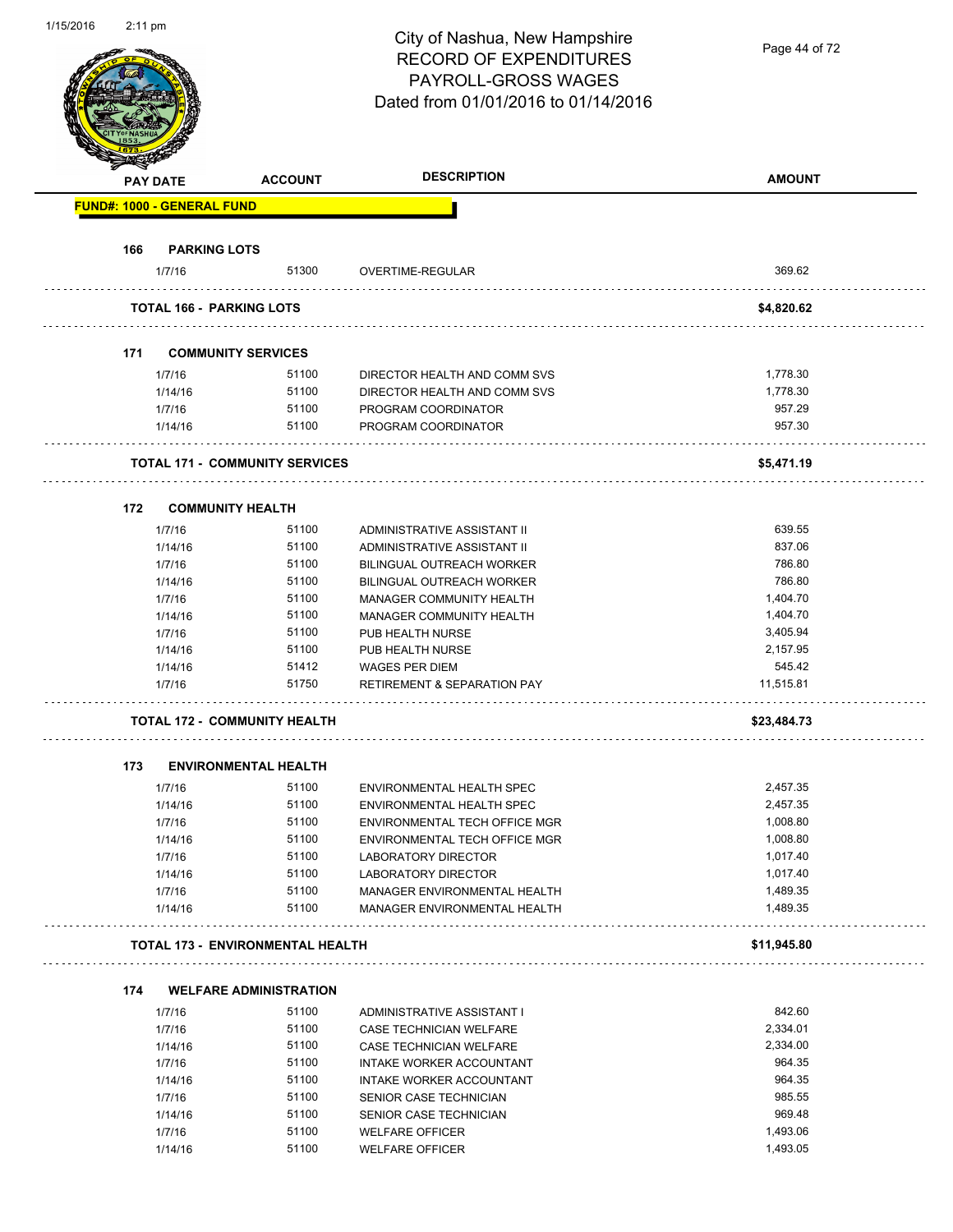|                                   |                   |                                           | City of Nashua, New Hampshire<br><b>RECORD OF EXPENDITURES</b> | Page 45 of 72      |
|-----------------------------------|-------------------|-------------------------------------------|----------------------------------------------------------------|--------------------|
|                                   |                   |                                           | <b>PAYROLL-GROSS WAGES</b>                                     |                    |
|                                   |                   |                                           | Dated from 01/01/2016 to 01/14/2016                            |                    |
|                                   |                   |                                           |                                                                |                    |
|                                   |                   |                                           |                                                                |                    |
|                                   |                   |                                           |                                                                |                    |
|                                   | <b>PAY DATE</b>   | <b>ACCOUNT</b>                            | <b>DESCRIPTION</b>                                             | <b>AMOUNT</b>      |
| <b>FUND#: 1000 - GENERAL FUND</b> |                   |                                           |                                                                |                    |
|                                   |                   |                                           |                                                                |                    |
| 174                               |                   | <b>WELFARE ADMINISTRATION</b>             |                                                                |                    |
|                                   | 1/7/16            | 51750                                     | <b>RETIREMENT &amp; SEPARATION PAY</b>                         | 9,615.69           |
|                                   | 1/14/16           | 51750                                     | RETIREMENT & SEPARATION PAY                                    | 10,110.91          |
|                                   |                   | <b>TOTAL 174 - WELFARE ADMINISTRATION</b> |                                                                | \$32,107.05        |
|                                   |                   |                                           |                                                                |                    |
| 177                               |                   | <b>PARKS &amp; RECREATION</b>             |                                                                |                    |
|                                   | 1/7/16            | 51100<br>51100                            | ADMINISTRATIVE ASSISTANT II<br>ADMINISTRATIVE ASSISTANT II     | 777.85<br>777.85   |
|                                   | 1/14/16<br>1/7/16 | 51100                                     |                                                                | 948.40             |
|                                   | 1/14/16           | 51100                                     | EQUIPMENT OPERATOR, PARKS<br>EQUIPMENT OPERATOR, PARKS         | 963.38             |
|                                   | 1/7/16            | 51100                                     | <b>FOREMAN LABOR PARK</b>                                      | 3,448.50           |
|                                   | 1/14/16           | 51100                                     | <b>FOREMAN LABOR PARK</b>                                      | 3,448.50           |
|                                   | 1/7/16            | 51100                                     | <b>GROUNDSKEEPER MAINTENANCE</b>                               | 6,890.80           |
|                                   | 1/14/16           | 51100                                     | <b>GROUNDSKEEPER MAINTENANCE</b>                               | 6,995.66           |
|                                   | 1/7/16            | 51100                                     |                                                                | 3,263.76           |
|                                   |                   | 51100                                     | <b>GROUNDSMAN I</b>                                            | 3,334.64           |
|                                   | 1/14/16           |                                           | <b>GROUNDSMAN I</b>                                            |                    |
|                                   | 1/7/16            | 51100                                     | <b>GROUNDSMAN II</b>                                           | 854.00             |
|                                   | 1/14/16           | 51100                                     | <b>GROUNDSMAN II</b>                                           | 867.49             |
|                                   | 1/7/16            | 51100                                     | <b>LEAD GROUNDSMAN</b>                                         | 2,877.60           |
|                                   | 1/14/16           | 51100                                     | <b>LEAD GROUNDSMAN</b>                                         | 2,922.54           |
|                                   | 1/7/16            | 51100                                     | NURSERY WORKER PARKS                                           | 902.80             |
|                                   | 1/7/16            | 51100                                     | PROGRAM COORDINATOR                                            | 365.10             |
|                                   | 1/14/16           | 51100                                     | PROGRAM COORDINATOR                                            | 365.10             |
|                                   | 1/7/16            | 51100                                     | RECREATION PROGRAM MANAGER                                     | 1,115.75           |
|                                   | 1/14/16           | 51100                                     | RECREATION PROGRAM MANAGER                                     | 1,115.75           |
|                                   | 1/7/16            | 51100                                     | STELLOS STADIUM ATTENDANT                                      | 948.40             |
|                                   | 1/14/16           | 51100                                     | STELLOS STADIUM ATTENDANT                                      | 962.80             |
|                                   | 1/7/16            | 51100                                     | SUPERINTENDENT OF PARKS RECR                                   | 1,771.20           |
|                                   | 1/14/16           | 51100                                     | SUPERINTENDENT OF PARKS RECR                                   | 1,771.20           |
|                                   | 1/7/16            | 51300                                     | OVERTIME-REGULAR                                               | 339.89             |
|                                   | 1/14/16           | 51300                                     | OVERTIME-REGULAR                                               | 1,572.21           |
|                                   | 1/14/16           | 51600<br>55642                            | <b>LONGEVITY</b><br><b>GAME OFFICIALS</b>                      | 1,600.00<br>264.00 |
|                                   | 1/14/16           |                                           |                                                                |                    |
|                                   |                   | <b>TOTAL 177 - PARKS &amp; RECREATION</b> |                                                                | \$51,465.17        |
| 179                               | <b>LIBRARY</b>    |                                           |                                                                |                    |
|                                   | 1/7/16            | 51100                                     | ADMIN ASST COST ACCOUNTANT                                     | 829.17             |
|                                   | 1/14/16           | 51100                                     | ADMIN ASST COST ACCOUNTANT                                     | 829.19             |
|                                   | 1/7/16            | 51100                                     | ASSISTANT DIRECTOR LIBRARY                                     | 1,408.20           |
|                                   | 1/14/16           | 51100                                     | ASSISTANT DIRECTOR LIBRARY                                     | 1,408.20           |
|                                   | 1/7/16            | 51100                                     | ASSISTANT LIBRARIAN CIRCULATIO                                 | 995.30             |
|                                   | 1/14/16           | 51100                                     | ASSISTANT LIBRARIAN CIRCULATIO                                 | 995.30             |
|                                   | 1/7/16            | 51100                                     | ASSISTANT LIBRARIAN TECH SVS                                   | 1,232.16           |
|                                   | 1/14/16           | 51100                                     | ASSISTANT LIBRARIAN TECH SVS                                   | 1,232.16           |
|                                   | 1/7/16            | 51100                                     | ASSISTANT LIBRARIAN YOUTH SERV                                 | 797.65             |
|                                   | 1/14/16           | 51100                                     | ASSISTANT LIBRARIAN YOUTH SERV                                 | 797.65             |
|                                   | 1/7/16            | 51100                                     | <b>DIRECTOR LIBRARY</b>                                        | 1,941.85           |
|                                   |                   | 51100                                     |                                                                | 1,941.85           |
|                                   | 1/14/16           |                                           | DIRECTOR LIBRARY                                               |                    |

1/15/2016 2:11 pm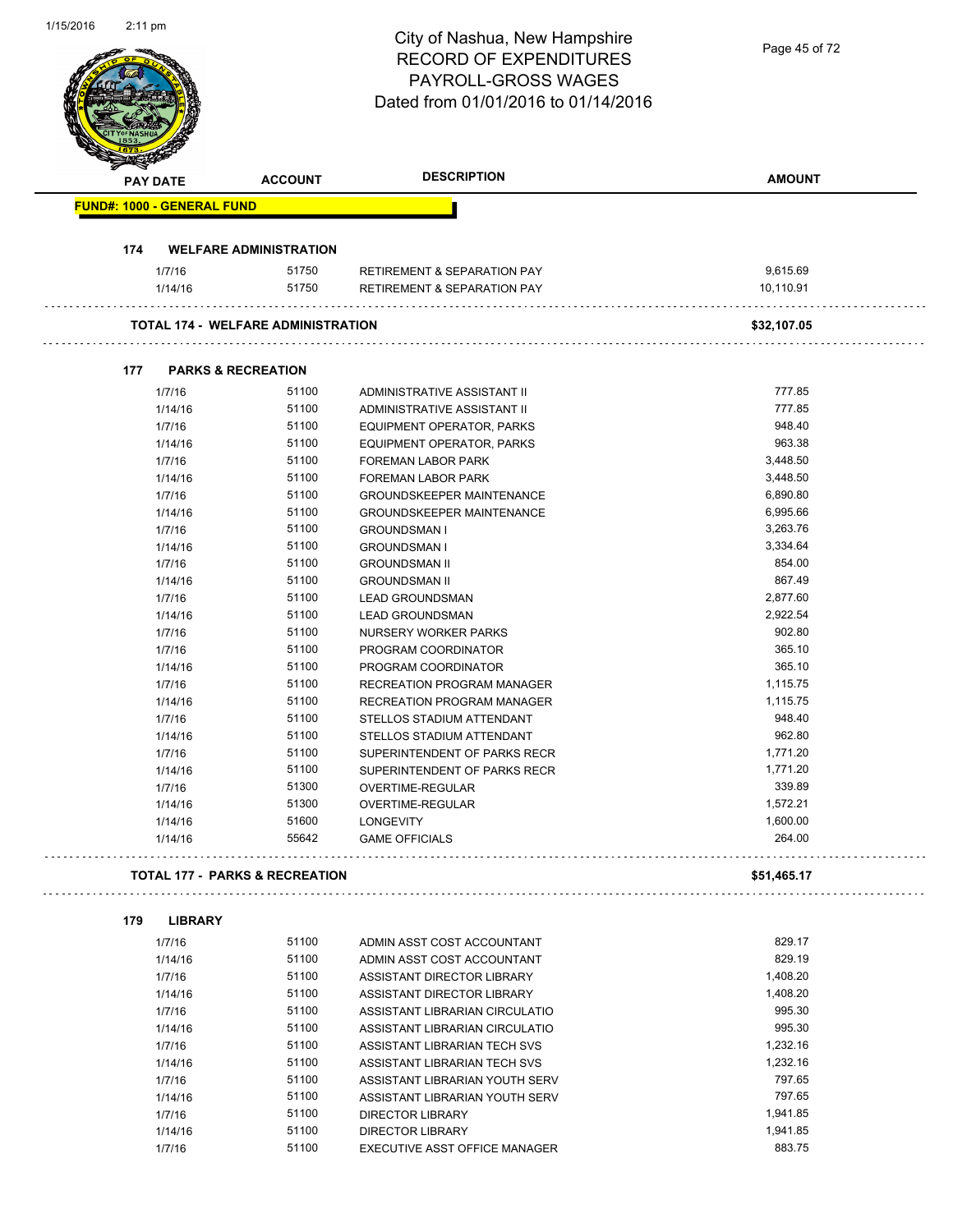

| <b>PAY DATE</b>                   | <b>ACCOUNT</b> | <b>DESCRIPTION</b>                                             | <b>AMOUNT</b>      |
|-----------------------------------|----------------|----------------------------------------------------------------|--------------------|
| <b>FUND#: 1000 - GENERAL FUND</b> |                |                                                                |                    |
|                                   |                |                                                                |                    |
|                                   |                |                                                                |                    |
| 179<br><b>LIBRARY</b>             |                |                                                                |                    |
| 1/14/16                           | 51100          | EXECUTIVE ASST OFFICE MANAGER                                  | 883.75             |
| 1/7/16                            | 51100          | HUNT MEMORIAL BLDG & ARTS ADM                                  | 330.74             |
| 1/14/16                           | 51100          | HUNT MEMORIAL BLDG & ARTS ADM                                  | 330.76             |
| 1/7/16                            | 51100          | IT COORDINATOR                                                 | 542.31             |
| 1/7/16                            | 51100          | <b>JANITOR</b>                                                 | 501.55             |
| 1/14/16                           | 51100          | <b>JANITOR</b>                                                 | 498.41             |
| 1/7/16                            | 51100          | <b>LIBRARIAN ADULT SERVICES</b>                                | 984.25             |
| 1/14/16                           | 51100          | <b>LIBRARIAN ADULT SERVICES</b>                                | 984.25             |
| 1/7/16                            | 51100          | <b>LIBRARIAN CIRCULATION</b>                                   | 1,025.78           |
| 1/14/16                           | 51100          | <b>LIBRARIAN CIRCULATION</b>                                   | 1,025.79           |
| 1/7/16                            | 51100          | LIBRARIAN OUTREACH SVS                                         | 1,021.66           |
| 1/14/16                           | 51100          | LIBRARIAN OUTREACH SVS                                         | 1,021.66           |
| 1/7/16                            | 51100          | <b>LIBRARIAN TECH SERVICES</b>                                 | 1,060.49           |
| 1/14/16                           | 51100          | <b>LIBRARIAN TECH SERVICES</b>                                 | 1,060.49           |
| 1/7/16                            | 51100          | LIBRARIAN YOUTH SERVICES                                       | 1,988.83           |
| 1/14/16                           | 51100          | LIBRARIAN YOUTH SERVICES                                       | 2,325.75           |
| 1/7/16                            | 51100          | <b>LIBRARY ASSISTANT CIRCULATION</b>                           | 5,209.61           |
| 1/14/16                           | 51100          | <b>LIBRARY ASSISTANT CIRCULATION</b>                           | 5,209.62           |
| 1/7/16                            | 51100          | <b>LIBRARY ASSISTANT MEDIA SERVIC</b>                          | 722.79             |
| 1/14/16                           | 51100          | LIBRARY ASSISTANT MEDIA SERVIC                                 | 722.79             |
| 1/7/16                            | 51100          | LIBRARY ASSISTANT TECH SVS                                     | 722.80             |
| 1/14/16                           | 51100          | LIBRARY ASSISTANT TECH SVS                                     | 722.80             |
| 1/7/16                            | 51100          | LIBRARY ASSISTANT YOUTH SERVIC                                 | 1,358.11           |
| 1/14/16                           | 51100          | LIBRARY ASSISTANT YOUTH SERVIC                                 | 1,358.10           |
| 1/7/16                            | 51100          | <b>MAINTENANCE SUPV</b>                                        | 871.70             |
| 1/14/16                           | 51100          | <b>MAINTENANCE SUPV</b>                                        | 871.70             |
| 1/7/16                            | 51100          | PAGE & COLLECTION COORDINATOR                                  | 858.90             |
| 1/14/16                           | 51100<br>51100 | PAGE & COLLECTION COORDINATOR                                  | 858.90<br>3,088.08 |
| 1/7/16                            | 51100          | REFERENCE LIBRARIAN ADULT SERV                                 | 3,088.09           |
| 1/14/16                           | 51100          | REFERENCE LIBRARIAN ADULT SERV<br>REFERENCE LIBRARIAN TECH SVS | 773.45             |
| 1/7/16<br>1/14/16                 | 51100          | REFERENCE LIBRARIAN TECH SVS                                   | 773.46             |
| 1/7/16                            | 51100          | <b>SECURITY LIBRARY</b>                                        | 620.01             |
| 1/14/16                           | 51100          | <b>SECURITY LIBRARY</b>                                        | 623.93             |
| 1/7/16                            | 51200          | <b>LIBRARY ASSISTANT CIRCULATION</b>                           | 331.49             |
| 1/14/16                           | 51200          | LIBRARY ASSISTANT CIRCULATION                                  | 397.79             |
| 1/7/16                            | 51200          | LIBRARY ASSISTANT TECH SVS                                     | 424.85             |
| 1/14/16                           | 51200          | LIBRARY ASSISTANT TECH SVS                                     | 424.85             |
| 1/7/16                            | 51200          | <b>LIBRARY ASSISTANT YOUTH SERVIC</b>                          | 470.09             |
| 1/14/16                           | 51200          | LIBRARY ASSISTANT YOUTH SERVIC                                 | 389.04             |
| 1/7/16                            | 51200          | <b>LIBRARY PAGE YOUTH SERVICES</b>                             | 349.74             |
| 1/14/16                           | 51200          | LIBRARY PAGE YOUTH SERVICES                                    | 418.25             |
| 1/7/16                            | 51200          | <b>LIBRARY PAGES CIRCULATION</b>                               | 320.43             |
| 1/14/16                           | 51200          | <b>LIBRARY PAGES CIRCULATION</b>                               | 416.85             |
| 1/7/16                            | 51200          | LIBRARY PAGES MEDIA SERVICES                                   | 323.24             |
| 1/14/16                           | 51200          | LIBRARY PAGES MEDIA SERVICES                                   | 506.64             |
| 1/7/16                            | 51200          | REFERENCE LIBRARIAN ADULT SERV                                 | 375.00             |
| 1/14/16                           | 51200          | REFERENCE LIBRARIAN ADULT SERV                                 | 375.00             |
| 1/7/16                            | 51200          | <b>SECURITY LIBRARY</b>                                        | 360.00             |
| 1/14/16                           | 51200          | <b>SECURITY LIBRARY</b>                                        | 360.00             |
| 1/7/16                            | 51300          | OVERTIME-REGULAR                                               | 1,417.54           |
| 1/14/16                           | 51300          | OVERTIME-REGULAR                                               | 1,188.28           |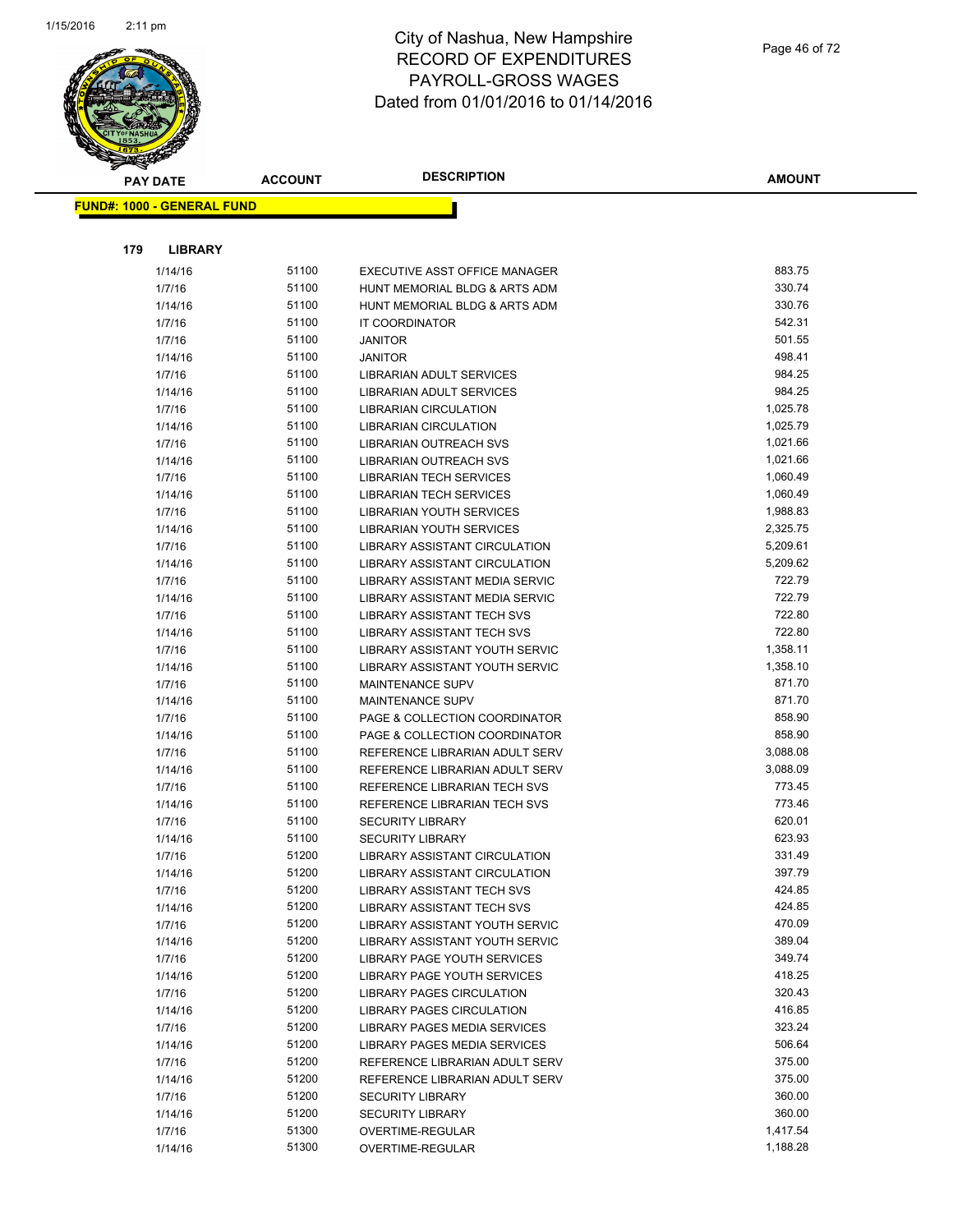Page 47 of 72

|     | <b>PAY DATE</b>                   | <b>ACCOUNT</b>                           | <b>DESCRIPTION</b>                                   | <b>AMOUNT</b>        |
|-----|-----------------------------------|------------------------------------------|------------------------------------------------------|----------------------|
|     | <b>FUND#: 1000 - GENERAL FUND</b> |                                          |                                                      |                      |
| 179 | <b>LIBRARY</b>                    |                                          |                                                      |                      |
|     | 1/7/16                            | 51400                                    | <b>WAGES TEMP-SEASONAL</b>                           | 401.37               |
|     | 1/14/16                           | 51400                                    | <b>WAGES TEMP-SEASONAL</b>                           | 401.37               |
|     | 1/7/16                            | 51750                                    | <b>RETIREMENT &amp; SEPARATION PAY</b>               | 430.01               |
|     | TOTAL 179 - LIBRARY               |                                          |                                                      | \$69,415.57          |
| 181 |                                   | <b>COMMUNITY DEVELOPMENT</b>             |                                                      |                      |
|     | 1/7/16                            | 51100                                    | ADMINISTRATIVE ASSISTANT II                          | 704.60               |
|     | 1/14/16                           | 51100                                    | ADMINISTRATIVE ASSISTANT II                          | 704.59               |
|     | 1/7/16                            | 51100                                    | DIRECTOR COMMUNITY DEVELOPMENT                       | 1,873.50             |
|     | 1/14/16                           | 51100                                    | DIRECTOR COMMUNITY DEVELOPMENT                       | 1,873.50             |
|     | 1/7/16                            | 51100                                    | <b>WATERWAYS MANAGER</b>                             | 1,364.20             |
|     | 1/14/16                           | 51100                                    | <b>WATERWAYS MANAGER</b>                             | 1,364.20             |
|     | 1/7/16                            | 51200                                    | ADMINISTRATIVE ASSISTANT I                           | 355.59               |
|     | 1/14/16                           | 51200                                    | ADMINISTRATIVE ASSISTANT I                           | 355.59               |
|     | 1/7/16                            | 51400                                    | <b>WAGES TEMP-SEASONAL</b>                           | 100.00               |
|     | 1/14/16                           | 51400                                    | WAGES TEMP-SEASONAL                                  | 100.00               |
|     |                                   | <b>TOTAL 181 - COMMUNITY DEVELOPMENT</b> |                                                      | \$8,795.77           |
|     |                                   |                                          |                                                      |                      |
| 182 |                                   | <b>PLANNING &amp; ZONING</b>             |                                                      |                      |
|     |                                   |                                          |                                                      |                      |
|     |                                   |                                          |                                                      |                      |
|     | 1/7/16                            | 51100                                    | DEPARTMENT COORDINATOR                               | 957.65               |
|     | 1/14/16                           | 51100                                    | DEPARTMENT COORDINATOR                               | 957.65               |
|     | 1/7/16                            | 51100                                    | DEPUTY PLANNING MANAGER                              | 1,384.10             |
|     | 1/14/16                           | 51100                                    | DEPUTY PLANNING MANAGER                              | 1,384.10             |
|     | 1/7/16                            | 51100                                    | <b>MANAGER PLANNING DEPT</b>                         | 1,935.50             |
|     | 1/14/16                           | 51100                                    | <b>MANAGER PLANNING DEPT</b>                         | 1,935.50             |
|     | 1/7/16                            | 51100                                    | PLANNER I                                            | 2,253.95             |
|     | 1/14/16                           | 51100                                    | <b>PLANNER I</b>                                     | 2,253.95             |
|     | 1/7/16<br>1/14/16                 | 51100<br>51100                           | ZONING COORDINATOR<br>ZONING COORDINATOR             | 722.30<br>722.30     |
|     |                                   | <b>TOTAL 182 - PLANNING &amp; ZONING</b> |                                                      | \$14,507.00          |
|     |                                   |                                          |                                                      |                      |
| 183 | 1/7/16                            | <b>ECONOMIC DEVELOPMENT</b><br>51100     | ECONOMIC DEV DIRECTOR                                | 1,929.25             |
|     | 1/14/16                           | 51100                                    | <b>ECONOMIC DEV DIRECTOR</b>                         | 1,929.25             |
|     |                                   | <b>TOTAL 183 - ECONOMIC DEVELOPMENT</b>  |                                                      | \$3,858.50           |
| 191 | <b>SCHOOL</b>                     |                                          |                                                      |                      |
|     |                                   |                                          |                                                      |                      |
|     | 1/14/16                           | 51100                                    | ASSISTANT DIRECTOR BUSINESS                          | 3,008.20             |
|     | 1/14/16                           | 51100                                    | ASSISTANT PRINCIPAL AMH                              | 1,403.82             |
|     | 1/14/16                           | 51100                                    | ASSISTANT PRINCIPAL BIC                              | 3,000.00             |
|     | 1/14/16                           | 51100                                    | ASSISTANT PRINCIPAL BIR                              | 1,403.82             |
|     | 1/14/16<br>1/14/16                | 51100<br>51100                           | ASSISTANT PRINCIPAL BRO<br>ASSISTANT PRINCIPAL CHARL | 1,451.90<br>3,048.10 |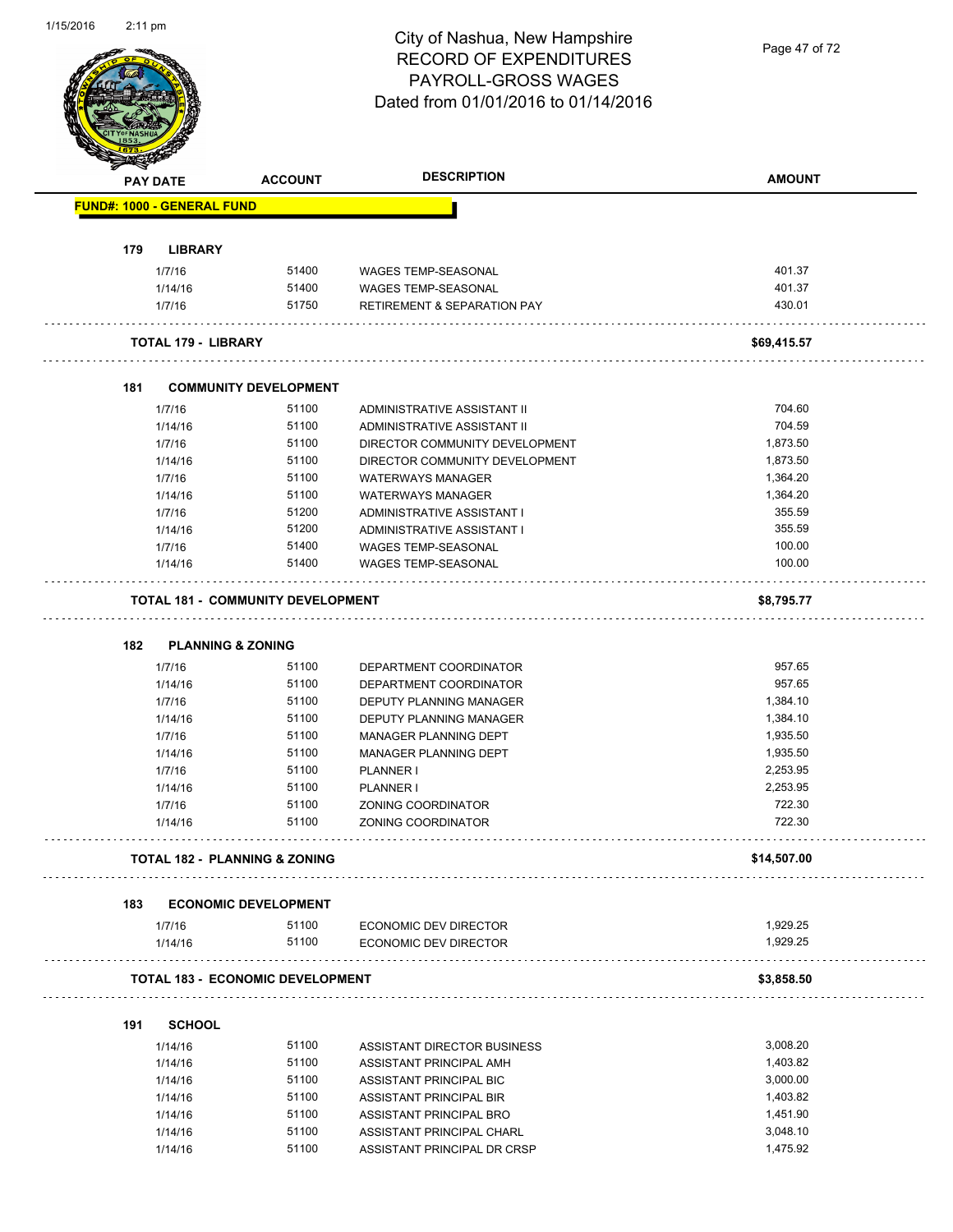

|     | <b>PAY DATE</b>                   | <b>ACCOUNT</b> | <b>DESCRIPTION</b>              | <b>AMOUNT</b> |
|-----|-----------------------------------|----------------|---------------------------------|---------------|
|     | <b>FUND#: 1000 - GENERAL FUND</b> |                |                                 |               |
|     |                                   |                |                                 |               |
|     |                                   |                |                                 |               |
| 191 | <b>SCHOOL</b>                     |                |                                 |               |
|     | 1/14/16                           | 51100          | ASSISTANT PRINCIPAL ELM         | 6,730.80      |
|     | 1/14/16                           | 51100          | ASSISTANT PRINCIPAL FES         | 3,048.10      |
|     | 1/14/16                           | 51100          | ASSISTANT PRINCIPAL FMS         | 3,365.40      |
|     | 1/14/16                           | 51100          | ASSISTANT PRINCIPAL LEDGE       | 5,938.51      |
|     | 1/14/16                           | 51100          | ASSISTANT PRINCIPAL MDE         | 3,048.09      |
|     | 1/14/16                           | 51100          | ASSISTANT PRINCIPAL MTP         | 2,951.90      |
|     | 1/14/16                           | 51100          | ASSISTANT PRINCIPAL NHN         | 12,536.00     |
|     | 1/14/16                           | 51100          | ASSISTANT PRINCIPAL NHS         | 12,829.10     |
|     | 1/14/16                           | 51100          | ASSISTANT PRINCIPAL PMS         | 3,365.40      |
|     | 1/14/16                           | 51100          | ASSISTANT PRINCIPAL SHE         | 1,451.90      |
|     | 1/14/16                           | 51100          | ASSISTANT SUPERINTENDENT        | 8,590.50      |
|     | 1/14/16                           | 51100          | ASST DIRECTOR PLANT OPS         | 4,526.80      |
|     | 1/14/16                           | 51100          | <b>ASST DIRECTOR SPED</b>       | 6,321.70      |
|     | 1/14/16                           | 51100          | ASST SYSTEMS ADMIN FULL YEAR    | 12,935.89     |
|     | 1/14/16                           | 51100          | ASST SYSTEMS ADMIN SCH YEAR     | 791.20        |
|     | 1/14/16                           | 51100          | <b>ATTENDANCE OFFICER</b>       | 2,360.61      |
|     | 1/14/16                           | 51100          | CAREER CENTER COORD NHN         | 1,537.28      |
|     | 1/14/16                           | 51100          | CHIEF OPERATING OFFICER         | 4,094.60      |
|     | 1/14/16                           | 51100          | CLERICAL ACADEMY NHN            | 4,170.29      |
|     | 1/14/16                           | 51100          | CLERICAL ACADEMY NHS            | 2,536.11      |
|     | 1/7/16                            | 51100          | CLERICAL ADULT ED NHN           | 745.15        |
|     | 1/14/16                           | 51100          | CLERICAL ADULT ED NHN           | 752.65        |
|     | 1/7/16                            | 51100          | CLERICAL ASST SUPER SUP         | 2,002.27      |
|     | 1/14/16                           | 51100          | <b>CLERICAL ASST SUPER SUP</b>  | 2,006.85      |
|     | 1/14/16                           | 51100          | CLERICAL ATHLETIC NHN           | 865.38        |
|     | 1/14/16                           | 51100          | <b>CLERICAL ATHLETIC NHS</b>    | 894.18        |
|     | 1/7/16                            | 51100          | <b>CLERICAL BUSINESS</b>        | 3,713.46      |
|     | 1/14/16                           | 51100          | <b>CLERICAL BUSINESS</b>        | 3,718.20      |
|     | 1/7/16                            | 51100          | CLERICAL CHIEF OP OFFICER SUP   | 826.27        |
|     | 1/14/16                           | 51100          | CLERICAL CHIEF OP OFFICER SUP   | 826.29        |
|     | 1/14/16                           | 51100          | <b>CLERICAL CTE NHS</b>         | 907.67        |
|     | 1/14/16                           | 51100          | <b>CLERICAL GUIDANCE ELM</b>    | 907.68        |
|     | 1/14/16                           | 51100          | <b>CLERICAL GUIDANCE NHN</b>    | 2,419.98      |
|     | 1/14/16                           | 51100          | <b>CLERICAL GUIDANCE NHS</b>    | 2,530.68      |
|     | 1/7/16                            | 51100          | <b>CLERICAL HUMAN RESOURCES</b> | 2,110.20      |
|     | 1/14/16                           | 51100          | CLERICAL HUMAN RESOURCES        | 2,110.20      |
|     | 1/7/16                            | 51100          | <b>CLERICAL PAYROLL SUP</b>     | 677.25        |
|     | 1/14/16                           | 51100          | <b>CLERICAL PAYROLL SUP</b>     | 677.25        |
|     | 1/7/16                            | 51100          | <b>CLERICAL PLANT OPS</b>       | 677.25        |
|     | 1/14/16                           | 51100          | <b>CLERICAL PLANT OPS</b>       | 677.26        |
|     | 1/14/16                           | 51100          | <b>CLERICAL PRINCIPAL AMH</b>   | 1,580.87      |
|     | 1/14/16                           | 51100          | <b>CLERICAL PRINCIPAL BIC</b>   | 1,638.06      |
|     | 1/14/16                           | 51100          | <b>CLERICAL PRINCIPAL BIR</b>   | 1,815.36      |
|     | 1/14/16                           | 51100          | CLERICAL PRINCIPAL BRO          | 1,815.36      |
|     | 1/14/16                           | 51100          | CLERICAL PRINCIPAL CHA          | 1,625.40      |
|     | 1/14/16                           | 51100          | CLERICAL PRINCIPAL DRC          | 1,495.78      |
|     | 1/14/16                           | 51100          | <b>CLERICAL PRINCIPAL ELM</b>   | 3,313.01      |
|     | 1/14/16                           | 51100          | <b>CLERICAL PRINCIPAL FES</b>   | 1,759.56      |
|     | 1/14/16                           | 51100          | <b>CLERICAL PRINCIPAL FMS</b>   | 2,653.74      |
|     | 1/14/16                           | 51100          | <b>CLERICAL PRINCIPAL LDG</b>   | 1,664.58      |
|     | 1/14/16                           | 51100          | CLERICAL PRINCIPAL MDE          | 1,806.90      |
|     | 1/14/16                           | 51100          | CLERICAL PRINCIPAL MTP          | 1,717.26      |
|     |                                   |                |                                 |               |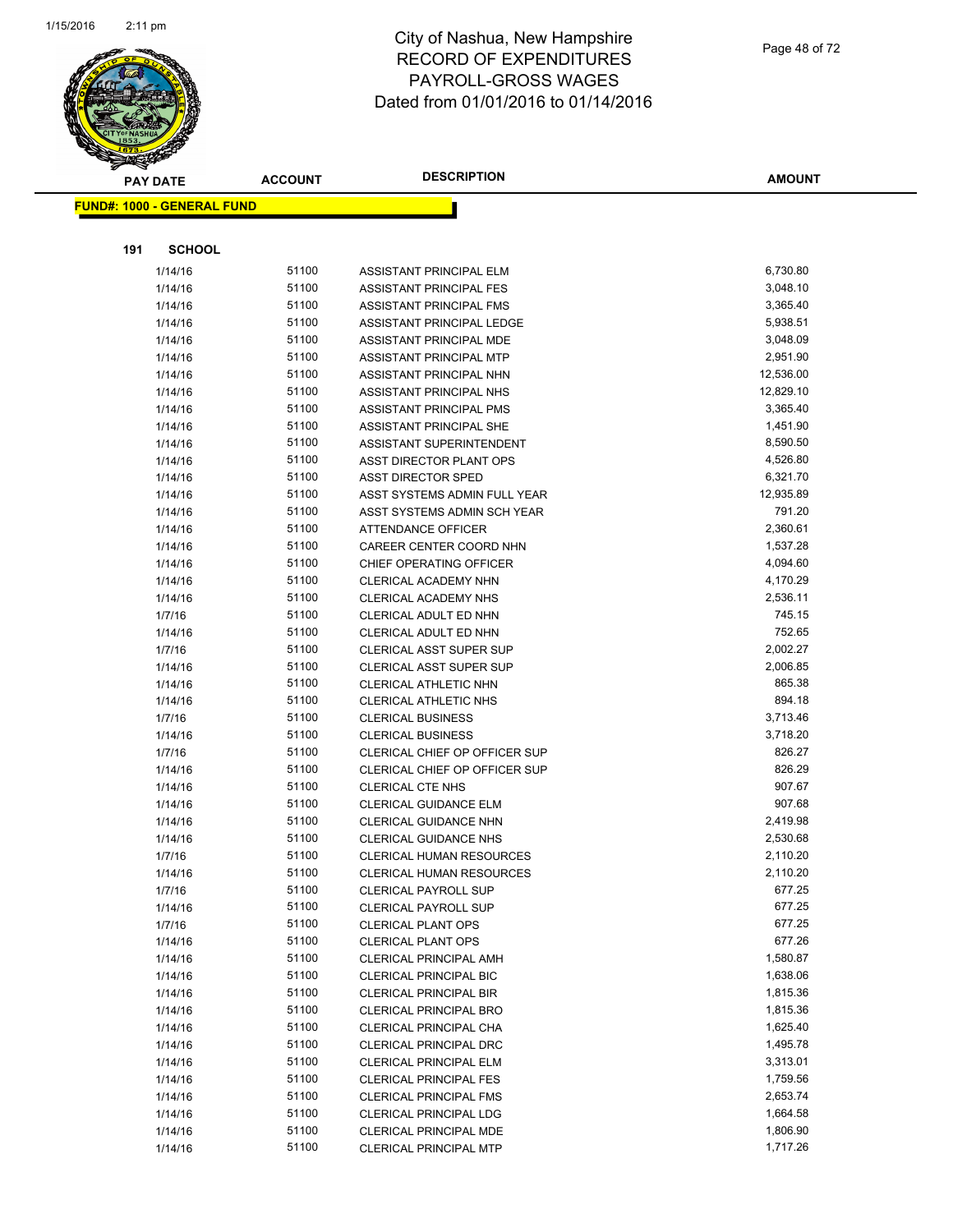

|     | <b>PAY DATE</b>                   | <b>ACCOUNT</b> | <b>DESCRIPTION</b>                                               | <b>AMOUNT</b>      |
|-----|-----------------------------------|----------------|------------------------------------------------------------------|--------------------|
|     | <b>FUND#: 1000 - GENERAL FUND</b> |                |                                                                  |                    |
|     |                                   |                |                                                                  |                    |
|     |                                   |                |                                                                  |                    |
| 191 | <b>SCHOOL</b>                     |                |                                                                  |                    |
|     | 1/14/16                           | 51100          | <b>CLERICAL PRINCIPAL NHN</b>                                    | 1,664.59           |
|     | 1/14/16                           | 51100          | <b>CLERICAL PRINCIPAL NHS</b>                                    | 2,540.76           |
|     | 1/14/16                           | 51100          | <b>CLERICAL PRINCIPAL NSE</b>                                    | 1,801.86           |
|     | 1/14/16                           | 51100          | <b>CLERICAL PRINCIPAL PMS</b>                                    | 2,439.54           |
|     | 1/14/16                           | 51100          | <b>CLERICAL PRINCIPAL SHE</b>                                    | 1,815.36           |
|     | 1/14/16                           | 51100          | CLERICAL RECEPTIONIST NHN                                        | 907.68             |
|     | 1/14/16                           | 51100          | <b>CLERICAL RECEPTIONIST NHS</b>                                 | 851.88             |
|     | 1/14/16                           | 51100          | CLERICAL SPECIAL ED NHN                                          | 772.68             |
|     | 1/14/16                           | 51100          | CLERICAL SPECIAL ED NHS                                          | 772.68             |
|     | 1/7/16                            | 51100          | CLERICAL SPECIAL ED SUP                                          | 1,512.80           |
|     | 1/14/16                           | 51100          | CLERICAL SPECIAL ED SUP                                          | 1,512.80           |
|     | 1/7/16                            | 51100          | CLERICAL STUDENT SERV SUP                                        | 815.36             |
|     | 1/14/16                           | 51100          | <b>CLERICAL STUDENT SERV SUP</b>                                 | 815.36             |
|     | 1/14/16                           | 51100          | CLERICAL SUPERINTENDANT SUP                                      | 1,692.30           |
|     | 1/14/16                           | 51100          | <b>CLERICAL TRANSPORTATION SUP</b>                               | 412.08             |
|     | 1/14/16                           | 51100          | <b>CURRICULUM SUPERVISOR</b>                                     | 5,809.01           |
|     | 1/7/16                            | 51100          | <b>CUSTODIAN AMH</b>                                             | 1,754.36           |
|     | 1/14/16                           | 51100          | <b>CUSTODIAN AMH</b>                                             | 1,671.85           |
|     | 1/7/16                            | 51100          | <b>CUSTODIAN ASST HEAD ELM</b>                                   | 999.06             |
|     | 1/14/16                           | 51100          | <b>CUSTODIAN ASST HEAD ELM</b>                                   | 791.20<br>791.20   |
|     | 1/7/16                            | 51100          | <b>CUSTODIAN ASST HEAD FMS</b>                                   |                    |
|     | 1/14/16                           | 51100<br>51100 | <b>CUSTODIAN ASST HEAD FMS</b>                                   | 791.20<br>1,736.80 |
|     | 1/7/16                            | 51100          | <b>CUSTODIAN ASST HEAD NHN</b>                                   | 1,736.80           |
|     | 1/14/16                           | 51100          | <b>CUSTODIAN ASST HEAD NHN</b>                                   | 1,736.80           |
|     | 1/7/16                            | 51100          | <b>CUSTODIAN ASST HEAD NHS</b><br><b>CUSTODIAN ASST HEAD NHS</b> | 1,736.80           |
|     | 1/14/16<br>1/7/16                 | 51100          | <b>CUSTODIAN ASST HEAD PMS</b>                                   | 791.20             |
|     | 1/14/16                           | 51100          | <b>CUSTODIAN ASST HEAD PMS</b>                                   | 791.20             |
|     | 1/7/16                            | 51100          | <b>CUSTODIAN BIC</b>                                             | 2,084.40           |
|     | 1/14/16                           | 51100          | <b>CUSTODIAN BIC</b>                                             | 2,084.40           |
|     | 1/7/16                            | 51100          | <b>CUSTODIAN BIR</b>                                             | 2,084.40           |
|     | 1/14/16                           | 51100          | <b>CUSTODIAN BIR</b>                                             | 2,084.40           |
|     | 1/7/16                            | 51100          | <b>CUSTODIAN BRO</b>                                             | 1,385.26           |
|     | 1/14/16                           | 51100          | <b>CUSTODIAN BRO</b>                                             | 1,389.60           |
|     | 1/7/16                            | 51100          | <b>CUSTODIAN CHA</b>                                             | 1,354.86           |
|     | 1/14/16                           | 51100          | <b>CUSTODIAN CHA</b>                                             | 1,389.60           |
|     | 1/7/16                            | 51100          | <b>CUSTODIAN DRC</b>                                             | 1,222.80           |
|     | 1/14/16                           | 51100          | <b>CUSTODIAN DRC</b>                                             | 1,354.80           |
|     | 1/7/16                            | 51100          | <b>CUSTODIAN ELM</b>                                             | 5,481.20           |
|     | 1/14/16                           | 51100          | <b>CUSTODIAN ELM</b>                                             | 5,745.20           |
|     | 1/7/16                            | 51100          | <b>CUSTODIAN FES</b>                                             | 1,389.60           |
|     | 1/14/16                           | 51100          | <b>CUSTODIAN FES</b>                                             | 1,389.60           |
|     | 1/7/16                            | 51100          | <b>CUSTODIAN FMS</b>                                             | 2,779.20           |
|     | 1/14/16                           | 51100          | <b>CUSTODIAN FMS</b>                                             | 2,779.20           |
|     | 1/7/16                            | 51100          | <b>CUSTODIAN HEAD AMH</b>                                        | 791.20             |
|     | 1/14/16                           | 51100          | <b>CUSTODIAN HEAD AMH</b>                                        | 791.20             |
|     | 1/7/16                            | 51100          | <b>CUSTODIAN HEAD BIC</b>                                        | 791.20             |
|     | 1/14/16                           | 51100          | <b>CUSTODIAN HEAD BIC</b>                                        | 791.20             |
|     | 1/7/16                            | 51100          | <b>CUSTODIAN HEAD BIR</b>                                        | 791.20             |
|     | 1/14/16                           | 51100          | <b>CUSTODIAN HEAD BIR</b>                                        | 791.20             |
|     | 1/7/16                            | 51100          | <b>CUSTODIAN HEAD BRO</b>                                        | 791.20             |
|     | 1/14/16                           | 51100          | <b>CUSTODIAN HEAD BRO</b>                                        | 791.20             |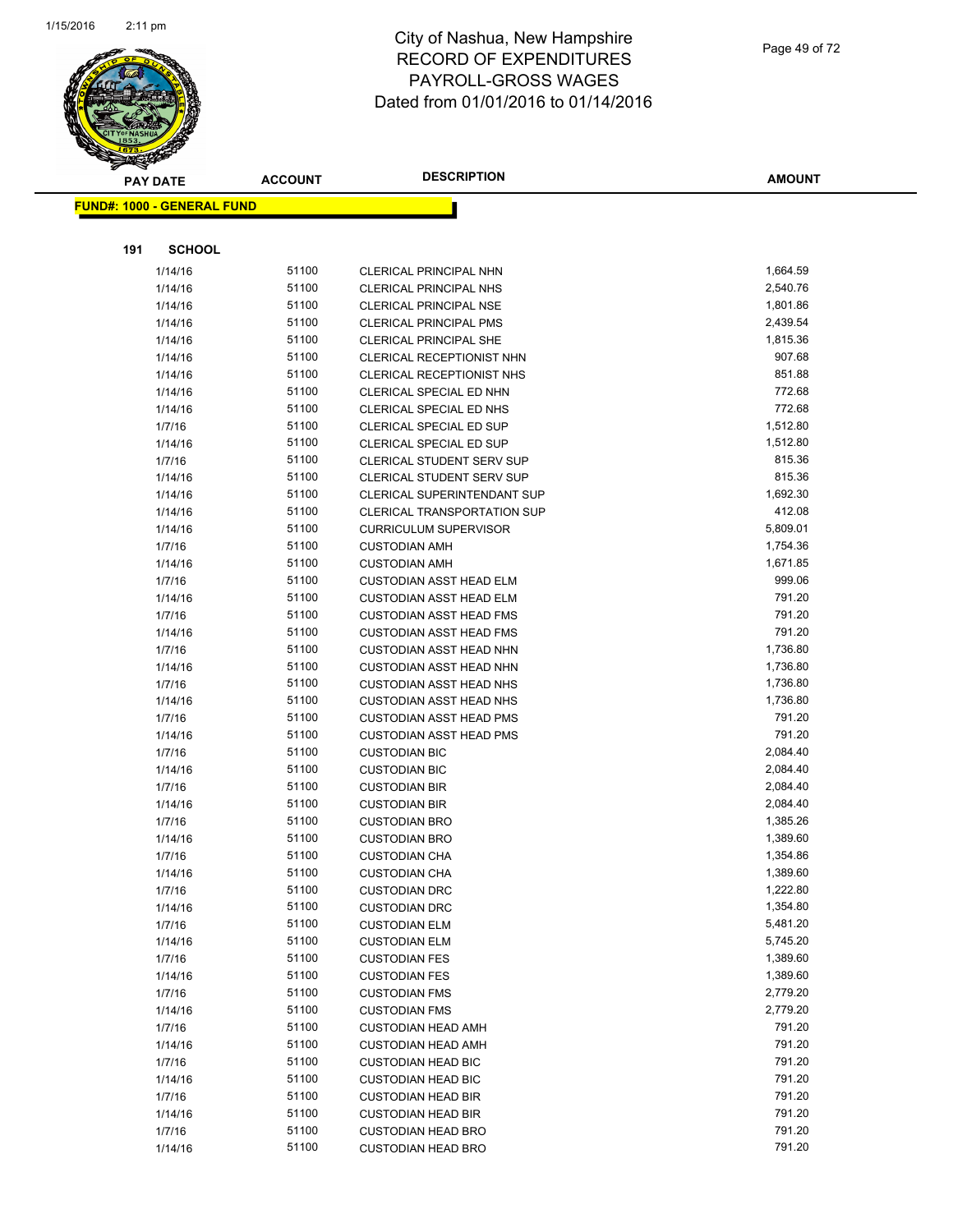

|     | <b>PAY DATE</b>                    | <b>ACCOUNT</b> | <b>DESCRIPTION</b>                                     | <b>AMOUNT</b>    |
|-----|------------------------------------|----------------|--------------------------------------------------------|------------------|
|     | <u> FUND#: 1000 - GENERAL FUND</u> |                |                                                        |                  |
|     |                                    |                |                                                        |                  |
|     |                                    |                |                                                        |                  |
| 191 | <b>SCHOOL</b>                      |                |                                                        |                  |
|     | 1/7/16                             | 51100          | <b>CUSTODIAN HEAD CHA</b>                              | 791.20           |
|     | 1/14/16                            | 51100          | <b>CUSTODIAN HEAD CHA</b>                              | 791.20           |
|     | 1/7/16                             | 51100          | <b>CUSTODIAN HEAD DRC</b>                              | 791.20           |
|     | 1/14/16                            | 51100          | <b>CUSTODIAN HEAD DRC</b>                              | 791.20           |
|     | 1/7/16                             | 51100          | <b>CUSTODIAN HEAD ELM</b>                              | 937.60           |
|     | 1/14/16                            | 51100          | <b>CUSTODIAN HEAD ELM</b>                              | 937.60           |
|     | 1/7/16                             | 51100          | <b>CUSTODIAN HEAD FES</b>                              | 786.26           |
|     | 1/14/16                            | 51100          | <b>CUSTODIAN HEAD FES</b>                              | 791.20           |
|     | 1/7/16                             | 51100          | <b>CUSTODIAN HEAD FMS</b>                              | 937.60           |
|     | 1/14/16                            | 51100          | <b>CUSTODIAN HEAD FMS</b>                              | 937.60           |
|     | 1/7/16                             | 51100          | <b>CUSTODIAN HEAD LDG</b>                              | 791.20           |
|     | 1/14/16                            | 51100          | <b>CUSTODIAN HEAD LDG</b>                              | 791.20           |
|     | 1/7/16                             | 51100<br>51100 | <b>CUSTODIAN HEAD MDE</b>                              | 791.20<br>791.20 |
|     | 1/14/16                            | 51100          | <b>CUSTODIAN HEAD MDE</b>                              | 791.20           |
|     | 1/7/16                             | 51100          | <b>CUSTODIAN HEAD MTP</b>                              | 791.20           |
|     | 1/14/16<br>1/7/16                  | 51100          | <b>CUSTODIAN HEAD MTP</b><br><b>CUSTODIAN HEAD NHN</b> | 919.62           |
|     |                                    | 51100          |                                                        | 966.78           |
|     | 1/14/16<br>1/7/16                  | 51100          | <b>CUSTODIAN HEAD NHN</b><br><b>CUSTODIAN HEAD NHS</b> | 943.20           |
|     | 1/14/16                            | 51100          | <b>CUSTODIAN HEAD NHS</b>                              | 943.20           |
|     | 1/7/16                             | 51100          | <b>CUSTODIAN HEAD NSE</b>                              | 791.20           |
|     | 1/14/16                            | 51100          | <b>CUSTODIAN HEAD NSE</b>                              | 791.20           |
|     | 1/7/16                             | 51100          | <b>CUSTODIAN HEAD PMS</b>                              | 937.60           |
|     | 1/14/16                            | 51100          | <b>CUSTODIAN HEAD PMS</b>                              | 937.60           |
|     | 1/7/16                             | 51100          | <b>CUSTODIAN HEAD SHE</b>                              | 197.80           |
|     | 1/14/16                            | 51100          | <b>CUSTODIAN HEAD SHE</b>                              | 197.80           |
|     | 1/7/16                             | 51100          | <b>CUSTODIAN LDG</b>                                   | 1,528.56         |
|     | 1/14/16                            | 51100          | <b>CUSTODIAN LDG</b>                                   | 1,389.60         |
|     | 1/7/16                             | 51100          | <b>CUSTODIAN MDE</b>                                   | 1,059.56         |
|     | 1/14/16                            | 51100          | <b>CUSTODIAN MDE</b>                                   | 977.05           |
|     | 1/7/16                             | 51100          | <b>CUSTODIAN MTP</b>                                   | 1,447.44         |
|     | 1/14/16                            | 51100          | <b>CUSTODIAN MTP</b>                                   | 1,486.00         |
|     | 1/7/16                             | 51100          | <b>CUSTODIAN NHN</b>                                   | 9,384.79         |
|     | 1/14/16                            | 51100          | <b>CUSTODIAN NHN</b>                                   | 9,748.70         |
|     | 1/7/16                             | 51100          | <b>CUSTODIAN NHS</b>                                   | 9,794.92         |
|     | 1/14/16                            | 51100          | <b>CUSTODIAN NHS</b>                                   | 9,799.29         |
|     | 1/7/16                             | 51100          | <b>CUSTODIAN NSE</b>                                   | 1,389.60         |
|     | 1/14/16                            | 51100          | <b>CUSTODIAN NSE</b>                                   | 1,389.60         |
|     | 1/7/16                             | 51100          | <b>CUSTODIAN PMS</b>                                   | 2,230.09         |
|     | 1/14/16                            | 51100          | <b>CUSTODIAN PMS</b>                                   | 2,045.32         |
|     | 1/7/16                             | 51100          | <b>CUSTODIAN SHE</b>                                   | 2,176.46         |
|     | 1/14/16                            | 51100          | <b>CUSTODIAN SHE</b>                                   | 2,180.80         |
|     | 1/14/16                            | 51100          | <b>CUSTODIAN SUPERVISOR WPO</b>                        | 2,064.80         |
|     | 1/7/16                             | 51100          | <b>CUSTODIAN WID</b>                                   | 972.73           |
|     | 1/14/16                            | 51100          | <b>CUSTODIAN WID</b>                                   | 714.08           |
|     | 1/14/16                            | 51100          | <b>DATA ANALYST</b>                                    | 1,831.00         |
|     | 1/14/16                            | 51100          | DIRECTOR ADULT ED                                      | 3,199.50         |
|     | 1/14/16                            | 51100          | <b>DIRECTOR ATHLETICS</b>                              | 3,519.40         |
|     | 1/14/16                            | 51100          | DIRECTOR COM GRANTS                                    | 3,128.80         |
|     | 1/14/16                            | 51100          | <b>DIRECTOR GUIDANCE</b>                               | 6,068.90         |
|     | 1/14/16                            | 51100          | DIRECTOR HUMAN RESOURCES                               | 3,241.10         |
|     | 1/14/16                            | 51100          | <b>DIRECTOR PLANT OPS</b>                              | 3,653.30         |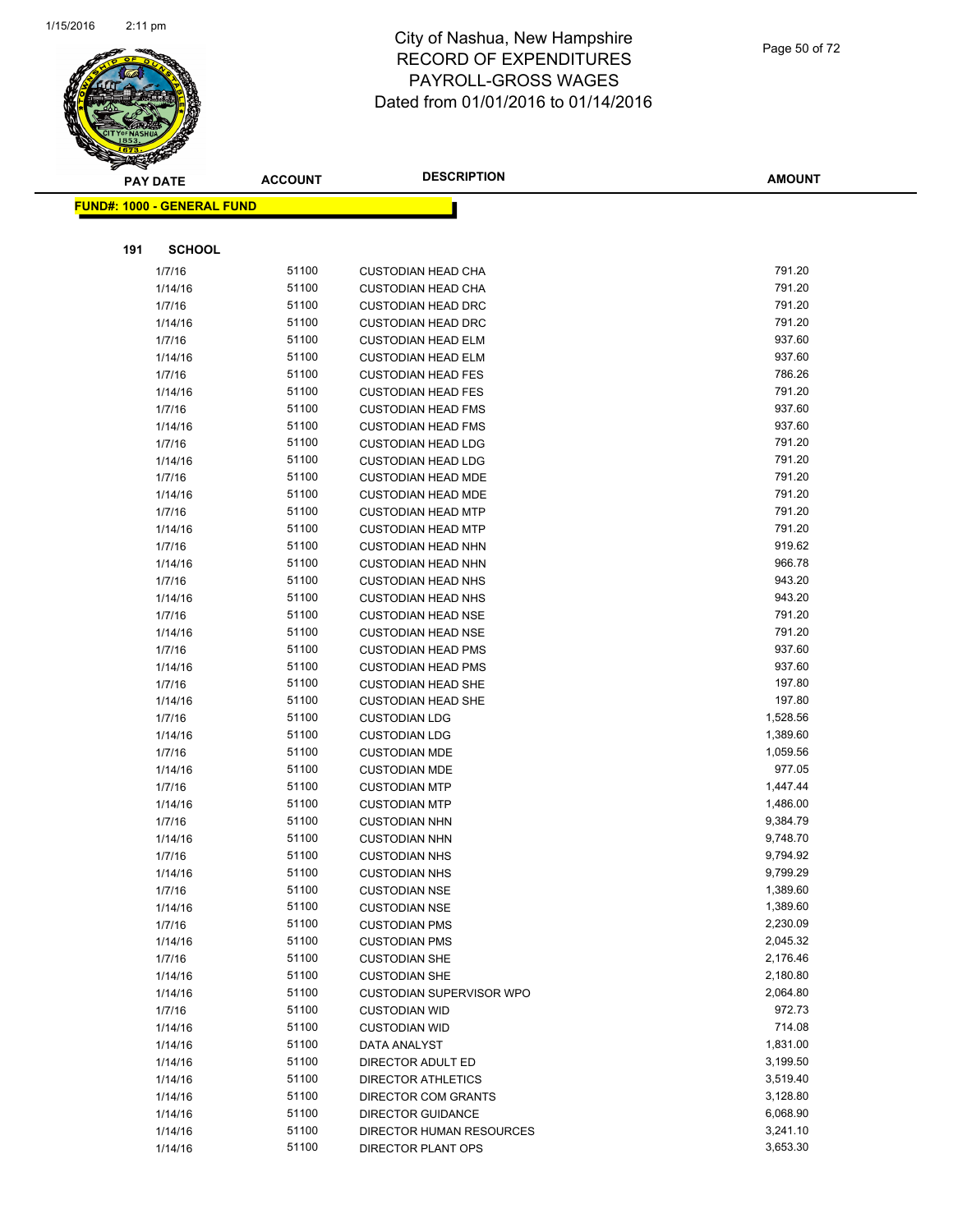

|     | <b>PAY DATE</b>                    | <b>ACCOUNT</b> | <b>DESCRIPTION</b>                                             | <b>AMOUNT</b>         |
|-----|------------------------------------|----------------|----------------------------------------------------------------|-----------------------|
|     | <u> FUND#: 1000 - GENERAL FUND</u> |                |                                                                |                       |
|     |                                    |                |                                                                |                       |
|     |                                    |                |                                                                |                       |
| 191 | <b>SCHOOL</b>                      |                |                                                                |                       |
|     | 1/14/16                            | 51100          | DIRECTOR PRE SCHOOL                                            | 2,696.80              |
|     | 1/14/16                            | 51100          | DIRECTOR SPECIAL ED                                            | 3,730.80              |
|     | 1/14/16                            | 51100          | DIRECTOR STUDENT SERVICES                                      | 3,262.20              |
|     | 1/14/16                            | 51100          | DIRECTOR TECHNOLOGY                                            | 4,109.00              |
|     | 1/14/16                            | 51100          | DIRECTOR TRANSPORTATION                                        | 3,105.50              |
|     | 1/14/16                            | 51100          | DIRECTOR VOCATIONAL                                            | 7,172.80              |
|     | 1/14/16                            | 51100          | DW TECHNOLOGY PEER COACH                                       | 2,602.91              |
|     | 1/14/16                            | 51100          | ELL OUTREACH WORKER                                            | 1,794.86              |
|     | 1/14/16                            | 51100          | ELL OUTREACH WORKER HOURLY                                     | 775.00                |
|     | 1/14/16                            | 51100          | GUIDANCE COUNSELOR AMH                                         | 1,823.08              |
|     | 1/14/16                            | 51100<br>51100 | <b>GUIDANCE COUNSELOR BIC</b>                                  | 1,885.02              |
|     | 1/14/16                            |                | <b>GUIDANCE COUNSELOR BIR</b>                                  | 2,873.00<br>1,762.11  |
|     | 1/14/16                            | 51100<br>51100 | <b>GUIDANCE COUNSELOR BRO</b>                                  |                       |
|     | 1/14/16                            |                | <b>GUIDANCE COUNSELOR CHA</b>                                  | 2,873.00              |
|     | 1/14/16                            | 51100<br>51100 | <b>GUIDANCE COUNSELOR DRC</b>                                  | 2,782.91<br>11,514.60 |
|     | 1/14/16                            | 51100          | <b>GUIDANCE COUNSELOR ELM</b>                                  | 2,651.60              |
|     | 1/14/16                            | 51100          | <b>GUIDANCE COUNSELOR FES</b><br><b>GUIDANCE COUNSELOR FMS</b> | 5,552.12              |
|     | 1/14/16                            | 51100          |                                                                | 2,761.41              |
|     | 1/14/16                            | 51100          | <b>GUIDANCE COUNSELOR LDG</b><br><b>GUIDANCE COUNSELOR MDE</b> | 2,288.98              |
|     | 1/14/16<br>1/14/16                 | 51100          | <b>GUIDANCE COUNSELOR MTP</b>                                  | 2,782.91              |
|     | 1/14/16                            | 51100          | GUIDANCE COUNSELOR NHN                                         | 17,475.72             |
|     | 1/14/16                            | 51100          | GUIDANCE COUNSELOR NHS                                         | 19,374.32             |
|     | 1/14/16                            | 51100          | <b>GUIDANCE COUNSELOR NSE</b>                                  | 2,782.91              |
|     | 1/14/16                            | 51100          | <b>GUIDANCE COUNSELOR PMS</b>                                  | 8,160.97              |
|     | 1/14/16                            | 51100          | <b>GUIDANCE COUNSELOR SHE</b>                                  | 2,674.82              |
|     | 1/14/16                            | 51100          | JOB DEVELOPER SPED NHN                                         | 2,873.00              |
|     | 1/14/16                            | 51100          | <b>LIBRARIAN AMH</b>                                           | 2,674.82              |
|     | 1/14/16                            | 51100          | <b>LIBRARIAN BIC</b>                                           | 1,994.54              |
|     | 1/14/16                            | 51100          | <b>LIBRARIAN BIR</b>                                           | 1,949.68              |
|     | 1/14/16                            | 51100          | <b>LIBRARIAN BRO</b>                                           | 1,810.20              |
|     | 1/14/16                            | 51100          | LIBRARIAN CHA                                                  | 2,873.00              |
|     | 1/14/16                            | 51100          | <b>LIBRARIAN DRC</b>                                           | 2,002.62              |
|     | 1/14/16                            | 51100          | <b>LIBRARIAN ELM</b>                                           | 1,683.48              |
|     | 1/14/16                            | 51100          | <b>LIBRARIAN FES</b>                                           | 2,304.12              |
|     | 1/14/16                            | 51100          | <b>LIBRARIAN FMS</b>                                           | 3,288.90              |
|     | 1/14/16                            | 51100          | <b>LIBRARIAN LDG</b>                                           | 2,099.28              |
|     | 1/14/16                            | 51100          | <b>LIBRARIAN MDE</b>                                           | 2,288.98              |
|     | 1/14/16                            | 51100          | <b>LIBRARIAN MTP</b>                                           | 2,501.82              |
|     | 1/14/16                            | 51100          | <b>LIBRARIAN NHN</b>                                           | 4,552.59              |
|     | 1/14/16                            | 51100          | <b>LIBRARIAN NHS</b>                                           | 4,940.10              |
|     | 1/14/16                            | 51100          | <b>LIBRARIAN NSE</b>                                           | 2,288.98              |
|     | 1/14/16                            | 51100          | <b>LIBRARIAN PMS</b>                                           | 1,823.09              |
|     | 1/14/16                            | 51100          | <b>LIBRARIAN SHE</b>                                           | 2,782.91              |
|     | 1/14/16                            | 51100          | LICENSED PRACTICAL NURSE ELM                                   | 2,766.31              |
|     | 1/7/16                             | 51100          | MAINTENANCE ALARM WPO                                          | 998.80                |
|     | 1/14/16                            | 51100          | MAINTENANCE ALARM WPO                                          | 998.80                |
|     | 1/7/16                             | 51100          | MAINTENANCE ASST GRDS WPO                                      | 951.20                |
|     | 1/14/16                            | 51100          | MAINTENANCE ASST GRDS WPO                                      | 951.20                |
|     | 1/7/16                             | 51100          | MAINTENANCE CARPENTER WPO                                      | 975.60                |
|     | 1/14/16                            | 51100          | MAINTENANCE CARPENTER WPO                                      | 975.60                |
|     | 1/7/16                             | 51100          | MAINTENANCE ELECTRICIAN WPO                                    | 1,997.60              |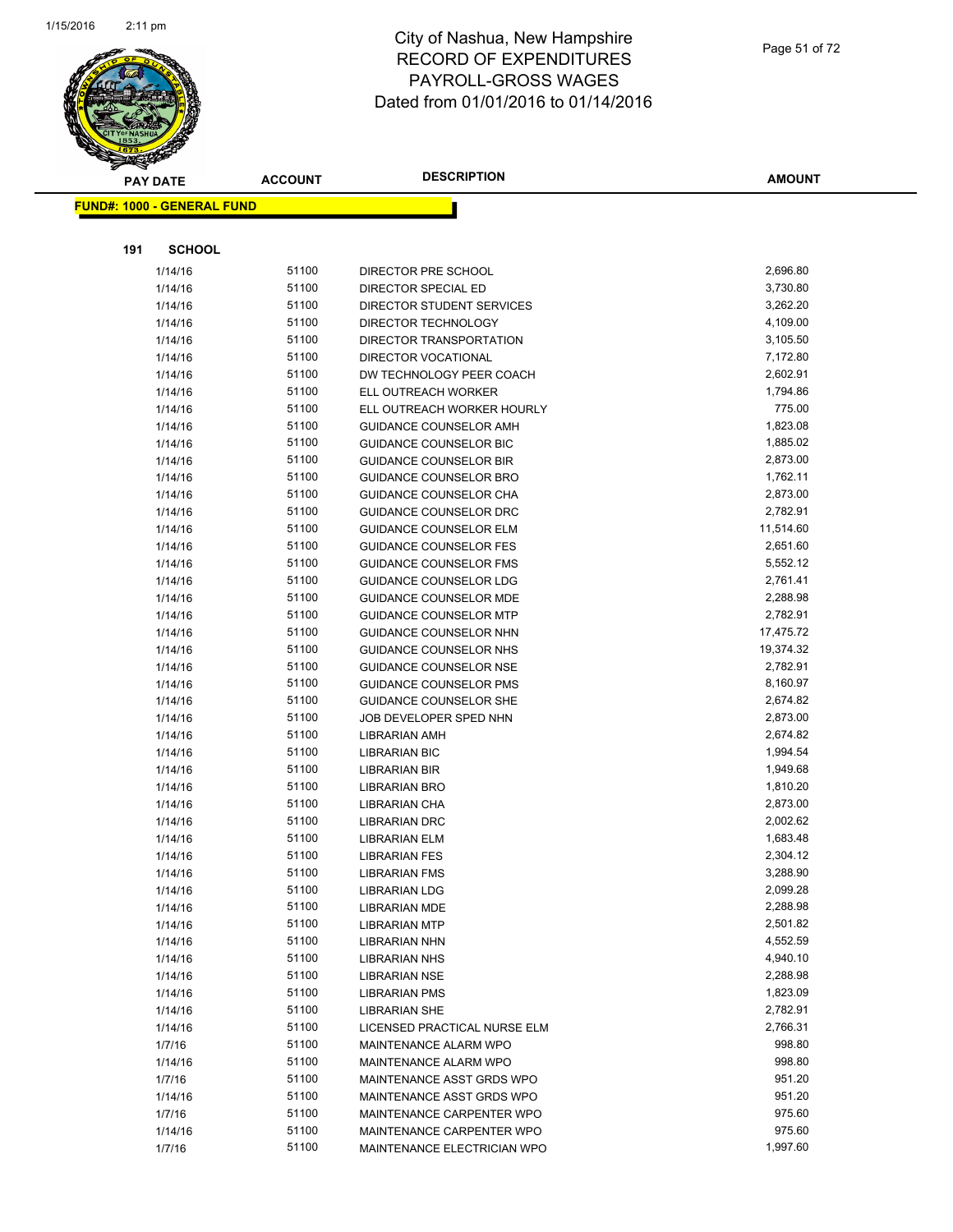

| <b>PAY DATE</b> |                                   | <b>ACCOUNT</b> | <b>DESCRIPTION</b>                          | <b>AMOUNT</b>        |
|-----------------|-----------------------------------|----------------|---------------------------------------------|----------------------|
|                 | <b>FUND#: 1000 - GENERAL FUND</b> |                |                                             |                      |
|                 |                                   |                |                                             |                      |
|                 |                                   |                |                                             |                      |
| 191             | <b>SCHOOL</b>                     |                |                                             |                      |
|                 | 1/14/16                           | 51100          | MAINTENANCE ELECTRICIAN WPO                 | 1,997.60             |
|                 | 1/7/16                            | 51100          | MAINTENANCE GRDS FORMEN WPO                 | 975.60               |
|                 | 1/14/16                           | 51100          | MAINTENANCE GRDS FORMEN WPO                 | 975.60               |
|                 | 1/7/16                            | 51100          | MAINTENANCE GROUNDS WPO                     | 3,348.80             |
|                 | 1/14/16                           | 51100          | MAINTENANCE GROUNDS WPO                     | 3,348.80             |
|                 | 1/7/16                            | 51100          | MAINTENANCE HVAC WPO                        | 3,844.26             |
|                 | 1/14/16                           | 51100          | MAINTENANCE HVAC WPO                        | 4,225.68             |
|                 | 1/7/16                            | 51100          | MAINTENANCE MESSENGER WPO                   | 937.60               |
|                 | 1/14/16                           | 51100          | MAINTENANCE MESSENGER WPO                   | 937.60               |
|                 | 1/7/16                            | 51100          | MAINTENANCE PLUMBER WPO                     | 1,002.80             |
|                 | 1/14/16                           | 51100          | MAINTENANCE PLUMBER WPO                     | 1,002.80             |
|                 | 1/7/16                            | 51100          | MAINTENANCE TRADES WPO                      | 3,913.60             |
|                 | 1/14/16                           | 51100          | MAINTENANCE TRADES WPO                      | 3,913.60             |
|                 | 1/14/16                           | 51100          | MARKETING TEACHER NHS                       | 2,288.98             |
|                 | 1/14/16                           | 51100          | <b>NURSE AMH</b>                            | 2,550.82             |
|                 | 1/14/16                           | 51100          | <b>NURSE BIC</b>                            | 1,941.23             |
|                 | 1/14/16                           | 51100          | <b>NURSE BIR</b>                            | 2,091.31             |
|                 | 1/14/16                           | 51100          | <b>NURSE BRO</b>                            | 2,250.00             |
|                 | 1/14/16                           | 51100          | <b>NURSE CHA</b>                            | 2,550.82             |
|                 | 1/14/16                           | 51100          | <b>NURSE DRC</b>                            | 2,550.82             |
|                 | 1/14/16                           | 51100          | <b>NURSE ELM</b>                            | 3,014.62             |
|                 | 1/14/16                           | 51100          | <b>NURSE FES</b>                            | 2,451.80             |
|                 | 1/14/16                           | 51100          | <b>NURSE FMS</b>                            | 2,550.82             |
|                 | 1/14/16                           | 51100          | <b>NURSE LDG</b>                            | 2,091.31             |
|                 | 1/14/16                           | 51100          | <b>NURSE MDE</b>                            | 2,550.82             |
|                 | 1/14/16                           | 51100<br>51100 | <b>NURSE MTP</b>                            | 1,649.80             |
|                 | 1/14/16                           |                | <b>NURSE NHN</b>                            | 5,002.62             |
|                 | 1/14/16                           | 51100<br>51100 | <b>NURSE NHS</b>                            | 5,101.64<br>2,451.80 |
|                 | 1/14/16<br>1/14/16                | 51100          | <b>NURSE NSE</b><br><b>NURSE PMS</b>        | 5,201.64             |
|                 |                                   | 51100          |                                             | 3,014.62             |
|                 | 1/14/16<br>1/14/16                | 51100          | <b>NURSE SHE</b><br>OFFICE MANAGER BUSINESS | 2,484.30             |
|                 | 1/14/16                           | 51100          | OFFICE MANAGER HUMAN RESOURCES              | 1,799.80             |
|                 | 1/14/16                           | 51100          | OFFICE MANAGER PLANT OPS                    | 970.10               |
|                 | 1/14/16                           | 51100          | OFFICE MANAGER SPED                         | 1,904.30             |
|                 | 1/14/16                           | 51100          | OUT DISTRICT COORDINATOR                    | 3,188.80             |
|                 | 1/14/16                           | 51100          | PARA ALT AMH                                | 689.32               |
|                 | 1/14/16                           | 51100          | PARA ALT DRC                                | 516.52               |
|                 | 1/14/16                           | 51100          | PARA ALT FMS                                | 712.62               |
|                 | 1/14/16                           | 51100          | PARA ALT LDG                                | 680.00               |
|                 | 1/14/16                           | 51100          | PARA ALT MTP                                | 516.52               |
|                 | 1/14/16                           | 51100          | PARA ALT PMS                                | 581.28               |
|                 | 1/14/16                           | 51100          | PARA AMH ELL                                | 1,050.98             |
|                 | 1/14/16                           | 51100          | PARA DW SPEC ED AMH                         | 11,049.02            |
|                 | 1/14/16                           | 51100          | PARA DW SPEC ED BIC                         | 424.62               |
|                 | 1/14/16                           | 51100          | PARA DW SPEC ED BIR                         | 1,732.94             |
|                 | 1/14/16                           | 51100          | PARA DW SPEC ED BRO                         | 4,668.58             |
|                 | 1/14/16                           | 51100          | PARA DW SPEC ED CHA                         | 11,145.51            |
|                 | 1/14/16                           | 51100          | PARA DW SPEC ED DRC                         | 619.82               |
|                 | 1/14/16                           | 51100          | PARA DW SPEC ED FMS                         | 2,644.49             |
|                 | 1/14/16                           | 51100          | PARA DW SPEC ED MDE                         | 10,618.98            |
|                 | 1/14/16                           | 51100          | PARA DW SPEC ED MTP                         | 583.59               |
|                 |                                   |                |                                             |                      |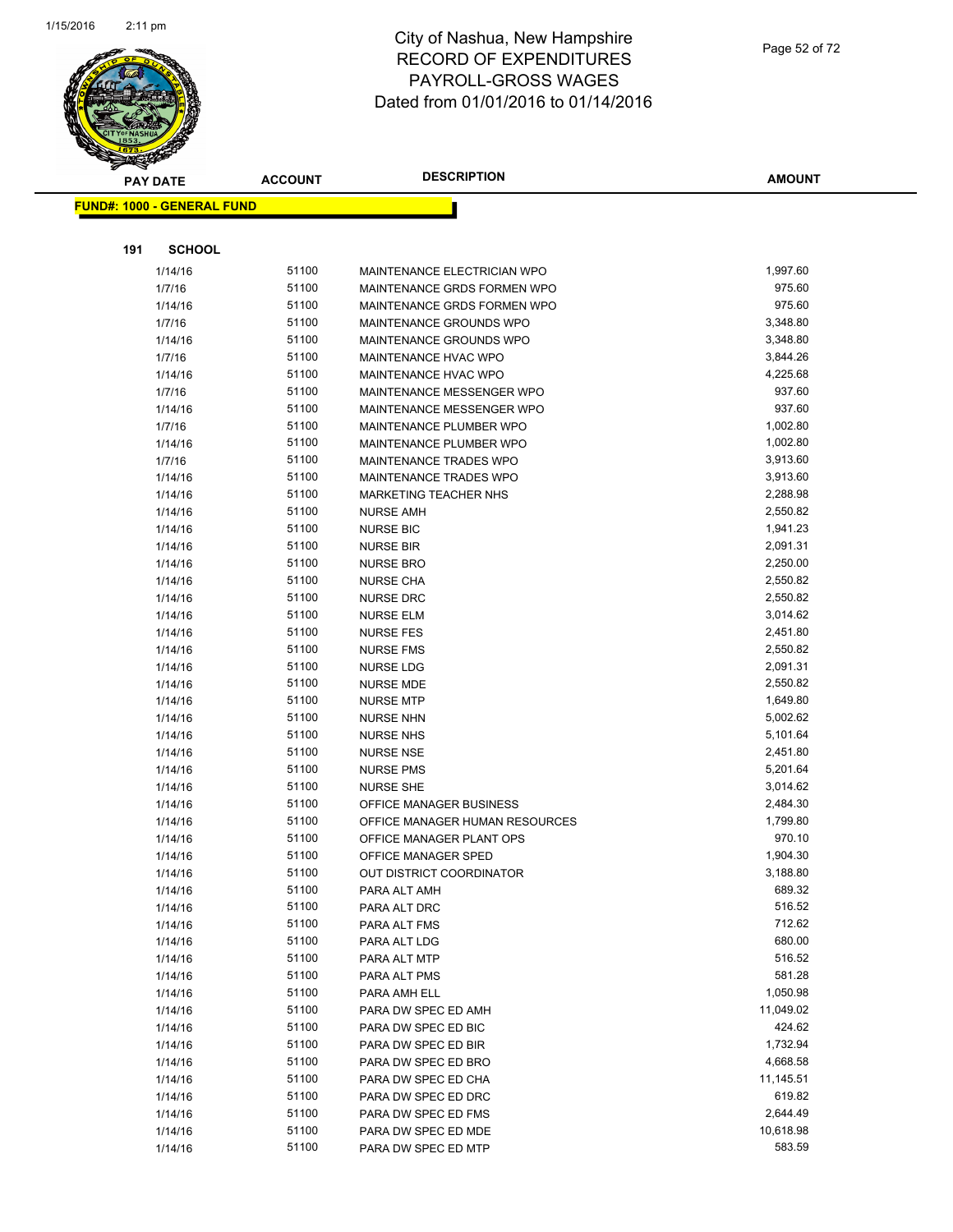

|     | <b>PAY DATE</b>                    | <b>ACCOUNT</b> | <b>DESCRIPTION</b>                | <b>AMOUNT</b>      |
|-----|------------------------------------|----------------|-----------------------------------|--------------------|
|     | <u> FUND#: 1000 - GENERAL FUND</u> |                |                                   |                    |
|     |                                    |                |                                   |                    |
| 191 | <b>SCHOOL</b>                      |                |                                   |                    |
|     |                                    | 51100          |                                   | 5,528.96           |
|     | 1/14/16                            | 51100          | PARA DW SPEC ED NHN               |                    |
|     | 1/14/16                            |                | PARA DW SPEC ED NHS               | 8,274.91           |
|     | 1/14/16                            | 51100          | PARA DW SPEC ED NSE               | 3,336.77           |
|     | 1/14/16                            | 51100          | PARA DW SPEC ED PMS               | 6,441.55           |
|     | 1/14/16                            | 51100          | PARA DW SPEC ED SHE               | 10,546.96          |
|     | 1/14/16                            | 51100          | PARA DW SPEC ED WID               | 2,192.21           |
|     | 1/14/16                            | 51100          | PARA DW SPEC ELM                  | 6,808.78           |
|     | 1/14/16                            | 51100          | PARA ELL BIR                      | 635.76             |
|     | 1/14/16                            | 51100          | PARA ELL DRC                      | 635.76             |
|     | 1/14/16                            | 51100          | PARA ELL ELM                      | 1,009.34           |
|     | 1/14/16                            | 51100          | PARA ELL FES                      | 563.22             |
|     | 1/14/16                            | 51100          | PARA ELL FMS                      | 516.07             |
|     | 1/14/16                            | 51100          | PARA ELL LDG                      | 635.76             |
|     | 1/14/16                            | 51100          | PARA ELL MTP                      | 458.64             |
|     | 1/14/16                            | 51100          | PARA ELL NHS                      | 697.58             |
|     | 1/14/16                            | 51100          | PARA ELL PMS                      | 484.15             |
|     | 1/14/16                            | 51100          | PARA ELL SHE                      | 649.01             |
|     | 1/14/16                            | 51100          | PARA INST AMH                     | 1,784.87           |
|     | 1/14/16                            | 51100          | PARA INST BIC                     | 7,246.95           |
|     | 1/14/16                            | 51100          | PARA INST BIR                     | 5,066.89           |
|     | 1/14/16                            | 51100          | PARA INST BRO                     | 3,280.69           |
|     | 1/14/16                            | 51100          | PARA INST CHA                     | 5,879.50           |
|     | 1/14/16                            | 51100          | PARA INST DRC                     | 4,104.07           |
|     | 1/14/16                            | 51100          | PARA INST ELM                     | 6,260.84           |
|     | 1/14/16                            | 51100          | PARA INST FES                     | 6,190.57           |
|     | 1/14/16                            | 51100          | PARA INST FMS                     | 5,960.99           |
|     | 1/14/16                            | 51100          | PARA INST LDG                     | 8,216.67           |
|     | 1/14/16                            | 51100          | PARA INST MDE                     | 4,941.63           |
|     | 1/14/16                            | 51100          | PARA INST MTP                     | 2,590.05           |
|     | 1/14/16                            | 51100          | PARA INST NHN                     | 4,937.66           |
|     | 1/14/16                            | 51100          | PARA INST NHS                     | 2,524.20           |
|     | 1/14/16                            | 51100          | PARA INST NSE                     | 4,368.42           |
|     | 1/14/16                            | 51100          | PARA INST PMS                     | 6,765.65           |
|     | 1/14/16                            | 51100          | PARA INST SHE                     | 3,827.67           |
|     | 1/14/16                            | 51100<br>51100 | PARA KIND AMH                     | 1,344.48<br>669.96 |
|     | 1/14/16                            |                | PARA KIND BIC                     |                    |
|     | 1/14/16                            | 51100<br>51100 | PARA KIND BRO                     | 647.17<br>544.32   |
|     | 1/14/16                            |                | PARA KIND CHA                     | 635.76             |
|     | 1/14/16                            | 51100<br>51100 | PARA KIND DRC                     | 1,011.74           |
|     | 1/14/16                            |                | PARA KIND FES                     |                    |
|     | 1/14/16                            | 51100<br>51100 | PARA KIND LDG                     | 488.88<br>660.84   |
|     | 1/14/16<br>1/14/16                 | 51100          | PARA KIND MDE                     | 1,188.45           |
|     |                                    | 51100          | PARA KIND MTP                     | 665.40             |
|     | 1/14/16<br>1/14/16                 | 51100          | PARA KIND NSE<br>PARA KIND SHE    | 733.76             |
|     |                                    | 51100          |                                   | 759.16             |
|     | 1/14/16<br>1/14/16                 | 51100          | PARA MEDIA NHN<br>PARA MEDIA NHS  | 2,090.41           |
|     |                                    | 51100          |                                   | 3,265.74           |
|     | 1/14/16                            | 51100          | PARA PRE SCH BIC                  | 6,169.15           |
|     | 1/14/16                            | 51100          | PARA PRE SCH BRO                  | 404.40             |
|     | 1/14/16                            | 51100          | PARA PRE SCH MTP                  | 818.91             |
|     | 1/14/16<br>1/14/16                 | 51100          | PARA PRE SCH NSE<br>PARA READ ELM | 683.64             |
|     |                                    |                |                                   |                    |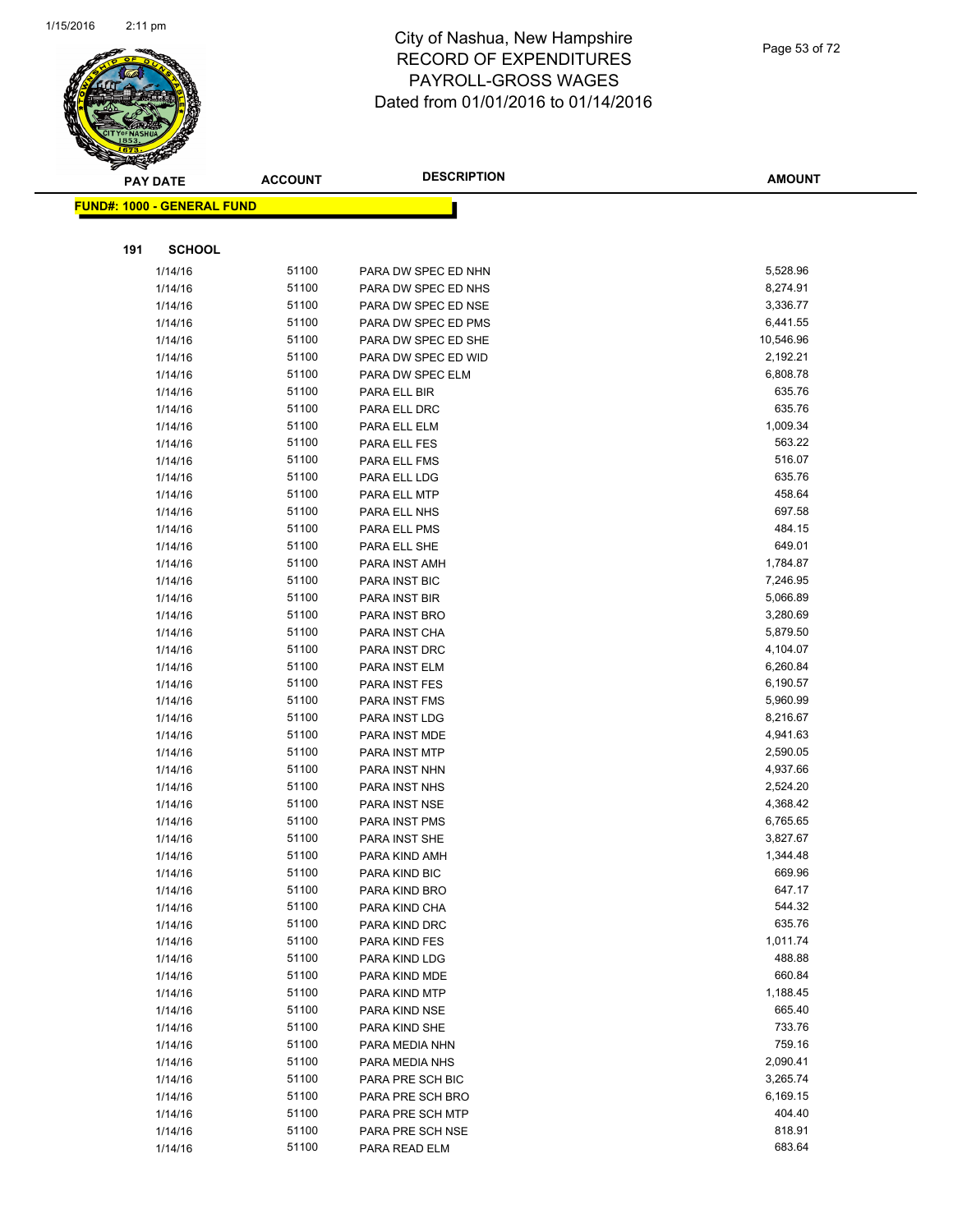

|     | <b>PAY DATE</b>                   | <b>ACCOUNT</b> | <b>DESCRIPTION</b>                    | <b>AMOUNT</b>        |
|-----|-----------------------------------|----------------|---------------------------------------|----------------------|
|     | <b>FUND#: 1000 - GENERAL FUND</b> |                |                                       |                      |
|     |                                   |                |                                       |                      |
|     |                                   |                |                                       |                      |
| 191 | <b>SCHOOL</b>                     |                |                                       |                      |
|     | 1/14/16                           | 51100          | PARA SCI NHN                          | 698.64               |
|     | 1/14/16                           | 51100          | PARA SCI NHS                          | 676.86               |
|     | 1/14/16                           | 51100          | PARA TTI DRC                          | 375.28               |
|     | 1/14/16                           | 51100          | PARA VOC NHS                          | 708.47               |
|     | 1/14/16                           | 51100          | PEER COACH SCIENCE                    | 5,727.91             |
|     | 1/14/16                           | 51100          | PRINCIPAL AMH                         | 3,514.40             |
|     | 1/14/16                           | 51100          | PRINCIPAL BIC                         | 3,884.60             |
|     | 1/14/16                           | 51100          | PRINCIPAL BIR                         | 3,620.20             |
|     | 1/14/16                           | 51100          | PRINCIPAL BRO                         | 3,088.80             |
|     | 1/14/16                           | 51100          | PRINCIPAL CHA                         | 3,567.30             |
|     | 1/14/16                           | 51100          | PRINCIPAL DRC                         | 3,461.50             |
|     | 1/14/16                           | 51100<br>51100 | PRINCIPAL ELM                         | 3,701.90             |
|     | 1/14/16                           | 51100          | <b>PRINCIPAL FES</b><br>PRINCIPAL FMS | 3,514.40<br>3,653.90 |
|     | 1/14/16<br>1/14/16                | 51100          | PRINCIPAL LDG                         | 3,884.60             |
|     | 1/14/16                           | 51100          | PRINCIPAL MDE                         | 3,567.30             |
|     | 1/14/16                           | 51100          | PRINCIPAL MTP                         | 3,620.20             |
|     | 1/14/16                           | 51100          | PRINCIPAL NHN                         | 4,009.60             |
|     | 1/14/16                           | 51100          | PRINCIPAL NHS                         | 4,096.20             |
|     | 1/14/16                           | 51100          | PRINCIPAL NSE                         | 3,620.20             |
|     | 1/14/16                           | 51100          | PRINCIPAL PMS                         | 3,750.00             |
|     | 1/14/16                           | 51100          | PRINCIPAL SHE                         | 3,884.60             |
|     | 1/14/16                           | 51100          | SCHOOL PSYCHOLOGIST WID               | 38,462.61            |
|     | 1/14/16                           | 51100          | SECURITY GUARD NHS                    | 949.44               |
|     | 1/14/16                           | 51100          | SECURITY MONITOR NHN                  | 2,501.28             |
|     | 1/14/16                           | 51100          | <b>SECURITY MONITOR NHS</b>           | 2,501.29             |
|     | 1/14/16                           | 51100          | SIGN LANGUAGE INTERPRETER             | 4,391.78             |
|     | 1/14/16                           | 51100          | SOCIAL WORKER ELM                     | 2,458.59             |
|     | 1/14/16                           | 51100          | SOCIAL WORKER FMS                     | 2,761.41             |
|     | 1/14/16                           | 51100          | SPEECH LANG PATHOLOGIST WID           | 53,170.35            |
|     | 1/14/16                           | 51100          | SPEECH LANGUAGE ASST                  | 683.42               |
|     | 1/14/16                           | 51100          | STUDENT ACTIVITY COORD NHN            | 369.60               |
|     | 1/14/16                           | 51100          | STUDENT ACTIVITY COORD NHS            | 1,139.50             |
|     | 1/14/16                           | 51100          | STUDENT INFO COORDINATOR              | 1,799.80             |
|     | 1/14/16                           | 51100          | <b>SUPERINTENDENT</b>                 | 5,489.10             |
|     | 1/14/16                           | 51100          | SYSTEMS ADMIN FULL YEAR               | 11,014.00            |
|     | 1/14/16                           | 51100          | <b>TEACHER ART AMH</b>                | 2,602.91             |
|     | 1/14/16                           | 51100          | <b>TEACHER ART BIC</b>                | 1,949.68             |
|     | 1/14/16                           | 51100          | <b>TEACHER ART BIR</b>                | 2,602.91             |
|     | 1/14/16                           | 51100          | <b>TEACHER ART BRO</b>                | 2,905.60             |
|     | 1/14/16                           | 51100          | <b>TEACHER ART CHA</b>                | 1,949.68             |
|     | 1/14/16                           | 51100          | <b>TEACHER ART DRC</b>                | 1,885.02             |
|     | 1/14/16                           | 51100          | <b>TEACHER ART ELM</b>                | 4,606.00             |
|     | 1/14/16                           | 51100          | <b>TEACHER ART FES</b>                | 2,134.00             |
|     | 1/14/16                           | 51100          | <b>TEACHER ART FMS</b>                | 3,357.69             |
|     | 1/14/16                           | 51100          | <b>TEACHER ART LDG</b>                | 2,295.91             |
|     | 1/14/16                           | 51100          | <b>TEACHER ART MDE</b>                | 1,885.02             |
|     | 1/14/16                           | 51100          | <b>TEACHER ART NHN</b>                | 10,504.47            |
|     | 1/14/16                           | 51100          | <b>TEACHER ART NHS</b>                | 10,292.00            |
|     | 1/14/16                           | 51100          | <b>TEACHER ART NSE</b>                | 2,873.00             |
|     | 1/14/16                           | 51100<br>51100 | <b>TEACHER ART PMS</b>                | 3,637.32<br>1,972.11 |
|     | 1/14/16                           |                | TEACHER ART SHE                       |                      |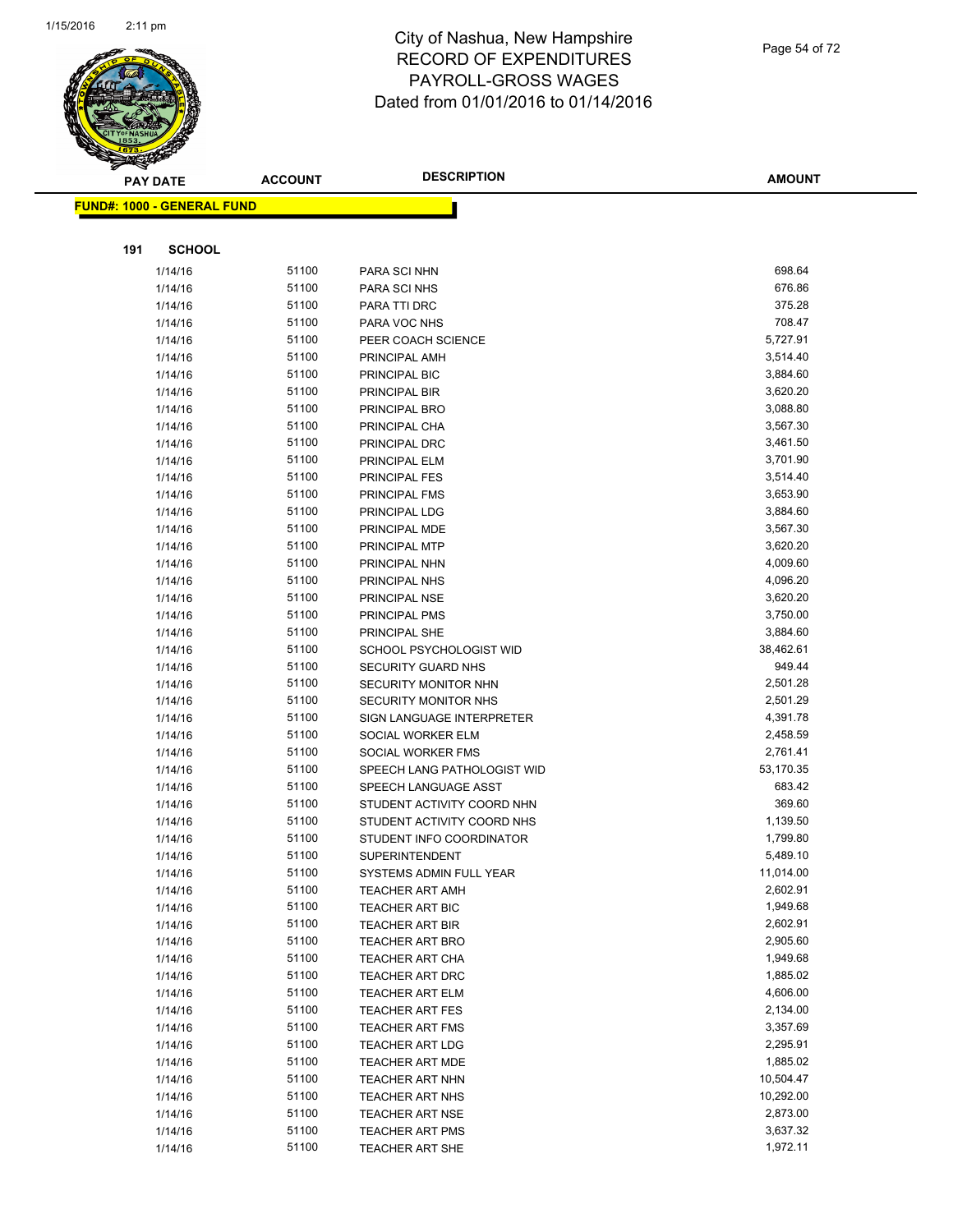

|     | <b>PAY DATE</b>                    | <b>ACCOUNT</b> | <b>DESCRIPTION</b>                                 | <b>AMOUNT</b>        |
|-----|------------------------------------|----------------|----------------------------------------------------|----------------------|
|     | <u> FUND#: 1000 - GENERAL FUND</u> |                |                                                    |                      |
|     |                                    |                |                                                    |                      |
|     |                                    |                |                                                    |                      |
| 191 | <b>SCHOOL</b>                      |                |                                                    |                      |
|     | 1/14/16                            | 51100          | <b>TEACHER AUTO NHN</b>                            | 5,205.82             |
|     | 1/14/16                            | 51100          | <b>TEACHER BEHAVIOR SPEC WID</b>                   | 5,565.82             |
|     | 1/14/16                            | 51100          | TEACHER BIO TEC NHN                                | 2,326.52             |
|     | 1/14/16                            | 51100          | TEACHER BUILD CONST NHS                            | 2,602.91             |
|     | 1/14/16                            | 51100          | <b>TEACHER BUSINESS NHN</b>                        | 9,029.79             |
|     | 1/14/16                            | 51100          | <b>TEACHER BUSINESS NHS</b>                        | 4,980.09             |
|     | 1/14/16                            | 51100          | <b>TEACHER COMPUTER ELM</b>                        | 4,559.84             |
|     | 1/14/16                            | 51100          | <b>TEACHER COMPUTER FMS</b>                        | 4,661.82             |
|     | 1/14/16                            | 51100          | <b>TEACHER COMPUTER NHN</b>                        | 2,304.12             |
|     | 1/14/16                            | 51100          | TEACHER COMPUTER NHS                               | 10,437.11            |
|     | 1/14/16                            | 51100          | <b>TEACHER COMPUTER PMS</b>                        | 5,859.10             |
|     | 1/14/16                            | 51100          | TEACHER COSMETOLOGY NHN                            | 4,286.39             |
|     | 1/14/16                            | 51100          | <b>TEACHER CULINARY NHN</b>                        | 5,205.82             |
|     | 1/14/16                            | 51100          | <b>TEACHER DEAF NSE</b>                            | 4,433.61             |
|     | 1/14/16                            | 51100          | <b>TEACHER DEAF WID</b>                            | 2,782.91             |
|     | 1/14/16                            | 51100          | <b>TEACHER DWSE AMH</b>                            | 5,241.50             |
|     | 1/14/16                            | 51100<br>51100 | <b>TEACHER DWSE BIR</b>                            | 4,324.91<br>4,083.68 |
|     | 1/14/16                            | 51100          | <b>TEACHER DWSE BRO</b>                            | 10,438.12            |
|     | 1/14/16                            | 51100          | <b>TEACHER DWSE ELM</b><br><b>TEACHER DWSE MDE</b> | 4,497.91             |
|     | 1/14/16<br>1/14/16                 | 51100          | <b>TEACHER DWSE NSE</b>                            | 2,782.91             |
|     | 1/14/16                            | 51100          | <b>TEACHER DWSE PMS</b>                            | 7,125.00             |
|     | 1/14/16                            | 51100          | <b>TEACHER DWSE SHE</b>                            | 4,189.00             |
|     | 1/14/16                            | 51100          | <b>TEACHER ECE NHS</b>                             | 5,565.82             |
|     | 1/14/16                            | 51100          | TEACHER ELECTRICAL NHS                             | 2,602.91             |
|     | 1/14/16                            | 51100          | <b>TEACHER ELL AMH</b>                             | 1,810.20             |
|     | 1/14/16                            | 51100          | TEACHER ELL BIR                                    | 2,782.91             |
|     | 1/14/16                            | 51100          | TEACHER ELL DRC                                    | 5,371.23             |
|     | 1/14/16                            | 51100          | TEACHER ELL ELM                                    | 4,528.39             |
|     | 1/14/16                            | 51100          | <b>TEACHER ELL FES</b>                             | 5,016.27             |
|     | 1/14/16                            | 51100          | TEACHER ELL FMS                                    | 2,119.30             |
|     | 1/14/16                            | 51100          | TEACHER ELL LDG                                    | 5,592.74             |
|     | 1/14/16                            | 51100          | <b>TEACHER ELL MTP</b>                             | 2,782.91             |
|     | 1/14/16                            | 51100          | <b>TEACHER ELL NHN</b>                             | 4,316.66             |
|     | 1/14/16                            | 51100          | TEACHER ELL NHS                                    | 7,676.32             |
|     | 1/14/16                            | 51100          | TEACHER ELL PMS                                    | 1,949.68             |
|     | 1/14/16                            | 51100          | TEACHER ELL SHE                                    | 1,878.91             |
|     | 1/14/16                            | 51100          | <b>TEACHER ENGLISH ELM</b>                         | 23,988.92            |
|     | 1/14/16                            | 51100          | <b>TEACHER ENGLISH FMS</b>                         | 22,640.74            |
|     | 1/14/16                            | 51100          | TEACHER ENGLISH NHN                                | 38,498.90            |
|     | 1/14/16                            | 51100          | <b>TEACHER ENGLISH NHS</b>                         | 45,129.73            |
|     | 1/14/16                            | 51100          | <b>TEACHER ENGLISH PMS</b>                         | 16,226.43            |
|     | 1/14/16                            | 51100          | TEACHER FACS ELM                                   | 2,866.00             |
|     | 1/14/16                            | 51100          | <b>TEACHER FACS FMS</b>                            | 4,781.91             |
|     | 1/14/16                            | 51100          | <b>TEACHER FACS NHN</b>                            | 6,315.99             |
|     | 1/14/16                            | 51100          | <b>TEACHER FACS NHS</b>                            | 7,608.48             |
|     | 1/14/16                            | 51100          | <b>TEACHER FACS PMS</b>                            | 5,385.82             |
|     | 1/14/16                            | 51100          | TEACHER FOREIGN LANG ELM                           | 5,655.91             |
|     | 1/14/16                            | 51100          | TEACHER FOREIGN LANG FMS                           | 2,782.91             |
|     | 1/14/16                            | 51100          | TEACHER FOREIGN LANG NHN                           | 12,848.30            |
|     | 1/14/16                            | 51100          | TEACHER FOREIGN LANG NHS                           | 18,641.74            |
|     | 1/14/16                            | 51100          | TEACHER FOREIGN LANG PMS                           | 5,475.91             |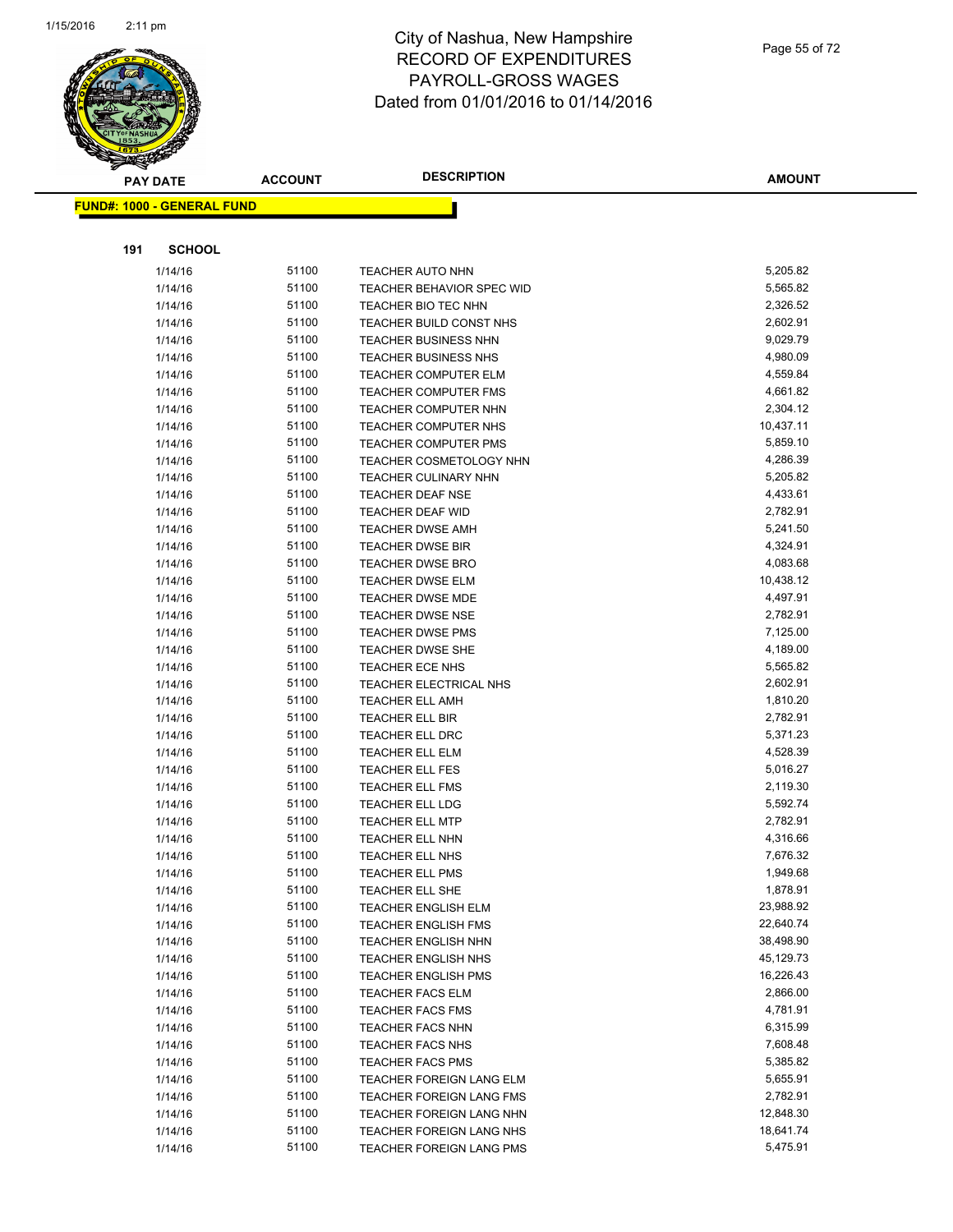

|     | <b>PAY DATE</b>                   | <b>ACCOUNT</b> | <b>DESCRIPTION</b>                               | <b>AMOUNT</b>        |
|-----|-----------------------------------|----------------|--------------------------------------------------|----------------------|
|     | <b>FUND#: 1000 - GENERAL FUND</b> |                |                                                  |                      |
|     |                                   |                |                                                  |                      |
|     |                                   |                |                                                  |                      |
| 191 | <b>SCHOOL</b>                     |                |                                                  |                      |
|     | 1/14/16                           | 51100          | <b>TEACHER GR1 AMH</b>                           | 6,258.50             |
|     | 1/14/16                           | 51100          | <b>TEACHER GR1 BIC</b>                           | 8,144.95             |
|     | 1/14/16                           | 51100          | <b>TEACHER GR1 BIR</b>                           | 10,131.50            |
|     | 1/14/16                           | 51100          | <b>TEACHER GR1 BRO</b>                           | 7,462.31             |
|     | 1/14/16                           | 51100          | <b>TEACHER GR1 CHA</b>                           | 9,492.21             |
|     | 1/14/16                           | 51100          | <b>TEACHER GR1 DRC</b>                           | 7,811.48             |
|     | 1/14/16                           | 51100          | <b>TEACHER GR1 FES</b>                           | 9,960.23             |
|     | 1/14/16                           | 51100          | <b>TEACHER GR1 LDG</b>                           | 8,003.42             |
|     | 1/14/16                           | 51100          | <b>TEACHER GR1 MDE</b>                           | 8,705.02             |
|     | 1/14/16                           | 51100          | <b>TEACHER GR1 MTP</b>                           | 6,055.93             |
|     | 1/14/16                           | 51100          | <b>TEACHER GR1 NSE</b>                           | 6,755.37             |
|     | 1/14/16                           | 51100          | TEACHER GR1 SHE                                  | 8,060.64             |
|     | 1/14/16                           | 51100          | <b>TEACHER GR2 AMH</b>                           | 8,403.54             |
|     | 1/14/16                           | 51100          | TEACHER GR2 BIC                                  | 12,064.50            |
|     | 1/14/16                           | 51100          | TEACHER GR2 BIR                                  | 10,063.73            |
|     | 1/14/16                           | 51100          | <b>TEACHER GR2 BRO</b>                           | 5,364.32             |
|     | 1/14/16                           | 51100          | <b>TEACHER GR2 CHA</b>                           | 9,036.61             |
|     | 1/14/16                           | 51100          | <b>TEACHER GR2 DRC</b>                           | 6,570.66             |
|     | 1/14/16                           | 51100          | <b>TEACHER GR2 FES</b>                           | 10,217.59            |
|     | 1/14/16                           | 51100          | <b>TEACHER GR2 LDG</b>                           | 7,152.25             |
|     | 1/14/16                           | 51100          | TEACHER GR2 MDE                                  | 10,424.27            |
|     | 1/14/16                           | 51100          | <b>TEACHER GR2 MTP</b>                           | 6,617.61             |
|     | 1/14/16                           | 51100          | <b>TEACHER GR2 NSE</b>                           | 6,848.50             |
|     | 1/14/16                           | 51100          | <b>TEACHER GR2 SHE</b>                           | 6,311.02             |
|     | 1/14/16                           | 51100          | <b>TEACHER GR3 AMH</b>                           | 7,299.00<br>9,063.91 |
|     | 1/14/16<br>1/14/16                | 51100<br>51100 | <b>TEACHER GR3 BIC</b>                           | 8,964.30             |
|     | 1/14/16                           | 51100          | <b>TEACHER GR3 BIR</b><br><b>TEACHER GR3 BRO</b> | 7,519.82             |
|     | 1/14/16                           | 51100          | <b>TEACHER GR3 CHA</b>                           | 8,168.15             |
|     | 1/14/16                           | 51100          | <b>TEACHER GR3 DRC</b>                           | 7,089.70             |
|     | 1/14/16                           | 51100          | <b>TEACHER GR3 FES</b>                           | 8,722.42             |
|     | 1/14/16                           | 51100          | <b>TEACHER GR3 LDG</b>                           | 7,208.91             |
|     | 1/14/16                           | 51100          | <b>TEACHER GR3 MDE</b>                           | 12,062.33            |
|     | 1/14/16                           | 51100          | <b>TEACHER GR3 MTP</b>                           | 6,209.93             |
|     | 1/14/16                           | 51100          | <b>TEACHER GR3 NSE</b>                           | 6,456.57             |
|     | 1/14/16                           | 51100          | <b>TEACHER GR3 SHE</b>                           | 7,360.93             |
|     | 1/14/16                           | 51100          | <b>TEACHER GR4 AMH</b>                           | 4,104.20             |
|     | 1/14/16                           | 51100          | <b>TEACHER GR4 BIC</b>                           | 5,339.43             |
|     | 1/14/16                           | 51100          | <b>TEACHER GR4 BIR</b>                           | 6,989.59             |
|     | 1/14/16                           | 51100          | <b>TEACHER GR4 BRO</b>                           | 7,319.23             |
|     | 1/14/16                           | 51100          | <b>TEACHER GR4 CHA</b>                           | 7,389.00             |
|     | 1/14/16                           | 51100          | <b>TEACHER GR4 DRC</b>                           | 5,259.87             |
|     | 1/14/16                           | 51100          | <b>TEACHER GR4 FES</b>                           | 7,139.73             |
|     | 1/14/16                           | 51100          | <b>TEACHER GR4 LDG</b>                           | 9,434.91             |
|     | 1/14/16                           | 51100          | <b>TEACHER GR4 MDE</b>                           | 8,548.39             |
|     | 1/14/16                           | 51100          | <b>TEACHER GR4 MTP</b>                           | 5,889.72             |
|     | 1/14/16                           | 51100          | <b>TEACHER GR4 NSE</b>                           | 6,986.98             |
|     | 1/14/16                           | 51100          | TEACHER GR4 SHE                                  | 7,993.47             |
|     | 1/14/16                           | 51100          | <b>TEACHER GR5 AMH</b>                           | 5,385.82             |
|     | 1/14/16                           | 51100          | <b>TEACHER GR5 BIC</b>                           | 12,081.50            |
|     | 1/14/16                           | 51100          | <b>TEACHER GR5 BIR</b>                           | 9,218.30             |
|     | 1/14/16                           | 51100          | <b>TEACHER GR5 BRO</b>                           | 8,674.53             |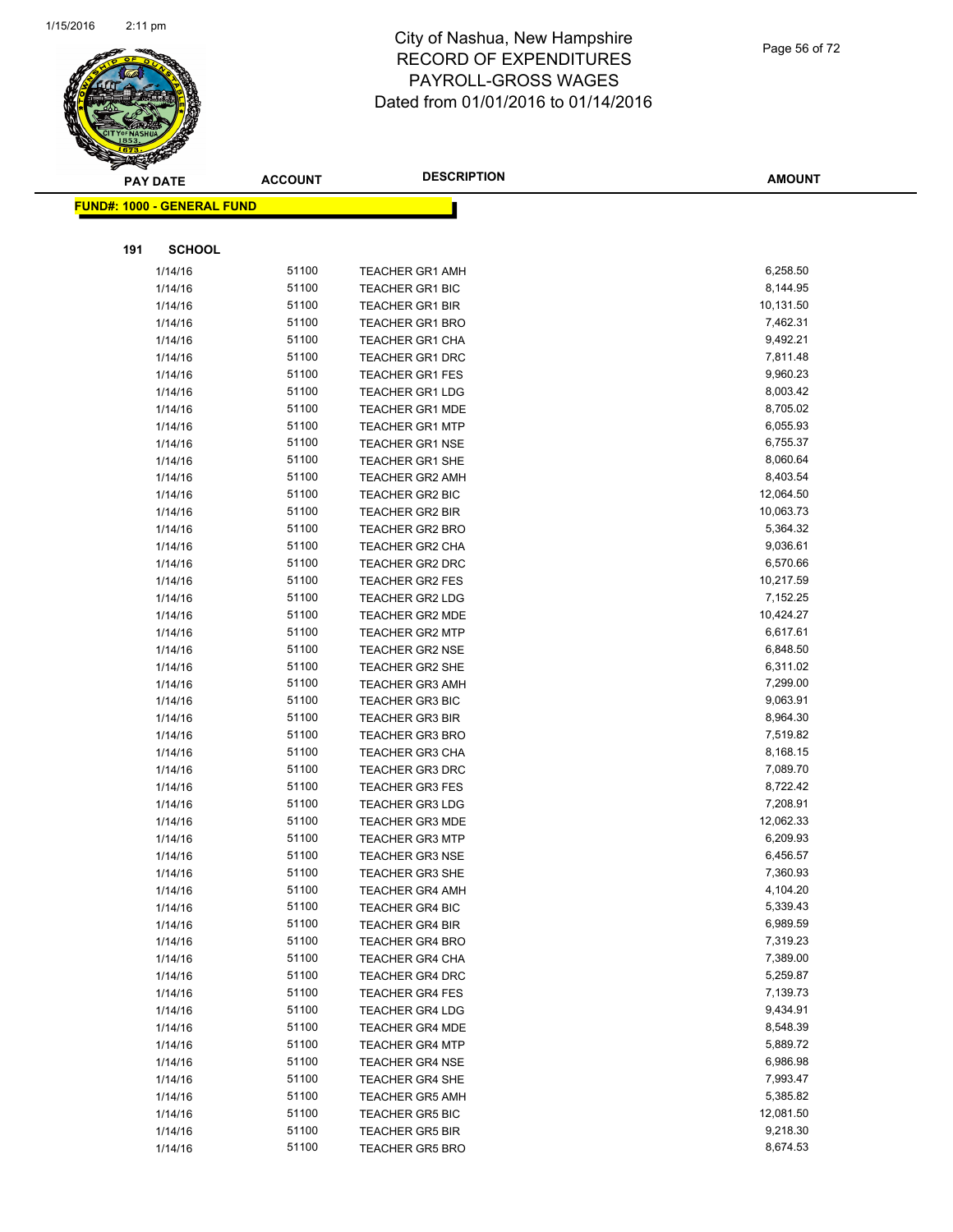

|     | <b>PAY DATE</b>                   | <b>ACCOUNT</b> | <b>DESCRIPTION</b>                               | <b>AMOUNT</b>        |
|-----|-----------------------------------|----------------|--------------------------------------------------|----------------------|
|     | <b>FUND#: 1000 - GENERAL FUND</b> |                |                                                  |                      |
|     |                                   |                |                                                  |                      |
| 191 | <b>SCHOOL</b>                     |                |                                                  |                      |
|     |                                   |                |                                                  |                      |
|     | 1/14/16                           | 51100          | <b>TEACHER GR5 CHA</b>                           | 8,868.68             |
|     | 1/14/16                           | 51100          | <b>TEACHER GR5 DRC</b>                           | 5,553.93             |
|     | 1/14/16                           | 51100          | <b>TEACHER GR5 FES</b>                           | 8,936.28             |
|     | 1/14/16                           | 51100          | <b>TEACHER GR5 LDG</b>                           | 12,170.14            |
|     | 1/14/16                           | 51100<br>51100 | <b>TEACHER GR5 MDE</b>                           | 9,852.75             |
|     | 1/14/16                           | 51100          | <b>TEACHER GR5 MTP</b>                           | 7,630.49<br>8,150.64 |
|     | 1/14/16<br>1/14/16                | 51100          | <b>TEACHER GR5 NSE</b><br><b>TEACHER GR5 SHE</b> | 9,436.91             |
|     | 1/14/16                           | 51100          | <b>TEACHER GR6 ELM</b>                           | 33,001.95            |
|     | 1/14/16                           | 51100          | <b>TEACHER GR6 FMS</b>                           | 22,475.85            |
|     | 1/14/16                           | 51100          | <b>TEACHER GR6 PMS</b>                           | 23,807.82            |
|     | 1/14/16                           | 51100          | <b>TEACHER GRAPH NHS</b>                         | 2,134.00             |
|     | 1/14/16                           | 51100          | <b>TEACHER GRAPHICS NHN</b>                      | 2,602.91             |
|     | 1/14/16                           | 51100          | <b>TEACHER HEALTH ELM</b>                        | 2,588.32             |
|     | 1/14/16                           | 51100          | <b>TEACHER HEALTH NHN</b>                        | 3,263.50             |
|     | 1/14/16                           | 51100          | <b>TEACHER HEALTH NHS</b>                        | 4,365.02             |
|     | 1/14/16                           | 51100          | <b>TEACHER HEALTHOC NHS</b>                      | 6,235.12             |
|     | 1/14/16                           | 51100          | <b>TEACHER HVAC NHS</b>                          | 1,683.48             |
|     | 1/14/16                           | 51100          | TEACHER IN SCH SUSPENSION ELM                    | 1,622.41             |
|     | 1/14/16                           | 51100          | TEACHER IN SCH SUSPENSION NHN                    | 2,674.82             |
|     | 1/14/16                           | 51100          | TEACHER IN SCH SUSPENSION NHS                    | 2,674.82             |
|     | 1/14/16                           | 51100          | <b>TEACHER KIND AMH</b>                          | 5,133.41             |
|     | 1/14/16                           | 51100          | <b>TEACHER KIND BIC</b>                          | 3,654.40             |
|     | 1/14/16                           | 51100          | <b>TEACHER KIND BIR</b>                          | 2,674.82             |
|     | 1/14/16                           | 51100          | <b>TEACHER KIND BRO</b>                          | 2,602.91             |
|     | 1/14/16                           | 51100          | <b>TEACHER KIND CHA</b>                          | 3,694.43             |
|     | 1/14/16                           | 51100          | <b>TEACHER KIND DRC</b>                          | 8,816.16             |
|     | 1/14/16                           | 51100          | <b>TEACHER KIND FES</b>                          | 9,785.76             |
|     | 1/14/16                           | 51100          | <b>TEACHER KIND LDG</b>                          | 8,789.50             |
|     | 1/14/16                           | 51100          | <b>TEACHER KIND MDE</b>                          | 4,829.20             |
|     | 1/14/16                           | 51100          | <b>TEACHER KIND MTP</b>                          | 3,919.52             |
|     | 1/14/16                           | 51100          | <b>TEACHER KIND NSE</b>                          | 982.38               |
|     | 1/14/16                           | 51100          | TEACHER KIND SHE                                 | 2,119.30             |
|     | 1/14/16                           | 51100          | <b>TEACHER MATH ELM</b>                          | 20,897.12            |
|     | 1/14/16                           | 51100          | <b>TEACHER MATH FMS</b>                          | 11,615.98            |
|     | 1/14/16                           | 51100          | <b>TEACHER MATH NHN</b>                          | 35,704.17            |
|     | 1/14/16                           | 51100          | <b>TEACHER MATH NHS</b>                          | 42,958.35            |
|     | 1/14/16                           | 51100          | <b>TEACHER MATH PMS</b>                          | 10,891.51            |
|     | 1/14/16                           | 51100          | <b>TEACHER MUSIC AMH</b>                         | 1,683.48             |
|     | 1/14/16                           | 51100          | <b>TEACHER MUSIC BIC</b>                         | 2,602.91             |
|     | 1/14/16                           | 51100          | <b>TEACHER MUSIC BIR</b>                         | 1,554.78             |
|     | 1/14/16                           | 51100          | <b>TEACHER MUSIC BRO</b>                         | 2,782.91             |
|     | 1/14/16                           | 51100          | <b>TEACHER MUSIC CHA</b>                         | 2,782.91             |
|     | 1/14/16                           | 51100          | <b>TEACHER MUSIC DRC</b>                         | 2,692.91             |
|     | 1/14/16                           | 51100          | <b>TEACHER MUSIC ELM</b>                         | 4,817.41             |
|     | 1/14/16                           | 51100          | <b>TEACHER MUSIC FES</b>                         | 2,602.91             |
|     | 1/14/16                           | 51100          | <b>TEACHER MUSIC FMS</b>                         | 5,205.41             |
|     | 1/14/16                           | 51100          | <b>TEACHER MUSIC LDG</b>                         | 2,761.41             |
|     | 1/14/16                           | 51100          | <b>TEACHER MUSIC MDE</b>                         | 1,949.68             |
|     | 1/14/16                           | 51100          | <b>TEACHER MUSIC NHN</b>                         | 4,433.61             |
|     | 1/14/16                           | 51100          | <b>TEACHER MUSIC NHS</b>                         | 5,104.73             |
|     | 1/14/16                           | 51100          | <b>TEACHER MUSIC NSE</b>                         | 2,044.91             |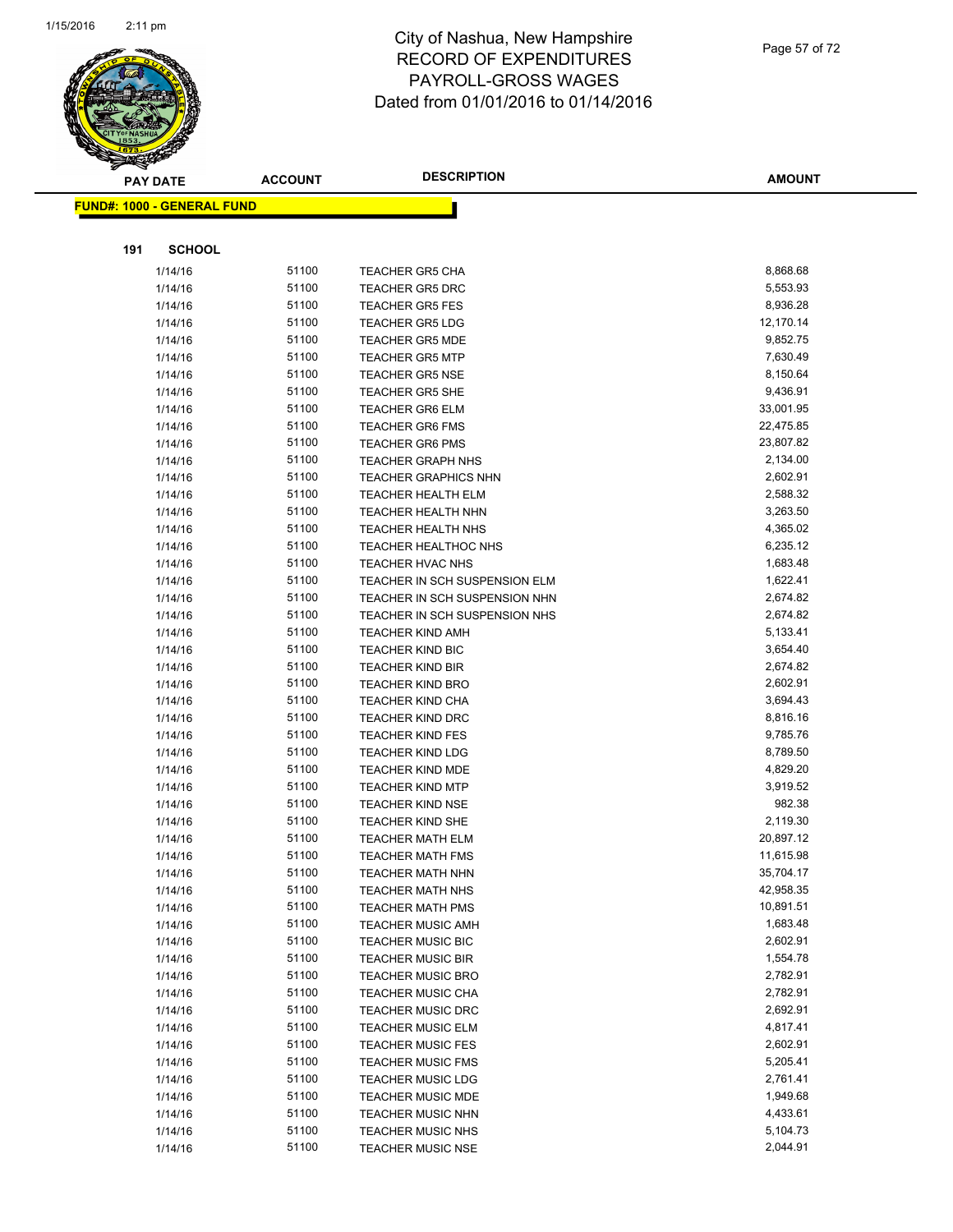

| Page 58 of 72 |
|---------------|
|               |

|     | <b>PAY DATE</b>                   | <b>ACCOUNT</b> | <b>DESCRIPTION</b>                          | <b>AMOUNT</b>        |
|-----|-----------------------------------|----------------|---------------------------------------------|----------------------|
|     | <b>FUND#: 1000 - GENERAL FUND</b> |                |                                             |                      |
|     |                                   |                |                                             |                      |
|     |                                   |                |                                             |                      |
| 191 | <b>SCHOOL</b>                     |                |                                             |                      |
|     | 1/14/16                           | 51100          | <b>TEACHER MUSIC PMS</b>                    | 4,355.21             |
|     | 1/14/16                           | 51100          | <b>TEACHER MUSIC SHE</b>                    | 2,501.82             |
|     | 1/14/16                           | 51100          | TEACHER PE BIC                              | 2,034.50             |
|     | 1/14/16                           | 51100          | <b>TEACHER PE BIR</b>                       | 2,761.41             |
|     | 1/14/16                           | 51100          | <b>TEACHER PE BRO</b>                       | 2,692.91             |
|     | 1/14/16                           | 51100          | TEACHER PE CHA                              | 2,602.91             |
|     | 1/14/16                           | 51100          | <b>TEACHER PE DRC</b>                       | 2,782.91             |
|     | 1/14/16                           | 51100          | TEACHER PE ELM                              | 5,511.87             |
|     | 1/14/16                           | 51100          | <b>TEACHER PE FES</b>                       | 1,885.02             |
|     | 1/14/16                           | 51100          | TEACHER PE FMS                              | 5,205.82             |
|     | 1/14/16                           | 51100          | TEACHER PE LDG                              | 1,912.70             |
|     | 1/14/16                           | 51100          | <b>TEACHER PE MDE</b>                       | 2,674.82             |
|     | 1/14/16                           | 51100          | <b>TEACHER PE MTP</b>                       | 2,119.30             |
|     | 1/14/16                           | 51100          | TEACHER PE NHN                              | 8,467.25             |
|     | 1/14/16                           | 51100          | <b>TEACHER PE NHS</b>                       | 10,529.82            |
|     | 1/14/16                           | 51100          | <b>TEACHER PE NSE</b>                       | 2,504.62             |
|     | 1/14/16                           | 51100          | <b>TEACHER PE PMS</b>                       | 4,494.09             |
|     | 1/14/16                           | 51100          | TEACHER PE SHE                              | 2,674.82             |
|     | 1/14/16                           | 51100          | TEACHER PRESCHOOL BIC                       | 10,898.94            |
|     | 1/14/16                           | 51100          | TEACHER PRESCHOOL BRO                       | 7,678.46             |
|     | 1/14/16                           | 51100          | TEACHER PRESCHOOL DRC                       | 1,801.02             |
|     | 1/14/16                           | 51100          | <b>TEACHER PRESCHOOL MTP</b>                | 1,554.78             |
|     | 1/14/16                           | 51100          | TEACHER PRESCHOOL NHS                       | 1,292.82<br>5,853.52 |
|     | 1/14/16                           | 51100<br>51100 | TEACHER PRESCHOOL NSE                       | 2,873.00             |
|     | 1/14/16<br>1/14/16                | 51100          | <b>TEACHER READ AMH</b><br>TEACHER READ BIC | 5,331.59             |
|     | 1/14/16                           | 51100          | <b>TEACHER READ BIR</b>                     | 2,782.91             |
|     | 1/14/16                           | 51100          | <b>TEACHER READ BRO</b>                     | 1,949.68             |
|     | 1/14/16                           | 51100          | <b>TEACHER READ DRC</b>                     | 2,873.00             |
|     | 1/14/16                           | 51100          | <b>TEACHER READ ELM</b>                     | 3,288.90             |
|     | 1/14/16                           | 51100          | <b>TEACHER READ FES</b>                     | 2,782.91             |
|     | 1/14/16                           | 51100          | <b>TEACHER READ FMS</b>                     | 2,782.91             |
|     | 1/14/16                           | 51100          | <b>TEACHER READ LDG</b>                     | 6,041.94             |
|     | 1/14/16                           | 51100          | TEACHER READ MDE                            | 2,782.91             |
|     | 1/14/16                           | 51100          | <b>TEACHER READ MTP</b>                     | 2,020.41             |
|     | 1/14/16                           | 51100          | <b>TEACHER READ NHN</b>                     | 1,823.09             |
|     | 1/14/16                           | 51100          | TEACHER READ NHS                            | 3,288.90             |
|     | 1/14/16                           | 51100          | <b>TEACHER READ NSE</b>                     | 2,782.91             |
|     | 1/14/16                           | 51100          | <b>TEACHER READ PMS</b>                     | 4,559.84             |
|     | 1/14/16                           | 51100          | TEACHER READ SHE                            | 2,674.82             |
|     | 1/14/16                           | 51100          | <b>TEACHER SCIENCE ELM</b>                  | 18,612.45            |
|     | 1/14/16                           | 51100          | <b>TEACHER SCIENCE FMS</b>                  | 12,113.24            |
|     | 1/14/16                           | 51100          | TEACHER SCIENCE NHN                         | 34,542.17            |
|     | 1/14/16                           | 51100          | TEACHER SCIENCE NHS                         | 38,344.99            |
|     | 1/14/16                           | 51100          | <b>TEACHER SCIENCE PMS</b>                  | 10,442.50            |
|     | 1/14/16                           | 51100          | TEACHER SOCIAL STUDIES ELM                  | 15,614.93            |
|     | 1/14/16                           | 51100          | TEACHER SOCIAL STUDIES FMS                  | 12,526.35            |
|     | 1/14/16                           | 51100          | TEACHER SOCIAL STUDIES NHN                  | 35,219.34            |
|     | 1/14/16                           | 51100          | TEACHER SOCIAL STUDIES NHS                  | 36,667.58            |
|     | 1/14/16                           | 51100          | TEACHER SOCIAL STUDIES PMS                  | 12,047.64            |
|     | 1/14/16                           | 51100          | <b>TEACHER SPED AMH</b>                     | 3,969.50             |
|     | 1/14/16                           | 51100          | TEACHER SPED BIC                            | 4,503.50             |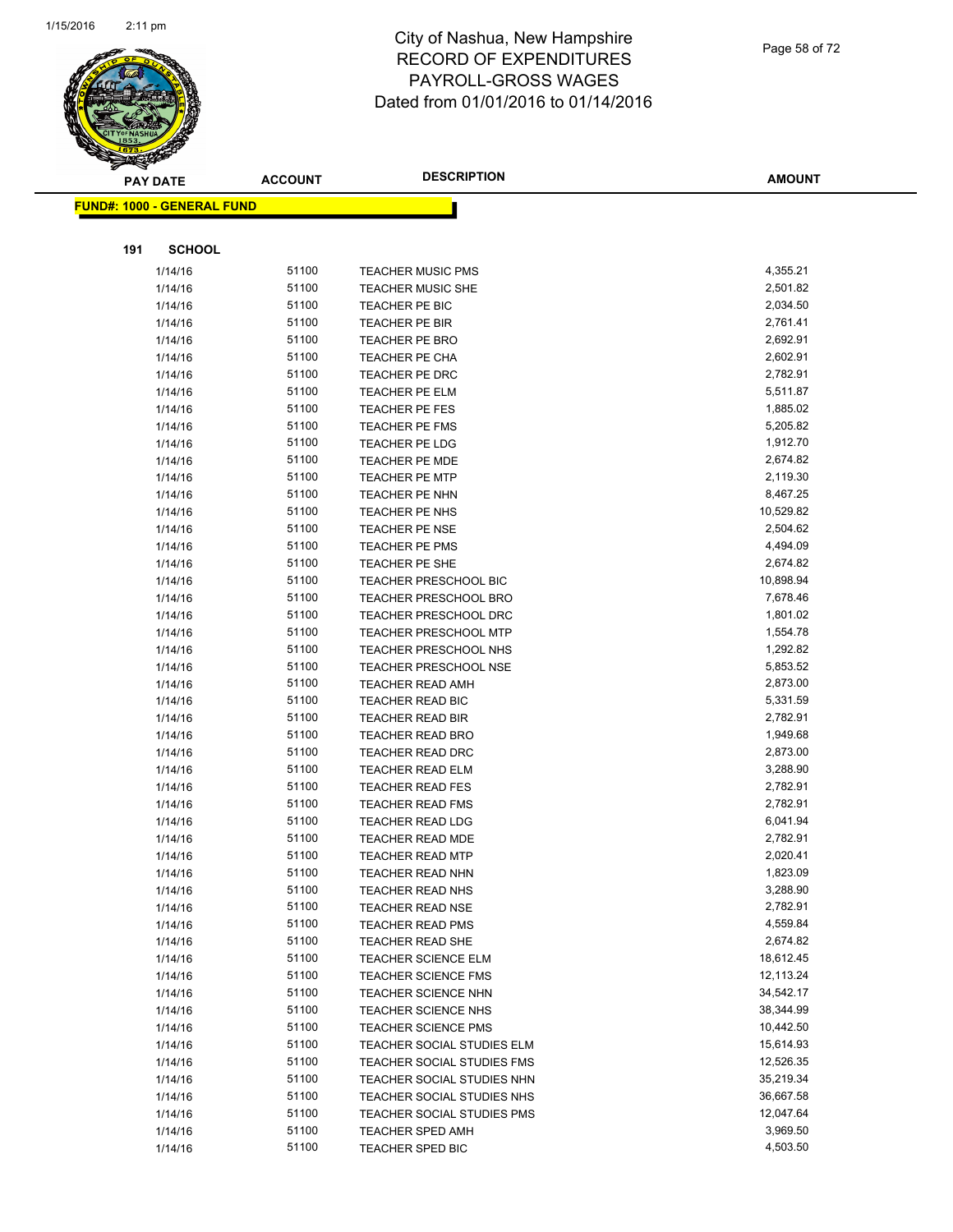

Page 59 of 72

**AMOUNT**

| <b>FUND#: 1000 - GENERAL FUND</b> |                |                                                          |                  |
|-----------------------------------|----------------|----------------------------------------------------------|------------------|
|                                   |                |                                                          |                  |
| 191<br><b>SCHOOL</b>              |                |                                                          |                  |
| 1/14/16                           | 51100          | TEACHER SPED BIR                                         | 5,284.73         |
| 1/14/16                           | 51100          | <b>TEACHER SPED BRO</b>                                  | 4,801.48         |
| 1/14/16                           | 51100          | <b>TEACHER SPED CHA</b>                                  | 9,729.52         |
| 1/14/16                           | 51100          | TEACHER SPED DRC                                         | 5,105.92         |
| 1/14/16                           | 51100          | <b>TEACHER SPED ELM</b>                                  | 19,590.81        |
| 1/14/16                           | 51100          | <b>TEACHER SPED FES</b>                                  | 1,622.41         |
| 1/14/16                           | 51100          | <b>TEACHER SPED FMS</b>                                  | 12,222.11        |
| 1/14/16                           | 51100          | <b>TEACHER SPED LDG</b>                                  | 5,562.09         |
| 1/14/16                           | 51100          | <b>TEACHER SPED MDE</b>                                  | 4,191.26         |
| 1/14/16                           | 51100          | <b>TEACHER SPED MTP</b>                                  | 5,385.82         |
| 1/14/16                           | 51100          | TEACHER SPED NHN                                         | 21,796.76        |
| 1/14/16                           | 51100          | <b>TEACHER SPED NHS</b>                                  | 32,357.31        |
| 1/14/16                           | 51100          | <b>TEACHER SPED NSE</b>                                  | 1,510.91         |
| 1/14/16                           | 51100          | <b>TEACHER SPED PMS</b>                                  | 10,450.03        |
| 1/14/16                           | 51100          | <b>TEACHER SPED SHE</b>                                  | 5,385.82         |
| 1/14/16                           | 51100          | <b>TEACHER TECHED ELM</b>                                | 8,564.29         |
| 1/14/16                           | 51100          | <b>TEACHER TECHED FMS</b>                                | 5,547.82         |
| 1/14/16                           | 51100          | <b>TEACHER TECHED NHN</b>                                | 7,172.84         |
| 1/14/16                           | 51100          | TEACHER TECHED NHS                                       | 8,568.34         |
| 1/14/16                           | 51100          | <b>TEACHER TECHED PMS</b>                                | 5,565.82         |
| 1/14/16                           | 51100          | TEACHER TV PROD NHS                                      | 2,674.82         |
| 1/14/16                           | 51100          | <b>TEACHER VISION WID</b>                                | 5,289.20         |
| 1/14/16                           | 51100          | TECH INTERGRATION ASST AMH                               | 551.90           |
| 1/14/16                           | 51100          | TECH INTERGRATION ASST BIC                               | 667.89           |
| 1/14/16                           | 51100          | TECH INTERGRATION ASST CHA                               | 556.94<br>547.80 |
| 1/14/16                           | 51100<br>51100 | TECH INTERGRATION ASST FES                               | 574.35           |
| 1/14/16<br>1/14/16                | 51100          | TECH INTERGRATION ASST LDG<br>TECH INTERGRATION ASST MDE | 634.05           |
| 1/14/16                           | 51100          | TECH INTERGRATION ASST NSE                               | 602.83           |
| 1/14/16                           | 51100          | TECH INTERGRATION ASST SHE                               | 547.80           |
| 1/14/16                           | 51200          | ATHLETIC EQUIPMENT MANAGER NHN                           | 100.00           |
| 1/14/16                           | 51200          | ATHLETIC EQUIPMENT MANAGER NHS                           | 100.00           |
| 1/7/16                            | 51200          | CLERICAL BOARD OF ED SUP                                 | 585.63           |
| 1/14/16                           | 51200          | CLERICAL BOARD OF ED SUP                                 | 666.18           |
| 1/14/16                           | 51200          | <b>CROSSING GUARD WPO</b>                                | 2,277.01         |
| 1/7/16                            | 51200          | <b>CUSTODIAN CHA</b>                                     | 347.40           |
| 1/14/16                           | 51200          | <b>CUSTODIAN CHA</b>                                     | 347.40           |
| 1/7/16                            | 51200          | <b>CUSTODIAN NHN</b>                                     | 342.64           |
| 1/14/16                           | 51200          | <b>CUSTODIAN NHN</b>                                     | 352.16           |
| 1/14/16                           | 51200          | DATA ANALYST                                             | 1,439.31         |
| 1/14/16                           | 51200          | FOOD SERVICE ASST PT AMH                                 | 27.30            |
| 1/14/16                           | 51200          | FOOD SERVICE ASST PT CHA                                 | 45.50            |
| 1/14/16                           | 51200          | FOOD SERVICE ASST PT MDE                                 | 11.38            |
| 1/14/16                           | 51200          | <b>FOOD SERVICE ASST PT MTP</b>                          | 9.10             |
| 1/14/16                           | 51200          | <b>FOOD SERVICE ASST PT NSE</b>                          | 22.75            |
| 1/14/16                           | 51200          | FOOD SERVICE COOK LDG                                    | 52.25            |
| 1/14/16                           | 51200          | <b>GUIDANCE COUNSELOR ELM</b>                            | 200.00           |
| 1/14/16                           | 51200          | <b>GUIDANCE COUNSELOR NHS</b>                            | 1,644.48         |
| 1/14/16                           | 51200          | <b>INSTRUMENTAL MUSIC</b>                                | 1,050.00         |
| 1/14/16                           | 51200          | LUNCH MONITOR AMH                                        | 552.83           |
| 1/14/16                           | 51200          | LUNCH MONITOR BIC                                        | 752.18           |
| 1/14/16                           | 51200          | LUNCH MONITOR BIR                                        | 681.91           |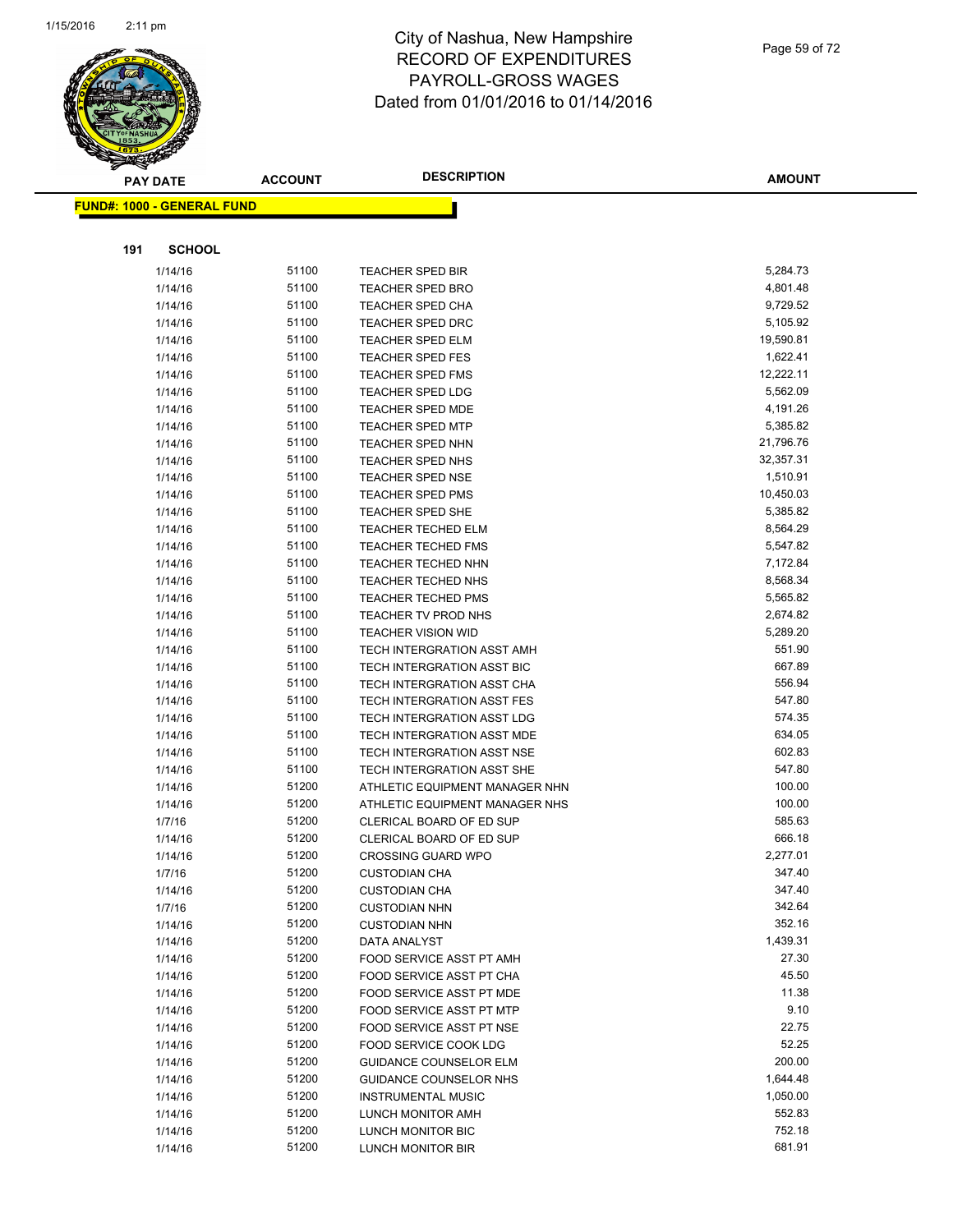

|     | <b>PAY DATE</b>                   | <b>ACCOUNT</b> | <b>DESCRIPTION</b>                            | <b>AMOUNT</b>    |
|-----|-----------------------------------|----------------|-----------------------------------------------|------------------|
|     | <b>FUND#: 1000 - GENERAL FUND</b> |                |                                               |                  |
|     |                                   |                |                                               |                  |
|     |                                   |                |                                               |                  |
| 191 | <b>SCHOOL</b>                     |                |                                               |                  |
|     | 1/14/16                           | 51200          | LUNCH MONITOR BRO                             | 366.08           |
|     | 1/14/16                           | 51200          | LUNCH MONITOR CHA                             | 691.71           |
|     | 1/14/16                           | 51200          | LUNCH MONITOR DRC                             | 552.60           |
|     | 1/14/16                           | 51200          | LUNCH MONITOR ELM                             | 314.60           |
|     | 1/14/16                           | 51200          | LUNCH MONITOR FES                             | 756.56           |
|     | 1/14/16                           | 51200          | LUNCH MONITOR FMS                             | 249.12           |
|     | 1/14/16                           | 51200          | LUNCH MONITOR LDG                             | 882.88           |
|     | 1/14/16                           | 51200          | LUNCH MONITOR MDE                             | 708.48           |
|     | 1/14/16                           | 51200          | LUNCH MONITOR MTP                             | 440.11           |
|     | 1/14/16                           | 51200          | LUNCH MONITOR NHN                             | 257.40           |
|     | 1/14/16                           | 51200          | LUNCH MONITOR NHS                             | 265.98           |
|     | 1/14/16                           | 51200          | LUNCH MONITOR NSE                             | 434.72<br>257.40 |
|     | 1/14/16                           | 51200<br>51200 | LUNCH MONITOR PMS<br><b>LUNCH MONITOR SHE</b> | 608.45           |
|     | 1/14/16<br>1/14/16                | 51200          | PARA ALT PMS                                  | 80.85            |
|     |                                   | 51200          | PARA AMH ELL                                  | 45.50            |
|     | 1/14/16<br>1/14/16                | 51200          | PARA DW SPEC ED BIR                           | 441.47           |
|     | 1/14/16                           | 51200          | PARA DW SPEC ED NHN                           | 150.00           |
|     | 1/14/16                           | 51200          | PARA DW SPEC ED PMS                           | 50.00            |
|     | 1/14/16                           | 51200          | PARA DW SPEC ELM                              | 212.50           |
|     | 1/14/16                           | 51200          | PARA ELL FES                                  | 34.13            |
|     | 1/14/16                           | 51200          | PARA INST AMH                                 | 706.42           |
|     | 1/14/16                           | 51200          | PARA INST BIC                                 | 660.91           |
|     | 1/14/16                           | 51200          | <b>PARA INST BIR</b>                          | 45.50            |
|     | 1/14/16                           | 51200          | PARA INST DRC                                 | 63.70            |
|     | 1/14/16                           | 51200          | PARA INST FES                                 | 34.13            |
|     | 1/14/16                           | 51200          | <b>PARA INST FMS</b>                          | 9.10             |
|     | 1/14/16                           | 51200          | PARA INST LDG                                 | 61.43            |
|     | 1/14/16                           | 51200          | PARA INST MTP                                 | 334.50           |
|     | 1/14/16                           | 51200          | PARA INST NHN                                 | 282.57           |
|     | 1/14/16                           | 51200          | PARA INST PMS                                 | 95.50            |
|     | 1/14/16                           | 51200          | PARA INST SHE                                 | 378.00           |
|     | 1/14/16                           | 51200          | PARA LIB NHN                                  | 278.01           |
|     | 1/14/16                           | 51200          | PARA LIB PMS                                  | 244.45           |
|     | 1/14/16                           | 51200          | PARA MEDIA NHS                                | 196.66           |
|     | 1/14/16                           | 51200          | PARA MUSIC FMS                                | 273.74           |
|     | 1/14/16                           | 51200          | PARA PRE SCH BIC                              | 1,538.94         |
|     | 1/14/16                           | 51200          | PARA PRE SCH BRO                              | 1,258.75         |
|     | 1/14/16                           | 51200          | PARA PRE SCH DRC                              | 1,197.80         |
|     | 1/14/16                           | 51200          | PARA PRE SCH MTP                              | 705.74           |
|     | 1/14/16                           | 51200          | PARA PRE SCH NSE                              | 3,223.29         |
|     | 1/14/16                           | 51200          | PARA SCI NHS                                  | 105.00           |
|     | 1/14/16                           | 51200          | PARA TTI LDG                                  | 77.95            |
|     | 1/14/16                           | 51200          | SCHOOL PSYCHOLOGIST WID                       | 3,670.10         |
|     | 1/14/16                           | 51200          | SECURITY MONITOR NHN                          | 122.00           |
|     | 1/14/16                           | 51200          | SPECIAL EDUCATION TUTOR                       | 525.00           |
|     | 1/14/16                           | 51200          | SPEECH LANG PATHOLOGIST WID                   | 11,547.81        |
|     | 1/14/16                           | 51200          | STUDENT ACTIVITY COORD NHN                    | 1,058.51         |
|     | 1/7/16                            | 51200          | <b>SUB CLERICAL</b>                           | 137.77           |
|     | 1/14/16                           | 51200          | <b>SUB CLERICAL</b>                           | 572.05           |
|     | 1/7/16                            | 51200          | <b>SUB CROSSING GUARD</b>                     | (65.00)          |
|     | 1/14/16                           | 51200          | <b>SUB CROSSING GUARD</b>                     | 77.98            |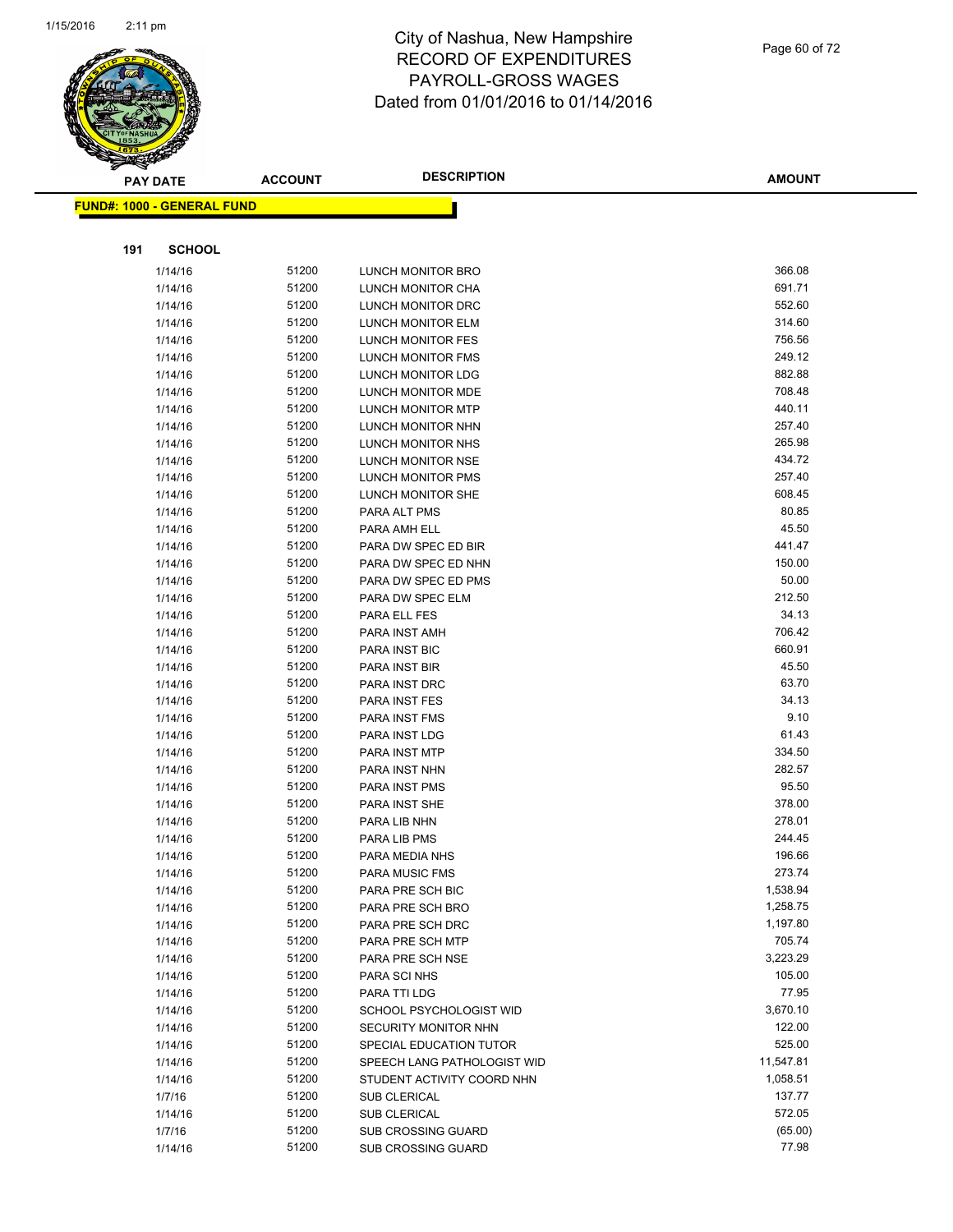

Page 61 of 72

|     | <b>PAY DATE</b>                   | <b>ACCOUNT</b> | <b>DESCRIPTION</b>           | <b>AMOUNT</b>  |
|-----|-----------------------------------|----------------|------------------------------|----------------|
|     | <b>FUND#: 1000 - GENERAL FUND</b> |                |                              |                |
| 191 | <b>SCHOOL</b>                     |                |                              |                |
|     |                                   |                |                              | 196.27         |
|     | 1/14/16                           | 51200          | <b>SUB LUNCH MONITOR</b>     | 287.50         |
|     | 1/14/16                           | 51200          | <b>SUB TEACHER</b>           |                |
|     | 1/14/16                           | 51200          | SUB TEACHER LONG TERM        | 600.00         |
|     | 1/14/16                           | 51200          | TEACHER ART NHS              | 911.52         |
|     | 1/14/16                           | 51200          | TEACHER BIO TEC NHN          | 538.62         |
|     | 1/14/16                           | 51200          | <b>TEACHER DWSE ELM</b>      | 462.50         |
|     | 1/14/16                           | 51200          | TEACHER ENGLISH NHN          | 150.00         |
|     | 1/14/16                           | 51200          | <b>TEACHER ENGLISH NHS</b>   | 1,014.69       |
|     | 1/14/16                           | 51200          | TEACHER FOREIGN LANG FMS     | 1,000.72       |
|     | 1/14/16                           | 51200          | <b>TEACHER GR1 CHA</b>       | 150.00         |
|     | 1/14/16                           | 51200          | TEACHER HEALTH NHS           | 60.00          |
|     | 1/14/16                           | 51200          | <b>TEACHER INST SPED WID</b> | 1,966.88       |
|     | 1/14/16                           | 51200          | <b>TEACHER KIND BIC</b>      | 1,391.48       |
|     | 1/14/16                           | 51200          | <b>TEACHER KIND BIR</b>      | 911.52         |
|     | 1/14/16                           | 51200          | <b>TEACHER MATH NHS</b>      | 250.00         |
|     | 1/14/16                           | 51200          | <b>TEACHER MUSIC AMH</b>     | 112.50         |
|     | 1/14/16                           | 51200          | <b>TEACHER MUSIC DRC</b>     | 150.00         |
|     | 1/14/16                           | 51200          | <b>TEACHER MUSIC ELM</b>     | 847.28         |
|     | 1/14/16                           | 51200          | <b>TEACHER MUSIC MTP</b>     | 1,250.92       |
|     | 1/14/16                           | 51200          | <b>TEACHER PE NHS</b>        | 60.00          |
|     | 1/14/16                           | 51200          | <b>TEACHER READ ELM</b>      | 1,644.47       |
|     | 1/14/16                           | 51200          | TEACHER SOCIAL STUDIES NHN   | 1,068.75       |
|     | 1/14/16                           | 51200          | TEACHER SPED NHN             | 1,843.80       |
|     | 1/14/16                           | 51200          | TEACHER SPED NHS             | 3,811.88       |
|     | 1/14/16                           | 51200          | <b>TEACHER SPED PMS</b>      | 131.25         |
|     | 1/7/16                            | 51300          | OVERTIME-REGULAR             | 5,951.85       |
|     | 1/14/16                           | 51300          | <b>OVERTIME-REGULAR</b>      | 7,721.48       |
|     | 1/7/16                            | 51400          | <b>WAGES TEMP-SEASONAL</b>   | 874.50         |
|     | 1/14/16                           | 51400          | <b>WAGES TEMP-SEASONAL</b>   | 1,237.50       |
|     | 12/31/15                          | 51412          | <b>WAGES PER DIEM</b>        | 588.56         |
|     | 1/7/16                            | 51412          | WAGES PER DIEM               | 1,872.43       |
|     | 1/14/16                           | 51412          | <b>WAGES PER DIEM</b>        | 32,929.47      |
|     | 1/14/16                           | 51600          | <b>LONGEVITY</b>             | 3,155.29       |
|     | 1/14/16                           | 51650          | <b>ADDITIONAL HOURS</b>      | 2,146.51       |
|     | <b>TOTAL 191 - SCHOOL</b>         |                |                              | \$2,995,377.75 |
|     |                                   |                |                              |                |

### **TOTAL FUND 1000 - GENERAL FUND \$4,928,875.36**

### **FUND#: 2100 - FOOD SERVICES FUND**

| 1/7/16  | 51100 | CLERICAL FOOD SERVICE NHS            | 709.90   |
|---------|-------|--------------------------------------|----------|
| 1/14/16 | 51100 | CLERICAL FOOD SERVICE NHS            | 709.90   |
| 1/14/16 | 51100 | DELIVERY DRIVER FOOD SERVICE         | 796.50   |
| 1/14/16 | 51100 | DIRECTOR FOOD SERVICE                | 2.967.50 |
| 1/14/16 | 51100 | <b>FOOD SERVICE BUSINESS MANAGER</b> | 2.111.39 |
| 1/14/16 | 51100 | FOOD SERVICE COOK AMH                | 586.17   |
| 1/14/16 | 51100 | FOOD SERVICE COOK BIC                | 589.68   |
| 1/14/16 | 51100 | FOOD SERVICE COOK BIR                | 589.68   |

. . .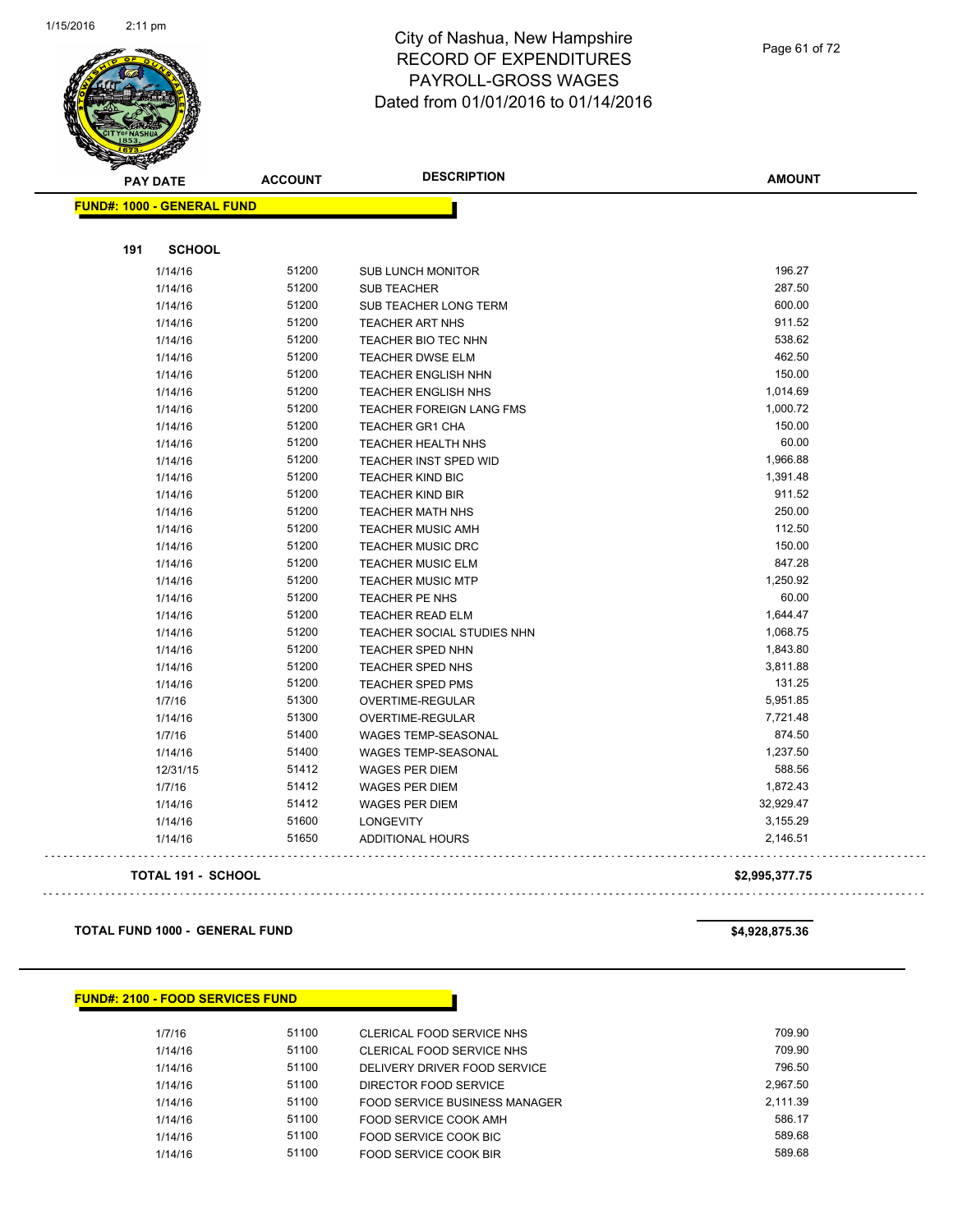

| <b>PAY DATE</b>                             | <b>ACCOUNT</b> | <b>DESCRIPTION</b>              | <b>AMOUNT</b> |
|---------------------------------------------|----------------|---------------------------------|---------------|
| <b>FUND#: 2100 - FOOD SERVICES FUND</b>     |                |                                 |               |
| 1/14/16                                     | 51100          | FOOD SERVICE COOK BRO           | 586.17        |
| 1/14/16                                     | 51100          | FOOD SERVICE COOK CHA           | 589.68        |
| 1/14/16                                     | 51100          | FOOD SERVICE COOK DRC           | 589.68        |
| 1/14/16                                     | 51100          | <b>FOOD SERVICE COOK ELM</b>    | 1,204.56      |
| 1/14/16                                     | 51100          | <b>FOOD SERVICE COOK FES</b>    | 518.70        |
|                                             | 51100          |                                 | 602.28        |
| 1/14/16                                     | 51100          | FOOD SERVICE COOK FMS           | 568.68        |
| 1/14/16                                     |                | FOOD SERVICE COOK LDG           | 568.68        |
| 1/14/16                                     | 51100          | <b>FOOD SERVICE COOK MDE</b>    |               |
| 1/14/16                                     | 51100          | FOOD SERVICE COOK NHN           | 1,242.78      |
| 1/14/16                                     | 51100          | FOOD SERVICE COOK NHS           | 1,193.22      |
| 1/14/16                                     | 51100          | FOOD SERVICE COOK NSE           | 561.12        |
| 1/14/16                                     | 51100          | FOOD SERVICE COOK PMS           | 602.28        |
| 1/14/16                                     | 51100          | <b>FOOD SERVICE COOK SHE</b>    | 568.68        |
| 1/14/16                                     | 51100          | <b>FOOD SERVICE SITE CORD</b>   | 11,582.23     |
| 1/14/16                                     | 51100          | <b>FOOD SERVICECOOK MTP</b>     | 543.48        |
| 1/14/16                                     | 51200          | FOOD SERVICE ASST PT AMH        | 675.60        |
| 1/14/16                                     | 51200          | FOOD SERVICE ASST PT BIC        | 765.62        |
| 1/14/16                                     | 51200          | FOOD SERVICE ASST PT BIR        | 527.80        |
| 1/14/16                                     | 51200          | FOOD SERVICE ASST PT BRO        | 425.88        |
| 1/14/16                                     | 51200          | FOOD SERVICE ASST PT CHA        | 638.82        |
| 1/14/16                                     | 51200          | <b>FOOD SERVICE ASST PT DRC</b> | 818.22        |
| 1/14/16                                     | 51200          | FOOD SERVICE ASST PT ELM        | 2,662.94      |
| 1/14/16                                     | 51200          | <b>FOOD SERVICE ASST PT FES</b> | 1,074.96      |
| 1/14/16                                     | 51200          | FOOD SERVICE ASST PT FMS        | 2,178.80      |
| 1/14/16                                     | 51200          | FOOD SERVICE ASST PT LDG        | 1,112.76      |
| 1/14/16                                     | 51200          | FOOD SERVICE ASST PT MDE        | 649.37        |
| 1/14/16                                     | 51200          | FOOD SERVICE ASST PT MTP        | 580.10        |
| 1/14/16                                     | 51200          | FOOD SERVICE ASST PT NHN        | 5,095.17      |
| 1/14/16                                     | 51200          | FOOD SERVICE ASST PT NHS        | 3,987.53      |
| 1/14/16                                     | 51200          | FOOD SERVICE ASST PT NSE        | 344.21        |
| 1/14/16                                     | 51200          | FOOD SERVICE ASST PT PMS        | 2,650.66      |
| 1/14/16                                     | 51200          | FOOD SERVICE ASST PT SHE        | 632.58        |
| 1/14/16                                     | 51300          | OVERTIME-REGULAR                | 99.72         |
| 1/14/16                                     | 51412          | <b>WAGES PER DIEM</b>           | 3,771.05      |
| <b>TOTAL FUND 2100 - FOOD SERVICES FUND</b> |                |                                 |               |
|                                             |                |                                 | \$59,274.73   |

### **FUND#: 2201 - DRIVERS EDUCATION FUND**

| 1/14/16 | 51200 | DRIVER INSTRUCTOR      | 800.00 |
|---------|-------|------------------------|--------|
| 1/14/16 | 51200 | <b>TEACHER ELL FES</b> | 200.00 |
| 1/14/16 | 51200 | TEACHER TECHED ELM     | 150.00 |
| 1/14/16 | 51200 | TEACHER TECHED PMS     | 350.00 |
|         |       |                        |        |

### **TOTAL FUND 2201 - DRIVERS EDUCATION FUND \$1,500.00**

| <b>FUND#: 2207 - ADULT ED/CONTINUING ED  </b> |       |                             |
|-----------------------------------------------|-------|-----------------------------|
| 1/14/16                                       | 51200 | ADULT ED ENRICHMENT INST    |
| 1/14/16                                       | 51200 | ADULT ED ENRICHMENT TEACHER |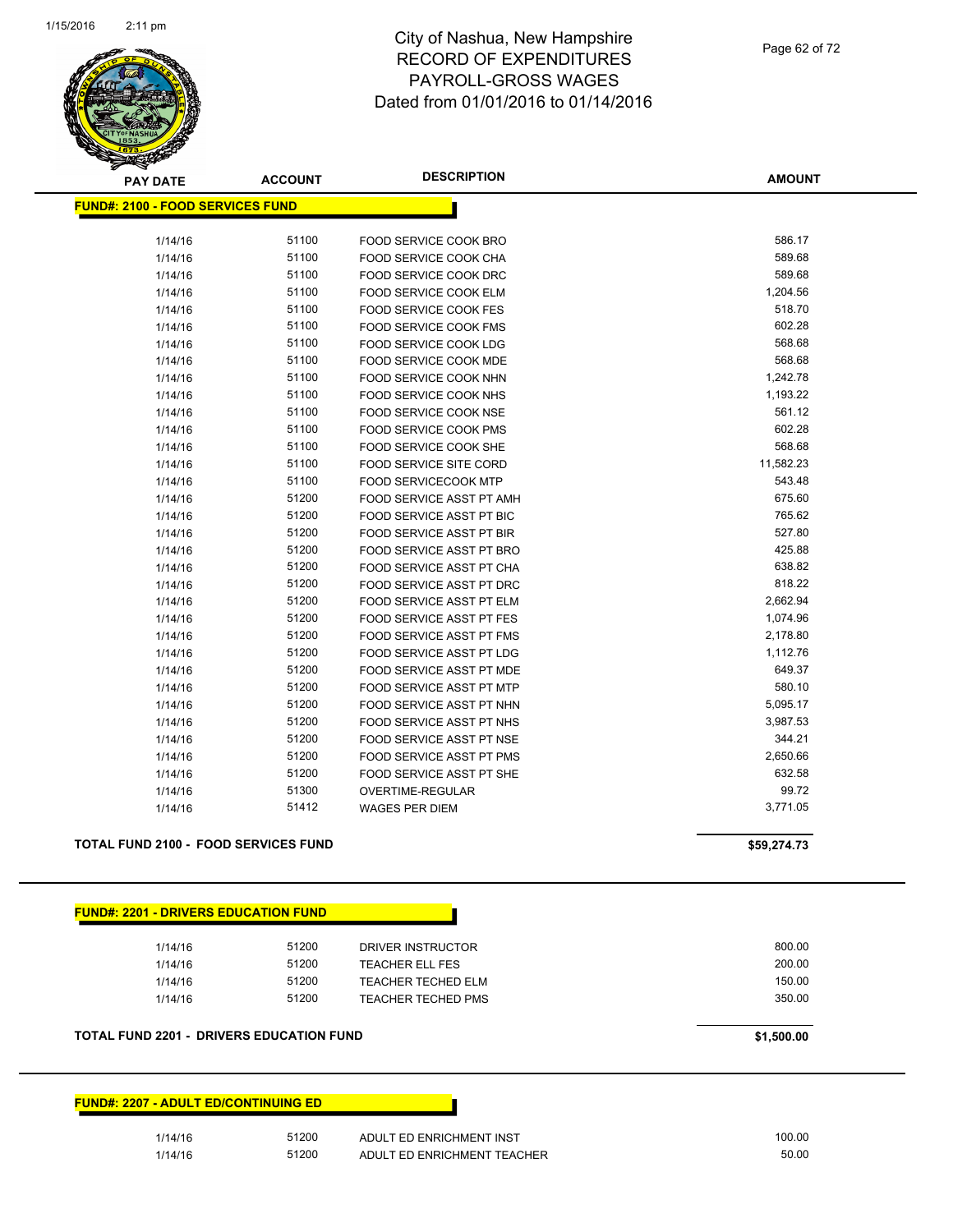|                                             |                | City of Nashua, New Hampshire<br><b>RECORD OF EXPENDITURES</b><br>PAYROLL-GROSS WAGES<br>Dated from 01/01/2016 to 01/14/2016 | Page 63 of 72    |
|---------------------------------------------|----------------|------------------------------------------------------------------------------------------------------------------------------|------------------|
| <b>PAY DATE</b>                             | <b>ACCOUNT</b> | <b>DESCRIPTION</b>                                                                                                           | <b>AMOUNT</b>    |
| <b>FUND#: 2207 - ADULT ED/CONTINUING ED</b> |                |                                                                                                                              |                  |
| 1/14/16                                     | 51200          | <b>SUB TEACHER</b>                                                                                                           | 75.00            |
| TOTAL FUND 2207 - ADULT ED/CONTINUING ED    |                |                                                                                                                              | \$225.00         |
| <b>FUND#: 2222 - AFTER SCHOOL PROGRAM</b>   |                |                                                                                                                              |                  |
| 1/14/16                                     | 51100          | DIRECTOR 21 CENTURY                                                                                                          | 2,730.80         |
| 1/14/16                                     | 51200          | 21 CENTURY ELEM MFAM RES COORD                                                                                               | 96.25            |
| 1/14/16                                     | 51200          | 21ST CENTURY INSTRUCTOR                                                                                                      | 2,403.76         |
| 1/14/16                                     | 51200          | FOOD SERVICE ASST PT ELM                                                                                                     | 60.00            |
| 1/14/16                                     | 51200          | LUNCH MONITOR AMH                                                                                                            | 284.38           |
| 1/14/16                                     | 51200          | LUNCH MONITOR DRC                                                                                                            | 231.88           |
| 1/14/16                                     | 51200          | LUNCH MONITOR SHE                                                                                                            | 288.75           |
| 1/14/16                                     | 51200          | PARA ALT MTP                                                                                                                 | 225.00           |
| 1/14/16                                     | 51200          | PARA DW SPEC ED PMS                                                                                                          | 210.00           |
| 1/14/16                                     | 51200          | PARA DW SPEC ED WID                                                                                                          | 105.00           |
| 1/14/16                                     | 51200          | PARA ELL MTP                                                                                                                 | 210.00           |
| 1/14/16                                     | 51200          | PARA INST DRC                                                                                                                | 210.00           |
| 1/14/16                                     | 51200          | PARA INST FES                                                                                                                | 284.38           |
| 1/14/16                                     | 51200          | PARA INST LDG                                                                                                                | 551.25           |
| 1/14/16                                     | 51200          | PARA INST NHN                                                                                                                | 78.75            |
| 1/14/16                                     | 51200          | PARA INST PMS                                                                                                                | 87.50            |
| 1/14/16                                     | 51200          | PARA KIND AMH                                                                                                                | 87.50            |
| 1/14/16                                     | 51200          | PARA PRE SCH BIC                                                                                                             | 157.50           |
| 1/14/16                                     | 51200          | <b>SUB TEACHER</b>                                                                                                           | 110.00<br>140.00 |
| 1/14/16                                     | 51200<br>51200 | SUMMER SCHOOL SCIENCE                                                                                                        | 35.00            |
| 1/14/16                                     | 51200          | <b>TEACHER GR1 FES</b><br>TEACHER GR2 AMH                                                                                    | 125.00           |
| 1/14/16<br>1/14/16                          | 51200          | TEACHER GR3 DRC                                                                                                              | 50.00            |
| 1/14/16                                     | 51200          | <b>TEACHER GR4 LDG</b>                                                                                                       | 85.00            |
| 1/14/16                                     | 51200          | <b>TEACHER GR6 ELM</b>                                                                                                       | 50.00            |
| 1/14/16                                     | 51200          | <b>TEACHER KIND LDG</b>                                                                                                      | 46.88            |
| 1/14/16                                     | 51200          | <b>TEACHER SPED FES</b>                                                                                                      | 135.00           |
| 1/14/16                                     | 51200          | <b>TEACHER SPED LDG</b>                                                                                                      | 102.50           |
| TOTAL FUND 2222 - AFTER SCHOOL PROGRAM      |                |                                                                                                                              | \$9,182.08       |

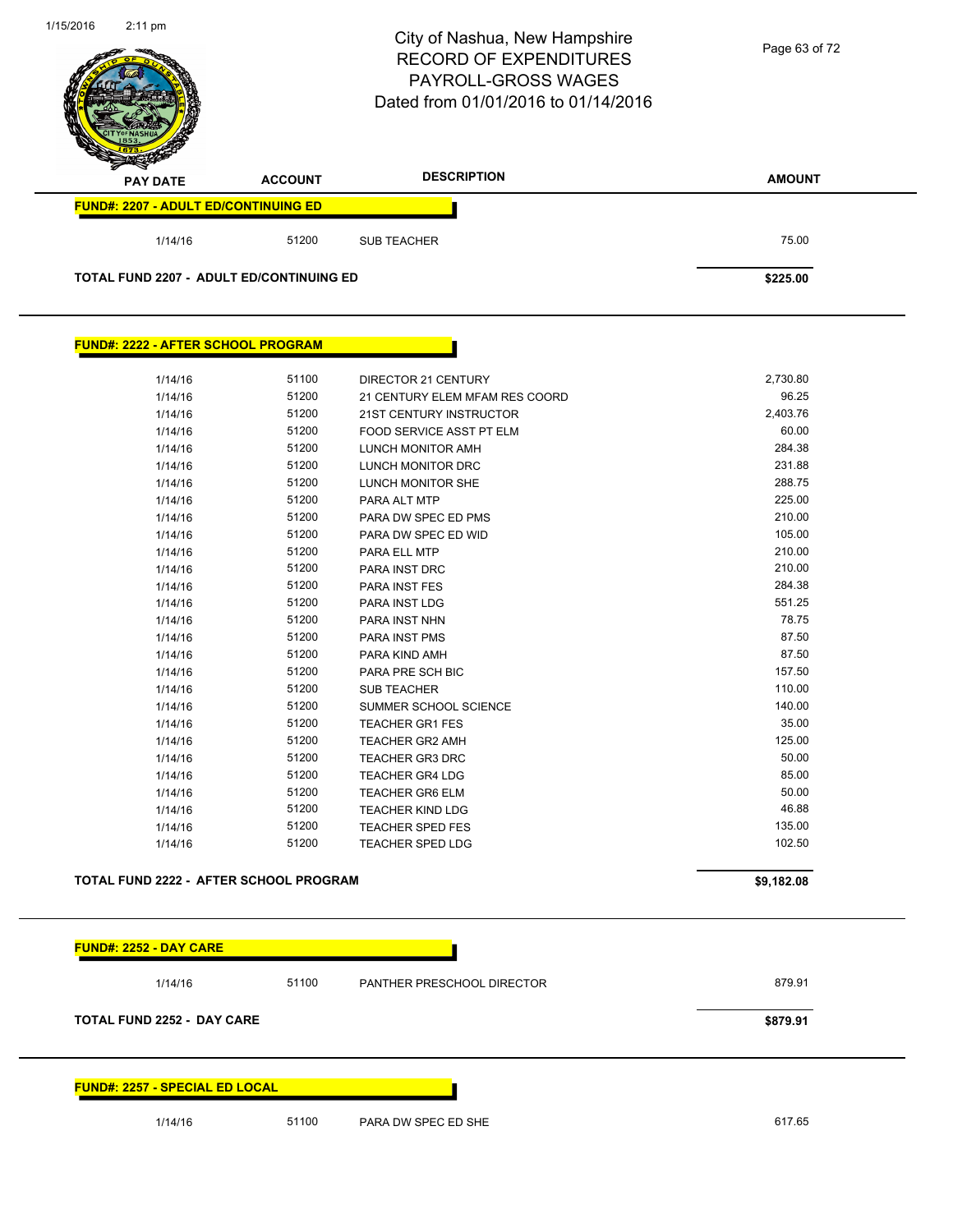|                                                                                                                  |                | City of Nashua, New Hampshire<br><b>RECORD OF EXPENDITURES</b><br><b>PAYROLL-GROSS WAGES</b><br>Dated from 01/01/2016 to 01/14/2016 | Page 64 of 72      |
|------------------------------------------------------------------------------------------------------------------|----------------|-------------------------------------------------------------------------------------------------------------------------------------|--------------------|
| <b>PAY DATE</b>                                                                                                  | <b>ACCOUNT</b> | <b>DESCRIPTION</b>                                                                                                                  | <b>AMOUNT</b>      |
| <b>TOTAL FUND 2257 - SPECIAL ED LOCAL</b>                                                                        |                |                                                                                                                                     | \$617.65           |
| <b>FUND#: 2503 - PARKS &amp; REC PROGRAMS FUND</b>                                                               |                |                                                                                                                                     |                    |
| 1/7/16                                                                                                           | 51100          | PROGRAM COORDINATOR                                                                                                                 | 365.15             |
| 1/14/16                                                                                                          | 51100          | PROGRAM COORDINATOR                                                                                                                 | 365.15             |
| <b>TOTAL FUND 2503 - PARKS &amp; REC PROGRAMS FUND</b>                                                           |                |                                                                                                                                     | \$730.30           |
| <b>FUND#: 2505 - GOVT &amp; EDUCATION CHANNELS FUND</b>                                                          |                |                                                                                                                                     |                    |
| 1/7/16                                                                                                           | 51100          | ECHANNEL ACCESS ADMINISTRATOR                                                                                                       | 1,075.60           |
| 1/14/16                                                                                                          | 51100          | ECHANNEL ACCESS ADMINISTRATOR                                                                                                       | 1,075.60           |
| 1/7/16                                                                                                           | 51100          | PEG PROGRAM MANAGER                                                                                                                 | 1,192.40           |
| 1/14/16                                                                                                          | 51100          | PEG PROGRAM MANAGER                                                                                                                 | 1,192.40           |
|                                                                                                                  |                |                                                                                                                                     |                    |
|                                                                                                                  |                |                                                                                                                                     | \$4,536.00         |
|                                                                                                                  |                |                                                                                                                                     |                    |
| 1/7/16                                                                                                           | 51100          | DOMESTIC VIOLENCE ADVOCATE                                                                                                          | 825.60             |
| 1/14/16                                                                                                          | 51100          | DOMESTIC VIOLENCE ADVOCATE                                                                                                          | 825.60             |
| 1/7/16                                                                                                           | 51100          | PATROLMAN ALL RANKS                                                                                                                 | 1,279.55           |
| 1/14/16<br>12/31/15                                                                                              | 51100<br>51300 | PATROLMAN ALL RANKS<br>OVERTIME-REGULAR                                                                                             | 1,300.03<br>460.24 |
| <b>TOTAL FUND 2505 - GOVT &amp; EDUCATION CHANNELS FUND</b><br><b>FUND#: 3050 - POLICE GRANTS FUND</b><br>1/7/16 | 51628          | <b>EXTRA HOLIDAY</b>                                                                                                                | 255.91             |
|                                                                                                                  |                |                                                                                                                                     | \$4,946.93         |
|                                                                                                                  |                |                                                                                                                                     |                    |
|                                                                                                                  |                |                                                                                                                                     |                    |
| 1/7/16                                                                                                           | 51100          | INTAKE SPECIALIST PROGRAM ASST                                                                                                      | 192.10<br>192.10   |
| 1/14/16<br>1/7/16                                                                                                | 51100<br>51100 | INTAKE SPECIALIST PROGRAM ASST<br>PROGRAM ASSISTANT                                                                                 | 323.90             |
| 1/14/16                                                                                                          | 51100          | PROGRAM ASSISTANT                                                                                                                   | 323.91             |
| 1/7/16                                                                                                           | 51100          | PUB HEALTH NURSE                                                                                                                    | 128.45             |
| 1/14/16                                                                                                          | 51100          | PUB HEALTH NURSE                                                                                                                    | 128.45             |
| 1/7/16                                                                                                           | 51100          | PUB HEALTH PREPAREDNESS COORD                                                                                                       | 1,184.60           |
| 1/14/16                                                                                                          | 51100          | PUB HEALTH PREPAREDNESS COORD                                                                                                       | 1,184.61           |
| <b>TOTAL FUND 3050 - POLICE GRANTS FUND</b><br><b>FUND#: 3068 - COMMUNITY SERVICES GRANTS FUND</b><br>1/7/16     | 51100          | SMP PROGRAM COORDINATOR                                                                                                             | 877.26             |
| 1/14/16                                                                                                          | 51100          | SMP PROGRAM COORDINATOR                                                                                                             | 877.25             |
| TOTAL FUND 3068 - COMMUNITY SERVICES GRANTS FUND                                                                 |                |                                                                                                                                     | \$5,412.63         |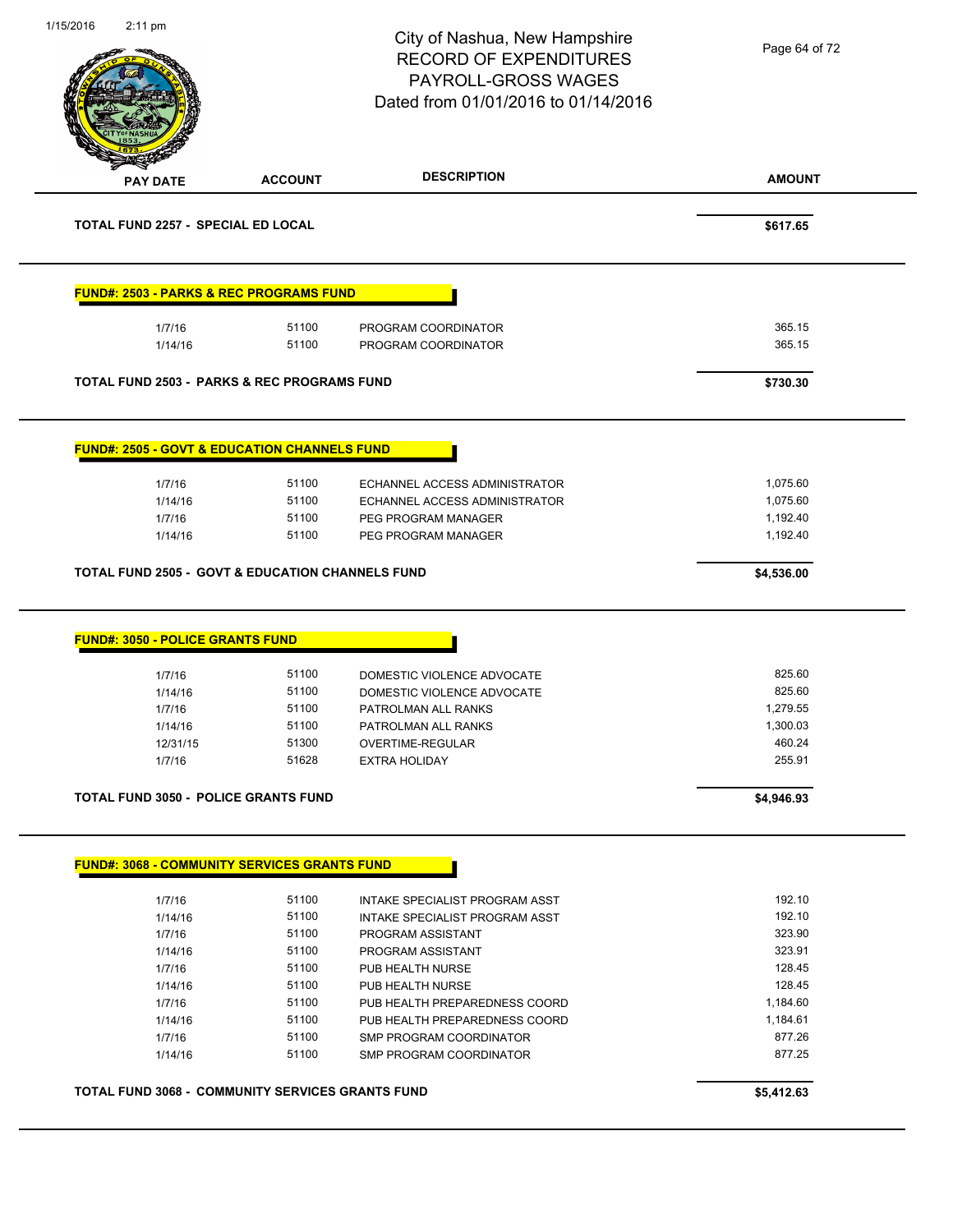

| -<br><b>PAY DATE</b>                                  | <b>ACCOUNT</b> | <b>DESCRIPTION</b>          | <b>AMOUNT</b> |
|-------------------------------------------------------|----------------|-----------------------------|---------------|
| <b>FUND#: 3070 - COMMUNITY HEALTH GRANTS FUND</b>     |                |                             |               |
| 1/14/16                                               | 51100          | NURSE PER DIEM (PRACTIONER) | 142.50        |
| 1/7/16                                                | 51100          | PROGRAM ASSISTANT           | 485.85        |
| 1/14/16                                               | 51100          | PROGRAM ASSISTANT           | 485.85        |
| 1/7/16                                                | 51100          | PUB HEALTH NURSE            | 859.75        |
| 1/14/16                                               | 51100          | PUB HEALTH NURSE            | 859.75        |
|                                                       |                |                             |               |
| <b>TOTAL FUND 3070 - COMMUNITY HEALTH GRANTS FUND</b> |                |                             | \$2,833.70    |

### **FUND#: 3090 - URBAN PROGRAM GRANTS FUND**

| 1/7/16  | 51100 | CODE ENFORCEMENT OFFICER II    | 739.85   |
|---------|-------|--------------------------------|----------|
| 1/14/16 | 51100 | CODE ENFORCEMENT OFFICER II    | 739.86   |
| 1/7/16  | 51100 | <b>GRANT MGMT SPECIALIST</b>   | 1.007.95 |
| 1/14/16 | 51100 | <b>GRANT MGMT SPECIALIST</b>   | 1.007.95 |
| 1/7/16  | 51100 | INTAKE SPECIALIST PROGRAM ASST | 768.30   |
| 1/14/16 | 51100 | INTAKE SPECIALIST PROGRAM ASST | 768.30   |
| 1/7/16  | 51100 | MANAGER URBAN PROGRAMS         | 1.493.05 |
| 1/14/16 | 51100 | MANAGER URBAN PROGRAMS         | 1.493.05 |
| 1/7/16  | 51100 | PROGRAM COORDINATOR LP&HH      | 1.419.97 |
| 1/14/16 | 51100 | PROGRAM COORDINATOR LP&HH      | 1.171.15 |
| 1/7/16  | 51100 | PROJECT ADMINISTRATOR          | 1.218.50 |
| 1/14/16 | 51100 | PROJECT ADMINISTRATOR          | 1.218.50 |
| 1/7/16  | 51100 | PROJECT ADMINISTRATOR LP&HH    | 1.603.53 |
| 1/14/16 | 51100 | PROJECT ADMINISTRATOR LP&HH    | 1.148.20 |
|         |       |                                |          |

**TOTAL FUND 3090 - URBAN PROGRAM GRANTS FUND \$15,798.16** 

### **FUND#: 3120 - TRANSIT GRANTS FUND**

| 1/7/16  | 51100 | <b>TRANSIT FINANCE COORDINATOR</b>    | 1,194.60 |
|---------|-------|---------------------------------------|----------|
| 1/14/16 | 51100 | <b>TRANSIT FINANCE COORDINATOR</b>    | 1,194.59 |
| 1/7/16  | 51100 | <b>TRANSIT FLEET FACILITIES SUPV</b>  | 1,007.95 |
| 1/14/16 | 51100 | <b>TRANSIT FLEET FACILITIES SUPV</b>  | 1,007.95 |
| 1/7/16  | 51100 | <b>TRANSIT MECHANICS</b>              | 1,965.87 |
| 1/14/16 | 51100 | <b>TRANSIT MECHANICS</b>              | 1,897.33 |
| 1/7/16  | 51100 | <b>TRANSIT OPER MKTG SUPV</b>         | 1.044.25 |
| 1/14/16 | 51100 | <b>TRANSIT OPER MKTG SUPV</b>         | 1,044.25 |
| 1/7/16  | 51100 | <b>TRANSIT OPERATIONS COORDINATOR</b> | 905.00   |
| 1/14/16 | 51100 | <b>TRANSIT OPERATIONS COORDINATOR</b> | 905.00   |
| 1/7/16  | 51100 | <b>TRANSIT UTILITY SERVICE WORKER</b> | 676.95   |
| 1/14/16 | 51100 | <b>TRANSIT UTILITY SERVICE WORKER</b> | 676.95   |
| 1/7/16  | 51100 | <b>TRANSPORTATION DEPT MANAGER</b>    | 1,299.20 |
| 1/14/16 | 51100 | <b>TRANSPORTATION DEPT MANAGER</b>    | 1,299.20 |
| 1/7/16  | 51200 | <b>TRANSIT UTILITY SERVICE WORKER</b> | 223.40   |
| 1/14/16 | 51200 | <b>TRANSIT UTILITY SERVICE WORKER</b> | 156.77   |
| 1/7/16  | 51300 | OVERTIME-REGULAR                      | 67.80    |
|         |       |                                       |          |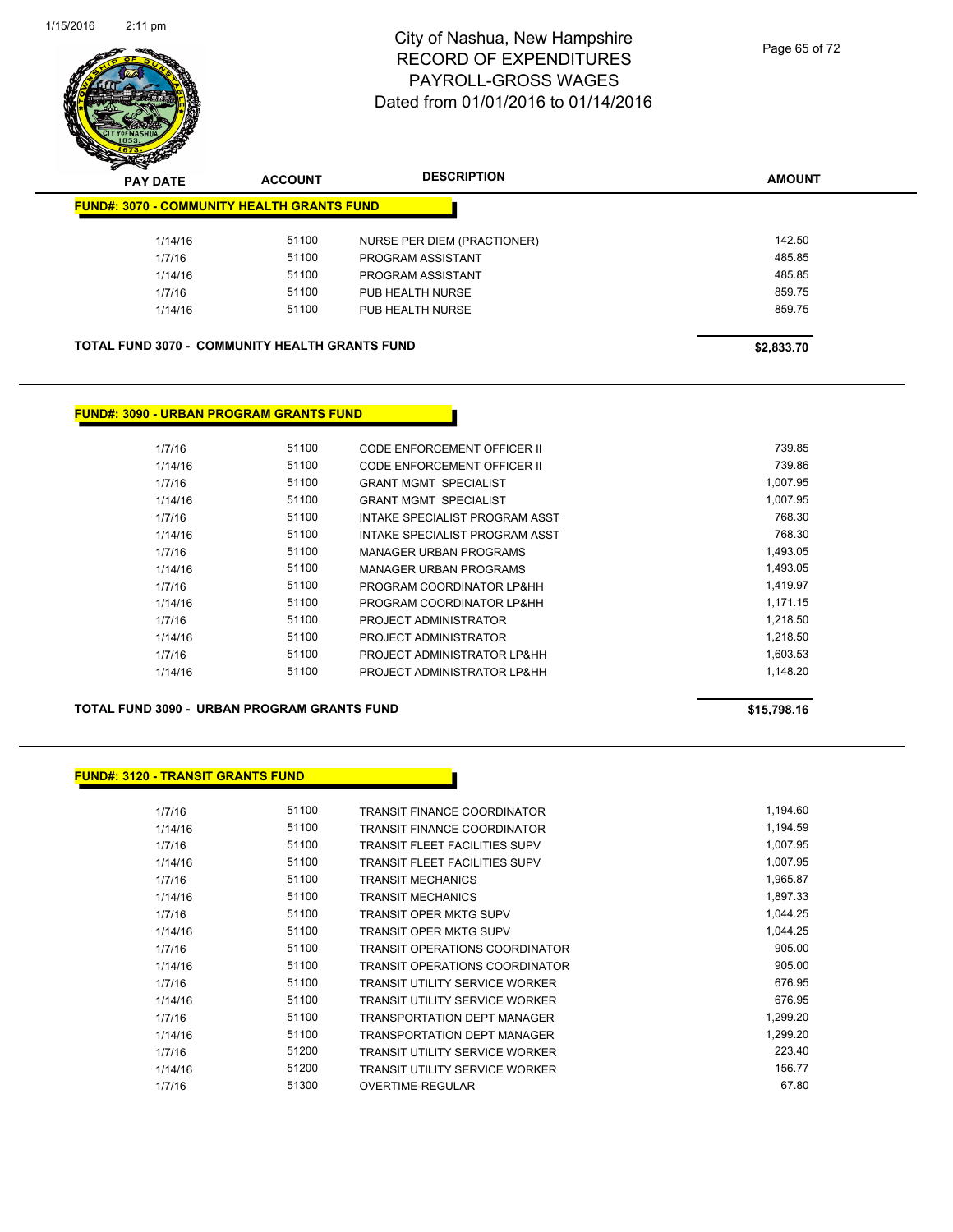

**AMOUNT PAY DATE ACCOUNT DESCRIPTION TOTAL FUND 3120 - TRANSIT GRANTS FUND \$16,567.06 FUND#: 3800 - SCHOOL GRANTS FUND**

| 1/14/16 | 51100 | 21 CENTURY ELEM MFAM RES COORD      | 6,039.98 |
|---------|-------|-------------------------------------|----------|
| 1/14/16 | 51100 | ASSISTANT PRINCIPAL AMH             | 1,403.88 |
| 1/14/16 | 51100 | <b>ASSISTANT PRINCIPAL BIR</b>      | 1,403.88 |
| 1/14/16 | 51100 | ASSISTANT PRINCIPAL BRO             | 1,451.90 |
| 1/14/16 | 51100 | ASSISTANT PRINCIPAL DR CRSP         | 1,475.99 |
| 1/14/16 | 51100 | ASSISTANT PRINCIPAL SHE             | 1,451.90 |
| 1/14/16 | 51100 | <b>AYP FACILITATOR FES</b>          | 2,873.00 |
| 1/14/16 | 51100 | <b>CLERICAL 21 CENTURY</b>          | 889.20   |
| 1/14/16 | 51100 | <b>DIRECTOR TITLE 1</b>             | 3,279.50 |
| 1/14/16 | 51100 | DW TECHNOLOGY PEER COACH            | 2,960.01 |
| 1/14/16 | 51100 | <b>GUIDANCE COUNSELOR FES</b>       | 2,626.22 |
| 1/14/16 | 51100 | <b>INTRUCTIONAL LEADER FES</b>      | 2,609.12 |
| 1/14/16 | 51100 | OFFICE MANAGER TITLE 1              | 1,499.90 |
| 1/14/16 | 51100 | PARA DW SPEC ED WID                 | 595.50   |
| 1/14/16 | 51100 | PARA INST FES                       | 2,500.41 |
| 1/14/16 | 51100 | PARA INST LDG                       | 635.76   |
| 1/14/16 | 51100 | PARA INST MTP                       | 461.83   |
| 1/14/16 | 51100 | PARA KIND FES                       | 505.87   |
| 1/14/16 | 51100 | PARA TTI AMH                        | 683.63   |
| 1/14/16 | 51100 | PARA TTI DRC                        | 1,445.02 |
| 1/14/16 | 51100 | PARA TTI LDG                        | 1,948.32 |
| 1/14/16 | 51100 | PARA TTI NURSERY                    | 1,134.90 |
| 1/14/16 | 51100 | PARA VOC NHS                        | 497.94   |
| 1/14/16 | 51100 | PEER COACH SCIENCE                  | 4,177.47 |
| 1/14/16 | 51100 | <b>TEACHER DWSE BRO</b>             | 3,639.26 |
| 1/14/16 | 51100 | <b>TEACHER DWSE CHA</b>             | 3,633.16 |
| 1/14/16 | 51100 | <b>TEACHER DWSE ELM</b>             | 1,683.48 |
| 1/14/16 | 51100 | <b>TEACHER DWSE NSE</b>             | 1,885.02 |
| 1/14/16 | 51100 | <b>TEACHER GR1 AMH</b>              | 1,622.41 |
| 1/14/16 | 51100 | <b>TEACHER KIND MTP</b>             | 1,622.41 |
| 1/14/16 | 51100 | <b>TEACHER MATH FMS</b>             | 1,878.91 |
| 1/14/16 | 51100 | <b>TEACHER PRESCHOOL NHS</b>        | 1,580.18 |
| 1/14/16 | 51100 | <b>TEACHER SPED AMH</b>             | 1,949.68 |
| 1/14/16 | 51100 | TEACHER SPED BIC                    | 1,919.40 |
| 1/14/16 | 51100 | <b>TEACHER SPED DRC</b>             | 1,810.20 |
| 1/14/16 | 51100 | <b>TEACHER SPED ELM</b>             | 1,683.48 |
| 1/14/16 | 51100 | <b>TEACHER SPED FES</b>             | 6,421.34 |
| 1/14/16 | 51100 | <b>TEACHER SPED FMS</b>             | 1,694.52 |
| 1/14/16 | 51100 | <b>TEACHER SPED LDG</b>             | 1,949.68 |
| 1/14/16 | 51100 | <b>TEACHER SPED MDE</b>             | 3,979.40 |
| 1/14/16 | 51100 | TEACHER SPED NHN                    | 7,328.38 |
| 1/14/16 | 51100 | <b>TEACHER SPED NHS</b>             | 8,167.75 |
| 1/14/16 | 51100 | <b>TEACHER SPED NSE</b>             | 4,004.32 |
| 1/14/16 | 51100 | <b>TEACHER SPED PMS</b>             | 3,577.30 |
| 1/14/16 | 51100 | <b>TEACHER TEAM FACILITATOR MTP</b> | 2,034.50 |
| 1/14/16 | 51200 | ADULT ED ENRICHMENT TEACHER         | 1,237.50 |
| 1/14/16 | 51200 | ADULT ED INSTRUCTOR                 | 675.00   |
| 1/14/16 | 51200 | ELL TUTOR                           | 150.00   |
| 1/14/16 | 51200 | <b>FAMILY LIAISON</b>               | 400.00   |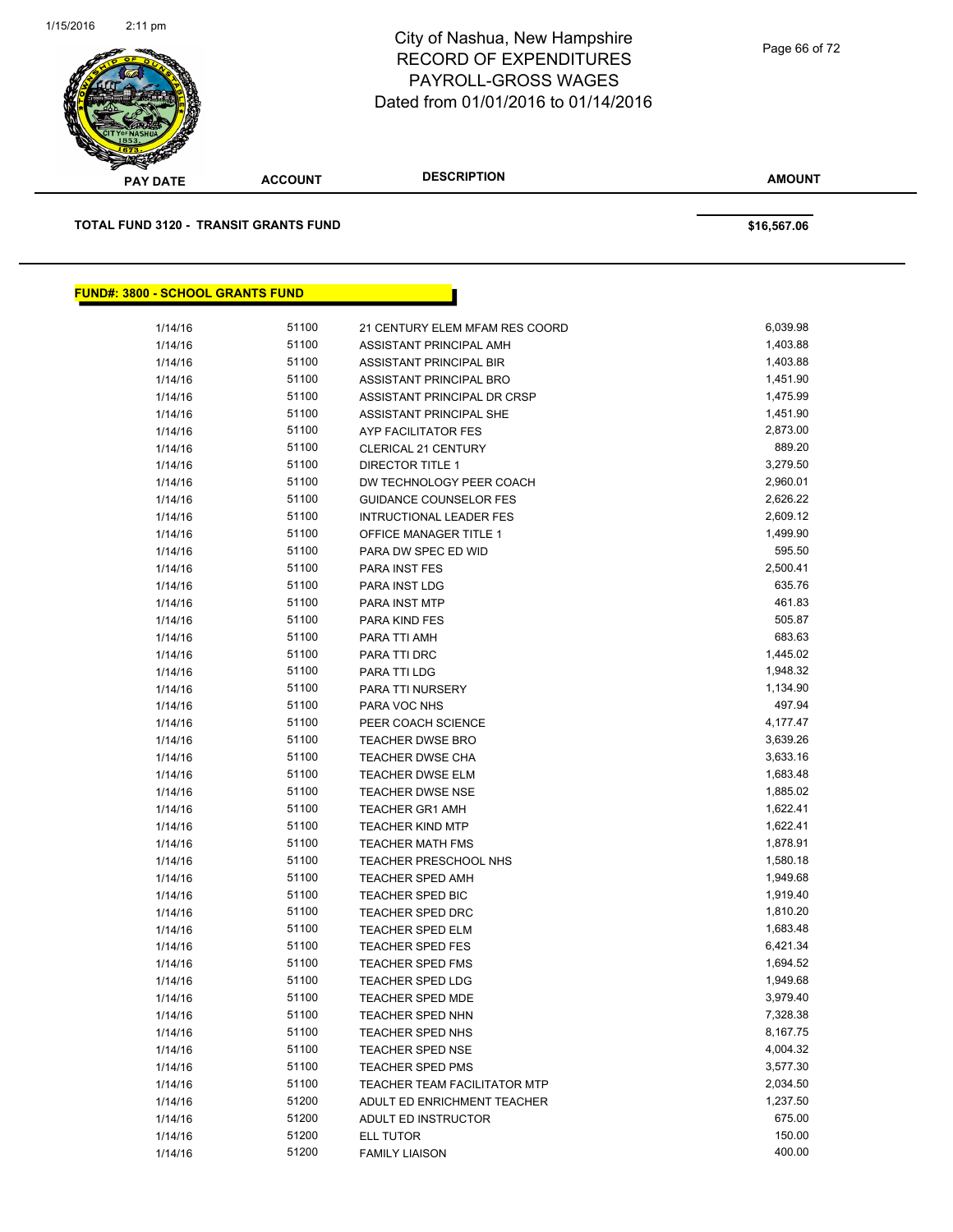

| <u> FUND#: 3800 - SCHOOL GRANTS FUND</u><br>51200<br>1,789.90<br>1/14/16<br>FOCUS MONITORING DATA ANALYST<br>51200<br>300.00<br>1/14/16<br>GUIDANCE COUNSELOR NHN<br>900.00<br>51200<br>1/14/16<br><b>GUIDANCE COUNSELOR NHS</b><br>51200<br>3,525.05<br>HOME SCHOOL CORD TTI<br>1/14/16<br>51200<br>50.00<br>1/14/16<br><b>LIBRARIAN NHN</b><br>50.00<br>51200<br>1/14/16<br><b>LIBRARIAN NHS</b><br>17.50<br>51200<br>1/14/16<br>PARA DW SPEC ED BIR<br>375.00<br>51200<br>1/14/16<br>PARA DW SPEC ED NHN<br>35.00<br>51200<br>1/14/16<br>PARA ELL PMS<br>52.50<br>51200<br>1/14/16<br>PARA INST BIR<br>51200<br>157.50<br>1/14/16<br>PARA INST SHE<br>51200<br>300.00<br>1/14/16<br><b>TEACHER BUSINESS NHS</b><br>51200<br>25.00<br>1/14/16<br><b>TEACHER ELL AMH</b><br>25.00<br>51200<br>1/14/16<br>TEACHER ELL BIR<br>125.00<br>51200<br>1/14/16<br><b>TEACHER ELL ELM</b><br>50.00<br>51200<br>1/14/16<br><b>TEACHER ELL FMS</b><br>375.00<br>51200<br>1/14/16<br>TEACHER ELL NHN<br>75.00<br>51200<br>1/14/16<br><b>TEACHER ELL PMS</b><br>75.00<br>51200<br>1/14/16<br>TEACHER ELL SHE<br>900.00<br>51200<br>1/14/16<br><b>TEACHER ENGLISH NHN</b><br>375.00<br>51200<br>1/14/16<br><b>TEACHER ENGLISH NHS</b><br>51200<br>25.00<br>1/14/16<br><b>TEACHER FOREIGN LANG NHN</b><br>225.00<br>51200<br>1/14/16<br><b>TEACHER GR2 AMH</b><br>51200<br>75.00<br>1/14/16<br><b>TEACHER GR2 SHE</b><br>51200<br>250.00<br>1/14/16<br><b>TEACHER GR3 AMH</b><br>50.00<br>51200<br>1/14/16<br><b>TEACHER GR3 BIC</b><br>50.00<br>51200<br>1/14/16<br><b>TEACHER GR4 BIR</b><br>50.00<br>51200<br>1/14/16<br><b>TEACHER GR5 BIC</b><br>25.00<br>51200<br>1/14/16<br><b>TEACHER GR6 FMS</b><br>50.00<br>51200<br>1/14/16<br><b>TEACHER MATH FMS</b><br>51200<br>375.00<br>1/14/16<br><b>TEACHER MATH NHN</b><br>51200<br>975.00<br>1/14/16<br><b>TEACHER MATH NHS</b><br>25.00<br>51200<br>1/14/16<br><b>TEACHER SCIENCE ELM</b><br>375.00<br>51200<br>1/14/16<br><b>TEACHER SCIENCE NHN</b><br>51200<br>1,350.00<br>1/14/16<br>TEACHER SOCIAL STUDIES NHN<br>375.00<br>51200<br>TEACHER SOCIAL STUDIES NHS<br>1/14/16<br>51200<br>50.00<br>1/14/16<br><b>TEACHER SPED BIC</b><br>51200<br>475.00<br>TEACHER SPED NHS<br>1/14/16<br>51200<br>75.00<br>1/14/16<br><b>TEACHER SPED PMS</b><br>8,149.16<br>1/14/16<br>51200<br><b>TEACHER TTI AMH</b><br>51200<br>6,612.68<br>1/14/16<br><b>TEACHER TTI FES</b><br>51200<br>9,664.85<br>1/14/16<br><b>TEACHER TTI LDG</b><br>51200<br>5,136.71<br>1/14/16<br><b>TEACHER TTI MTP</b><br>51200<br>4,770.53<br>1/14/16<br><b>TEACHER TTI NURSERY</b><br>51200<br>8,396.24<br>1/14/16<br><b>TEACHER TTIDRC</b><br>412.50<br>1/14/16<br>51650<br><b>ADDITIONAL HOURS</b> | <b>PAY DATE</b> | <b>ACCOUNT</b> | <b>DESCRIPTION</b> | <b>AMOUNT</b> |
|------------------------------------------------------------------------------------------------------------------------------------------------------------------------------------------------------------------------------------------------------------------------------------------------------------------------------------------------------------------------------------------------------------------------------------------------------------------------------------------------------------------------------------------------------------------------------------------------------------------------------------------------------------------------------------------------------------------------------------------------------------------------------------------------------------------------------------------------------------------------------------------------------------------------------------------------------------------------------------------------------------------------------------------------------------------------------------------------------------------------------------------------------------------------------------------------------------------------------------------------------------------------------------------------------------------------------------------------------------------------------------------------------------------------------------------------------------------------------------------------------------------------------------------------------------------------------------------------------------------------------------------------------------------------------------------------------------------------------------------------------------------------------------------------------------------------------------------------------------------------------------------------------------------------------------------------------------------------------------------------------------------------------------------------------------------------------------------------------------------------------------------------------------------------------------------------------------------------------------------------------------------------------------------------------------------------------------------------------------------------------------------------------------------------------------------------------------------------------------------------------------------------------------------------------------------------------------------------------------------------------------------------------------------------------------------------------------------|-----------------|----------------|--------------------|---------------|
|                                                                                                                                                                                                                                                                                                                                                                                                                                                                                                                                                                                                                                                                                                                                                                                                                                                                                                                                                                                                                                                                                                                                                                                                                                                                                                                                                                                                                                                                                                                                                                                                                                                                                                                                                                                                                                                                                                                                                                                                                                                                                                                                                                                                                                                                                                                                                                                                                                                                                                                                                                                                                                                                                                                  |                 |                |                    |               |
|                                                                                                                                                                                                                                                                                                                                                                                                                                                                                                                                                                                                                                                                                                                                                                                                                                                                                                                                                                                                                                                                                                                                                                                                                                                                                                                                                                                                                                                                                                                                                                                                                                                                                                                                                                                                                                                                                                                                                                                                                                                                                                                                                                                                                                                                                                                                                                                                                                                                                                                                                                                                                                                                                                                  |                 |                |                    |               |
|                                                                                                                                                                                                                                                                                                                                                                                                                                                                                                                                                                                                                                                                                                                                                                                                                                                                                                                                                                                                                                                                                                                                                                                                                                                                                                                                                                                                                                                                                                                                                                                                                                                                                                                                                                                                                                                                                                                                                                                                                                                                                                                                                                                                                                                                                                                                                                                                                                                                                                                                                                                                                                                                                                                  |                 |                |                    |               |
|                                                                                                                                                                                                                                                                                                                                                                                                                                                                                                                                                                                                                                                                                                                                                                                                                                                                                                                                                                                                                                                                                                                                                                                                                                                                                                                                                                                                                                                                                                                                                                                                                                                                                                                                                                                                                                                                                                                                                                                                                                                                                                                                                                                                                                                                                                                                                                                                                                                                                                                                                                                                                                                                                                                  |                 |                |                    |               |
|                                                                                                                                                                                                                                                                                                                                                                                                                                                                                                                                                                                                                                                                                                                                                                                                                                                                                                                                                                                                                                                                                                                                                                                                                                                                                                                                                                                                                                                                                                                                                                                                                                                                                                                                                                                                                                                                                                                                                                                                                                                                                                                                                                                                                                                                                                                                                                                                                                                                                                                                                                                                                                                                                                                  |                 |                |                    |               |
|                                                                                                                                                                                                                                                                                                                                                                                                                                                                                                                                                                                                                                                                                                                                                                                                                                                                                                                                                                                                                                                                                                                                                                                                                                                                                                                                                                                                                                                                                                                                                                                                                                                                                                                                                                                                                                                                                                                                                                                                                                                                                                                                                                                                                                                                                                                                                                                                                                                                                                                                                                                                                                                                                                                  |                 |                |                    |               |
|                                                                                                                                                                                                                                                                                                                                                                                                                                                                                                                                                                                                                                                                                                                                                                                                                                                                                                                                                                                                                                                                                                                                                                                                                                                                                                                                                                                                                                                                                                                                                                                                                                                                                                                                                                                                                                                                                                                                                                                                                                                                                                                                                                                                                                                                                                                                                                                                                                                                                                                                                                                                                                                                                                                  |                 |                |                    |               |
|                                                                                                                                                                                                                                                                                                                                                                                                                                                                                                                                                                                                                                                                                                                                                                                                                                                                                                                                                                                                                                                                                                                                                                                                                                                                                                                                                                                                                                                                                                                                                                                                                                                                                                                                                                                                                                                                                                                                                                                                                                                                                                                                                                                                                                                                                                                                                                                                                                                                                                                                                                                                                                                                                                                  |                 |                |                    |               |
|                                                                                                                                                                                                                                                                                                                                                                                                                                                                                                                                                                                                                                                                                                                                                                                                                                                                                                                                                                                                                                                                                                                                                                                                                                                                                                                                                                                                                                                                                                                                                                                                                                                                                                                                                                                                                                                                                                                                                                                                                                                                                                                                                                                                                                                                                                                                                                                                                                                                                                                                                                                                                                                                                                                  |                 |                |                    |               |
|                                                                                                                                                                                                                                                                                                                                                                                                                                                                                                                                                                                                                                                                                                                                                                                                                                                                                                                                                                                                                                                                                                                                                                                                                                                                                                                                                                                                                                                                                                                                                                                                                                                                                                                                                                                                                                                                                                                                                                                                                                                                                                                                                                                                                                                                                                                                                                                                                                                                                                                                                                                                                                                                                                                  |                 |                |                    |               |
|                                                                                                                                                                                                                                                                                                                                                                                                                                                                                                                                                                                                                                                                                                                                                                                                                                                                                                                                                                                                                                                                                                                                                                                                                                                                                                                                                                                                                                                                                                                                                                                                                                                                                                                                                                                                                                                                                                                                                                                                                                                                                                                                                                                                                                                                                                                                                                                                                                                                                                                                                                                                                                                                                                                  |                 |                |                    |               |
|                                                                                                                                                                                                                                                                                                                                                                                                                                                                                                                                                                                                                                                                                                                                                                                                                                                                                                                                                                                                                                                                                                                                                                                                                                                                                                                                                                                                                                                                                                                                                                                                                                                                                                                                                                                                                                                                                                                                                                                                                                                                                                                                                                                                                                                                                                                                                                                                                                                                                                                                                                                                                                                                                                                  |                 |                |                    |               |
|                                                                                                                                                                                                                                                                                                                                                                                                                                                                                                                                                                                                                                                                                                                                                                                                                                                                                                                                                                                                                                                                                                                                                                                                                                                                                                                                                                                                                                                                                                                                                                                                                                                                                                                                                                                                                                                                                                                                                                                                                                                                                                                                                                                                                                                                                                                                                                                                                                                                                                                                                                                                                                                                                                                  |                 |                |                    |               |
|                                                                                                                                                                                                                                                                                                                                                                                                                                                                                                                                                                                                                                                                                                                                                                                                                                                                                                                                                                                                                                                                                                                                                                                                                                                                                                                                                                                                                                                                                                                                                                                                                                                                                                                                                                                                                                                                                                                                                                                                                                                                                                                                                                                                                                                                                                                                                                                                                                                                                                                                                                                                                                                                                                                  |                 |                |                    |               |
|                                                                                                                                                                                                                                                                                                                                                                                                                                                                                                                                                                                                                                                                                                                                                                                                                                                                                                                                                                                                                                                                                                                                                                                                                                                                                                                                                                                                                                                                                                                                                                                                                                                                                                                                                                                                                                                                                                                                                                                                                                                                                                                                                                                                                                                                                                                                                                                                                                                                                                                                                                                                                                                                                                                  |                 |                |                    |               |
|                                                                                                                                                                                                                                                                                                                                                                                                                                                                                                                                                                                                                                                                                                                                                                                                                                                                                                                                                                                                                                                                                                                                                                                                                                                                                                                                                                                                                                                                                                                                                                                                                                                                                                                                                                                                                                                                                                                                                                                                                                                                                                                                                                                                                                                                                                                                                                                                                                                                                                                                                                                                                                                                                                                  |                 |                |                    |               |
|                                                                                                                                                                                                                                                                                                                                                                                                                                                                                                                                                                                                                                                                                                                                                                                                                                                                                                                                                                                                                                                                                                                                                                                                                                                                                                                                                                                                                                                                                                                                                                                                                                                                                                                                                                                                                                                                                                                                                                                                                                                                                                                                                                                                                                                                                                                                                                                                                                                                                                                                                                                                                                                                                                                  |                 |                |                    |               |
|                                                                                                                                                                                                                                                                                                                                                                                                                                                                                                                                                                                                                                                                                                                                                                                                                                                                                                                                                                                                                                                                                                                                                                                                                                                                                                                                                                                                                                                                                                                                                                                                                                                                                                                                                                                                                                                                                                                                                                                                                                                                                                                                                                                                                                                                                                                                                                                                                                                                                                                                                                                                                                                                                                                  |                 |                |                    |               |
|                                                                                                                                                                                                                                                                                                                                                                                                                                                                                                                                                                                                                                                                                                                                                                                                                                                                                                                                                                                                                                                                                                                                                                                                                                                                                                                                                                                                                                                                                                                                                                                                                                                                                                                                                                                                                                                                                                                                                                                                                                                                                                                                                                                                                                                                                                                                                                                                                                                                                                                                                                                                                                                                                                                  |                 |                |                    |               |
|                                                                                                                                                                                                                                                                                                                                                                                                                                                                                                                                                                                                                                                                                                                                                                                                                                                                                                                                                                                                                                                                                                                                                                                                                                                                                                                                                                                                                                                                                                                                                                                                                                                                                                                                                                                                                                                                                                                                                                                                                                                                                                                                                                                                                                                                                                                                                                                                                                                                                                                                                                                                                                                                                                                  |                 |                |                    |               |
|                                                                                                                                                                                                                                                                                                                                                                                                                                                                                                                                                                                                                                                                                                                                                                                                                                                                                                                                                                                                                                                                                                                                                                                                                                                                                                                                                                                                                                                                                                                                                                                                                                                                                                                                                                                                                                                                                                                                                                                                                                                                                                                                                                                                                                                                                                                                                                                                                                                                                                                                                                                                                                                                                                                  |                 |                |                    |               |
|                                                                                                                                                                                                                                                                                                                                                                                                                                                                                                                                                                                                                                                                                                                                                                                                                                                                                                                                                                                                                                                                                                                                                                                                                                                                                                                                                                                                                                                                                                                                                                                                                                                                                                                                                                                                                                                                                                                                                                                                                                                                                                                                                                                                                                                                                                                                                                                                                                                                                                                                                                                                                                                                                                                  |                 |                |                    |               |
|                                                                                                                                                                                                                                                                                                                                                                                                                                                                                                                                                                                                                                                                                                                                                                                                                                                                                                                                                                                                                                                                                                                                                                                                                                                                                                                                                                                                                                                                                                                                                                                                                                                                                                                                                                                                                                                                                                                                                                                                                                                                                                                                                                                                                                                                                                                                                                                                                                                                                                                                                                                                                                                                                                                  |                 |                |                    |               |
|                                                                                                                                                                                                                                                                                                                                                                                                                                                                                                                                                                                                                                                                                                                                                                                                                                                                                                                                                                                                                                                                                                                                                                                                                                                                                                                                                                                                                                                                                                                                                                                                                                                                                                                                                                                                                                                                                                                                                                                                                                                                                                                                                                                                                                                                                                                                                                                                                                                                                                                                                                                                                                                                                                                  |                 |                |                    |               |
|                                                                                                                                                                                                                                                                                                                                                                                                                                                                                                                                                                                                                                                                                                                                                                                                                                                                                                                                                                                                                                                                                                                                                                                                                                                                                                                                                                                                                                                                                                                                                                                                                                                                                                                                                                                                                                                                                                                                                                                                                                                                                                                                                                                                                                                                                                                                                                                                                                                                                                                                                                                                                                                                                                                  |                 |                |                    |               |
|                                                                                                                                                                                                                                                                                                                                                                                                                                                                                                                                                                                                                                                                                                                                                                                                                                                                                                                                                                                                                                                                                                                                                                                                                                                                                                                                                                                                                                                                                                                                                                                                                                                                                                                                                                                                                                                                                                                                                                                                                                                                                                                                                                                                                                                                                                                                                                                                                                                                                                                                                                                                                                                                                                                  |                 |                |                    |               |
|                                                                                                                                                                                                                                                                                                                                                                                                                                                                                                                                                                                                                                                                                                                                                                                                                                                                                                                                                                                                                                                                                                                                                                                                                                                                                                                                                                                                                                                                                                                                                                                                                                                                                                                                                                                                                                                                                                                                                                                                                                                                                                                                                                                                                                                                                                                                                                                                                                                                                                                                                                                                                                                                                                                  |                 |                |                    |               |
|                                                                                                                                                                                                                                                                                                                                                                                                                                                                                                                                                                                                                                                                                                                                                                                                                                                                                                                                                                                                                                                                                                                                                                                                                                                                                                                                                                                                                                                                                                                                                                                                                                                                                                                                                                                                                                                                                                                                                                                                                                                                                                                                                                                                                                                                                                                                                                                                                                                                                                                                                                                                                                                                                                                  |                 |                |                    |               |
|                                                                                                                                                                                                                                                                                                                                                                                                                                                                                                                                                                                                                                                                                                                                                                                                                                                                                                                                                                                                                                                                                                                                                                                                                                                                                                                                                                                                                                                                                                                                                                                                                                                                                                                                                                                                                                                                                                                                                                                                                                                                                                                                                                                                                                                                                                                                                                                                                                                                                                                                                                                                                                                                                                                  |                 |                |                    |               |
|                                                                                                                                                                                                                                                                                                                                                                                                                                                                                                                                                                                                                                                                                                                                                                                                                                                                                                                                                                                                                                                                                                                                                                                                                                                                                                                                                                                                                                                                                                                                                                                                                                                                                                                                                                                                                                                                                                                                                                                                                                                                                                                                                                                                                                                                                                                                                                                                                                                                                                                                                                                                                                                                                                                  |                 |                |                    |               |
|                                                                                                                                                                                                                                                                                                                                                                                                                                                                                                                                                                                                                                                                                                                                                                                                                                                                                                                                                                                                                                                                                                                                                                                                                                                                                                                                                                                                                                                                                                                                                                                                                                                                                                                                                                                                                                                                                                                                                                                                                                                                                                                                                                                                                                                                                                                                                                                                                                                                                                                                                                                                                                                                                                                  |                 |                |                    |               |
|                                                                                                                                                                                                                                                                                                                                                                                                                                                                                                                                                                                                                                                                                                                                                                                                                                                                                                                                                                                                                                                                                                                                                                                                                                                                                                                                                                                                                                                                                                                                                                                                                                                                                                                                                                                                                                                                                                                                                                                                                                                                                                                                                                                                                                                                                                                                                                                                                                                                                                                                                                                                                                                                                                                  |                 |                |                    |               |
|                                                                                                                                                                                                                                                                                                                                                                                                                                                                                                                                                                                                                                                                                                                                                                                                                                                                                                                                                                                                                                                                                                                                                                                                                                                                                                                                                                                                                                                                                                                                                                                                                                                                                                                                                                                                                                                                                                                                                                                                                                                                                                                                                                                                                                                                                                                                                                                                                                                                                                                                                                                                                                                                                                                  |                 |                |                    |               |
|                                                                                                                                                                                                                                                                                                                                                                                                                                                                                                                                                                                                                                                                                                                                                                                                                                                                                                                                                                                                                                                                                                                                                                                                                                                                                                                                                                                                                                                                                                                                                                                                                                                                                                                                                                                                                                                                                                                                                                                                                                                                                                                                                                                                                                                                                                                                                                                                                                                                                                                                                                                                                                                                                                                  |                 |                |                    |               |
|                                                                                                                                                                                                                                                                                                                                                                                                                                                                                                                                                                                                                                                                                                                                                                                                                                                                                                                                                                                                                                                                                                                                                                                                                                                                                                                                                                                                                                                                                                                                                                                                                                                                                                                                                                                                                                                                                                                                                                                                                                                                                                                                                                                                                                                                                                                                                                                                                                                                                                                                                                                                                                                                                                                  |                 |                |                    |               |
|                                                                                                                                                                                                                                                                                                                                                                                                                                                                                                                                                                                                                                                                                                                                                                                                                                                                                                                                                                                                                                                                                                                                                                                                                                                                                                                                                                                                                                                                                                                                                                                                                                                                                                                                                                                                                                                                                                                                                                                                                                                                                                                                                                                                                                                                                                                                                                                                                                                                                                                                                                                                                                                                                                                  |                 |                |                    |               |
|                                                                                                                                                                                                                                                                                                                                                                                                                                                                                                                                                                                                                                                                                                                                                                                                                                                                                                                                                                                                                                                                                                                                                                                                                                                                                                                                                                                                                                                                                                                                                                                                                                                                                                                                                                                                                                                                                                                                                                                                                                                                                                                                                                                                                                                                                                                                                                                                                                                                                                                                                                                                                                                                                                                  |                 |                |                    |               |
|                                                                                                                                                                                                                                                                                                                                                                                                                                                                                                                                                                                                                                                                                                                                                                                                                                                                                                                                                                                                                                                                                                                                                                                                                                                                                                                                                                                                                                                                                                                                                                                                                                                                                                                                                                                                                                                                                                                                                                                                                                                                                                                                                                                                                                                                                                                                                                                                                                                                                                                                                                                                                                                                                                                  |                 |                |                    |               |
|                                                                                                                                                                                                                                                                                                                                                                                                                                                                                                                                                                                                                                                                                                                                                                                                                                                                                                                                                                                                                                                                                                                                                                                                                                                                                                                                                                                                                                                                                                                                                                                                                                                                                                                                                                                                                                                                                                                                                                                                                                                                                                                                                                                                                                                                                                                                                                                                                                                                                                                                                                                                                                                                                                                  |                 |                |                    |               |
|                                                                                                                                                                                                                                                                                                                                                                                                                                                                                                                                                                                                                                                                                                                                                                                                                                                                                                                                                                                                                                                                                                                                                                                                                                                                                                                                                                                                                                                                                                                                                                                                                                                                                                                                                                                                                                                                                                                                                                                                                                                                                                                                                                                                                                                                                                                                                                                                                                                                                                                                                                                                                                                                                                                  |                 |                |                    |               |
|                                                                                                                                                                                                                                                                                                                                                                                                                                                                                                                                                                                                                                                                                                                                                                                                                                                                                                                                                                                                                                                                                                                                                                                                                                                                                                                                                                                                                                                                                                                                                                                                                                                                                                                                                                                                                                                                                                                                                                                                                                                                                                                                                                                                                                                                                                                                                                                                                                                                                                                                                                                                                                                                                                                  |                 |                |                    |               |
|                                                                                                                                                                                                                                                                                                                                                                                                                                                                                                                                                                                                                                                                                                                                                                                                                                                                                                                                                                                                                                                                                                                                                                                                                                                                                                                                                                                                                                                                                                                                                                                                                                                                                                                                                                                                                                                                                                                                                                                                                                                                                                                                                                                                                                                                                                                                                                                                                                                                                                                                                                                                                                                                                                                  |                 |                |                    |               |
|                                                                                                                                                                                                                                                                                                                                                                                                                                                                                                                                                                                                                                                                                                                                                                                                                                                                                                                                                                                                                                                                                                                                                                                                                                                                                                                                                                                                                                                                                                                                                                                                                                                                                                                                                                                                                                                                                                                                                                                                                                                                                                                                                                                                                                                                                                                                                                                                                                                                                                                                                                                                                                                                                                                  |                 |                |                    |               |
|                                                                                                                                                                                                                                                                                                                                                                                                                                                                                                                                                                                                                                                                                                                                                                                                                                                                                                                                                                                                                                                                                                                                                                                                                                                                                                                                                                                                                                                                                                                                                                                                                                                                                                                                                                                                                                                                                                                                                                                                                                                                                                                                                                                                                                                                                                                                                                                                                                                                                                                                                                                                                                                                                                                  |                 |                |                    |               |
|                                                                                                                                                                                                                                                                                                                                                                                                                                                                                                                                                                                                                                                                                                                                                                                                                                                                                                                                                                                                                                                                                                                                                                                                                                                                                                                                                                                                                                                                                                                                                                                                                                                                                                                                                                                                                                                                                                                                                                                                                                                                                                                                                                                                                                                                                                                                                                                                                                                                                                                                                                                                                                                                                                                  |                 |                |                    |               |
|                                                                                                                                                                                                                                                                                                                                                                                                                                                                                                                                                                                                                                                                                                                                                                                                                                                                                                                                                                                                                                                                                                                                                                                                                                                                                                                                                                                                                                                                                                                                                                                                                                                                                                                                                                                                                                                                                                                                                                                                                                                                                                                                                                                                                                                                                                                                                                                                                                                                                                                                                                                                                                                                                                                  |                 |                |                    |               |
|                                                                                                                                                                                                                                                                                                                                                                                                                                                                                                                                                                                                                                                                                                                                                                                                                                                                                                                                                                                                                                                                                                                                                                                                                                                                                                                                                                                                                                                                                                                                                                                                                                                                                                                                                                                                                                                                                                                                                                                                                                                                                                                                                                                                                                                                                                                                                                                                                                                                                                                                                                                                                                                                                                                  |                 |                |                    |               |
|                                                                                                                                                                                                                                                                                                                                                                                                                                                                                                                                                                                                                                                                                                                                                                                                                                                                                                                                                                                                                                                                                                                                                                                                                                                                                                                                                                                                                                                                                                                                                                                                                                                                                                                                                                                                                                                                                                                                                                                                                                                                                                                                                                                                                                                                                                                                                                                                                                                                                                                                                                                                                                                                                                                  |                 |                |                    |               |
|                                                                                                                                                                                                                                                                                                                                                                                                                                                                                                                                                                                                                                                                                                                                                                                                                                                                                                                                                                                                                                                                                                                                                                                                                                                                                                                                                                                                                                                                                                                                                                                                                                                                                                                                                                                                                                                                                                                                                                                                                                                                                                                                                                                                                                                                                                                                                                                                                                                                                                                                                                                                                                                                                                                  |                 |                |                    |               |

### **TOTAL FUND 3800 - SCHOOL GRANTS FUND \$168,673.53**

**FUND#: 3810 - FOOD SERVICE GRANTS FUND**

1/14/16 51300 OVERTIME-REGULAR 1,058.71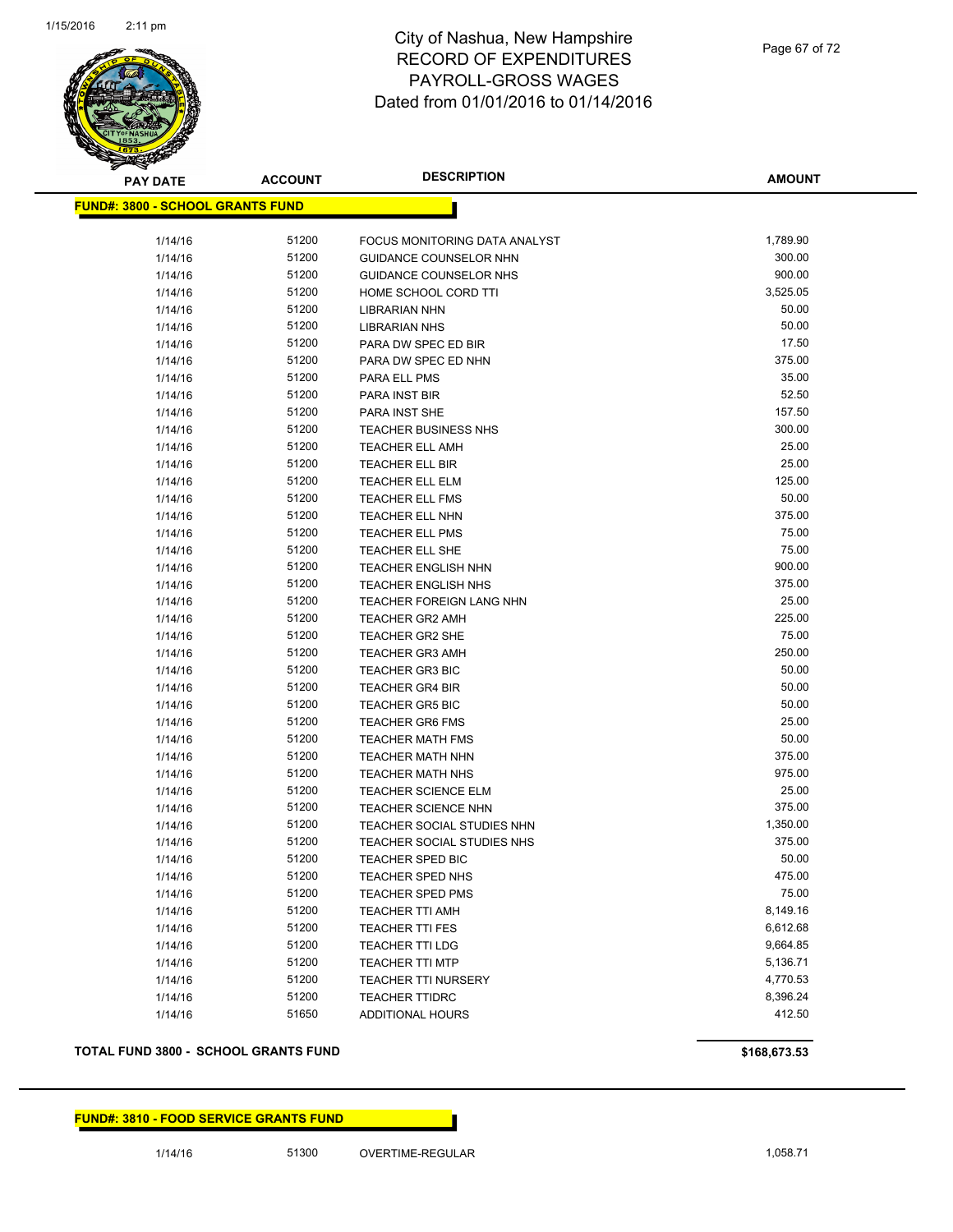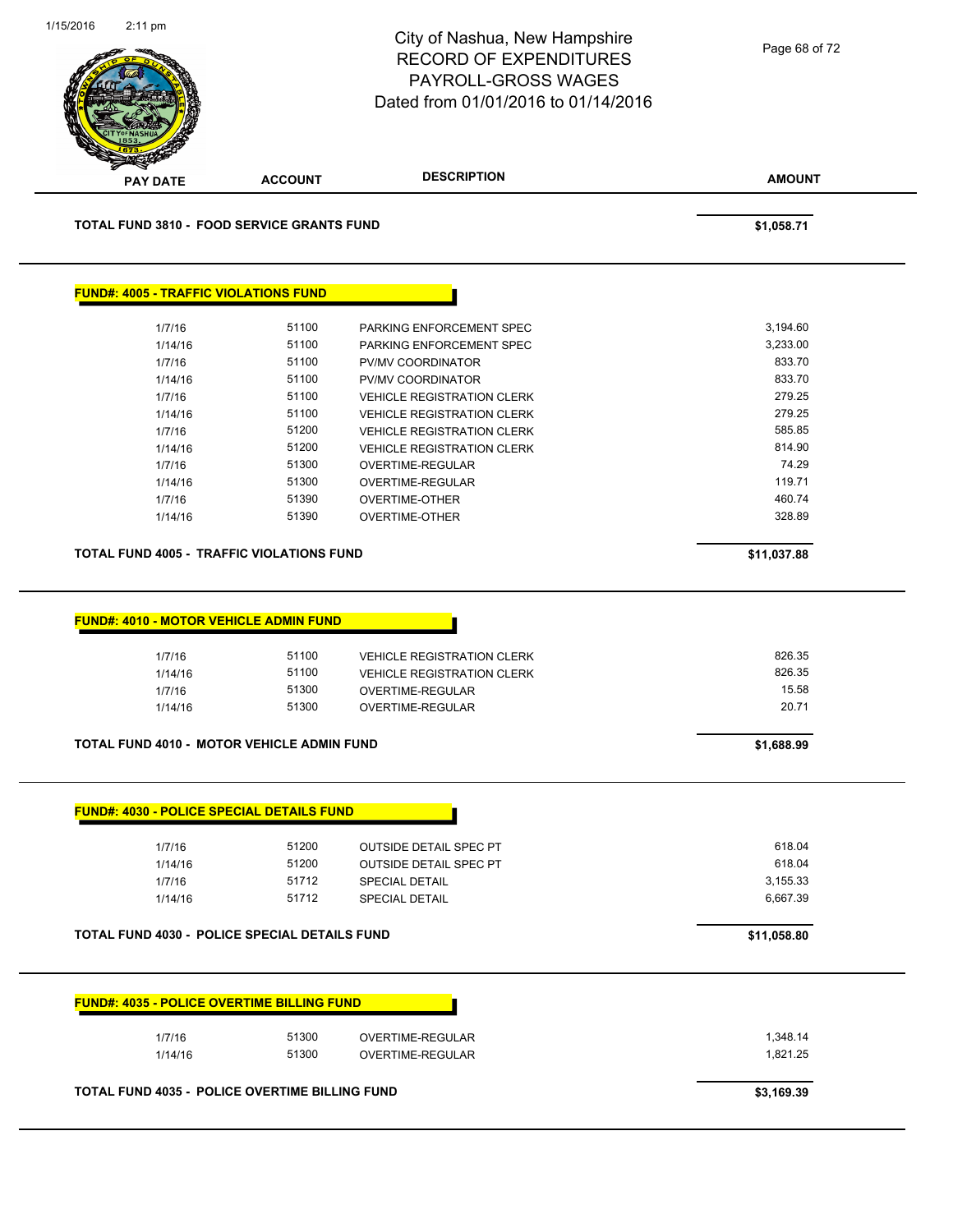

### **FUND#: 6000 - SOLID WASTE FUND**

| 1/7/16  | 51100 | ACCOUNTING COMPLIANCE MGR            | 162.64   |
|---------|-------|--------------------------------------|----------|
| 1/14/16 | 51100 | ACCOUNTING COMPLIANCE MGR            | 162.65   |
| 1/7/16  | 51100 | ADMINISTRATIVE ASSISTANT I           | 666.90   |
| 1/14/16 | 51100 | ADMINISTRATIVE ASSISTANT I           | 666.90   |
| 1/7/16  | 51100 | ADMINISTRATIVE ASSISTANT II          | 704.60   |
| 1/14/16 | 51100 | ADMINISTRATIVE ASSISTANT II          | 704.60   |
| 1/7/16  | 51100 | AUTOMATED TRASH COLLECTION OPR       | 3,793.60 |
| 1/14/16 | 51100 | AUTOMATED TRASH COLLECTION OPR       | 3,868.80 |
| 1/7/16  | 51100 | <b>CITY ENGINEER</b>                 | 309.10   |
| 1/14/16 | 51100 | <b>CITY ENGINEER</b>                 | 309.10   |
| 1/7/16  | 51100 | <b>COLLECTION EQUIP OPR</b>          | 8,074.80 |
| 1/14/16 | 51100 | <b>COLLECTION EQUIP OPR</b>          | 8,239.62 |
| 1/7/16  | 51100 | COLLECTION EQUIP OPR LANDFILL        | 939.60   |
| 1/14/16 | 51100 | <b>COLLECTION EQUIP OPR LANDFILL</b> | 957.56   |
| 1/7/16  | 51100 | DEP TREASURER TAX COLLECTOR          | 239.20   |
| 1/14/16 | 51100 | DEP TREASURER TAX COLLECTOR          | 239.20   |
| 1/7/16  | 51100 | DEPUTY MANAGER OF ENGINEERING        | 78.95    |
| 1/14/16 | 51100 | DEPUTY MANAGER OF ENGINEERING        | 78.95    |
| 1/7/16  | 51100 | <b>DIRECTOR PUBLIC WORKS</b>         | 218.30   |
| 1/14/16 | 51100 | <b>DIRECTOR PUBLIC WORKS</b>         | 218.30   |
| 1/7/16  | 51100 | DIVISION OPERATIONS MANAGER          | 181.95   |
| 1/14/16 | 51100 | <b>DIVISION OPERATIONS MANAGER</b>   | 181.94   |
| 1/7/16  | 51100 | DPW BILLING ACCOUNTANT               | 463.55   |
| 1/14/16 | 51100 | DPW BILLING ACCOUNTANT               | 463.55   |
| 1/7/16  | 51100 | DPW COLLECTIONS SPEC III             | 378.85   |
| 1/14/16 | 51100 | DPW COLLECTIONS SPEC III             | 378.85   |
| 1/7/16  | 51100 | DPW CONTRACT ADMINISTRATOR           | 113.45   |
| 1/14/16 | 51100 | DPW CONTRACT ADMINISTRATOR           | 113.45   |
| 1/7/16  | 51100 | <b>ENVIRONMENTAL ENGINEER</b>        | 1,331.45 |
| 1/14/16 | 51100 | <b>ENVIRONMENTAL ENGINEER</b>        | 1,331.45 |
| 1/14/16 | 51100 | <b>EQUIP OPR STREET REPAIR</b>       | 150.06   |
| 1/7/16  | 51100 | <b>EQUIPMENT OPR LANDFILL</b>        | 6,690.80 |
| 1/14/16 | 51100 | <b>EQUIPMENT OPR LANDFILL</b>        | 6,817.39 |
| 1/7/16  | 51100 | <b>EXECUTIVE ASSISTANT</b>           | 147.80   |
| 1/14/16 | 51100 | <b>EXECUTIVE ASSISTANT</b>           | 147.80   |
| 1/7/16  | 51100 | <b>FINANCE AND ADMIN MANAGER</b>     | 383.40   |
| 1/14/16 | 51100 | FINANCE AND ADMIN MANAGER            | 383.40   |
| 1/7/16  | 51100 | FLEET MANAGER STREET DEPT            | 313.55   |
| 1/14/16 | 51100 | FLEET MANAGER STREET DEPT            | 313.55   |
| 1/7/16  | 51100 | LICENSED SCALE OPERATOR              | 712.90   |
| 1/14/16 | 51100 | LICENSED SCALE OPERATOR              | 712.90   |
| 1/7/16  | 51100 | <b>RECYCLING COORDINATOR</b>         | 1,112.85 |
| 1/14/16 | 51100 | <b>RECYCLING COORDINATOR</b>         | 1,112.85 |
| 1/7/16  | 51100 | SOLID WASTE FOREMAN                  | 2,419.60 |
| 1/14/16 | 51100 | SOLID WASTE FOREMAN                  | 2,419.58 |
| 1/7/16  | 51100 | <b>SOLID WASTE TECHNICIAN</b>        | 1,014.70 |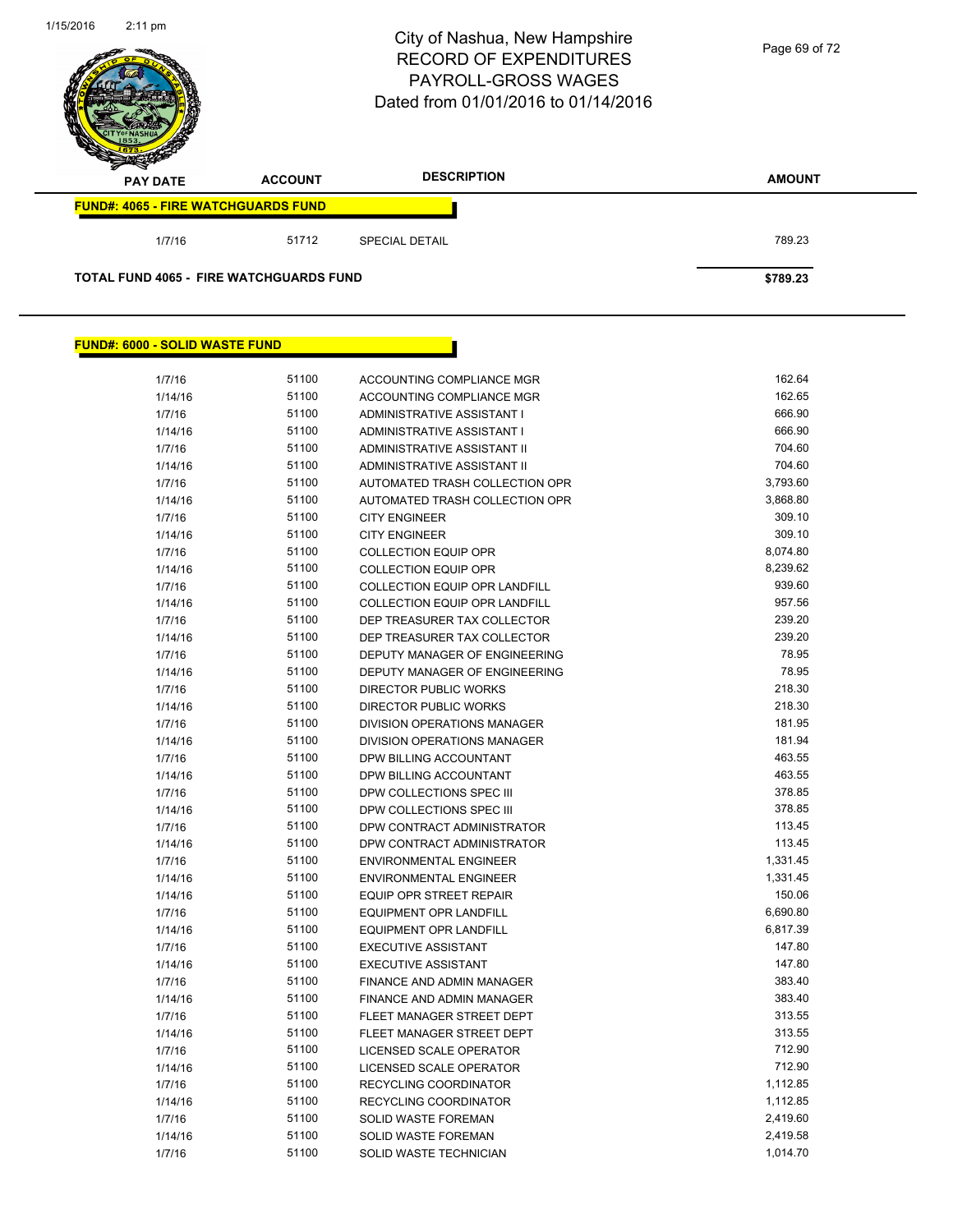

| $\boldsymbol{\nu}$<br>--<br><b>PAY DATE</b> | <b>ACCOUNT</b> | <b>DESCRIPTION</b>            | <b>AMOUNT</b> |
|---------------------------------------------|----------------|-------------------------------|---------------|
| <b>FUND#: 6000 - SOLID WASTE FUND</b>       |                |                               |               |
| 1/14/16                                     | 51100          | SOLID WASTE TECHNICIAN        | 1.014.70      |
| 1/7/16                                      | 51100          | SUPERINTENDENT OF SOLID WASTE | 1,622.10      |
| 1/14/16                                     | 51100          | SUPERINTENDENT OF SOLID WASTE | 1,622.10      |
| 1/7/16                                      | 51300          | OVERTIME-REGULAR              | 9,934.57      |
| 1/14/16                                     | 51300          | OVERTIME-REGULAR              | 2,927.19      |
|                                             |                |                               |               |
| <b>TOTAL FUND 6000 - SOLID WASTE FUND</b>   |                |                               | \$77,545.65   |

### **FUND#: 6200 - WASTEWATER FUND**

| 1/7/16  | 51100 | ACCOUNTING COMPLIANCE MGR          | 325.20   |
|---------|-------|------------------------------------|----------|
| 1/14/16 | 51100 | ACCOUNTING COMPLIANCE MGR          | 325.20   |
| 1/7/16  | 51100 | ADMINISTRATIVE ASSISTANT II        | 850.37   |
| 1/14/16 | 51100 | <b>ADMINISTRATIVE ASSISTANT II</b> | 850.35   |
| 1/7/16  | 51100 | <b>CITY ENGINEER</b>               | 721.30   |
| 1/14/16 | 51100 | <b>CITY ENGINEER</b>               | 721.30   |
| 1/7/16  | 51100 | <b>COLLECTION SYSTEMS OPERATOR</b> | 2,891.84 |
| 1/14/16 | 51100 | <b>COLLECTION SYSTEMS OPERATOR</b> | 2,902.53 |
| 1/7/16  | 51100 | COLLECTION SYSTEMS TECHNICIAN      | 2,036.00 |
| 1/14/16 | 51100 | COLLECTION SYSTEMS TECHNICIAN      | 1,976.72 |
| 1/7/16  | 51100 | <b>COLLECTIONS SPEC II</b>         | 833.70   |
| 1/14/16 | 51100 | <b>COLLECTIONS SPEC II</b>         | 833.70   |
| 1/7/16  | 51100 | CONST INSP ENGINEERING ASST        | 236.90   |
| 1/14/16 | 51100 | CONST INSP ENGINEERING ASST        | 236.90   |
| 1/7/16  | 51100 | CSO STORM WATER ENGINEER           | 1,285.00 |
| 1/14/16 | 51100 | <b>CSO STORM WATER ENGINEER</b>    | 1,285.00 |
| 1/7/16  | 51100 | CSO TECHNICIAN INSPECTOR           | 1,041.60 |
| 1/14/16 | 51100 | CSO TECHNICIAN INSPECTOR           | 1,041.60 |
| 1/7/16  | 51100 | DEP TREASURER TAX COLLECTOR        | 239.20   |
| 1/14/16 | 51100 | DEP TREASURER TAX COLLECTOR        | 239.20   |
| 1/7/16  | 51100 | DEPUTY MANAGER OF ENGINEERING      | 789.60   |
| 1/14/16 | 51100 | DEPUTY MANAGER OF ENGINEERING      | 789.60   |
| 1/7/16  | 51100 | <b>DIRECTOR PUBLIC WORKS</b>       | 436.80   |
| 1/14/16 | 51100 | <b>DIRECTOR PUBLIC WORKS</b>       | 436.80   |
| 1/7/16  | 51100 | DIVISION OPERATIONS MANAGER        | 181.90   |
| 1/14/16 | 51100 | DIVISION OPERATIONS MANAGER        | 181.92   |
| 1/7/16  | 51100 | DPW BILLING ACCOUNTANT             | 463.50   |
| 1/14/16 | 51100 | DPW BILLING ACCOUNTANT             | 463.50   |
| 1/7/16  | 51100 | DPW COLLECTIONS SPEC III           | 378.90   |
| 1/14/16 | 51100 | DPW COLLECTIONS SPEC III           | 378.90   |
| 1/7/16  | 51100 | DPW CONTRACT ADMINISTRATOR         | 681.10   |
| 1/14/16 | 51100 | DPW CONTRACT ADMINISTRATOR         | 681.10   |
| 1/7/16  | 51100 | ELECTRICAL DIAGNOSTIC TECH I       | 2,168.80 |
| 1/14/16 | 51100 | ELECTRICAL DIAGNOSTIC TECH I       | 2,202.96 |
| 1/7/16  | 51100 | <b>EXECUTIVE ASSISTANT</b>         | 147.85   |
| 1/14/16 | 51100 | <b>EXECUTIVE ASSISTANT</b>         | 147.85   |
| 1/7/16  | 51100 | FINANCE AND ADMIN MANAGER          | 383.40   |
| 1/14/16 | 51100 | FINANCE AND ADMIN MANAGER          | 383.40   |
| 1/7/16  | 51100 | FLEET MANAGER STREET DEPT          | 104.50   |
| 1/14/16 | 51100 | FLEET MANAGER STREET DEPT          | 104.50   |
| 1/7/16  | 51100 | <b>FOREMAN MAINTENANCE</b>         | 1,162.80 |
| 1/14/16 | 51100 | <b>FOREMAN MAINTENANCE</b>         | 1,162.80 |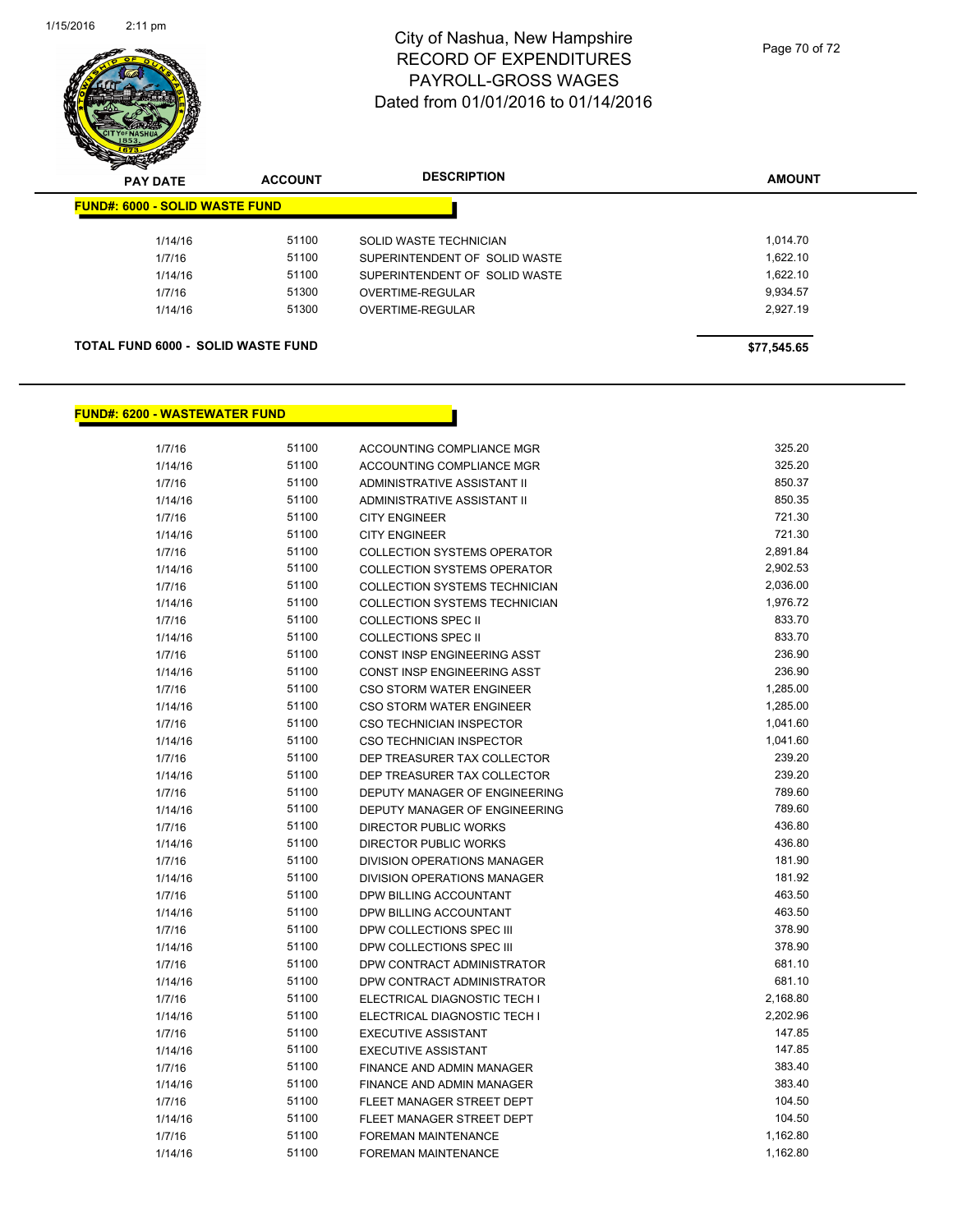

| <b>PAY DATE</b>                      | <b>ACCOUNT</b> | <b>DESCRIPTION</b>                 | <b>AMOUNT</b> |
|--------------------------------------|----------------|------------------------------------|---------------|
| <b>FUND#: 6200 - WASTEWATER FUND</b> |                |                                    |               |
|                                      |                |                                    |               |
| 1/7/16                               | 51100          | INDUSTRIAL PRETREATMENT COORD      | 1,209.55      |
| 1/14/16                              | 51100          | INDUSTRIAL PRETREATMENT COORD      | 1,209.55      |
| 1/7/16                               | 51100          | <b>MECHANIC WWTP 1ST CLASS</b>     | 3,759.84      |
| 1/14/16                              | 51100          | MECHANIC WWTP 1ST CLASS            | 4,029.44      |
| 1/7/16                               | 51100          | <b>OPERATOR II WWTP 1st</b>        | 3,120.00      |
| 1/14/16                              | 51100          | <b>OPERATOR II WWTP 1st</b>        | 3,177.46      |
| 1/7/16                               | 51100          | OPERATOR II WWTP 2nd               | 1,052.00      |
| 1/14/16                              | 51100          | OPERATOR II WWTP 2nd               | 1,710.92      |
| 1/7/16                               | 51100          | OPERATOR II WWTP 3rd               | 1,929.60      |
| 1/14/16                              | 51100          | OPERATOR II WWTP 3rd               | 2,136.08      |
| 1/7/16                               | 51100          | <b>OPERATOR III WWTP 1st</b>       | 3,282.80      |
| 1/14/16                              | 51100          | <b>OPERATOR III WWTP 1st</b>       | 3,347.37      |
| 1/7/16                               | 51100          | PLANT OPERATIONS SUPERVISOR        | 1,475.35      |
| 1/14/16                              | 51100          | PLANT OPERATIONS SUPERVISOR        | 1,475.35      |
| 1/7/16                               | 51100          | PROCESS CHEMIST                    | 1,106.15      |
| 1/14/16                              | 51100          | PROCESS CHEMIST                    | 998.29        |
| 1/7/16                               | 51100          | SUPERINTENDENT OF WASTEWATER       | 1,771.20      |
| 1/14/16                              | 51100          | SUPERINTENDENT OF WASTEWATER       | 1,771.20      |
| 1/7/16                               | 51100          | <b>SUPV LABORATORY</b>             | 1,209.55      |
| 1/14/16                              | 51100          | <b>SUPV LABORATORY</b>             | 1,209.55      |
| 1/7/16                               | 51100          | <b>TRUCK DRIVER STREET REPAIR</b>  | 868.00        |
| 1/14/16                              | 51100          | <b>TRUCK DRIVER STREET REPAIR</b>  | 880.96        |
| 1/7/16                               | 51100          | WASTEWATER PROJECT ENGINEER        | 1,371.00      |
| 1/14/16                              | 51100          | <b>WASTEWATER PROJECT ENGINEER</b> | 1,371.00      |
| 1/7/16                               | 51300          | <b>OVERTIME-REGULAR</b>            | 9,123.59      |
| 1/14/16                              | 51300          | <b>OVERTIME-REGULAR</b>            | 3,334.47      |
| 1/7/16                               | 51400          | <b>WAGES TEMP-SEASONAL</b>         | 384.00        |
| 1/14/16                              | 51400          | <b>WAGES TEMP-SEASONAL</b>         | 944.00        |
| 1/14/16                              | 51600          | <b>LONGEVITY</b>                   | 400.00        |
|                                      |                |                                    |               |

### **TOTAL FUND 6200 - WASTEWATER FUND \$94,364.36**

### **FUND#: 6500 - PROPERTY & CASUALTY FUND**

|         | <u>- PROPERTY &amp; CASUALTY FUND</u> |                                |          |
|---------|---------------------------------------|--------------------------------|----------|
| 1/7/16  | 51100                                 | PROGRAM SUPV                   | 1,212.05 |
| 1/14/16 | 51100                                 | <b>PROGRAM SUPV</b>            | 1,212.05 |
| 1/7/16  | 51100                                 | PROPERTY AND CASUALTY ADJUSTER | 2,059.90 |
| 1/14/16 | 51100                                 | PROPERTY AND CASUALTY ADJUSTER | 2,059.90 |
| 1/7/16  | 51100                                 | <b>RISK MANAGER</b>            | 1,626.10 |
| 1/14/16 | 51100                                 | <b>RISK MANAGER</b>            | 1,626.10 |
| 1/7/16  | 51100                                 | SAFETY LOSS PREVENTION SPEC    | 1,060.80 |
| 1/14/16 | 51100                                 | SAFETY LOSS PREVENTION SPEC    | 1.060.80 |
| 1/7/16  | 59207                                 | WORKERS COMPENSATION CLAIMS    | 5,722.30 |
| 1/14/16 | 59207                                 | WORKERS COMPENSATION CLAIMS    | 6,196.48 |
| 1/7/16  | 59290                                 | LONG TERM DISABILITY CLAIMS    | 692.31   |
| 1/14/16 | 59290                                 | LONG TERM DISABILITY CLAIMS    | 692.31   |

### **TOTAL FUND 6500 - PROPERTY & CASUALTY FUND \$25,221.10**